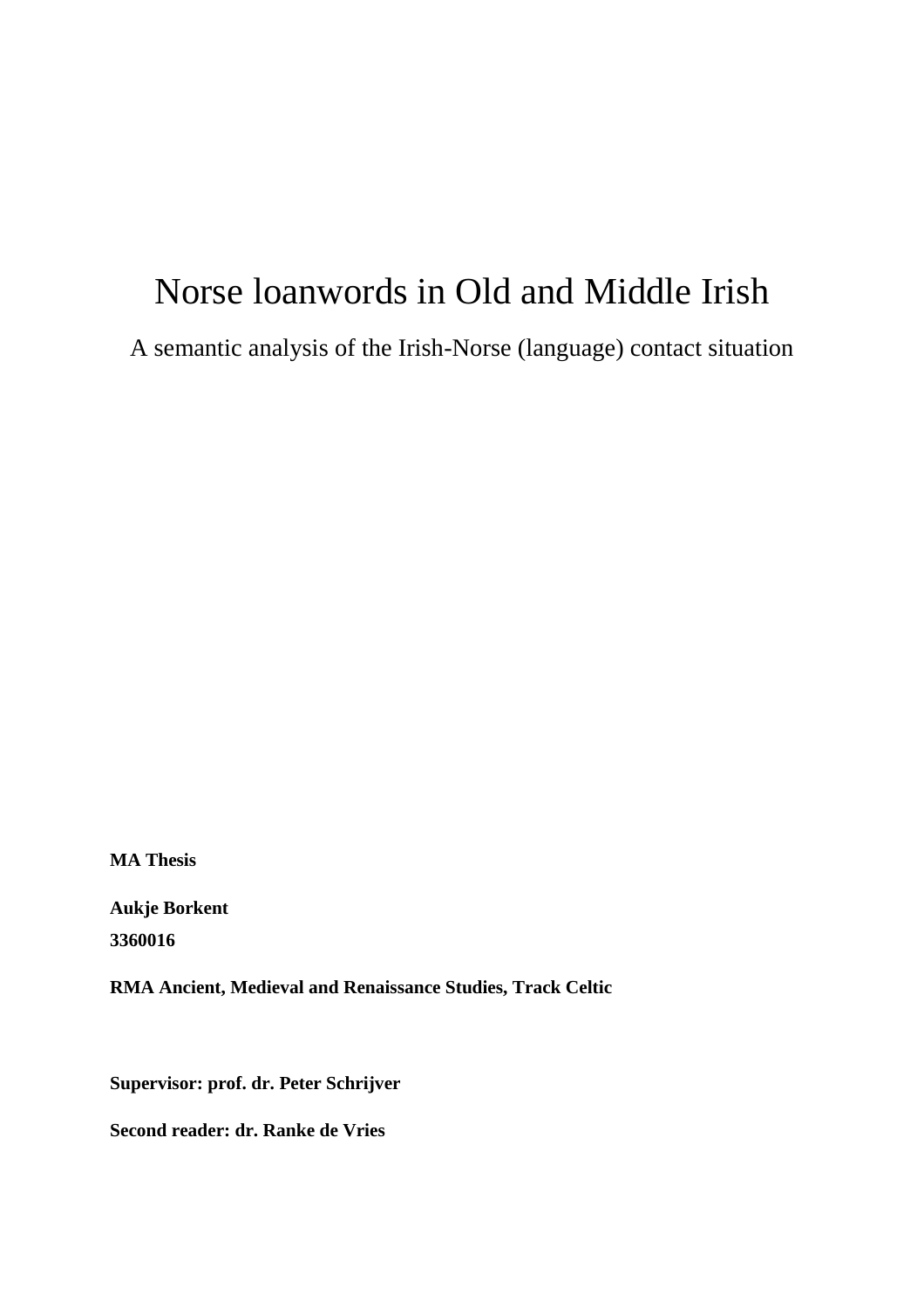*Table of contents:*

*page*

| Chapter one: General historical overview of the contact between the Norse and |    |
|-------------------------------------------------------------------------------|----|
| the Irish                                                                     | 6  |
| 1.1. Irish society before the arrival of the Vikings<br>$\bullet$             | 6  |
| 1.1.1. Social structures and economy                                          | 6  |
| 1.1.2. Kingship                                                               | 7  |
| 1.2. The early raids<br>$\bullet$                                             | 9  |
| 1.3. Identity of the Vikings                                                  | 12 |
| 1.3.1. The origin of the raiders                                              | 12 |
| 1.3.2. Viking Age society                                                     | 14 |
| 1.3.3. Leaving Norway                                                         | 15 |
| 1.4. Scandinavian settlements                                                 | 18 |
| 1.4.1. Early settlements                                                      | 18 |
| 1.4.2. Character of the settlements                                           | 19 |
| 1.5. Irish-Norse contact situations                                           | 21 |
| 1.5.1. Economical                                                             | 21 |
| 1.5.2. Political                                                              | 22 |
| 1.5.3. Social                                                                 | 22 |
| 1.6. The language contact situation                                           | 25 |

# **Chapter two: Semantic analysis 28**

| $\bullet$ | 2. 1. Semantic category: Shipping                   | 29. |
|-----------|-----------------------------------------------------|-----|
|           | 2.1.1. Pre-Viking shipping in Ireland               | 29. |
|           | 2.1.2. Norse shipping                               | 30  |
|           | 2.1.3. Norse shipping words in Old and Middle Irish | 31. |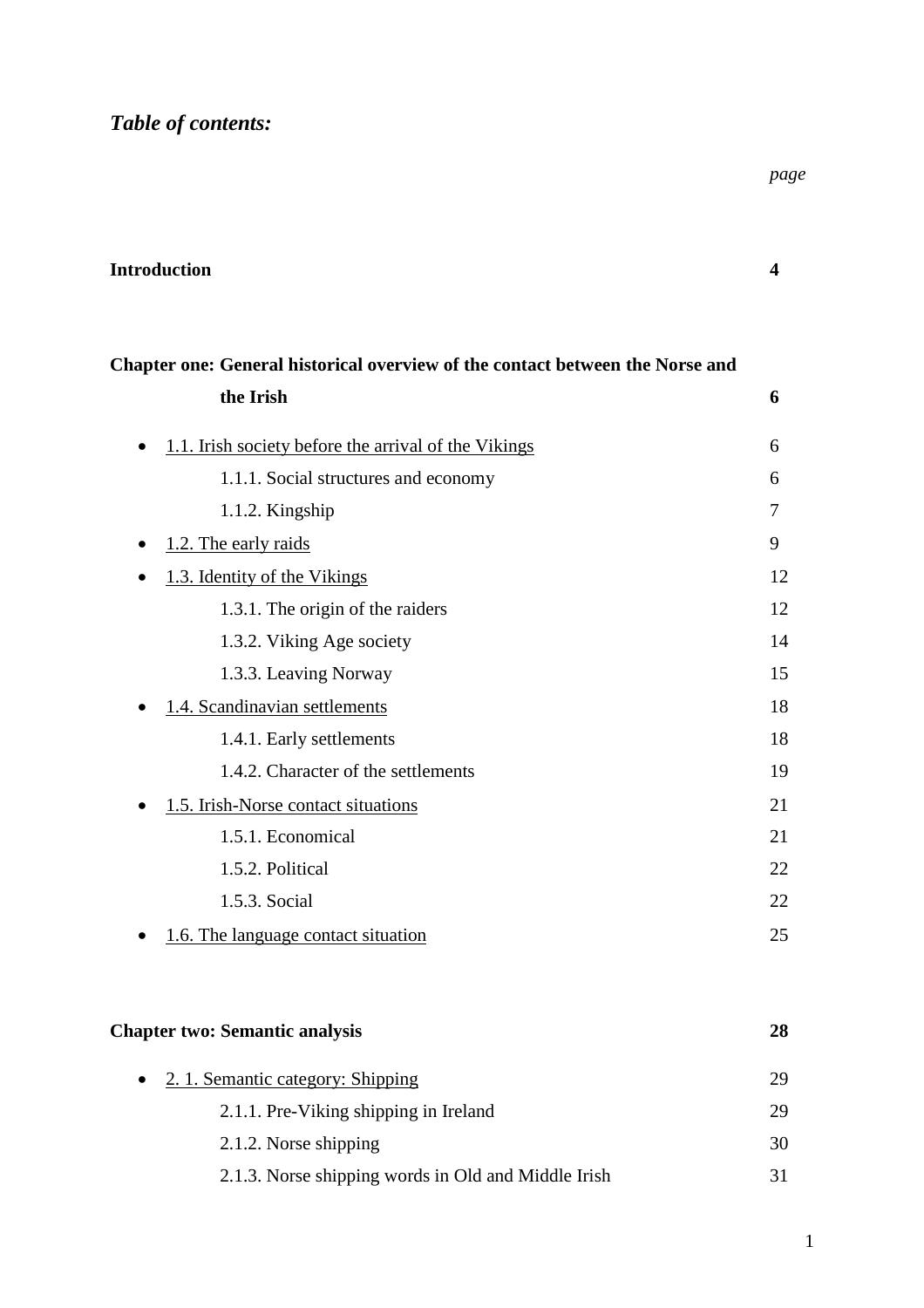| $2.1.3.1$ . Types of ships                                       | 31 |
|------------------------------------------------------------------|----|
| 2.1.3.2. Fixed ship parts                                        | 36 |
| 2.1.3.3. Unfixed ship parts                                      | 39 |
| 2.1.3.4. Verbs connected to shipping                             | 40 |
| 2.1.4. Conclusion                                                | 41 |
| 2.2. Semantic category: Animals                                  | 42 |
| 2.2.1. Norse words for animals in Old and Middle Irish           | 43 |
| 2.2.2. Conclusion                                                | 46 |
| 2.3. Semantic category: Food production and diet                 | 47 |
| 2.3.1. Irish food production and diet                            | 47 |
| 2.3.2. Norse food production and diet                            | 48 |
| 2.3.3. Norse words for food in Old and Middle Irish              | 49 |
| 2.3.4. Conclusion                                                | 52 |
| 2.4. Semantic category: Society                                  | 53 |
| 2.4.1. Norse words connected to society in Old and Middle Irish  | 53 |
| 2.4.1.1. Professions                                             | 53 |
| 2.4.1.2. People                                                  | 55 |
| 2.4.1.3. Satire                                                  | 56 |
| 2.4.1.4. Other words connected to society                        | 58 |
| 2.4.2. Conclusion                                                | 59 |
| 2.5. Semantic category: Commerce                                 | 61 |
| 2.5.1. Norse words connected to commerce in Old and Middle Irish | 61 |
| 2.5.2. Conclusion                                                | 62 |
| 2.6. Semantic category: Clothing and body                        | 63 |
| 2.6.1. Norse words for clothing and body ornaments in Old and    |    |
| Middle Irish                                                     | 63 |
| 2.6.2. Norse words connected to the body in Old and Middle Irish | 66 |
| 2.6.3. Conclusion                                                | 66 |
| 2.7. Semantic category: Housing                                  | 68 |
| 2.7.1. Irish houses                                              | 68 |
| 2.7.2. Norse houses                                              | 68 |
| 2.7.3. Norse words connected to housing in Old and Middle Irish  | 69 |
| 2.7.4. Conclusion                                                | 72 |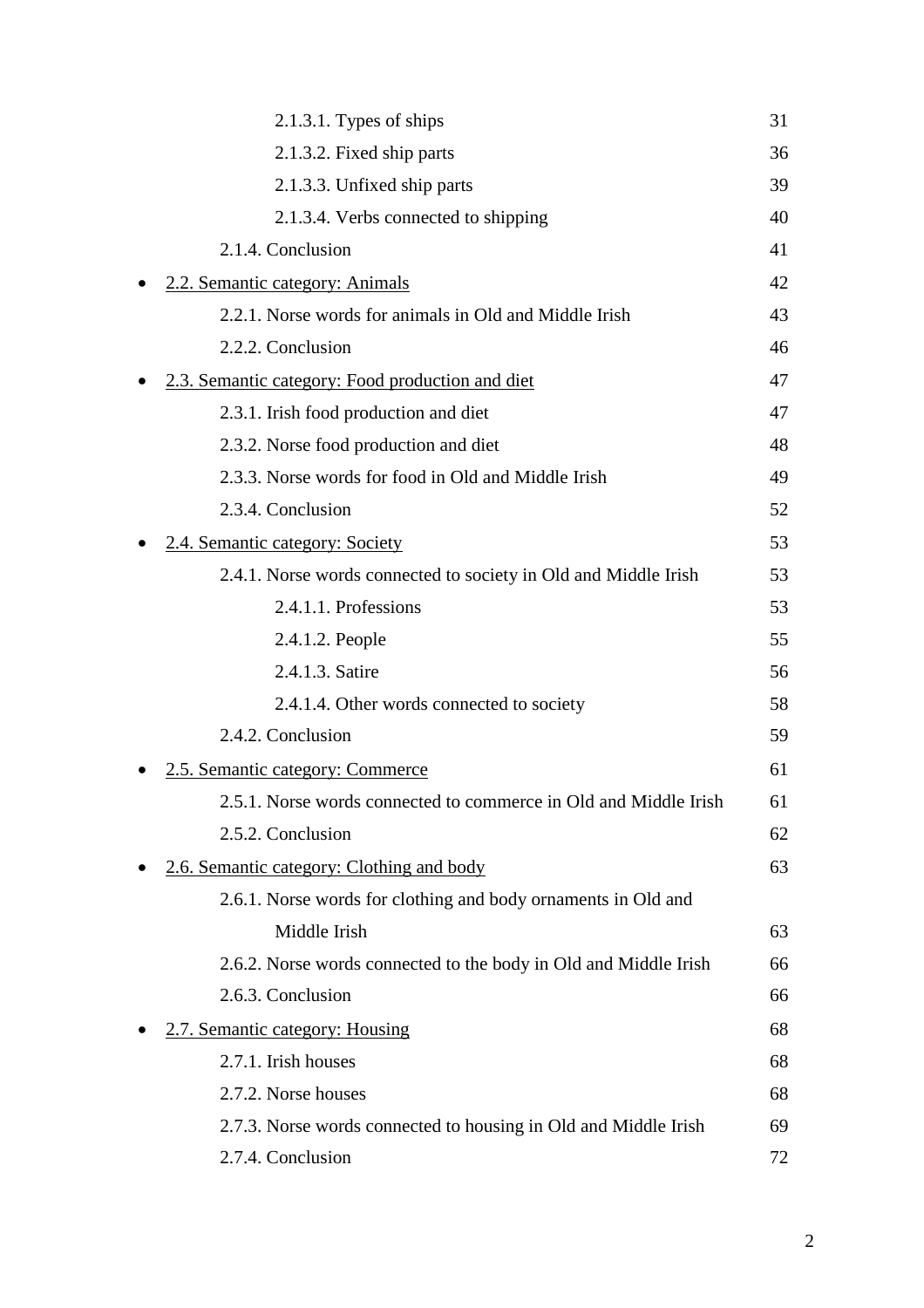| 2.8. Semantic category: Geography |                                                                 | 73 |
|-----------------------------------|-----------------------------------------------------------------|----|
|                                   | 2.8.1. The Irish landscape                                      | 73 |
|                                   | 2.8.2. Norse geographical words in Old and Middle Irish         | 73 |
|                                   | 2.8.3. Conclusion                                               | 74 |
|                                   | 2.9. Semantic category: Warfare                                 | 75 |
|                                   | 2.9.1. Irish weapons                                            | 75 |
|                                   | 2.9.2. Norse weapons                                            | 75 |
|                                   | 2.9.3. Viking Influence of Irish weaponry                       | 76 |
|                                   | 2.9.4. Norse words connected to warfare in Old and Middle Irish | 77 |
|                                   | 2.9.4. Conclusion                                               | 80 |
|                                   | 2.10. Semantic category: Utensils                               | 81 |
|                                   | 2.10.1 Craftsmanship                                            | 81 |
|                                   | 2.10.2. Norse words for utensils in Old and Middle Irish        | 81 |
|                                   | 2.10.3. Conclusion                                              | 84 |

| <b>Conclusion</b>               | 85 |
|---------------------------------|----|
| <b>Bibliography</b>             | 89 |
| <b>Appendix 1: The database</b> | 95 |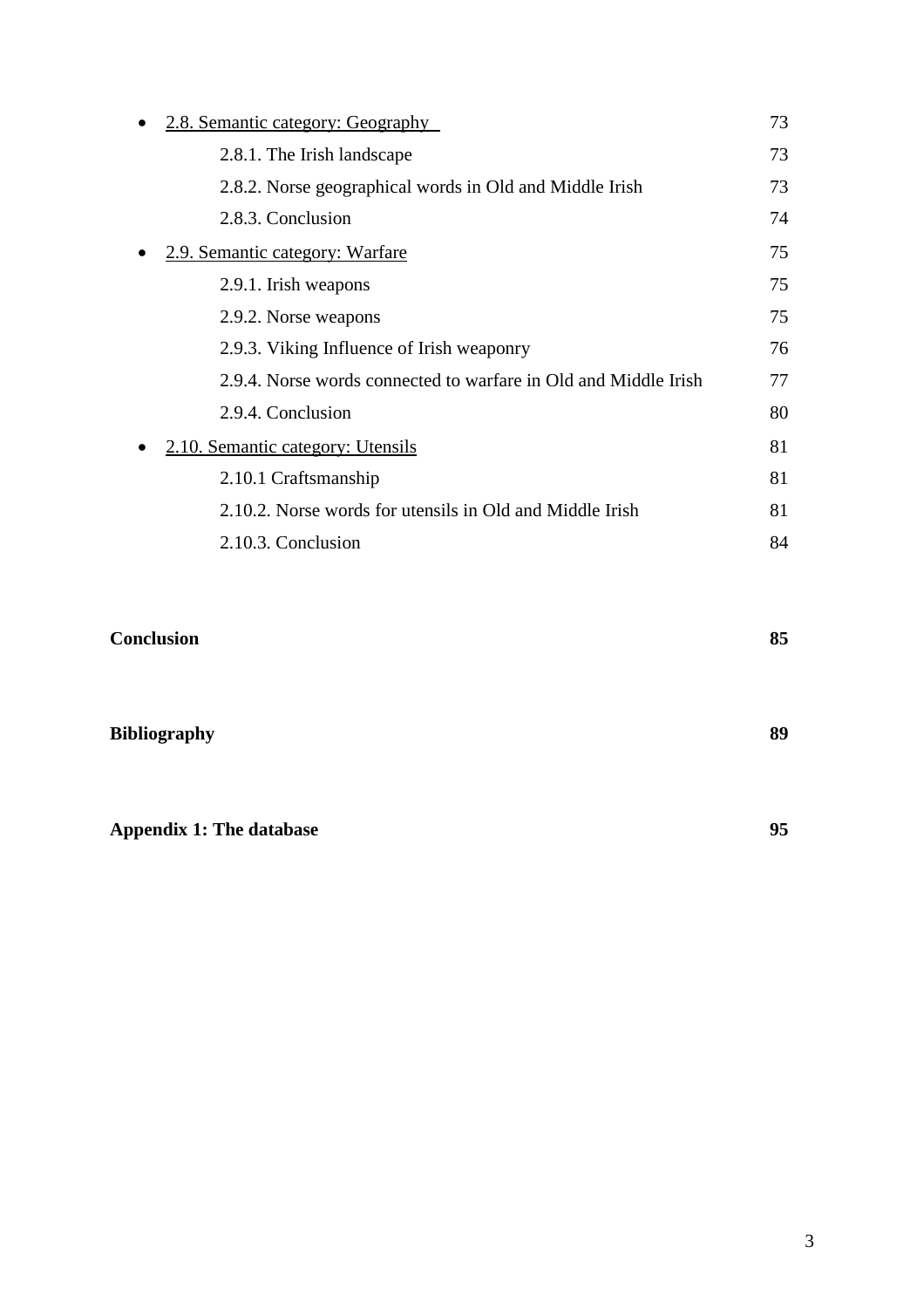## *Introduction*

Ever since we found records of the coming of the Norsemen to Ireland, this topic has been a major area of interest within the fields of history, archaeology, literary studies and linguistics. As a result, much research on the Norse impact on Ireland has been done in the past, and already a large part of its mystery has been revealed. One of the aspects that has been researched in the past is the evidence of Old Norse loanwords in Old and Middle Irish. These studies often focussed on the phonetic developments of those borrowings, and although the borrowings have been catalogued and discussed according to their semantic value, no clear study exists on the semantic development from the source language (i.e. Old Norse) to its target language (i.e. Old and Middle Irish).

It is my objective to detect what the semantic development of Norse loanwords in Old and Middle Irish can tell us about the language and social contact situation of the Irish and the Norse raiders and settlers during the Viking Age. In order to obtain this objective I have created a database containing all Norse loanwords in Old and Middle Irish. These loanwords are then categorised according to their semantic specifics, semantic development and semantic similarities to Irish native lexicon. This database forms the foundation for my analysis.

In the first chapter I will discuss the general historical background, giving an overview of the historical impact of the Norsemen from the perspective of other academic fields. I will discuss matters like Irish society before the arrival of the Vikings, reasons for the Norse expansion towards Ireland, the development of the Norse from raiders to settlers, and the contact situation that arose in this period between the Irish and the Norsemen.

The second chapter comprises the main body of this thesis. In this chapter I will subdivide the loanwords into ten different semantic categories. Within each category I will discuss the loanwords separately and finish with an analysis of the category as a whole, focussing on what the semantic changes can tell us about the language and social contact situation between the Norse and the Irish.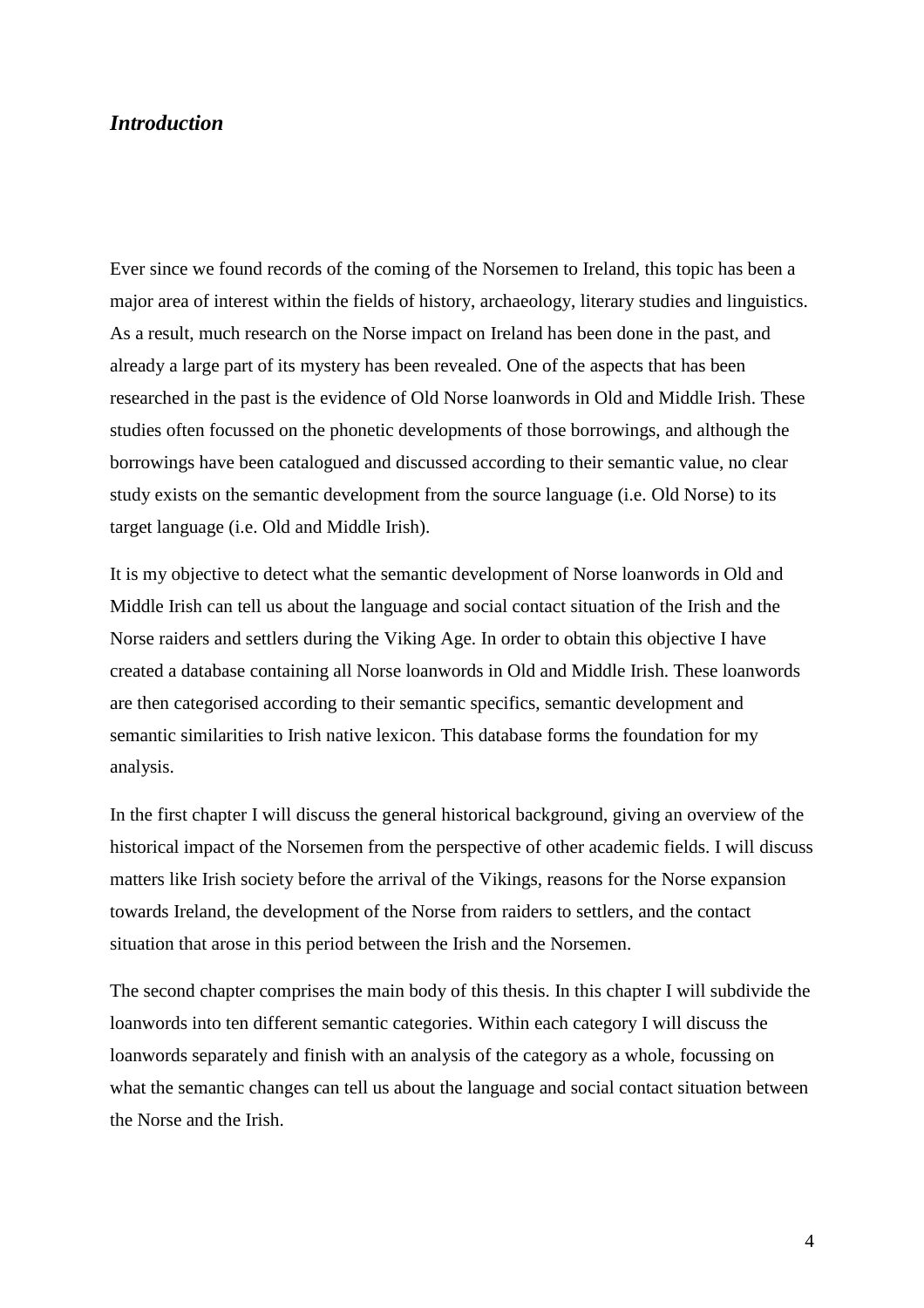Finally, I will combine the different analyses into a single conclusion that describes what loanwords can tell us about the social and linguistic impact of the Norsemen in Ireland.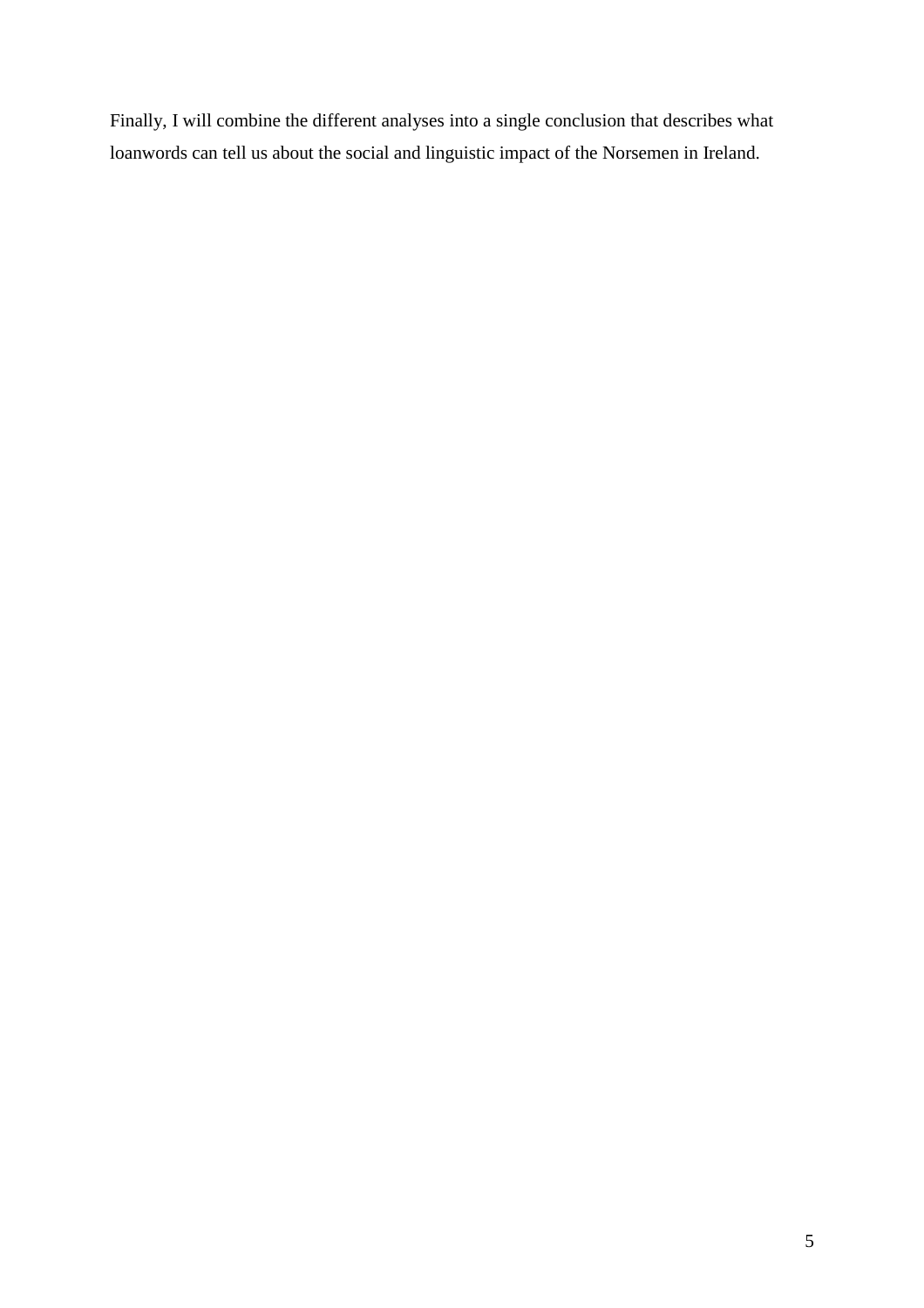## **Chapter one:**

# **General historical overview of the contact between the Norse and the Irish**

#### **1. 1. Irish society before the arrival of the Vikings**

#### *1. 1. 1. Social structures and economy*

The family constituted the centre of the Irish society. Binchy (1975) describes Irish society, beside 'tribal, rural and hierarchical', as 'familiar', in the sense that in the society 'the family, not the individual, is the unit'.<sup>1</sup>

The law tracts underline this crucial importance of the close kin-group, called the *fine*. It was the basic legal unit for purposes of inheritance, farming and protection. The term usually denotes all the male descendants of a given person down to the sixth generation.<sup>2</sup> The more specific term *derbfine*, 'true kin', is found in the laws to denote a family of four generations, a man, his sons, grandsons and great-grandsons.<sup>3</sup> The major importance of the *derbfine* was that it owned the tribal territories.<sup>4</sup> Each adult member of the *derbfine* inherited an equal share of the owned farmland, which was fenced and cultivated individually.<sup>5</sup>

Irish society had an agricultural economy, with cattle grazing on large patches of grassland and with crops being cultivated within fenced areas. The land was divided into three categories: arable and fenced land for agriculture, fenced grassland for pasture, and the land beyond which was used for the collecting of materials such as wood.<sup>6</sup> Hunting and fishing were commonplace as well.<sup>7</sup> The land and the products of the land were the main forms of property. This is reflected in the general unit of value, the *sét*, which is normally equal to a young heifer or half a milch-cow.<sup>8</sup>

<sup>&</sup>lt;sup>1</sup> Daniel A. Binchy, 'The Passing of the Old Order', *The Impact of the Scandinavian Invasions on the Celticspeaking Peoples c. 800-1100 A.D.*, ed. Brian Ó Cuív (Baile Átha Cliath 1975) 121.

<sup>2</sup> Dáibhí Ó Cróinín, *Early Medieval Ireland 400 – 1200* (London 1995) 143.

<sup>3</sup> Eoin Mac Neill, *Celtic Ireland* (Dublin, London 1921) 117-118.

<sup>4</sup> Donncha Ó Corráin, *Ireland before the Normans* (Dublin 1972) 28.

<sup>5</sup> Ó Cróinín, *Early Medieval Ireland*,143-144.

<sup>6</sup> Ibid. 85-86.

<sup>7</sup> Ó Corráin, *Ireland before the Normans*, 58-61.

<sup>8</sup> Binchy, 'The Passing of the Old Order', 121.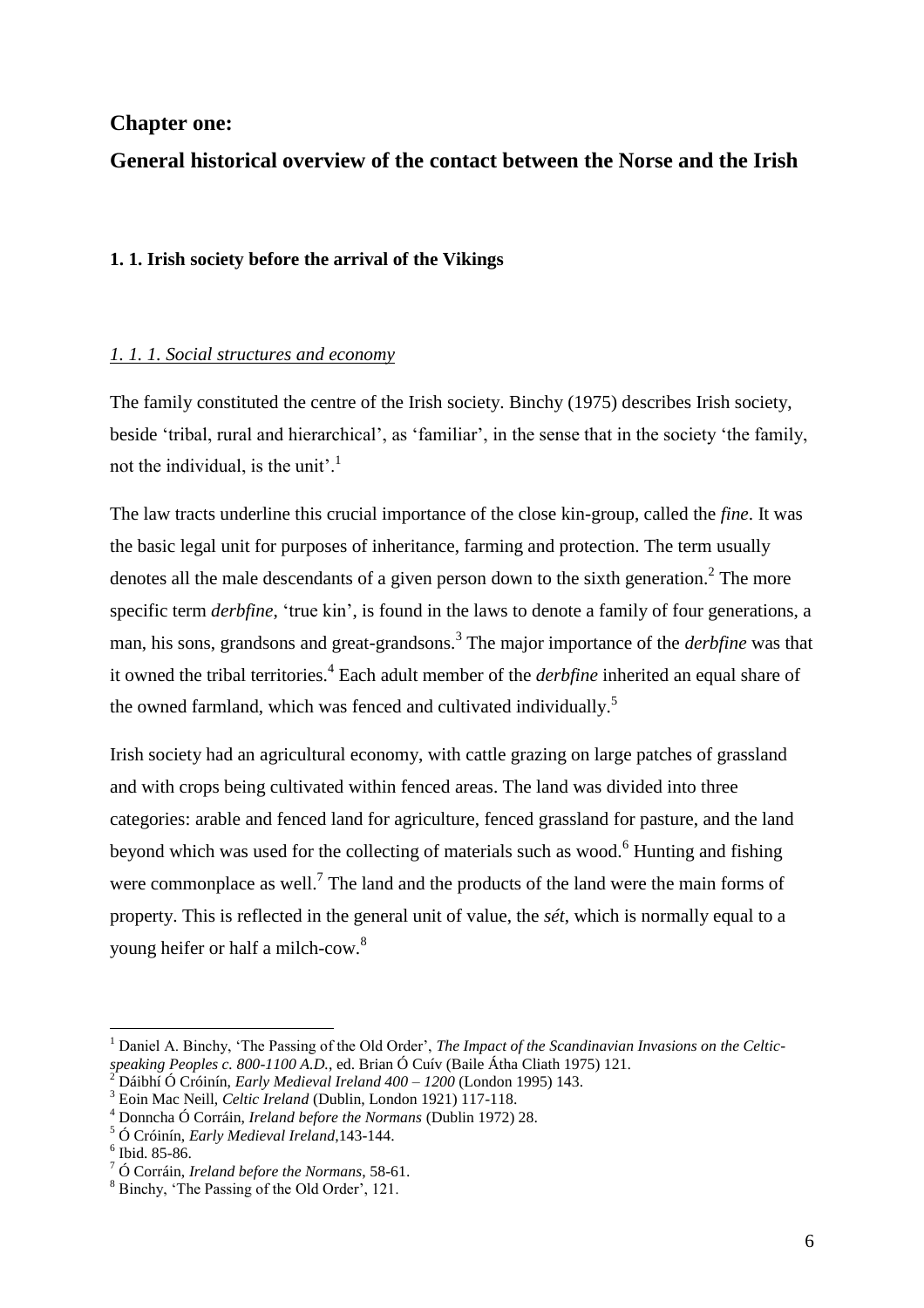Travelling was done both on land and by boat. Even though transport occurred within various territories, there was limited internal trade within Ireland during the eighth and ninth centuries. It is possible that monasteries took on the role of trading centres, as by 800 A.D. many of them had developed into monastic towns.<sup>9</sup> The only other opportunity for the exchange of goods on a wider scale was provided by the *óenach*. This public assembly was held once a year by either a single tribe or a group of tribes whose rulers owed allegiance to a common over-king. Actual trade, however, was only one of the activities of the *óenach*. 10 Apart from trade, the *óenach* was mainly an occasion for horseracing, music and storytelling, fulfilling many different societal functions, i.e. government, political discussion, entertainment, social intercourse and trade.<sup>11</sup>

#### *1. 1. 2. Kingship*

According to the classical law tracts, there were three distinct grades of king: 1) *rí / rí túaithe*: the king of the local *túath* or petty tribal kingdom. The *túath* is described by Mac Neill (1921) as 'a mere local association of people, occupying a definite district and bound together by common customs, by common interests, and by living under one ruler'.<sup>12</sup> 2) *ruiri*: great king, who in addition to being king of his own *túath*, was the personal overlord of a number of other tribal kings.

3) *rí ruirech*: 'king of overkings', who is identified with the king of a province. No higher grade of king, such as a 'high king' or king of Ireland, is known to the classical law tracts.<sup>13</sup> In reality however,  $\acute{O}$  Corráin (1972) warns us that 'the structure of subordination was much more complex than the threefold ascending scale of lordship indicated in the law tracts'.<sup>14</sup>

A person eligible to succeed to a kingship was called *rígdomna*, which literally means 'material of a king'. This person had to belong to the same *derbfine* as a king who had already reigned. Among the persons thus lawfully eligible, the succession was determined by election.<sup>15</sup> This meant that not only the sons of the king were considered candidates for the kingship, but also that grandsons and cousins of the king were eligible. Usually the king's successor was chosen during the lifetime of the reigning king, in the hope of avoiding

<sup>9</sup> Ó Corráin, *Ireland before the Normans*, 67-72.

<sup>&</sup>lt;sup>10</sup> Binchy, 'The Passing of the Old Order', 121-122.

<sup>11</sup> Fergus Kelly, *Early Irish Farming* (Dublin 2000) 360.

<sup>12</sup> Mac Neill, *Celtic Ireland*, 154.

<sup>13</sup> Ó Corráin, *Ireland before the Normans*, 28.

<sup>&</sup>lt;sup>14</sup> Ibid. 29.

<sup>15</sup> Ó Cróinín, *Early Medieval Ireland*, 65-66.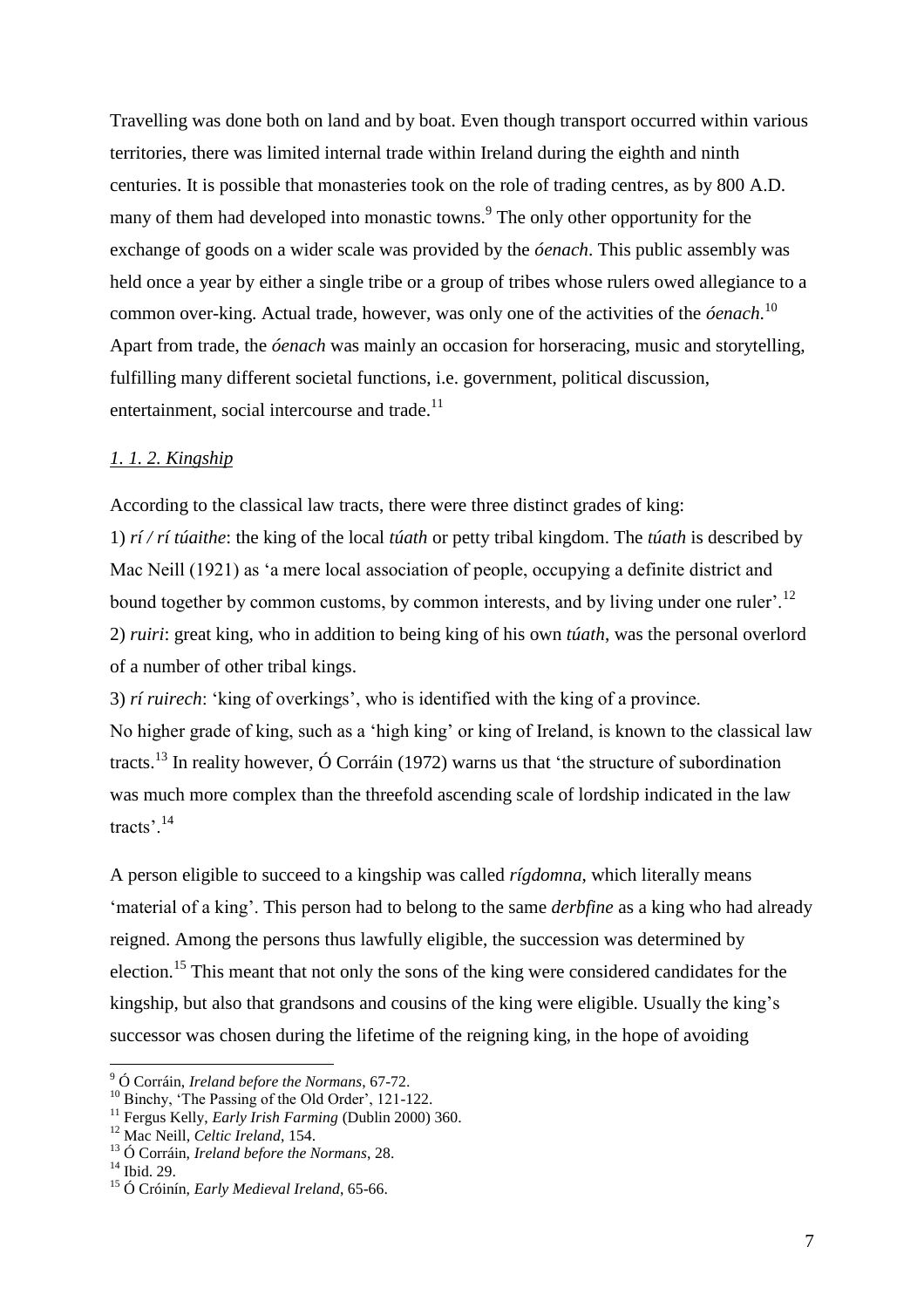struggles after the king's death. The so called *tánaise ríg*, the 'expected king' or 'following king' was probably selected by agreement between the king and all the *rígdomnai* who were themselves eligible for the kingship, and was subsequently approved in the *airecht*, the 'assembly of notables'.<sup>16</sup> Mac Neill (1921) noted that 'no instance of the term *rígdomna* has been found earlier than AD867, but from that date onward the term appears with great frequency in the annals'. He explains this in the following manner:

'Before this time a Norse kingdom had been established in Dublin, and Norse rulers had been set up in the Isle of Man and the Hebrides. In these early Norse communities lawful succession to the princedom appears to have been in general from father to son, and probably to the firstborn son […] Possibly the contrast of this law or custom caused the Irish chroniclers to give express recognition to the potential right of succession in Irish dynasties'.<sup>17</sup>

The actual governmental rights of the Irish king were very limited. He was not a ruler of land, as the ownership of the hereditary tribal territories within the kingdom was vested in the free families, the *fini*.<sup>18</sup> It was in the inter-tribal relations that the king played an important role, as he represented the tribal state in negotiations with neighbours. It was also possible that a king was bound by a hereditary tie of personal allegiance to a superior king.<sup>19</sup> The relationship between a king and his suzerain was purely a personal one: the superior king did not have any authority over the land or subjects of his sub-kings. Even the highest grade of king only had authority over the *túath* to which he belonged. Connections between different tribal territories were mainly made to ensure peace, and in the case of an attack on one of the connected territories, the different tribal groups would provide military support for each other. The allegiance of the ordinary free tribesmen, however, was to their tribal king only. If any revolts occurred against the superior king, or if the sub-kings withheld their dues, the superior king could invade the defaulter's territory and seize livestock and other goods as compensation.<sup>20</sup>

<sup>16</sup> D. A. Binchy, *Celtic and Anglo-Saxon Kingship* (Oxford 1970) 25-27.

<sup>&</sup>lt;sup>17</sup> Mac Neill, *Celtic Ireland*, 117.

<sup>18</sup> Ó Corráin, *Ireland before the Normans*, 28.

<sup>&</sup>lt;sup>19</sup> Binchy, 'The Passing of the Old Order', 123.

 $20$  Ibid. 122-124.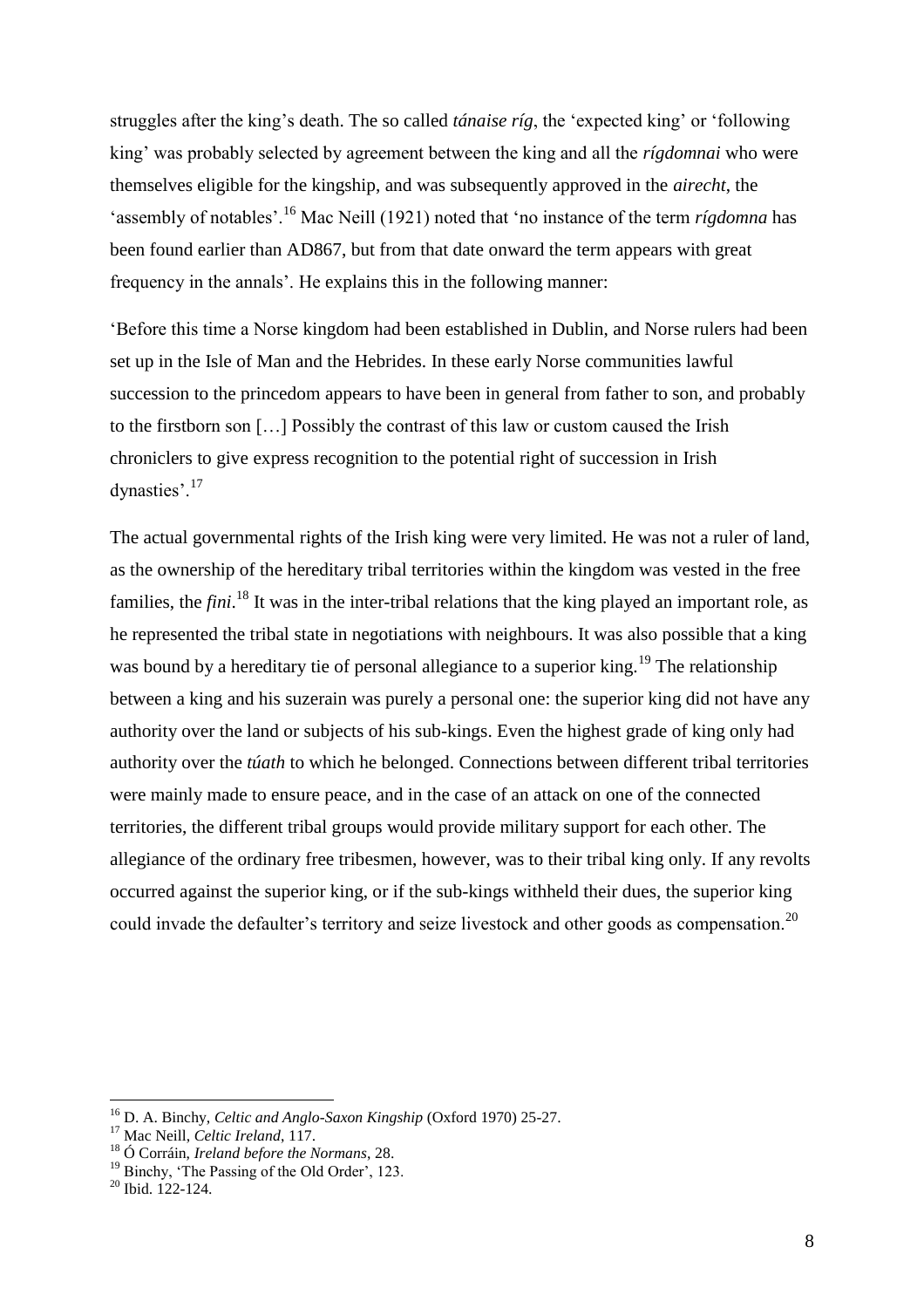#### **1. 2. The early raids**

The following short poem gives a great impression of how the Scandinavian attackers were viewed by the Irish during their initial contact. This Old Irish poem was found in the margin of the St. Gall copy of Priscian's Latin grammar, dated to the ninth century, and is one of the earliest references to the Vikings in Ireland:

| Is acher in gáith innocht,       | Bitter is the wind to-night:                      |
|----------------------------------|---------------------------------------------------|
| fufuasna fairggae findfolt.      | it tosses the ocean's white hair:                 |
| Ni ágor réimm mora minn          | I fear not the coursing of a clear sea            |
| dond láechraid lainn ua Lothlind | by the fierce heroes from Lothlend. <sup>21</sup> |

The earliest recorded raid on Irish ground is found in the Annals of Ulster (AU), in the entry of the year 795 A.D.:

#### *Loscadh Rechrainne o geinntib 7 Sci do [cho]scradh 7 do lomradh*

'The burning of Rechru by the heathens, and Scí was overwhelmed and laid waste.'<sup>22</sup>

There is still some discussion on the location of Rechru. Some scholars believe it to be on the island of Lambay (e.g. Ó Corráin (1972), Brøndsted (1960)<sup>23</sup>), others more to the north, on Rathlin island (e.g. Ó Cróinín, 1995<sup>24</sup>). Either way, whichever one of the two islands it may have been, the burning of Rechru marks the beginning of the Viking Age in Ireland.

The *genti* 'heathens' or *gaill* 'foreigners', as the Vikings are mostly called in AU, had been raiding the Scottish coast and islands prior to this date, of which we also find evidence in AU: (794 A.D.) *Uastatio omnium insolarum Britannię a gentilibus* 'Devastation of all the islands of Britain by the heathens'.<sup>25</sup> Already as early as the ninth century the Scandinavians are likely to have started colonizing Scottish islands such as the Orkneys and Shetlands.<sup>26</sup> It has been claimed by some scholars that these islands were used as bases for attacks on Ireland,

<sup>21</sup> Whitley Stokes and John Strachan (ed.), *Thesaurus Palaeohibernicus: A Collection of Old Irish Glosses, Scholia, Prose and Verse*, part 2 (Cambridge 1903) 290.

<sup>22</sup> Seán Mac Airt and Gearóid Mac Niocaill (ed.), *The Annals of Ulster (to A.D. 1131)*, part 1 (Dublin 1983) 250- 251.

<sup>23</sup> Ó Corráin, *Ireland before the Normans*, 81.

Johannes Brøndsted, *The Vikings* (Harmondsworth 1960) 33.

<sup>24</sup> Ó Cróinín, *Early Medieval Ireland*, 238.

<sup>25</sup> *Annals of Ulster*, 250-251.

<sup>26</sup> Michael P. Barnes, *The Norn Language of Orkney and Shetland* (Lerwick 1998) 2-3.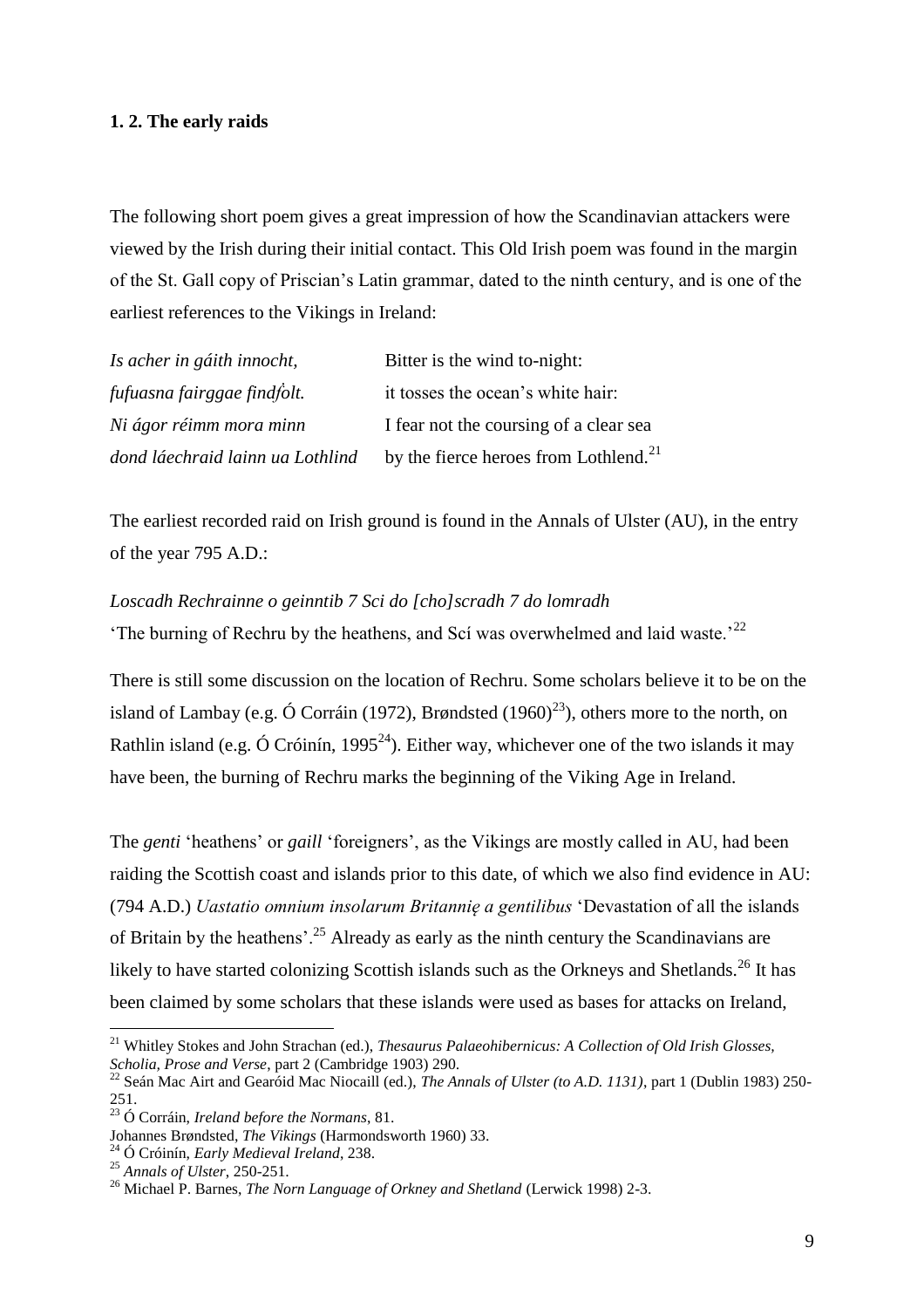which seems plausible, but still lacks evidence.<sup>27</sup> The early raids in Ireland were targeted at monastic settlements, where most riches were to be found. The Scandinavians were skilled in the element of surprise; their method was to conduct a swift raid, which was made possible by their maneuverable boats, plundering the Irish, and then withdrawing as quickly as they could. This made it very difficult for the Irish communities to defend themselves, and they were most often left with many deaths and burned houses and churches. The Vikings were also keen on abducting people, taking them as prisoners and subsequently selling them as slaves. These slaves could be taken back to Norway by the Vikings, though there are no indications of any large-scale importations to Norway. Slaves captured abroad appear to have been generally sold abroad.<sup>28</sup>

The Annals of Ulster form perhaps the most important source for Viking activity in Ireland. Not only do we find records of the heathens raiding the country, we also find entries in which the Irish are trying to fend off the invaders, and accounts of abductions and killings by Vikings. However, it is important to keep in mind that AU was written solely by clerics in monasteries, the main targets of the attacks. The picture of fear, loathing and constant chaos in Ireland expressed in AU may be a little less extreme in reality. Most raids seem to have occurred in the early ninth century, between circa 810 and 840 A.D. The first raids took place around the coastal area of Ireland only, as the Vikings used ships for their attacks. At a later stage the Vikings started to sail further inland by using the rivers.

It is interesting that we also find entries in AU where the Vikings were attacked by Irish warbands, considering the difficulty of anticipating the raids. We find, for instance, that in 811 A.D. the heathens were slaughtered by the Ulaid (*Strages gentilium apud Ultu*) and in 812 A.D. heathens were killed in Munster (*Ar gennte la Mumain*).<sup>29</sup>

In 839 A.D. a new development took place, introducing a second stage of the attacks by the Scandinavians. In this year a Viking raiding party came to *Loch nEchach*, or Lough Neagh, in the northeast of Ireland. From this spot they conducted raids in the area, and as AU tells us, they were still there by the year 841: *Gennti for Loch Eachach béos*. <sup>30</sup> This also happened in Dublin: (842 A.D.) *Geinnti for Duiblinn beos* 'The heathens still at *Duiblinn*'.<sup>31</sup> These

<sup>27</sup> F. Donald Logan, *The Vikings in History*, 3rd ed. (New York, London 2013) 59.

<sup>28</sup> Knut Helle, 'The History of the Early Viking Age in Norway', *Ireland and Scandinavia in the Early Viking Age*, ed. Howard B. Clarke, Máire Ní Mhaonaigh and Raghnall Ó Floinn (Dublin 1998) 253.

<sup>29</sup> *Annals of Ulster*, 266-269.

<sup>&</sup>lt;sup>30</sup> Ibid. 269-299.

<sup>31</sup> Ibid. 300-301.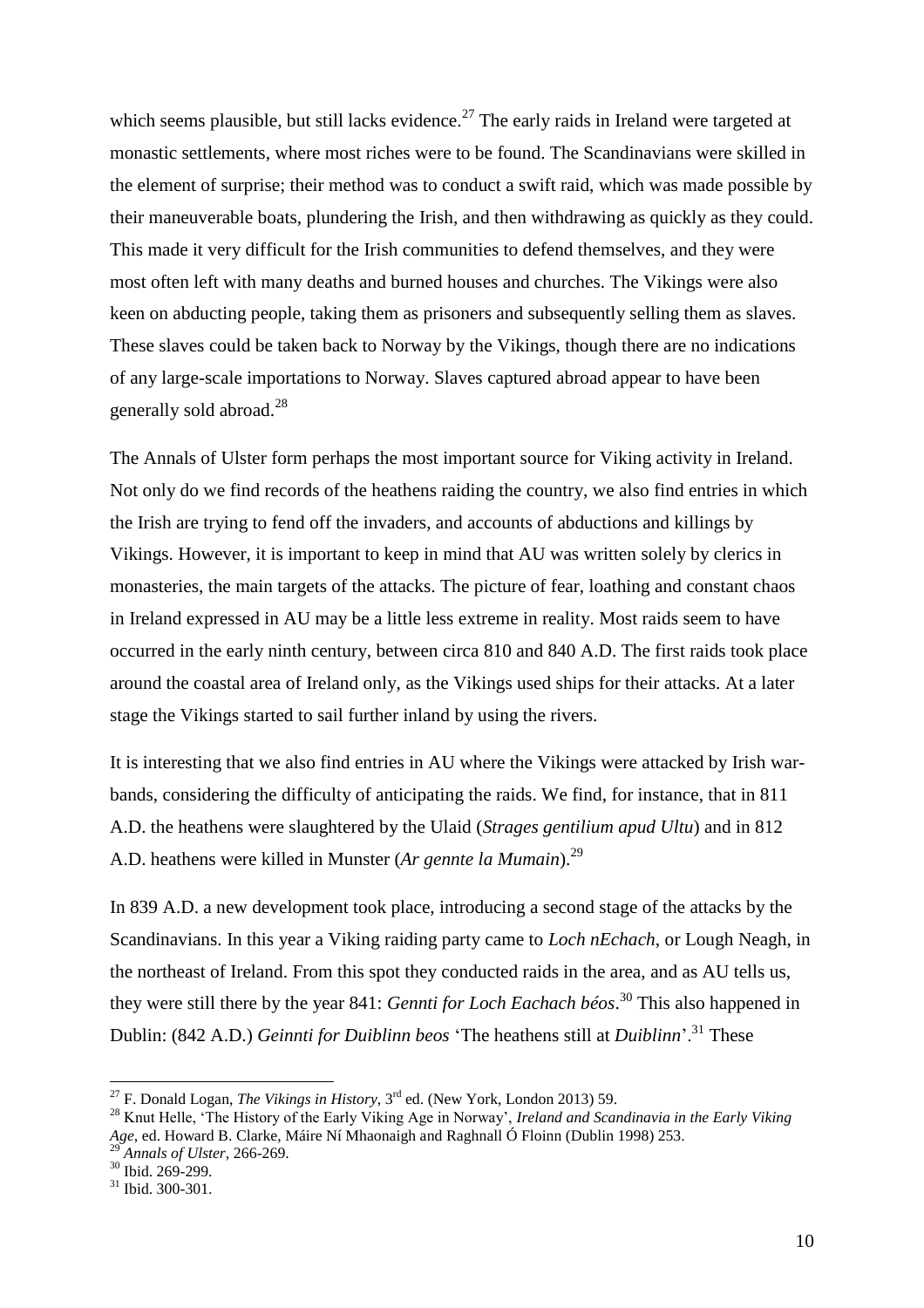developments show that the character of the raids changed: what started as plundering raids from the sea now ranged further inland as well, and saw the establishment of impermanent bases.<sup>32</sup>

 $\overline{a}$ <sup>32</sup>Kenneth H. Jackson, 'The Celtic Languages during the Viking Period', *The Impact of the Scandinavian Invasions on the Celtic-speaking Peoples c. 800-1100 A.D.*, ed. Brian Ó Cuív (Baile Átha Cliath 1975) 4.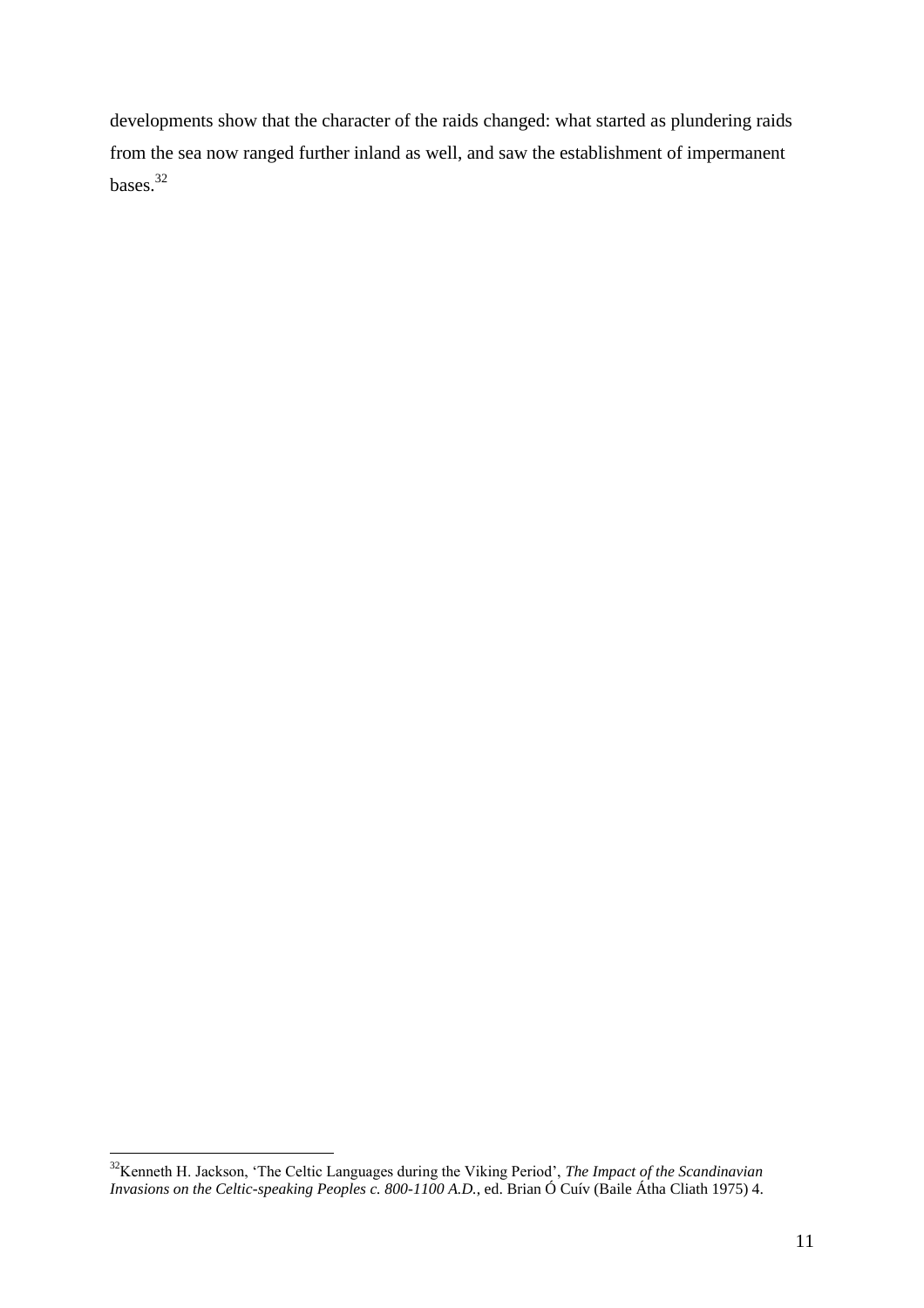#### **1. 3. Identity of the Vikings**

Our biggest problem in trying to unravel the history of the Viking Age is that our understanding of that time period is impaired by the fact that we have no contemporary documentary sources from the Scandinavian homelands.<sup>33</sup> The closest we get are the Scandinavian sagas, which do contain literary references to the endeavors of the Vikings, but they are a very uncertain source when it comes to analyzing the actual events that happened in the period from approximately the late eighth to the eleventh century. These sagas were written down at a much later stage, up to several hundred years after the historical events occurred. This creates difficulties when trying to separate historical fact from fiction. We are therefore dependent on sources from the places that the Vikings went to, like Ireland, to find out who the raiders and settlers were, where they came from, and what their motives could have been to leave their homeland in search of another life in the west.

#### *1. 3. 1. The origin of the raiders*

In the Irish sources we find a few hints as to where the 'heathens' came from. One of the most problematic words denoting the provenance of the Norsemen is *Lothlind, Laithlind*, and the later form *Lochlann*. At first glance, this word appears to mean 'Norway' or 'Scandinavia', but, as Greene (1976) justly concludes, the early forms do not necessarily conform to those places. The later form *Lochlann* has been connected to *Rogaland* by Marstrander (1915), a region in southwest Norway, but he has found no explanation for the earlier forms. Greene (1976) believes that the name *Lothlind* or *Laithlind* is more likely referring to a maritime centre of Viking power.<sup>34</sup> He points to the fact that 'the ninth century Irish annalists were much given to describing Viking estuarine bases by the name of *lind* 'pool'; *Duiblinn* 'black pool', 'Dublin', is, of course, the classic example'.<sup>35</sup> Other examples from AU would include *Linn Duachaill* (841 A.D.), *Linn Rois* and *Linn Sailech* (both 842 A.D.).<sup>36</sup> As to where the maritime centre of *Lothlind* might have been, Greene suggests that 'it is at least possible that

<sup>33</sup> Colmán Etchingham, 'Names for the Vikings in the Irish Annals', *Celtic-Norse Relationships in the Irish Sea in the Middle Ages 800-1100*, ed. Jón Viðar Sigurðsson and Timothy Bolton (Leiden, Boston 2014) 23.

<sup>34</sup> David Greene, 'The influence of Scandinavian on Irish', *Proceedings of the Seventh Viking Congress : Dublin 15-21 August 1973*, ed. Bo Almqvist and David Greene (Dublin 1976) 76.

<sup>35</sup> Ibid. 77.

<sup>36</sup> *Annals of Ulster*, 298-301.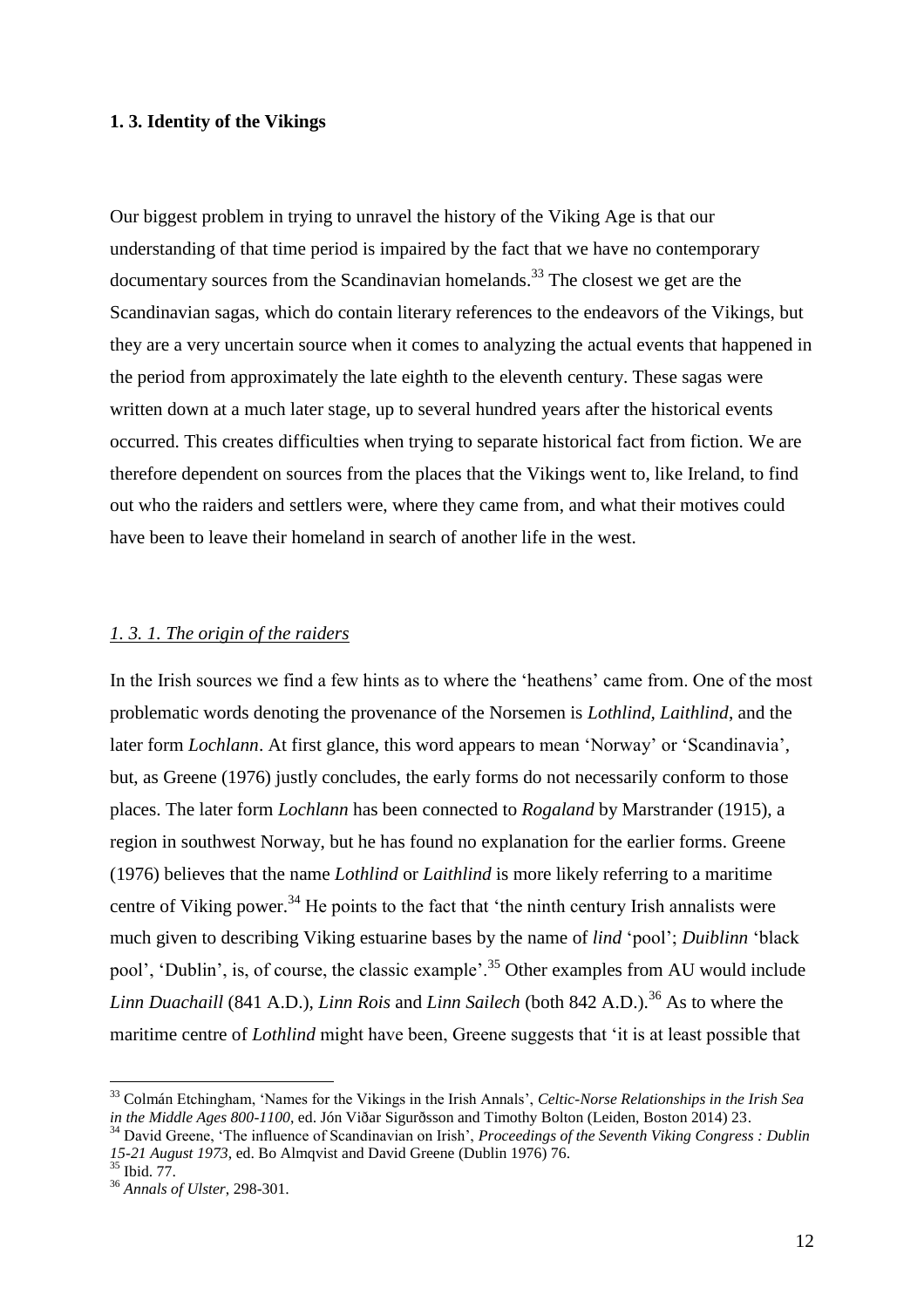the original *Lothlind* was a more distant base, perhaps in Gaelic-speaking Man or Western Scotland'. Greene (1976) follows Marstrander (1915) by connecting the early forms *Lothlind, Laithlind* to *Lochlann*, suggesting possible interference from *Rogaland*. <sup>37</sup> That the later form *Lochlann* came to be used in the meaning 'Norway' becomes clear from the AU entry of 1102 A.D where *Maghnus ri Lochlainni* is mentioned,<sup>38</sup> better known as Magnús Óláfsson or Magnús góði, king of Norway in the eleventh century.<sup>39</sup>

Most scholars agree on a geographic origin of southwest Norway for the raiders coming to Ireland. This conclusion is often connected to the eighteenth and nineteenth century evidence of the extinct Scandinavian language of Norn, spoken on the Shetlands and Orkneys, the first islands the Scandinavians probably came across in their journey west towards Ireland. Brøgger (1929) connects the Norn language to the dialect of Rogaland and its vicinity.<sup>40</sup> Barnes (1998) considers it the 'safest, if most conservative, conclusion' that the settlers in the Shetlands and Orkneys came from all along the southern half of the Norwegian west coast: 'the area between present-day Nord-Trøndelag and Vest-Agder'.<sup>41</sup>

Another word connected to the geographic origin of the invaders is *Irua(i)th*, which is often connected to Hǫrðaland, an area also located in southwest Norway, bordering the north of Rogaland. The suggestion that the name is derived from the Old Norse tribe name *Hǫrðar* is questionable.<sup>42</sup> Another problem is that  $Irua(i)th$  is never used to denote 'Norway' in historical texts, and is used only in literature where it is consistently presented as a land of romance and magic.<sup>43</sup> It seems therefore to have been a literary name for the Otherworld. As *Lochlann* came to be used from the twelfth century onwards to denote the Otherworld as well, it seems likely that *Irua(i)th* became a synonym for *Lochlann*, meaning both 'the Otherworld' and 'Norway' in later literature.<sup>44</sup> The earliest mention of *Irua(i)th* is found in the poem *Étsid in senchas sluagach*, which was dated by Thurneysen (1918) not earlier than the eleventh century.<sup>45</sup> Thus, in literature, the association with *Irua(i)th* and *Lochlann* for 'Norway' was

<sup>&</sup>lt;sup>37</sup> Greene, 'The influence of Scandinavian on Irish', 77.

<sup>38</sup> *Annals of Ulster*, 538-539.

<sup>&</sup>lt;sup>39</sup> Knut Helle, 'The History of the Early Viking Age in Norway', 257.

<sup>&</sup>lt;sup>40</sup> A. W. Brøgger, *Ancient Emigants : A History of the Norse Settlements of Scotland (Oxford 1929) 69.* 

<sup>41</sup> Barnes, *The Norn Language of Orkney and Shetland*, 4.

<sup>42</sup> cf. Proinsias Mac Cana, 'The Influence of the Vikings on Celtic Literature', *The Impact of the Scandinavian Invasions on the Celtic-speaking Peoples c. 800-1100 A.D.*, ed. Brian Ó Cuív (Baile Átha Cliath 1975) 87-93. <sup>43</sup> Ibid. 89.

<sup>44</sup> Ibid. 89, 93.

<sup>45</sup> R. Thurneysen, 'Tuirill Bricrenn und seine Kinder', *Zeitschrift für Celtisches Philologie* XII (1918) 239.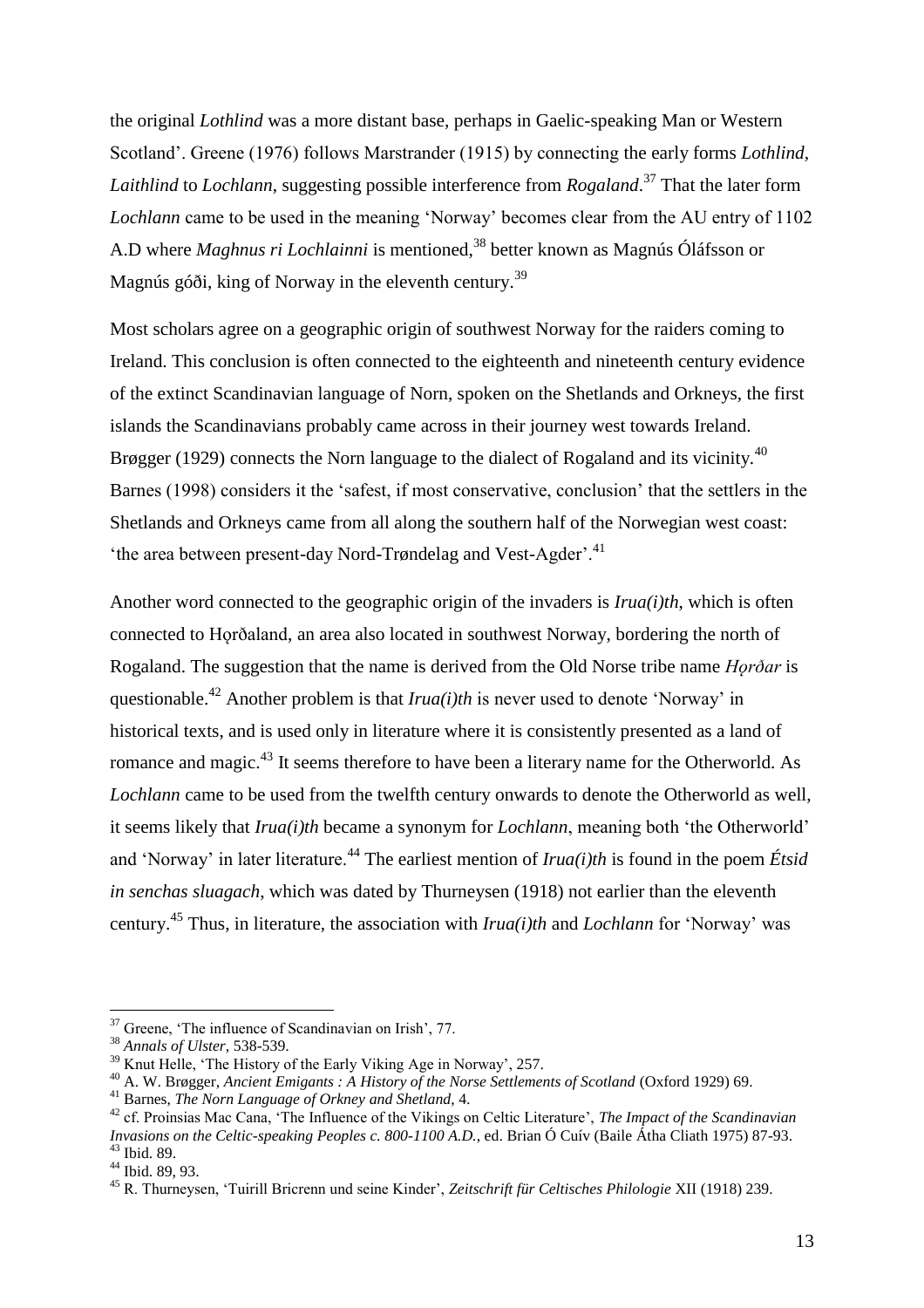very late. As for the historical sources, it seems that the Irish had no specific word for 'Norway' until we find *Lochlann* was used in that meaning in the early twelfth century.

#### *1. 3. 2. Viking Age society*

The society in Viking Age Norway seems to have been kin-based, in which kinship could be inherited through both the male and female line. The kin also provided protection, and made it possible for several families to be bound together into larger groups.<sup>46</sup> Most people were farmers, and therefore the typical housing was comprised of separate farms. This type of farm was called a *garðr*, and had permanent buildings for people and animals surrounded by a fenced or otherwise enclosed area for cultivation. The land beyond this enclosed area was used for grazing and provided wood and other materials. All the farms were given names; the most common names ended in *-staðr*, *-land*, -*setr* or –*þveit*. These types of names probably arose sometime in the late Iron Age. Names ending in -*staðr* were the commonest type of farm-name brought by Norwegians colonist to Iceland, and are also found on the Faeroes, Shetlands, Orkneys and the Isle of Man. Agriculture in various forms was the predominant economic activity, even though only a few percent of the total land mass of Norway was suitable for cultivation. People settled in these areas, namely in the less densely forested coastal areas and along the fjords and in the lower districts in the east where the largest patches of flat, arable land were to be found. In the areas along the coast agriculture was usually combined with fishing, the hunting of whales and seals, and collecting mussels and birds' eggs. $47$ 

The people of these separate settlements came into contact with each other either by sea journeys along the coast and fjords, or by travelling along the inland routes, which must have been challenging in a landscape with large mountain ranges, fjords and dense forests. These geographical factors were very important for creating something of a common ethnic awareness among the Norwegians, dividing them from the Swedes in the east and the Danes in the south. Interestingly enough, this division was mostly unnoticed by foreigners, as they did not seem to have a clear conception of the different homelands of the Scandinavian Vikings.<sup>48</sup> Along the routes within Norway trade emerged, and exchanges of goods were

<sup>&</sup>lt;sup>46</sup> Helle, 'The History of the Early Viking Age in Norway', 251.

 $47$  Ibid. 245-247.

<sup>48</sup> Ibid. 244.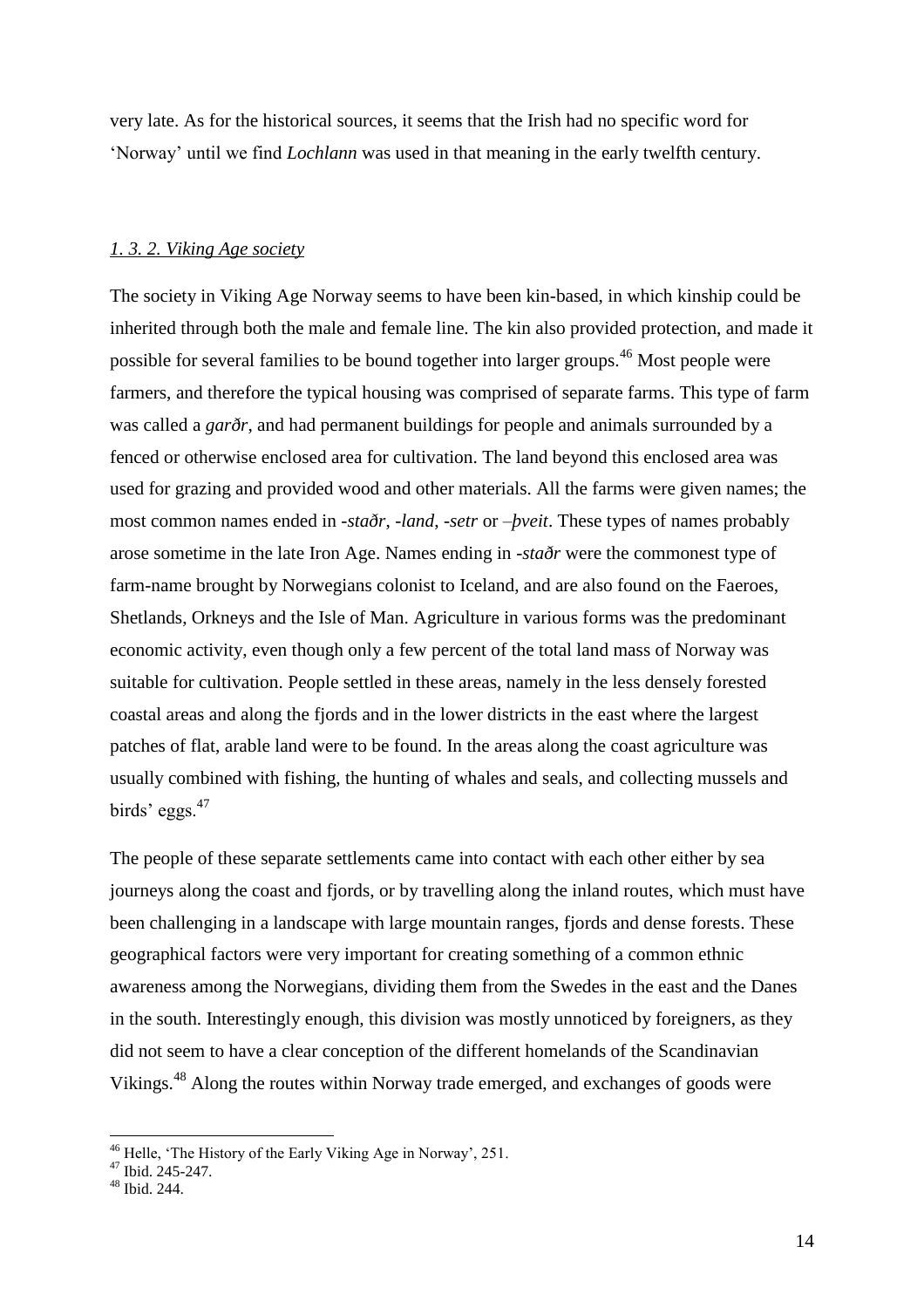made between settlements. In doing so, social and cultural ties were formed as well. The growth of trade linked different economies of the country and also helped to forge links with economies overseas. The ship became a very important factor, as it made trading activities easier and facilitated the general expansion and the promotion of the common culture of the period. In this manner some settlements started to grow into small trade-centres, where trade and crafts became increasingly specialist occupations.<sup>49</sup>

The groups of freeholding farmers were bound together according to social and economic standing into chiefdoms and petty kingdoms. The smaller farms often surrounded the large settlement of the greater landowners. Norse society was divided into three main groups according to social standing: *þrælar*, the 'unfree' or slaves, *leysingjar*, the free, and the aristocracy. Within these groups there were also differences, for instance between landless free men and great landowners, or between professional warriors and craftsmen.<sup>50</sup> Political leaders were part of the aristocracy and petty kings exerted power through tribal councils, the *bing* and by being leaders of battle forces. They controlled the settled areas, resource exploitation and production, and organised the exchange of goods, raids and defence. Wars, plundering expeditions and the taking of slaves were important sources of income for those in power, as political conditions were unstable with shifting alliances and struggles for power between persons and families within both the chiefdom and the petty kingdoms as well as externally among tribal areas. $51$ 

When we compare the social structure of the Irish and the Norse society it is difficult to point out clear differences. Both societies are hierarchical and tribal, with small kingdoms, shifting alliances and internal warfare. The main difference might be found in the dissimilarities between the Irish kings and the Norse leaders or kings. The latter had a significantly higher degree of control over his subjects than the Irish king had. In Ireland, the *rí túaithe* would determine certain aspects of society, but the kin group retained its own autonomy.

#### *1. 3. 3. Leaving Norway*

The following was stated by Donncha Ó Corráin (1972):

<sup>49</sup> Else Roesdahl and Preben Meulengracht Sørensen, 'Viking Culture', *The Cambridge History of Scandinavia*, ed. Knut Helle (Cambridge 1998) 122, 126.

<sup>50</sup> Ibid.126.

<sup>51</sup> Bjørn Myhre 'The Iron Age', *The Cambridge History of Scandinavia*, ed. Knut Helle (Cambridge 1998) 76- 77.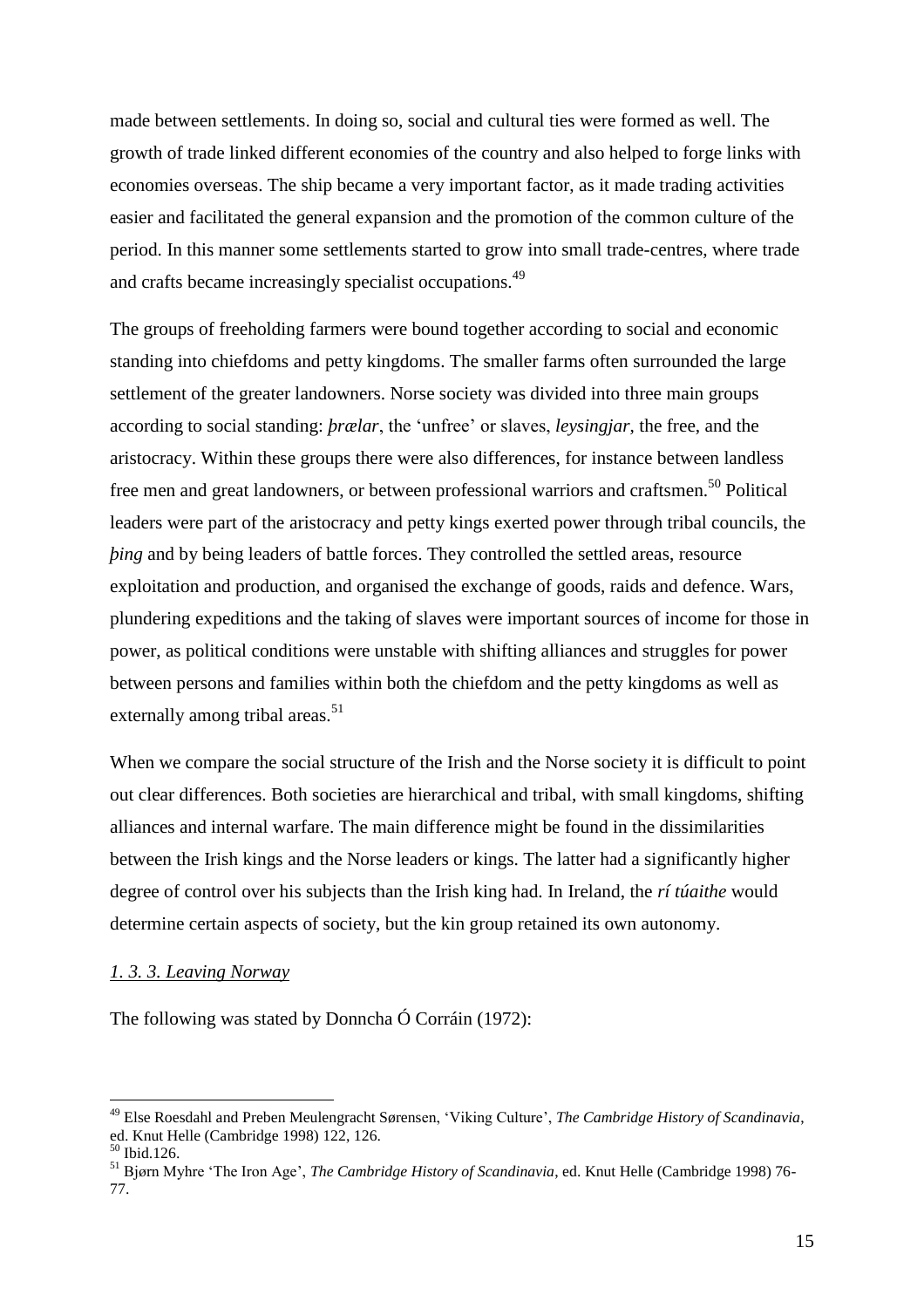'In purely historical terms, the sudden Viking irruptions may appear to be an unexpected and startling novelty, but it can be shown archaeologically that the age of the Vikings was preceded by a slow and gradual social, technological and economic development.<sup>52</sup>

The question then arises: what were these developments that made the Norse leave their homeland? We can detect several factors. From about the seventh century onwards, there was a steady expansion of population in north-western Europe. In Norway this gradually led to problems with cultivation, as attempts were made to use new, less favourable areas of land. Before any serious emigration took place from Norway, smaller parties started raiding along the coasts of western Europe, including Ireland. At a certain point, when food production in Norway failed to meet with the demands of the growing population, people would have be forced to emigrate.<sup>53</sup> Norse emigration is visible in Ireland from halfway into the ninth century onwards, when the Norse raiders started to settle and founded towns. This colonisation must have attracted other Norse people to find a better life abroad. The opportunity to settle on the islands in the west may have seemed preferable to exploiting more limited resources at home. With this came the success of trade that may have further contributed to emigration.<sup>54</sup> In the trading activities in the North Sea and the North Atlantic the Scandinavian peoples played a prominent role.<sup>55</sup> As the people in Norway were dependent on sea travel, the invention of the keel in c. 600 A.D. was an important factor, for it made long distance ocean travels possible.<sup>56</sup> With the trading activities came the knowledge of (overseas) trade routes, which facilitated the outward expansion.<sup>57</sup>

Another factor for emigration could be the political efforts of Harald *hárfagri* 'Finehair', who probably lived around the end of the ninth century and the beginning of the tenth. The victories of his battles left him in control of the areas of Horðaland and Rogaland in southwestern Norway, trying to expand his kingdom further east and north. In later Norwegian and Icelandic sagas and chronicles he was considered the first king to rule over the whole of Norway.<sup>58</sup> According to Snorri Sturluson's *Heimskringla*, Harald's ambition resulted in the fleeing of many of the independent rulers from the land, in search of new lands to reign.<sup>59</sup> In

<sup>52</sup> Ó Corráin, *Ireland before the Normans*, 80.

<sup>53</sup> Logan, *The Vikings in History*, 35.

<sup>54</sup> Helle, 'The History of the Early Viking Age in Norway', 250.

<sup>55</sup> Ó Corráin, *Ireland before the Normans*, 80.

<sup>56</sup> Nora K. Chadwick, 'The Vikings and the Western World', *The Impact of the Scandinavian Invasions on the Celtic-speaking Peoples c. 800-1100 A.D.*, ed. Brian Ó Cuív (Baile Átha Cliath 1975) 17.

<sup>57</sup> Logan, *The Vikings in History*, 36.

<sup>&</sup>lt;sup>58</sup> Helle, 'The History of the Early Viking Age in Norway', 253-254.

<sup>59</sup> Chadwick, 'The Vikings and the Western World', 17.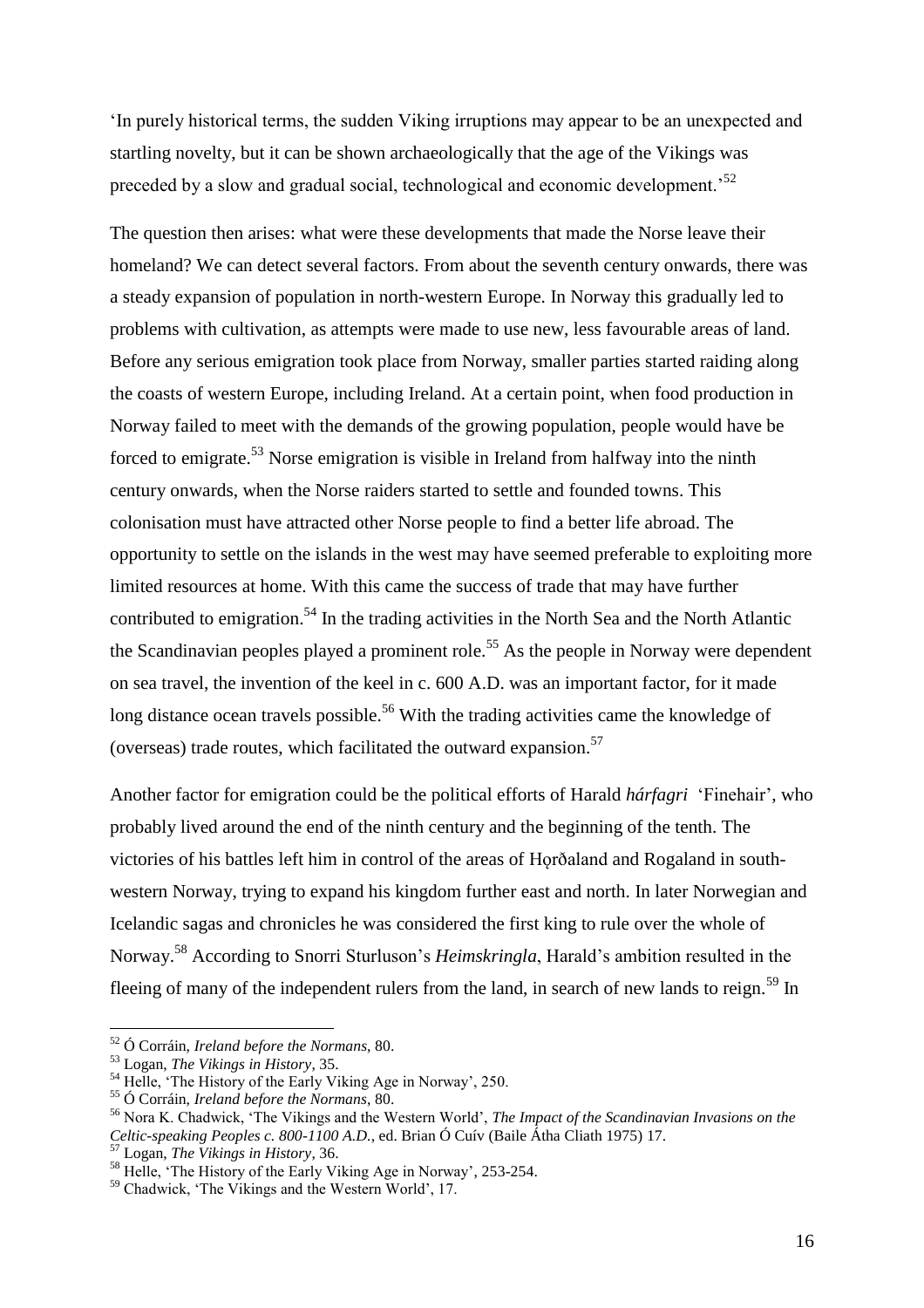the *Færeyinga saga* we find: 'There was a man called Grim Kamban. He was the first man to settle in the Faeroes – in the days of king Harald Finehair. At that time many people fled [Norway] because of the king's tyranny. Some settled in the Faroe Islands and built farms there; others went to other uninhabited lands.<sup>560</sup> It must be remembered, however, that literature in the form of the sagas cannot be blindly trusted as a historical source. It can, on the other hand, give an approximation of the historical events.

As the Norse expanded their travels more and more to the west, the occupation of the Scottish isles was a first important factor for establishing permanent bases in the west. Ó Corráin (1972) states: 'That Ireland should be attacked was a natural continuation southwards of Norse settling and raiding'.<sup>61</sup>

<sup>60</sup> Brøndsted, *The Vikings*, 61.

<sup>61</sup> Ó Corráin, *Ireland before the Normans*, 81.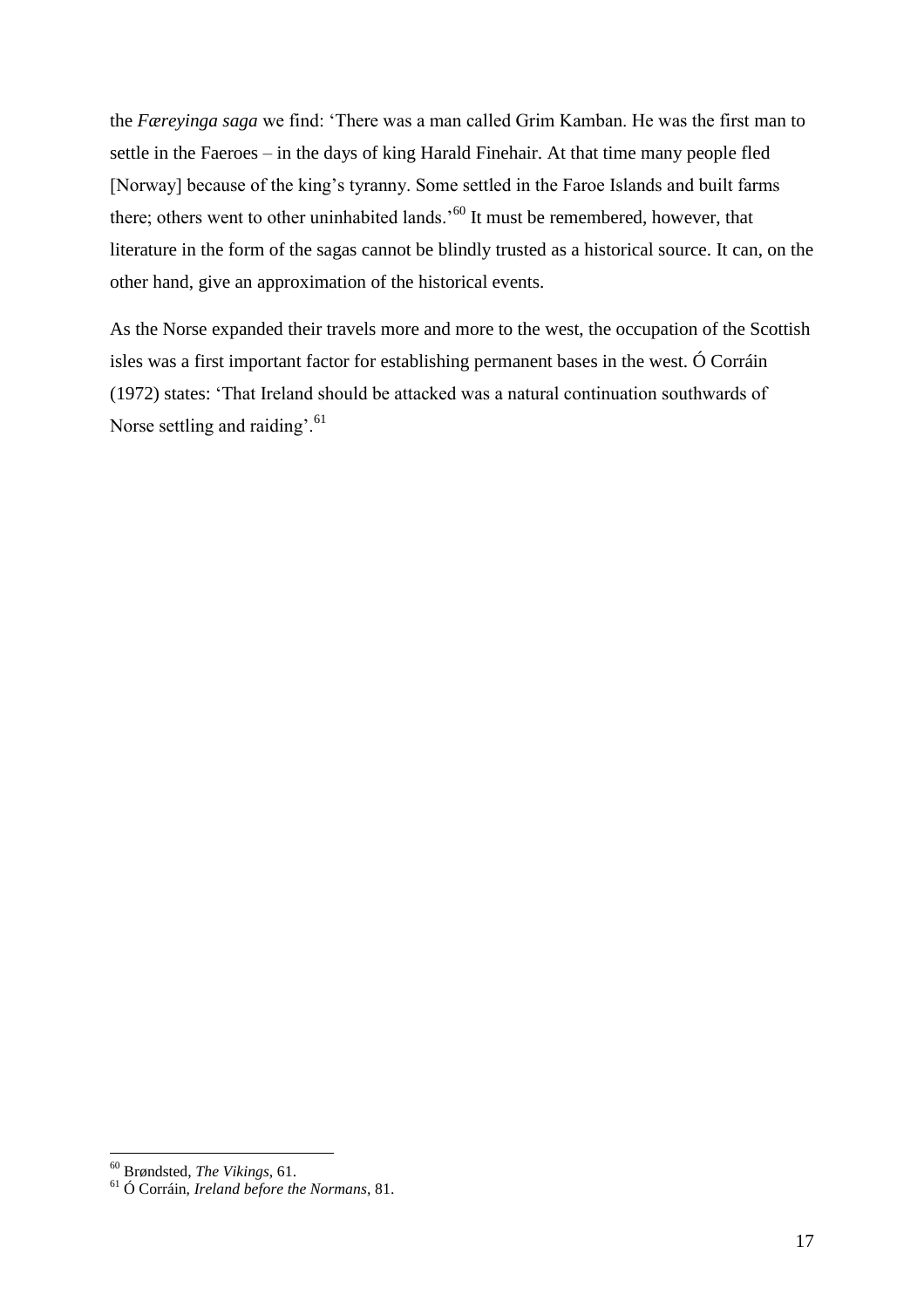#### **1. 4. Scandinavian settlements**

#### *1. 4. 1. Early settlement*

The establishment of the first permanent Viking naval base on Lough Neagh in the year 841 marks the beginning of Scandinavian settlement in Ireland. More of these bases were established from that year on, most famously the naval base on the banks of the pool created by the confluence of the rivers Liffey and Poddle: Dublin. This type of base was called a *longphort* by the Irish, literally a 'boat spot'. At the earliest stage this was probably a very simple base camp where ships could lay anchor. They developed into small trading settlements, though they were still a long way from being urban centres or towns.<sup>62</sup>

There is no indication of any large-scale invasion of Ireland by the Vikings.<sup>63</sup> We find too little records of raids to imply any sort of co-ordinated campaign. A possible explanation for this, as suggested by Binchy (1983), might be the manner in which the Irish divided and ruled the land.<sup>64</sup> Ireland was not a unity; the land was subdivided into numerous regions owned by the *fini*. Kings had no ownership of the land held by these *fini*; even if a Viking raiding party were to overthrow a *rí ruirech*, it was not in the king's ability to surrender any of the land of his sub-kings to the attackers. The only way in which large-scale invasion was possible, therefore, was by seizing all the separate regions one by one, which must have been a conquest of too large proportions. Had there been larger and more coordinated kingdoms, like for instance in Anglo-Saxon England, it would have been much easier for the Vikings to overrun and conquer the country, but the unorganized and fragmented kingdoms of Ireland made this impossible. Perhaps for this reason large-scale immigration, as on the Scottish isles and Iceland, was virtually impossible. This caused the Norse immigrants to focus more on trade settlements. The settlements were established in strategic locations along the coast, in order to facilitate the trading activities by ship.<sup>65</sup> The trading centres raised by the Vikings

<sup>62</sup> Howard B. Clarke, 'Proto-Towns and Towns in Ireland and Britain in the Ninth and Tenth Centuries', *Ireland and Scandinavia in the Early Viking Age*, ed. Howard B. Clarke, Máire Ní Mhaonaigh and Raghnall Ó Floinn (Dublin 1998) 341-342.

<sup>&</sup>lt;sup>63</sup> Jackson, 'The Celtic Languages during the Viking Period', 4.

<sup>64</sup> Binchy, 'The Passing of the Old Order', 126-127.

<sup>65</sup> Ibid. 127.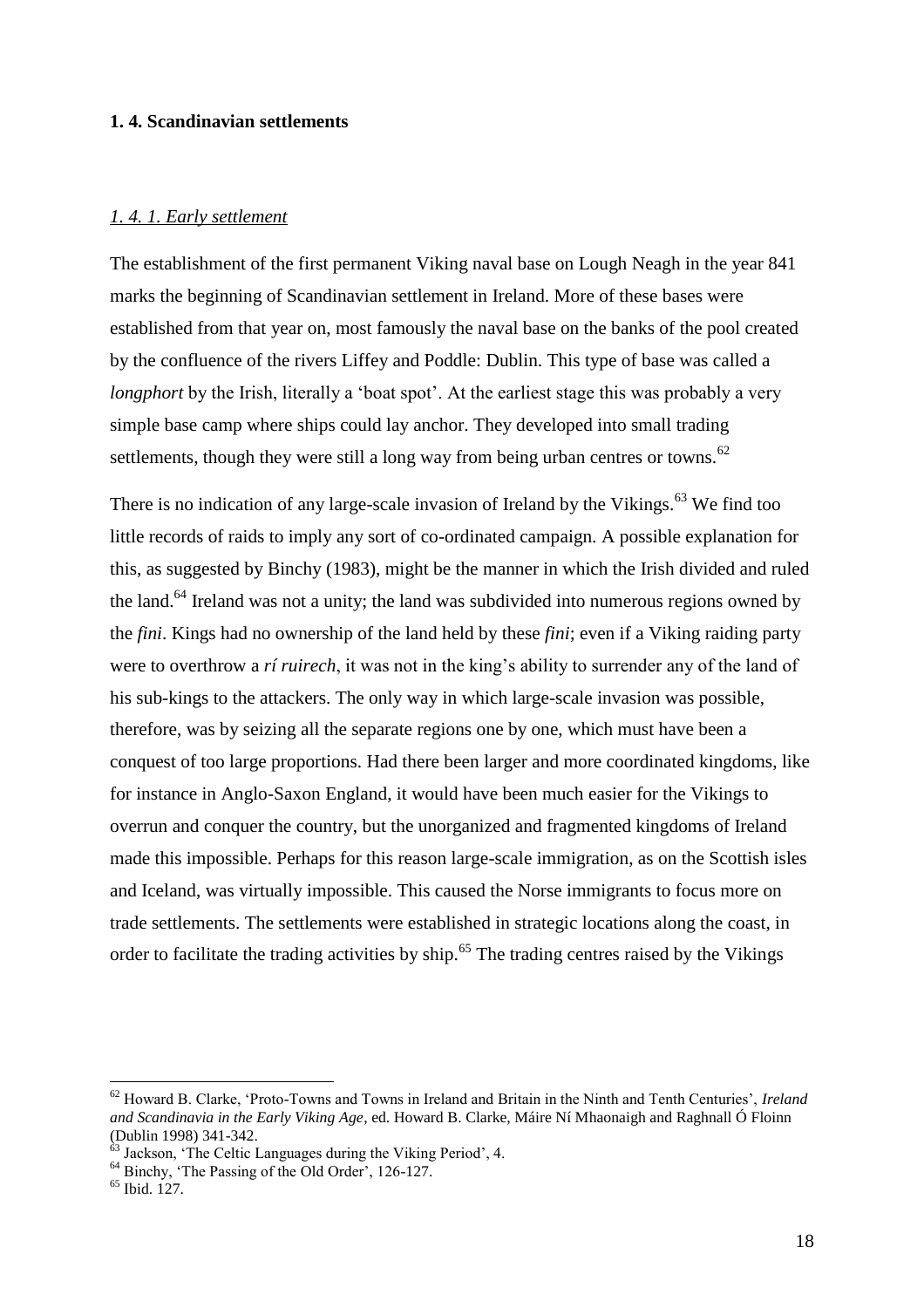were the first of their kind in Ireland, and it was from these centres that later towns developed.<sup>66</sup>

#### *1. 4. 2. Character of the settlements*

The most important settlements of the Vikings were raised along the south-eastern coast of Ireland. One of the earliest naval bases was established in Dublin in 841 A.D., and in that same period other settlements were founded, for example Vikingaló (Wicklow), Veigsfjorðr (Wexford), Veðrafjorðr (Waterford), Cork and Hlymrekr (Limerick).<sup>67</sup> All these settlements were relatively equal in size and character, though politically Dublin was the most important.<sup>68</sup> The settlements were at some point fortified, and their trading activities focussed mainly on Scandinavian connections from overseas, and less on the Irish. The Vikings continued their raiding as well. It was considered a complementary activity to trading. This was not always accomplished by boat, as the Irish rivers could be too narrow and shallow for the Norse vessels. Therefore knowledge and control of the overland routes was also very important, and contributed to the successfulness of a permanent base. From around the first half of the ninth century the profits of war and the profits of trade overlapped.<sup>69</sup> One of the reasons that Dublin was seen as the chief settlement of the Vikings was that the Norse occupied a large area in the Dublin hinterland, known as *Fine Gall*, 'foreign *fine*', stretching south to Wicklow, west to Leixlip and northwards to the river Delvin.<sup>70</sup> In these hinterland areas of the Scandinavian settlements Norse farming communities arose.<sup>71</sup> These farming communities formed the first step of Norse self-sufficient settlement in Ireland.

Because of the continuing raids and isolated trading activities, along with the fact that the Viking settlements were almost solely established along the coast, the Norsemen retained their status of 'foreigners' for a long period of time. They spoke their own language and maintained their own customs.<sup>72</sup> The Norse settlers did become a recognised component of the Irish society, but they were not absorbed into Irish society until after the Anglo-Norman conquests in the twelfth and thirteenth century. That the Norsemen were an admitted part of

<sup>66</sup> Liam de Paor, 'The Viking Towns of Ireland', *Proceedings of the Seventh Viking Congress : Dublin 15-21 August 1973*, ed. Bo Almqvist and David Greene (Dublin 1976) 30.

<sup>67</sup> Chadwick, 'The Vikings and the Western World', 23.

<sup>68</sup> De Paor, 'The Viking Towns of Ireland', 36.

<sup>69</sup> Clarke, 'Proto-Towns and Towns in Ireland and Britain in the Ninth and Tenth Centuries', 350, 363.

<sup>70</sup> Ó Corráin, *Ireland before the Normans*, 104.

<sup>71</sup> Ibid. 105.

<sup>72</sup> De Paor, 'The Viking Towns of Ireland', 33.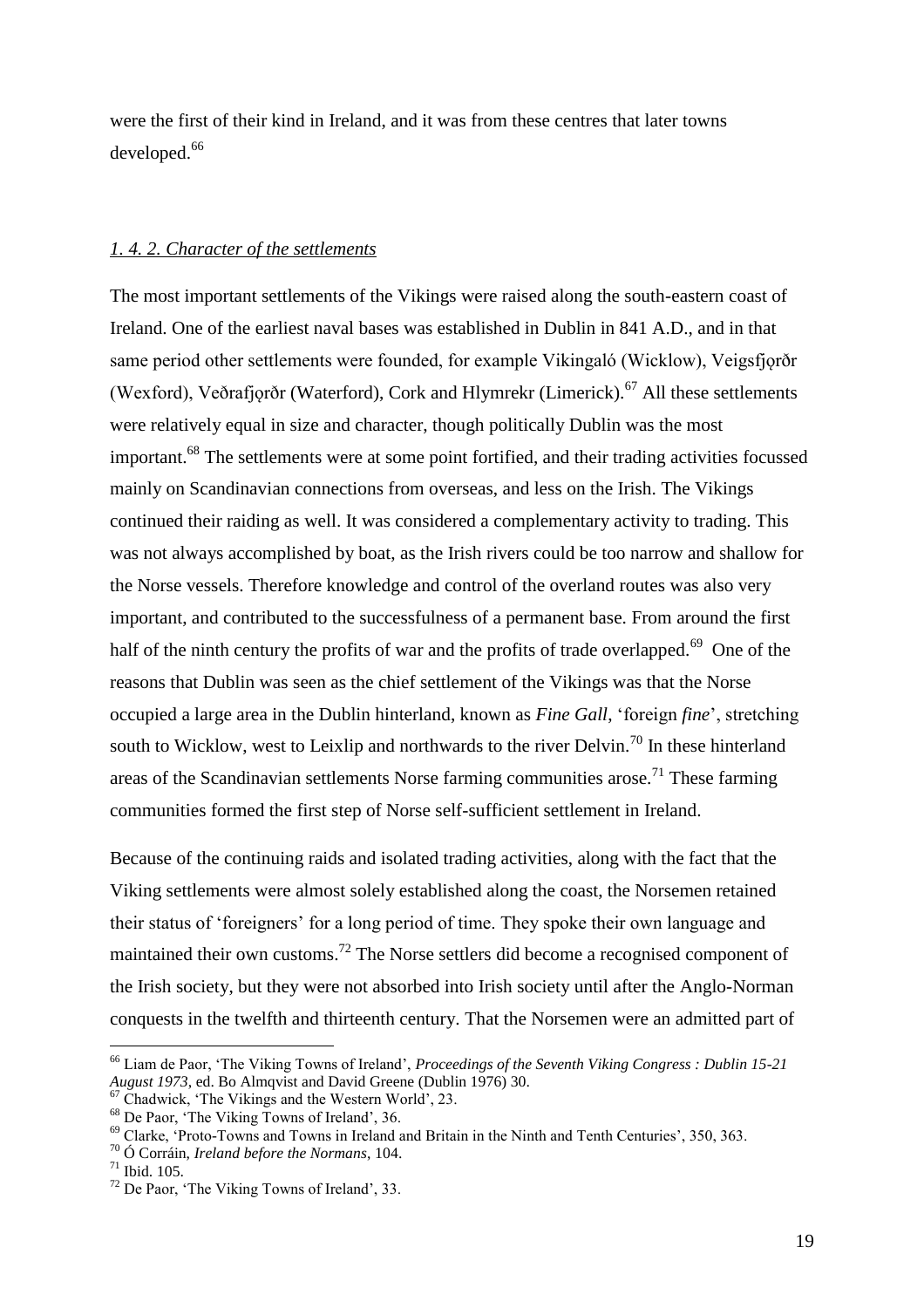Irish society is visible in records of battles. Not only do we find records of conflict between Irish and Vikings<sup>73</sup>, we also find evidence of Vikings forming alliances with Irish groups against other Irish formations.<sup>74</sup> We also find references of strife between the Scandinavian towns. There seems to have been a limited sense of common identity between the towns, and it is likely that they were considered independent establishments, as towns occasionally attacked one another. An example of this is found in AU in the year 1088, where the men of Dublin, Wexford and Waterford were driven off when trying to attack Cork:

# *Ar mor for Gallu Atha Cliath 7 Locha Garman 7 Puirt Lairgri ria nUib Eachach Muman isin lo ro midhratur Corgaigh do arcain*

'A great slaughter [was inflicted] on the foreigners of Áth Cliath and Loch Carman and Port Láirge by the Uí Echach of Mumu on the day they intended to plunder Corcach'.<sup>75</sup>

Alliances of Irishmen often attacked Scandinavian settlements in order to break the Norse dominion.<sup>76</sup> Consequently the tenth and early eleventh century were characterized by many politically motivated battles and bloodshed.

The fact that the Norsemen were seen as 'foreigners' did not imply that there was a strict dichotomy between them and the Irish people, on the contrary; political relations, mixed marriages and trading activities were among the causes for the emergence of a mixed Norse-Irish population referred to as the *Gall-Goídil*, the 'Foreign Irish'*.* <sup>77</sup> The early *longphuirt* that had been significantly 'Viking' developed into mixed population settlements often termed 'Hiberno-Norse', as they became heavily influenced by Irish people and Irish traditions. Clarke (1998) suggests the year 980 A.D to be an appropriate dividing point between the Viking and Hiberno-Norse phases of Dublin's development.<sup>78</sup> It was in this later Hiberno-Norse phase in the tenth century that the trading settlements slowly started to urbanize, growing into port towns. One of the typical urban establishments is the minting of coins for the first time in Ireland by the end of the tenth century.<sup>79</sup>

<sup>79</sup> Ibid. 379.

<sup>73</sup> cf. *Annals of Ulster* 812.8: 'A slaughter of the heathens by the men of Umall. A slaughter of the Conmaicne by the heathens.'

<sup>74</sup> cf. *Annals of Ulster* 859.2: 'Amlaíb [Oláfr] and Ímar [Ivarr] and Cerbal [mac Dúnlainge] led a great army into Mide.'

<sup>75</sup> *Annals of Ulster*, 522-523.

<sup>76</sup> Haakon Shetelig (ed.), *Viking Antiquities in Great Britain and Ireland*, part 1: An Introduction to the Viking History of Western Europe (Oslo 1940) 52.

 $77$  Jackson, 'The Celtic Languages during the Viking Period', 4.

<sup>78</sup> Clarke, 'Proto-Towns and Towns in Ireland and Britain in the Ninth and Tenth Centuries', 332.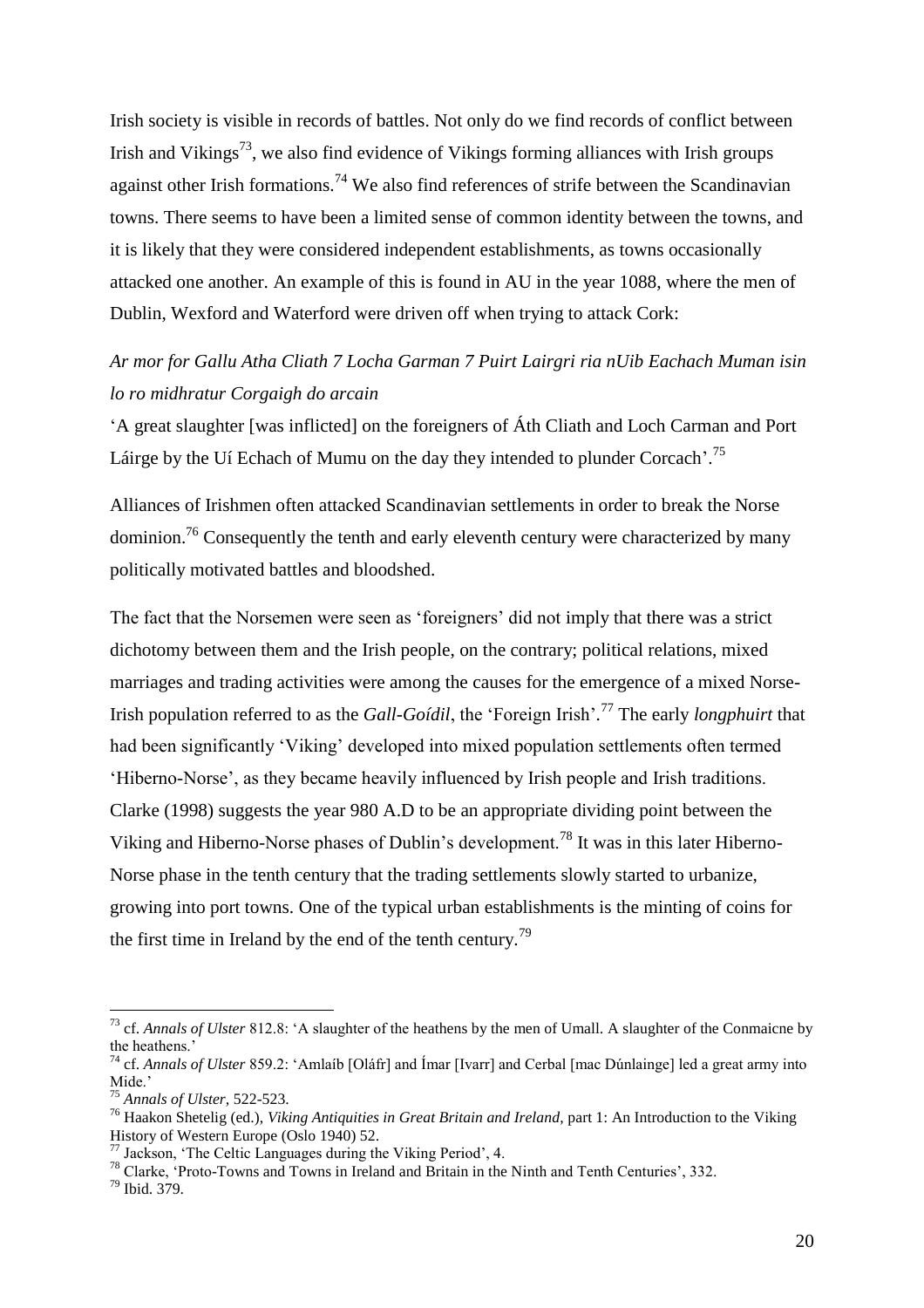#### **1. 5. Irish-Norse contact situations**

At this point in this chapter I would like to give a short overview of the implications and effects of the coming of the Norsemen to Ireland on a social, economic and political level. Binchy (1975) notes that if we accept the Irish law tracts as a valid representation of Irish society, a picture emerges in which this society remained virtually unaltered between the eighth and sixteenth centuries, and thus that it was unaffected by the Norse invasions.<sup>80</sup> However, it seems highly improbable that the Norse invasions left no impact on the Irish people. Binchy (1975) claimed that the Norse invaders brought about the collapse of the Irish social system.<sup>81</sup> This view was criticized by  $\acute{O}$  Cróinín (1995), as he, joined by most modern historians, believed it to be a too rigid and narrow interpretation of the laws. Ó Cróinín (1995) gives several reasons for this. First of all, even though the Vikings must have had a traumatic effect on their victims, their enterprises in Ireland were never so extensive or widespread that they can have brought about the collapse of the Irish social system. Secondly, by the time they started to settle, they were never isolated from Irish society.<sup>82</sup> As the Vikings raids, though violent, were never prolonged and far-reaching throughout Ireland, and as they only settled in small parts of the country, the Scandinavian influence was most likely not as extensive in Ireland as for example on the Scottish Isles, where the Norsemen settled the whole area and Scandinavian place names are found all over.<sup>83</sup>

When it comes to Norse influence on Ireland, we seem to be somewhere in the middle between the laws showing no influence whatsoever, and the complete collapse of a pre-Norse Irish society. This begs for a more detailed evaluation of the situation. The kind of influence the Norsemen must have had will be examined more closely below.

#### *1. 5. 1. Economical*

One of the most important economic developments were the *longphuirt* the Vikings introduced in Ireland. The larger Irish settlements had been monastic centres, but the Viking

<sup>&</sup>lt;sup>80</sup> Binchy, 'The Passing of the Old Order', 121.

 $81$  Ibid.

<sup>82</sup> Ó Cróinín, *Early Medieval Ireland*, 261, 263.

<sup>&</sup>lt;sup>83</sup> Jackson, 'The Celtic Languages during the Viking Period', 4. For more information on Scandinavian place names in Ireland cf. Magne Oftedal, 'Scandinavian Place-names in Ireland', *Proceedings of the Seventh Viking Congress : Dublin 15-21 August 1973*, ed. Bo Almqvist and David Greene (Dublin 1976) 125-133.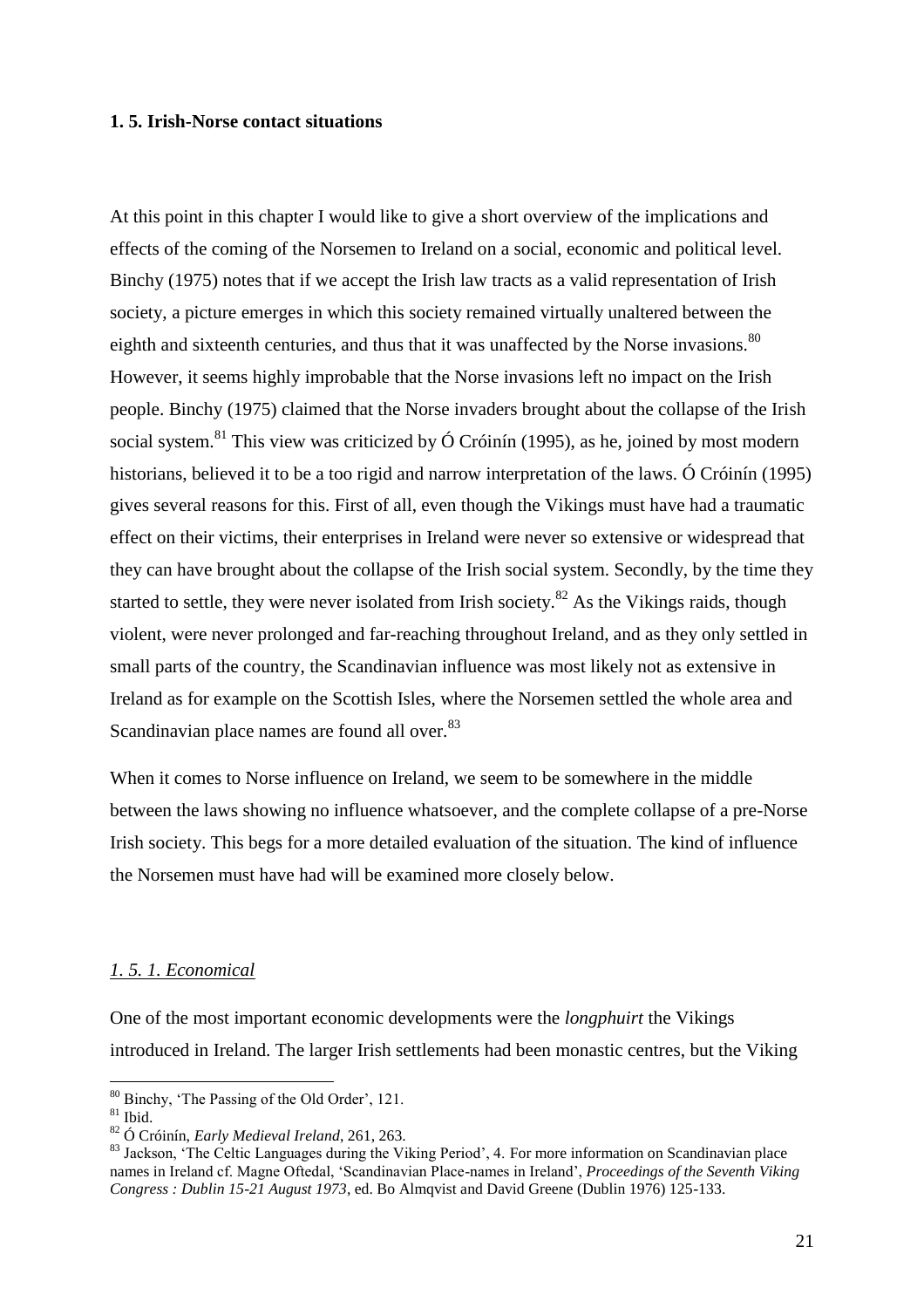settlements were centred on trade. This was definitely new in Irish society; the closest they came to a form of trading centre was the *óenach*, the public assembly held once a year where trading goods was one of the activities. However, this was nothing in comparison to the Norse *markaðr*, taken over in Irish as *margad*, which was a permanent institution of trade.<sup>84</sup> Irish monastic centres eventually also grew into towns, based on the Scandinavian examples. The introduction of money was also Scandinavian; the first coinage was struck in Dublin by the Norse in A.D. 995. Subsequently, the *pingin* often replaced the *sét* as the unit of value in later legal commentaries.<sup>85</sup> Economic contact between the Norse and the Irish is for instance found in the fact that silver brooches and other object that had been comparatively rare in Ireland before the beginning of the Viking period, now became common.<sup>86</sup>

#### *1. 5. 2. Political*

The primary political influence the Norsemen had on Ireland was probably one of disorder in the traditional division of land at the time of their arrival and settlement. By creating settlements they violated Irish law concerning landownership. This was a new phenomenon in Irish society as the Irish laws had until that time been the standard across the whole island.

#### *1. 5. 3. Social*

One of the most interesting aspects of the contact between the Norse and the Irish was the emergence of a mixed Norse-Irish population, the *Gall-Goídil*. Their first appearance in the written sources is relatively early. They are mentioned in four entries in AU from the years 856-858 A.D. When we examine the entries from AU, it seems that the *Gall-Goídil* were an independent army, fighting alongside the Irish against the Vikings in 856 A.D.:

#### *Cocadh mor eter gennti 7 Mael Sechlainn co nGall-ghoidhelaib leis.*

'Great warfare between the heathens and Mael Sechnaill, supported by Norse-Irish.'<sup>87</sup>

In the same year we find them being attacked by the Irish:

*Roiniudh mor re nAedh m. Neill for Gallgaeidhelu i nGlinn Foichle co ralad leis ar dimhor diib.*

<sup>&</sup>lt;sup>84</sup> Binchy, 'The Passing of the Old Order', 122.

 $^{85}$  Ibid.

<sup>86</sup> De Paor, 'The Viking Towns of Ireland', 34.

<sup>87</sup> *Annals of Ulster*, 314-315.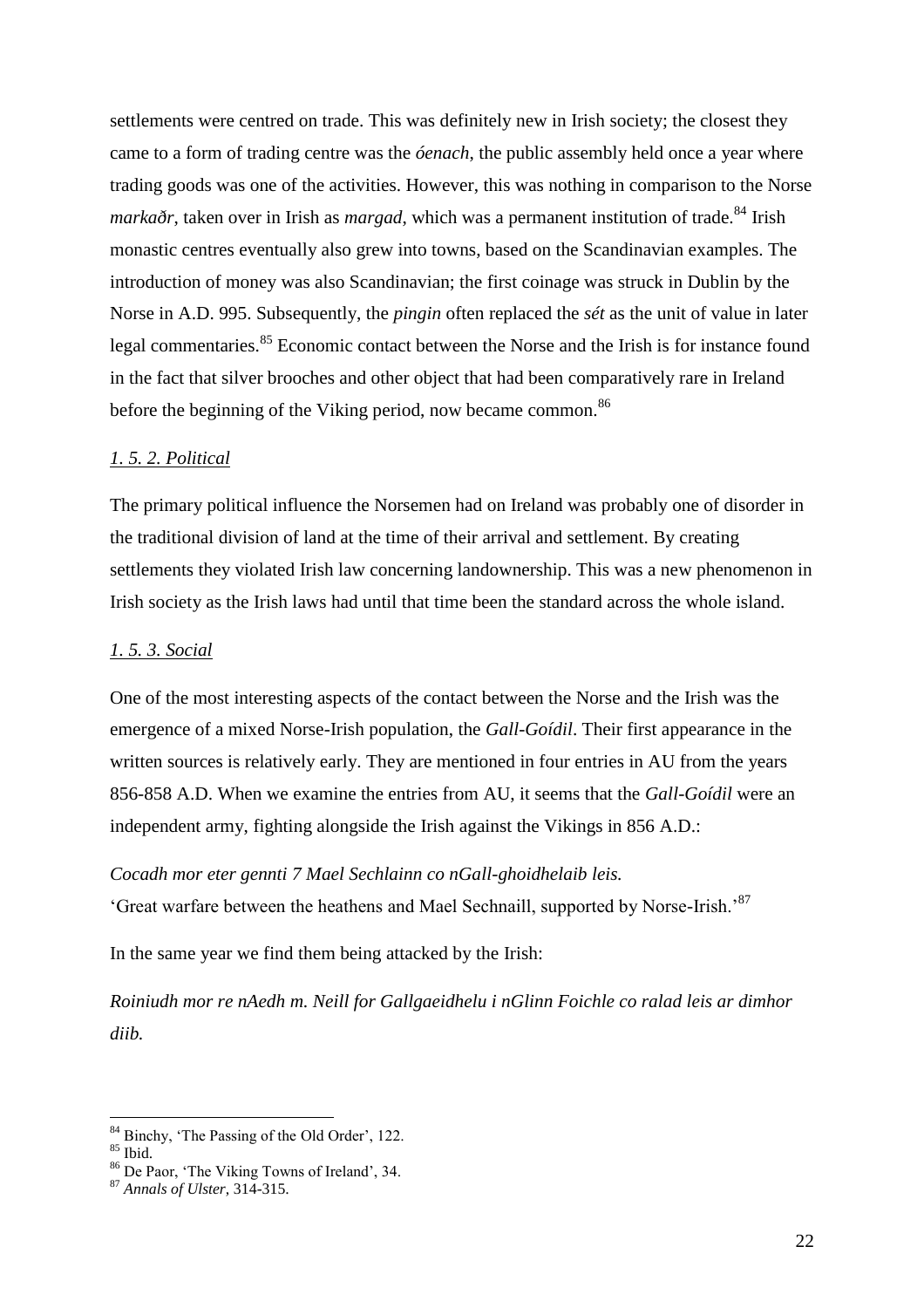'Aed son of Niall inflicted a great rout on the Norse-Irish in Glenn Foichle and a vast number of them were slaughtered by him.'<sup>88</sup>

Then, a year later, the *Gall-Goídil* fight independently against the Vikings:

*Roiniudh re nImar 7 re nAmlaiph for Caittil Find cona Gallgaedhelaibh hi tiribh Muman.*  $\cdot$  Imar and Amlaíb inflicted a rout on Caitil<sup>89</sup> the Fair and his Norse-Irish in the lands of Munster.'90

It is remarkable to find the *Gall-Goídil* so prominent in such an early period, but they seem to have been a definite part of the internal wars in Ireland at that time. It is important to consider that the first Norsemen to settle in Ireland did so in the second half of the ninth century, around the same time that these annals describe. It is therefore questionable whether the *Gall-Goídil* in these annals were descended from Ireland, as they are described as an organized army.<sup>91</sup> Marstrander (1915) points out that they appear in the annals only close to the early Norse bases.<sup>92</sup> Perhaps it is more likely that the *Gall-Goídil* in the early entries of AU originated from the earlier Norse settlement in the Hebrides. Already in the ninth century, these islands were known as *Insi Gall*, the 'islands of the foreigners', where the Norse probably intermixed with the native Celtic population at an earlier stage.<sup>93</sup>

The *Gall-Goídil* of Ireland were considered as distinct from both the Irish and Norse peoples. Precisely in what sense they were a mix – ethnic, cultural, or solely as a military alliance – is uncertain.<sup>94</sup> It has been suggested that the *Gall-Goídil* were the result of intermarriage and fosterage.<sup>95</sup> This becomes apparent when we look at DNA evidence from Iceland. Around the year 875 A. D. we can detect an emigration flow to Iceland. A large amount of these colonists came directly from Norway. The Norse colonies in the west were a departing point for emigration towards Iceland as well, like the Scottish isles, but also Ireland. Research on mitochondrial DNA and Y-chromosome variation of the peoples of Iceland suggests that approximately 80% of the original male settlers of Iceland were of Norse descent, while only 37,5% of female settlers were Scandinavian. The majority of female settlers appear to have

<sup>88</sup> *Annals of Ulster*, 314-315.

<sup>89</sup> It is interesting to see that this name *Caitil*, is in fact an Irish rendering of the Norse name *Ketill*.

<sup>90</sup> *Annals of Ulster*, 314-315.

<sup>91</sup> Chadwick, 'The Vikings and the Western World', 26.

<sup>92</sup> Carl Marstrander, *Bidrag til det Norske Sprogs Historie i Irland* (Kristiania 1915) 7.

<sup>&</sup>lt;sup>93</sup> Chadwick, 'The Vikings and the Western World', 26.

<sup>&</sup>lt;sup>94</sup> Etchingham, 'Names for the Vikings in the Irish Annals', 27.

<sup>&</sup>lt;sup>95</sup> cf. Sommerfelt, 'The Norse influence on Irish and Scottish Gaelic', 74, and Chadwick, 'The Vikings and the Western World', 34.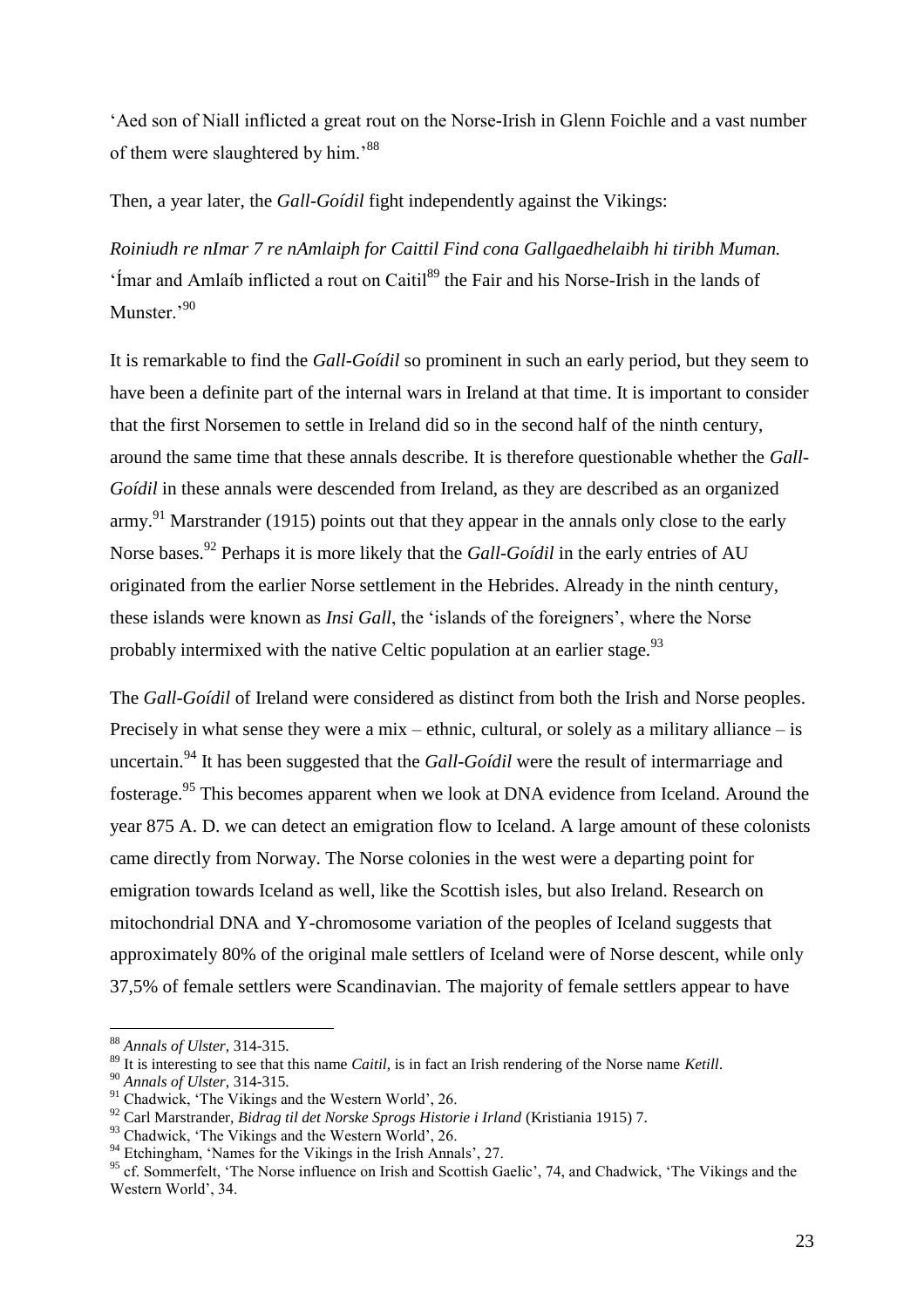come from Ireland and the Scottish isles. This corresponds to the idea that the Norse expansion during the Viking Age was dominated by men. The emergence of the *Gall-Goídil* seems to have been a result of Norse men taking Irish wives. Many of these people later became part of the Icelandic colonists.<sup>96</sup> A good indication of contact and mutual influence is the mixed Norse-Irish name evidence. We find a large number of Norse names taken over into Irish genealogies from the ninth and tenth centuries, for instance *Amlaíb* from ON *Oláfr*, *Ímar*  from *Ívarr*, and *Sitriuc* from *Sigtryggr*. We also find Irish names taken over into Old Norse, for example *Dungaðr* from Irish *Donnchad*, and *Kormlǫð* from *Gormfhlaith*. 97

As for arts and literature we can also detect some influence; particularly in the arts, where methods and motifs were borrowed from Scandinavian work. It has been stated that art was influenced to such an extent by the Norse that it stopped Irish art from moving towards European trends, and caused it to remain more 'traditional'.<sup>98</sup> In Irish literature Scandinavian influence shows at a relatively late stage. As Ó Corráin (1972) noticed, the literary cycle that was dominant in the Irish schools when the Norse arrived, the Ulster cycle, shows no real trace of Norse influence, except in late and derivative tales which may be assigned to the eleventh century, compiled long after the Ulster cycle had passed its creative phase.<sup>99</sup> A possible reason for this is proposed by Mac Cana (1975), who states that the form and content of the Ulster cycle were already too well established and its antiquity too well respected. Also, he notes that most heroic literature from the eighth century onwards is focussed on past instead of contemporary heroes. This would exclude any introduction of Viking material.<sup>100</sup> Only in the later Finn cycle do we find references to the Vikings and their homeland; however, they are mostly mythical. There are some historical references found in the tales, but they are extremely vague. It seems, as Mac Cana (1975) suggests, that the Vikings entered the literature through the stories told by the 'common people' as opposed to the high register 'aristocratically-conditioned tales'. This would explain why we only find traces of Viking elements in the later, more folkloristic literature, like the Finn cycle.<sup>101</sup>

<sup>96</sup> Agnar Helgason, et al., 'mtDNA and the Islands of the North Atlantic: Estimating the Proportions of Norse and Gaelic Ancestry', *The American Journal of Human Genetics* 68 (2001) 724, 732-735.

<sup>&</sup>lt;sup>97</sup> Brian Ó Cuív, 'Personal Names as an Indicator of Relations between Native Irish and Settlers in the Viking Period', *Settlement and Society in Medieval Ireland : Studies Presented to F. X. Martin, o.s.a.*, ed. John Bradley (Kilkenny 1988) 79-80.

<sup>98</sup> Ó Cróinín, *Early Medieval Ireland*, 261, 264.

<sup>99</sup> Ó Corráin, *Ireland before the Normans*, 108.

<sup>&</sup>lt;sup>100</sup> Mac Cana, 'The Influence of the Vikings on Celtic Literature', 97-98.

 $101$  Ibid. 98-99.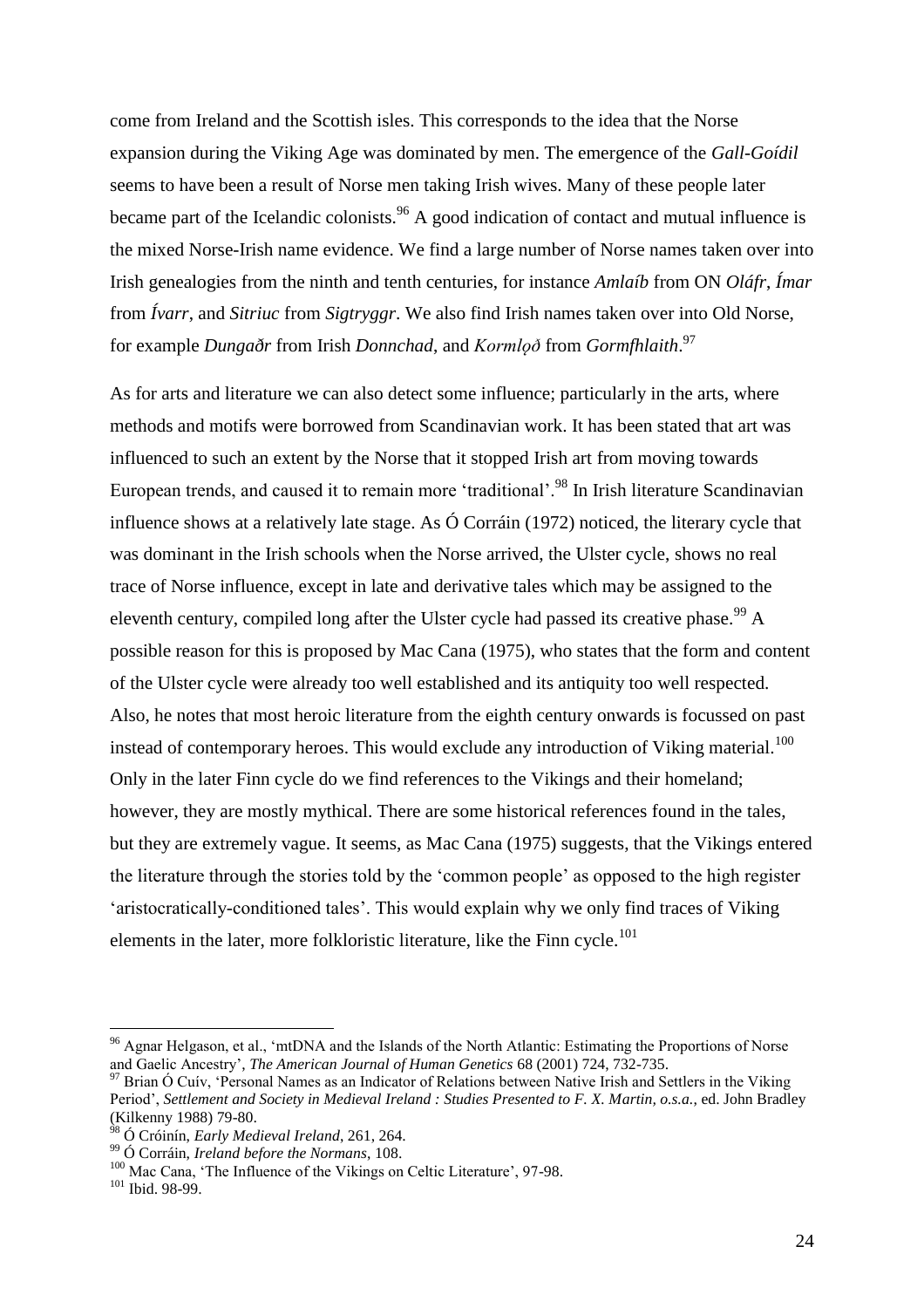#### **1. 6. The language contact situation**

When the Norsemen came to Ireland, they brought their language with them. This language, Norse, was significantly different from the language of the Irish, and we can assume that both languages were mutually incomprehensible. As the people speaking Irish or Norse came into contact with each other, we can speak of a language contact situation, as we can detect influence from one language into another (e.g. loanwords). Following Thomason and Kaufman (1988), there are two basic types of language interference: borrowing and language change through shift.<sup>102</sup> Borrowing is a process in which certain features of a language (A) are incorporated into another language (B) by the speakers of language B. In other words, language B is maintained but changed by the incorporation of features from language A. In a borrowing situation the first elements to be taken over are lexical elements. More structural borrowing, like syntax and phonology, often requires more extensive bilingualism among borrowing-language speakers over a considerable period of time. With language change through shift the process of borrowing lexical elements and structural elements is generally the other way around; it usually begins with the incorporation of syntax and phonology, and only later words may be absorbed as well. Language change through shift occurs when speakers of language A shift to speaking language B (also called the *target language*), and in this process transfer linguistic features from their original language A into the target language. These features are then imitated by the native speakers of language B and subsequently become part of the target language.<sup>103</sup> As Thomason and Kaufman (1988) point out, it must be stressed that these types of language change as they characterise them are generalisations based on the evidence of language contact discussed in their research. In reality language interference is usually not so straightforward and language contact situations can be much more complex, as it is not always clear whether we are dealing with change through shift or borrowing.<sup>104</sup>

In the situation of the Norsemen in Ireland, there were speakers of two languages living in the same area. The Norsemen spoke Old Norse, or Old West Scandinavian, which was separating itself from Old East Scandinavian by the time of the Viking period (c. 750-1050). It is

<sup>102</sup> Sarah Grey Thomason and Terrence Kaufman, *Language Contact, Creolization, and Genetic Linguistics*  (Berkeley, etc. 1988) 37.

<sup>103</sup> Thomason and Kaufman, *Language Contact, Creolization, and Genetic Linguistics*, 37-39.

<sup>104</sup> cf. Sarah G. Thomason, *Language Contact : An Introduction* (Edinburgh 2001) 11.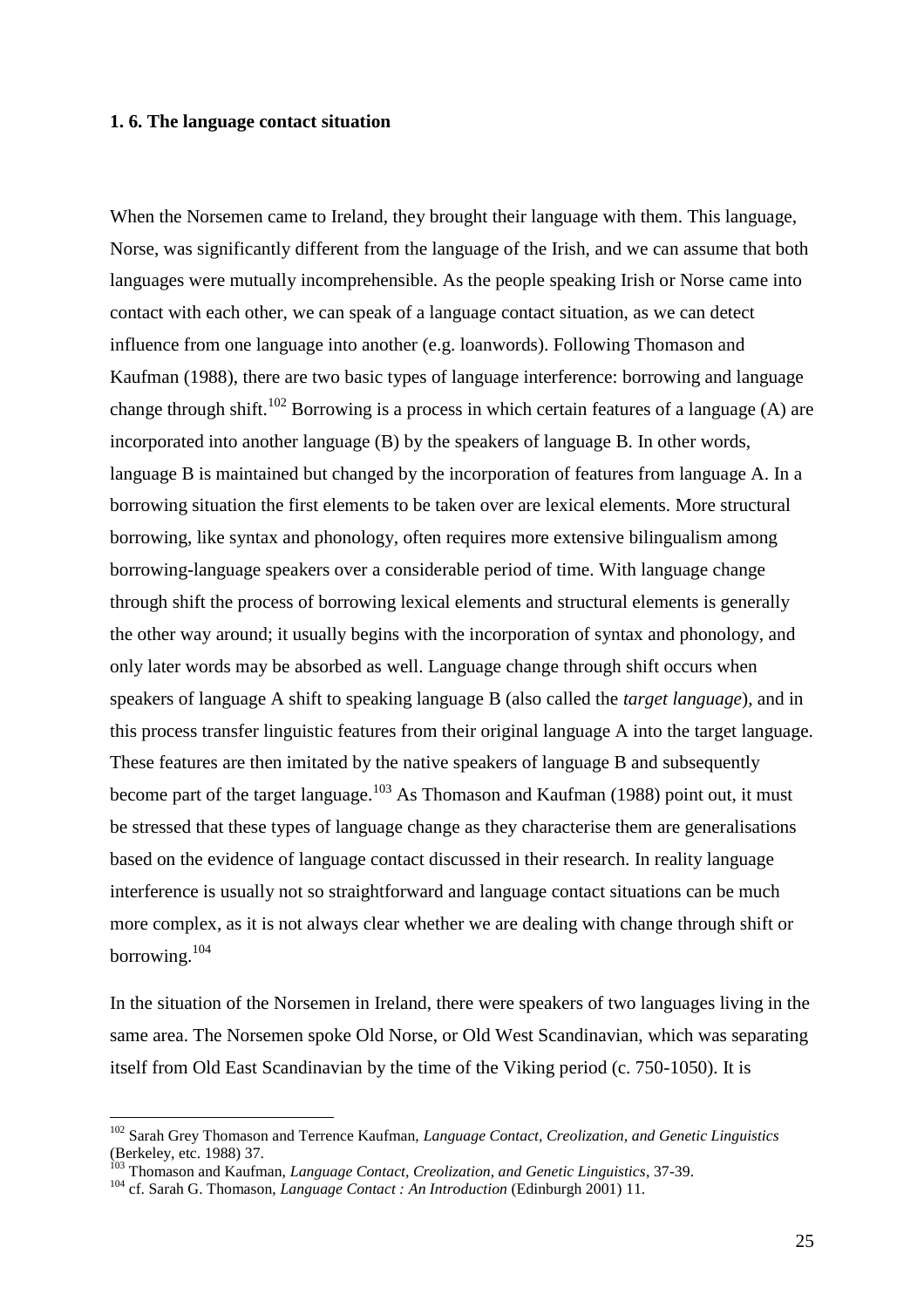important to consider that the Norse language underwent radical changes during this period, and at the time that the first Norsemen went to Ireland this language was at a much more archaic stage compared to the Norse that was spoken around 1050. West Scandinavian generally faced the Atlantic Ocean, East Scandinavian the Baltic Sea.<sup>105</sup> During the Viking period the Irish language was in a transitional stage from Old Irish into Middle Irish. The language is called 'Middle Irish' from about 900 A.D.

A major environment for language contact between the Irish and the Norse was trading. Language contact also occurred when people from one language group joined the people of the other language group, for instance through inter-marriage, or when captives were used and sold as slaves. Furthermore, when Irish and Norse armies allied with each other, we may deduce that they, or at least certain people, were capable of carrying out the necessary negotiations between the two languages.<sup>106</sup> Therefore, bilingualism must have arisen quickly in these circumstances. However, we have to keep in mind that the number of Norsemen in Ireland was relatively small, considering the small amount of Norse settlements that were exclusively found along the coast. We may expect bilingualism only in those small areas where the Norsemen settled and roamed.<sup>107</sup> In the historical sources we find references to what might be a language that was the direct result of the rise of the *Gall-Goídil*, namely a language called *gic-goc*. There has been considerable discussion on what this *gic-goc* language might have been. The name is first found in the early Middle Irish tale *Airec Menman Uraird mac Coisse*, in the phrase *nirbu gíc-goc Gallgaidhel* 'it was not the *gic-goc*  of the Norse-Irish'. Chadwick (1975) believes this *gic-goc* may be a pidgin language, <sup>108</sup> and it is certainly a possibility that the text refers to a mixed language of the *Gall-Goídil*. Fergus Kelly (2007) suggests that it may refer to 'the harshly-accented Irish which they spoke'.<sup>109</sup>  $\acute{\text{O}}$ Corráin (1972) describes the language as 'the haggling of the merchants' and the 'broken speech of the Norse dealers'.<sup>110</sup> An etymology for the term *gic-goc* is given by Marstrander (1915), as he connects it with the Norse words *gigga* 'to stagger' and *gogga* 'to mumble'.<sup>111</sup> Kelly (2007) believes that *gic-goc* is more likely to be a native expression than a Norse loan. It may very well be that *gic-goc* was a pidgin spoken by the *Gall-Goídil*, but it cannot be

<sup>105</sup> Einar Haugen, *Scandinavian Language Structures : A Comparative Historical Survey* (Tübingen 1982) 9-11.

<sup>106</sup> Greene, 'The influence of Scandinavian on Irish', 76.

<sup>107</sup> Ó Cróinín, *Early Medieval Ireland*, 269-270.

<sup>108</sup> Chadwick, 'The Vikings and the Western World', 26.

<sup>109</sup> Fergus Kelly, 'Onomatopeic Interjections in Early Irish', *Celtica* XXV (2007) 98-99.

<sup>110</sup> Ó Corráin, *Ireland before the Normans*, 106.

<sup>111</sup> Marstrander, *Bidrag*, 10-11.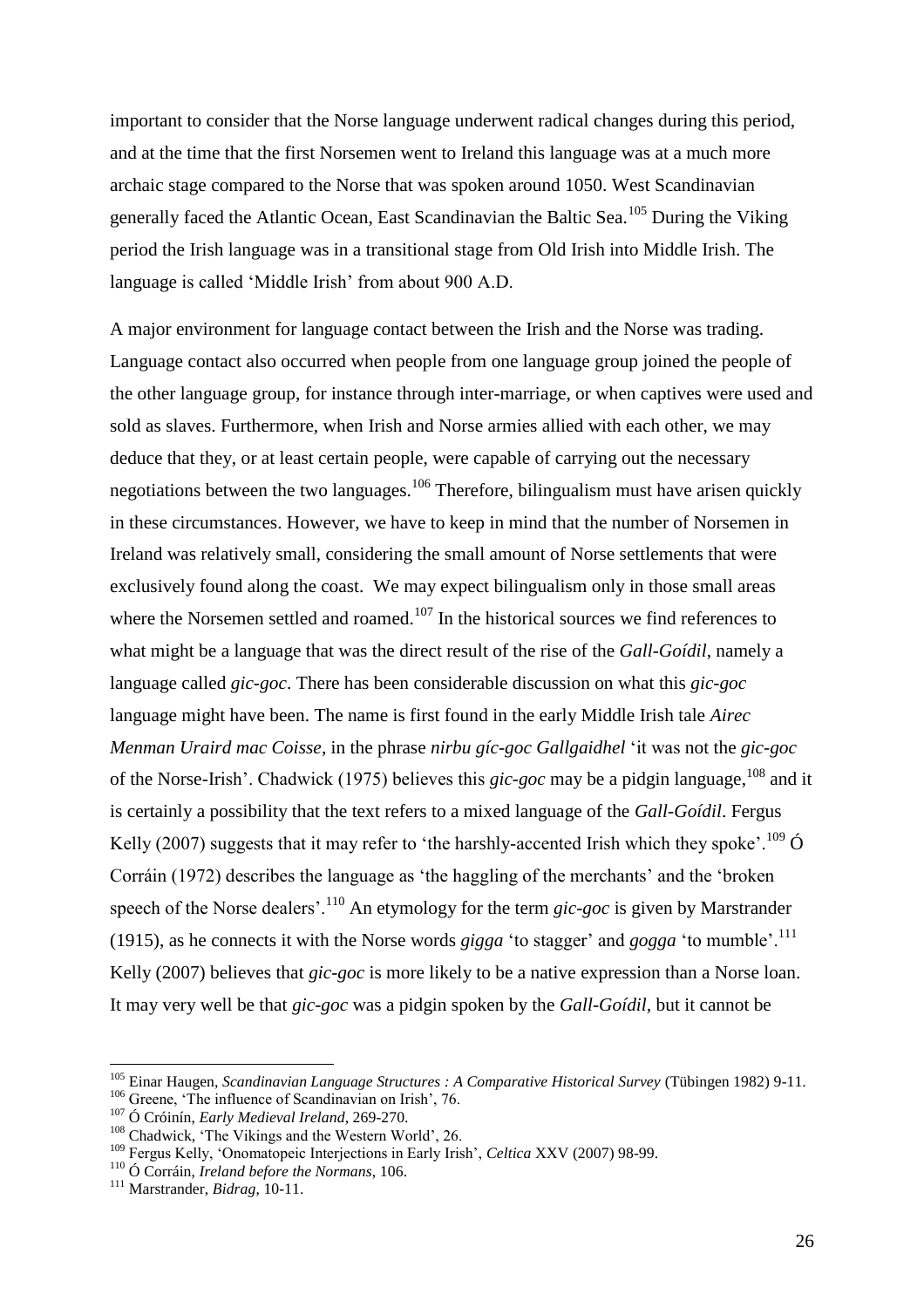ruled out that it was merely the crooked Irish used by Norse merchants. Without more written source material we will not be able to decide on this matter with complete certainty.

The intensity of the contact generally indicates how extensive the language influence is. Important for the situation in Ireland was that the Norsemen never completely fused with Irish society. There was of course contact between the two peoples, but it was probably never too intense. For instance, there was no large-scale social fusion, nor was there political fusion.<sup>112</sup> The Norsemen mostly remained a separate, independent society; they lived in individual Scandinavian settlements and followed their own laws, speaking their own language, until the beginning of the Norman invasion in the twelfth century.<sup>113</sup> Thomason and Kaufman (1988) state that with a minimum of cultural pressure we expect only lexical borrowing.<sup>114</sup>

The language contact situation in Ireland between the Irish and the Norse invaders and settlers in the Viking Age will be the focus of the following chapters. I will focus in particular on what the evidence of Norse loanwords in Irish can tell us about the contact situation, and on how words were borrowed into Irish.

<sup>112</sup> Myles Dillon, *Early Irish Society* (Cork 1954) 18-19.

<sup>&</sup>lt;sup>113</sup> Chadwick, 'The Vikings and the Western World', 38.

<sup>114</sup> Thomason and Kaufman, *Language Contact, Creolization, and Genetic Linguistics*, 77.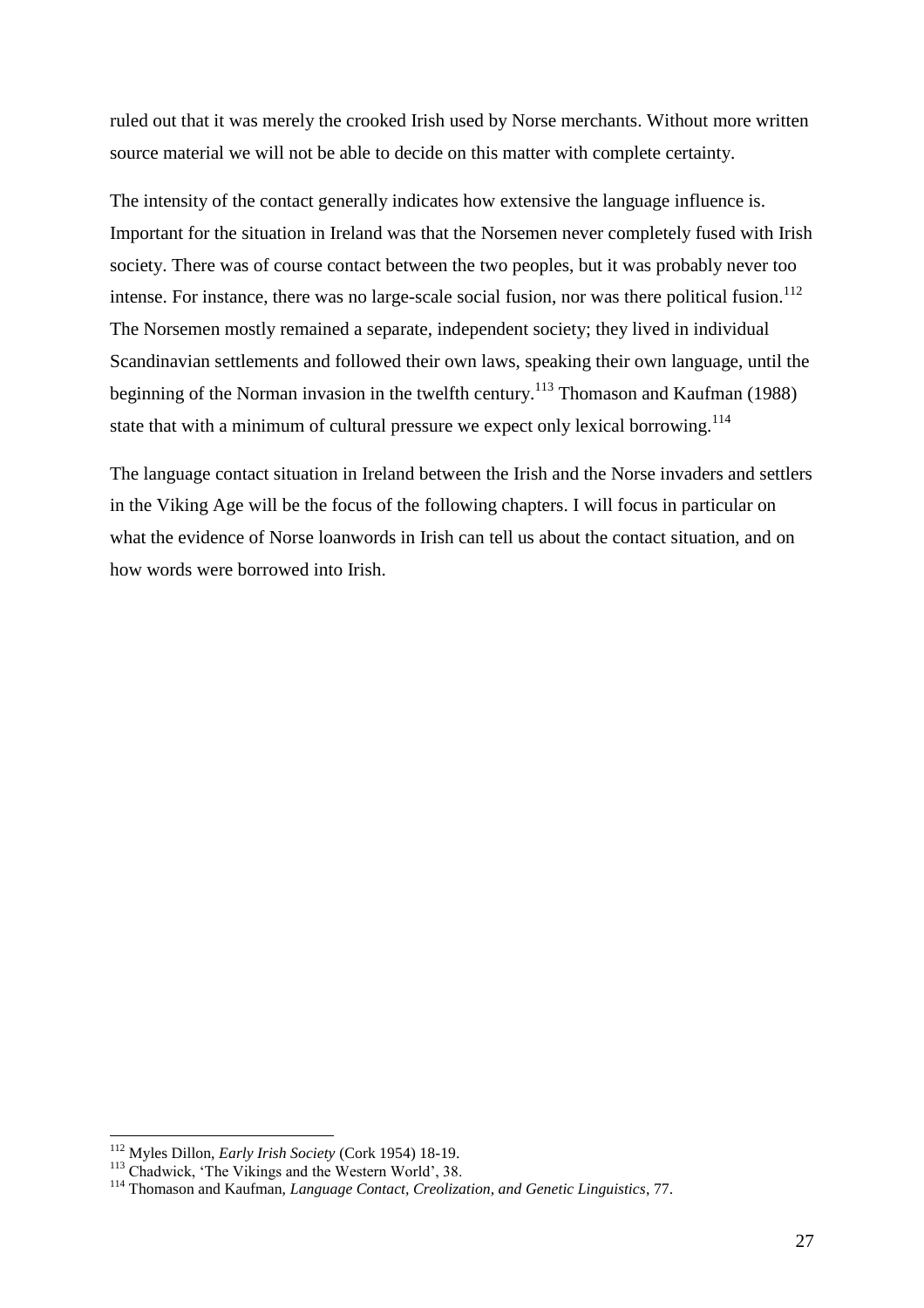# **Chapter two: Semantic analysis**

In this chapter I will subdivide all Norse loanwords found in Old and Middle Irish into ten different semantic categories. These categories are:

- 1. Shipping
- 2. Animals
- 3. Food production and diet
- 4. Society
- 5. Commerce
- 6. Clothing and body
- 7. Housing
- 8. Geography
- 9. Warfare
- 10. Utensils

Within each category I will discuss the loanwords separately and finish with an analysis of the category as a whole, focussing on what the semantic changes can tell us about the language and social contact situation between the Norse and the Irish.

The loanwords discussed in this chapter have been gathered into a database (Appendix 1). The data in this table have been collected from several sources, the most important being Marstrander (1915), Vendryes (1959-1987), the *Dictionary of the Irish Language* (*DIL*) (1990), the *Oxford English Dictionary* (*OED*) (1989), Bugge (1912), Ó Muirithe (2009), Walsh (1922), de Vries (1977) and Matasović (2009).<sup>115</sup> Loanwords were included in my database if they had at least one attestation in Old or Middle Irish.

 $\overline{a}$ <sup>115</sup> For references cf. bibliography.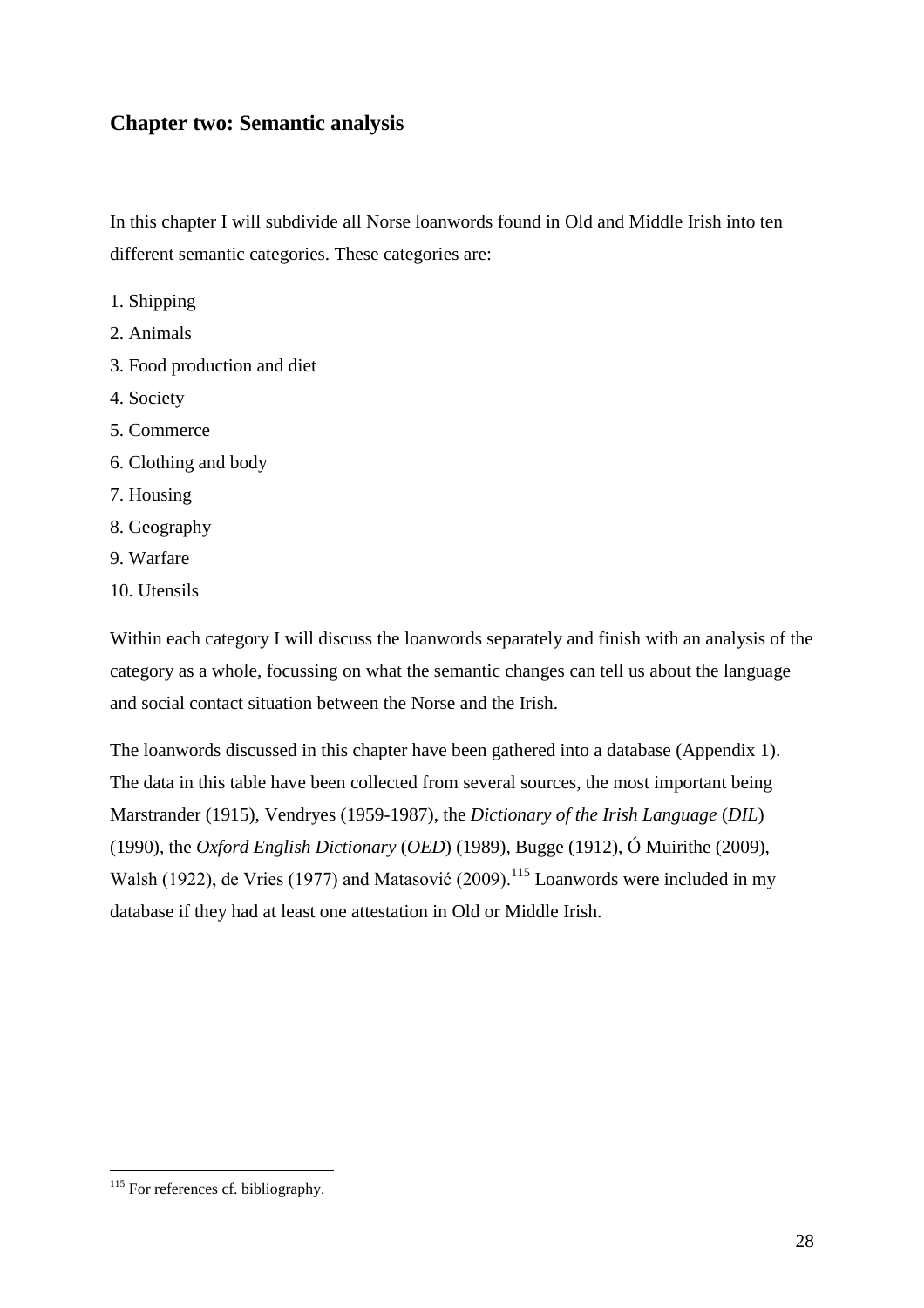#### **2. 1. Semantic category: Shipping**

#### *2. 1. 1. Pre-Viking shipping in Ireland*

The most distinguished seamen in Ireland before the coming of the Norsemen must have been the Irish hermits. Their desire to find a secluded and solitary living space made them travel across the sea to desolate islands, such as Skellig Michael and Blasket Mór in Ireland, the Faroes, and Iceland. In order to reach these islands, they must have had a profound expertise regarding building, repairing and handling boats. Furthermore, awareness of the tides, meteorological indications and knowledge of sea fishing was also essential if they wanted to travel such large distances over open sea.<sup>116</sup> Other Irish people to travel larger distances across the sea were merchants trading with foreign nations, and, with the coming of Christianity, Irish missionaries. As they crossed the sea not only towards the British isles, but also to the mainland of Europe, they must have been very skilled navigators as well.<sup>117</sup> Greene (1976) points out that in our oldest sources the word *longas*, 'shipping', is usually connected with its secondary meaning, 'exile'. He connects this to the conclusion that before contact with the Scandinavians the Irish seem to have been reluctant to go to sea.<sup>118</sup> This conclusion seems to me somewhat speculative, although it can be argued that a long sea voyage was a one-way trip, without an intended return. The search for seclusion by the Irish hermits also ties in with this idea.

In daily life, mostly short distances were travelled in small boats, used for fishing and the transport of small groups of people and goods. The most extensively used boat was the *curach*, which was constructed of a keel and ribs of wood, with the hull between the ribs filled in with wickerwork. To ballast the boat large flat stones were placed in the bottom on top of the wicker. In order to make the boat waterproof, the whole contraption was then covered with hides that were sewn together. The *curach* could be up to twenty feet long and was equipped with a mast, which could reach a length of four feet, and a square sail. Paddles were used as an alternative way of propulsion.<sup>119</sup> These boats were mainly used for river voyages, though they were possibly also the vessels used by monks to travel across the sea. The *curach* was sometimes used by small raiding parties; greater forces tended to use larger

<sup>116</sup> John de Courcy Ireland, *Ireland and the Irish in Maritime History* (Dublin 1986) 33.

<sup>117</sup> De Courcy Ireland, *Ireland and the Irish in Maritime History*, 35.

<sup>118</sup> Greene, 'The influence of Scandinavian on Irish', 79.

<sup>119</sup> R. B. Nelson, *Warfleets of Antiquity* (Goring by Sea 1973) 46-47.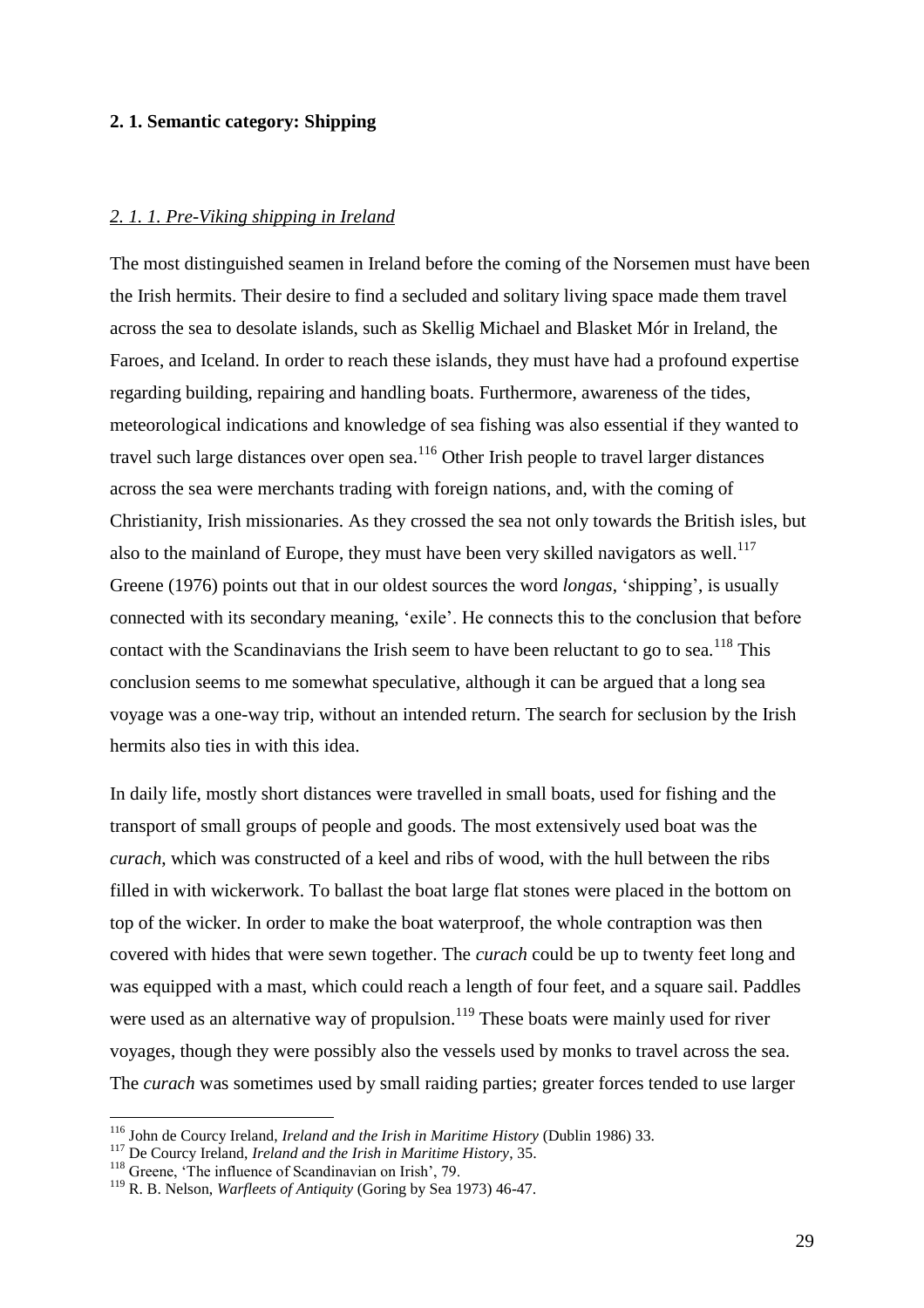wooden vessels. It seems that this type of boat could be constructed slightly different according to its usage (i.e. inland- or sea-voyages). Another type of vessel that was used in Ireland was probably a type of dug-out canoe, which was used for inland waterways.<sup>120</sup>

#### *2. 1. 2. Norse shipping*

The Norse had a strong tradition in shipping and were the leading authority at the time of the Viking Age when it came to building and sailing boats and ships.<sup>121</sup> The difference between a ship and a boat in Viking terminology was solely one of size, without any definite line of distinction. The biggest vessel to be called a boat was one with no more than six pairs of oars. Any vessel containing more oars was considered a ship.<sup>122</sup> All Norse vessels in general were either built for rowing, or for rowing and sailing. They were never built exclusively for sailing.<sup>123</sup> The ships were clinker built, which is a building technique where the hull planks overlap. They were made of wood, often oak or pine.<sup>124</sup> From archaeological findings we see that those ships were very large open boats, with floorboards over the bilge (the lowest compartment on a ship), but without a real deck or quarters below deck.<sup>125</sup> The size of vessel was defined by the number of rooms (the number of spaces between two cross-beams) or thwarts, the number of oars or the number of rowers. The size of smaller vessels was never given by rooms or thwarts; this was done only where the large ships were concerned. A vessel could for instance be called a 'twenty-thwarter', where each thwart was equal to one pair of oars; thus in the case of the 'twenty-thwarter' it had forty oars.<sup>126</sup>

The basic term for a warship was a 'longship', as it was long and narrow in proportion, so that it became a fast-rowing vessel. However, there were various types of warships, all with their own characteristics.<sup>127</sup> In Snorri Sturluson's account of Olaf Trygvason's endeavours in *Heimskringla*, he gives a fairly precise classification of warships: the great ships, the twentythwarters and the smaller class.<sup>128</sup> When it came to warfare, it seems that ships of all kinds of

<sup>&</sup>lt;sup>120</sup> de Courcy Ireland 44-45.

<sup>121</sup> A. W. Brøgger, Haakon Shetelig, *The Viking Ships: Their Ancestry and Evolution* (London 1971) 183.

<sup>122</sup> Brøgger, *The Viking Ships*, 126.

<sup>123</sup> Ibid. 180.

<sup>&</sup>lt;sup>124</sup> Björn Landström, *Het Schip : De Geschiedenis van het Schip van Primitief Vlot tot Atoom-onderzeeboot met Reconstructies in Woord en Beeld*, transl. and rev. by W. van den Donker (Den Haag 1961) 56, 59. <sup>125</sup> Brøgger, *The Viking Ships*, 125-126.

 $126$  Ibid. 129-130, 143.

<sup>127</sup> Ibid. 140.

<sup>128</sup> Snorri Sturluson, *Heimskringla : History of the Kings of Norway*, translated with introduction and notes by Lee M. Hollander (Austin 1964) 227.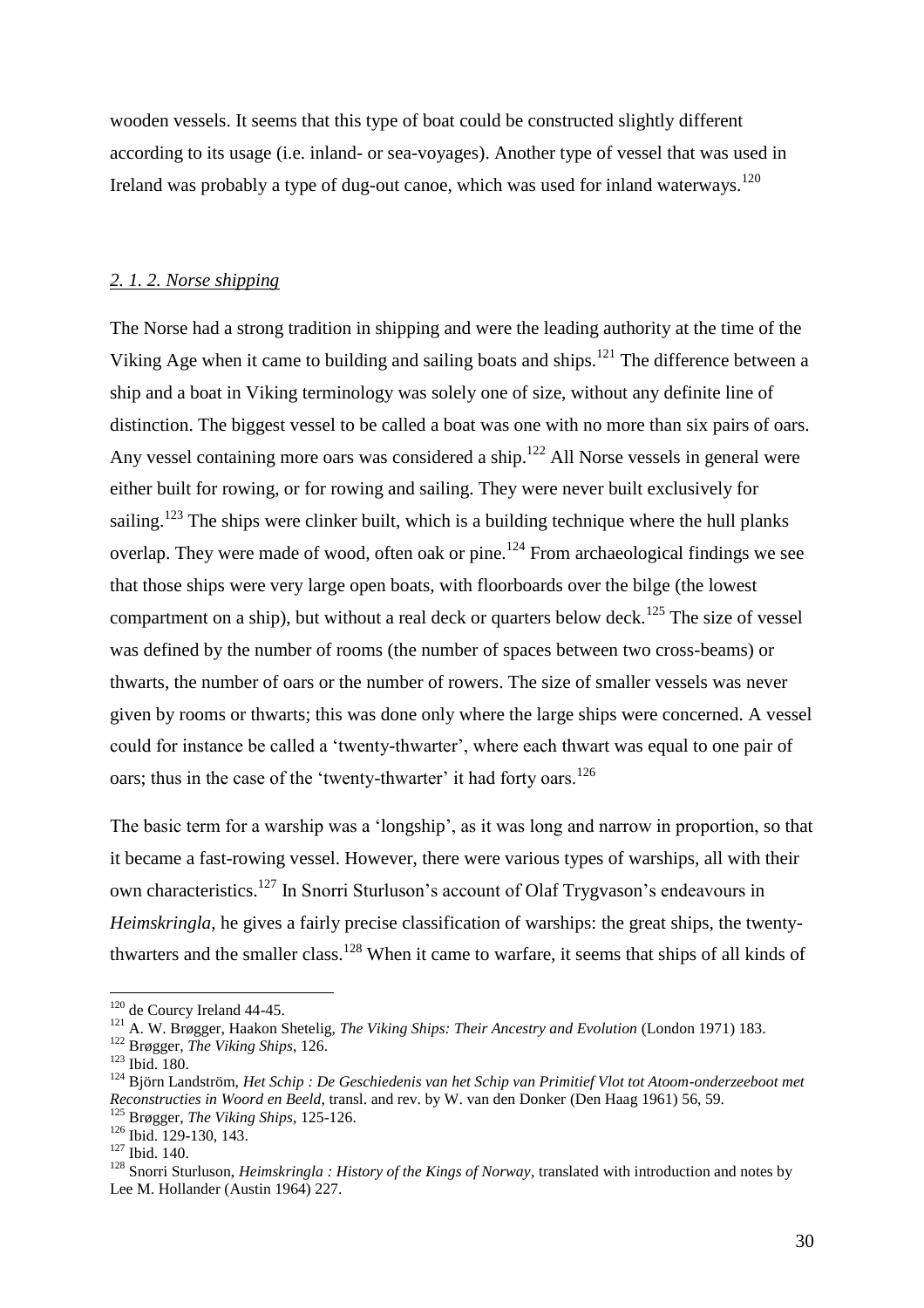sizes were used. The smaller crafts were used as small warships on Norwegian lakes, having the enormous advantage that they could be drawn overland for long stretches, from lake to lake.<sup>129</sup> Warships could be very large, though it is likely that the grandest ships were kept in home waters and those that were used for raiding were smaller in size.<sup>130</sup>

Merchant-ships and freighters were more sailed than rowed, and were higher-built than other ships, to increase transport capacity.<sup>131</sup> They were also shorter and rounder in general than the longships. The stem and stern were probably straight and fitted with skegs.<sup>132</sup> Because they were used for sailing, they usually had a fixed mast. They were deeper, and broader in proportion to their length when compared to warships. Other features were comparable to the warships, like a pointed stem and stern, a square sail and a side rudder. The whole middle part of the ship was used for placing cargo. On the fore- and aft deck it was possible to stand or sit. Also, it was the place where rowing was possible, as oar-holes were present here in the ship's side. Well-known types of trading ships were for example the *knǫrr* and the *byrðinger*. 133

Ships that were designed for ocean-travel were primarily sailing crafts, in order to cover large distances. Oars were present, in case they were necessary. These ships were broader and heavier than the vessels used for inland travel, but they were still light enough so that in cases of emergency they could be drawn over land for a short distance. At first these ocean-going vessels were not necessarily built as warships, as the Norsemen did not encounter great forces from foreign countries.<sup>134</sup> In Scotland and Ireland the Norsemen encountered no organised defence whatsoever in the early years of the Viking Age.

#### *2. 1. 3. Norse shipping words in Old and Middle Irish*

#### *2. 1. 3. 1. Types of ships*

We find quite a number of words denoting some sort of 'ship', 'boat' or 'vessel' in Irish that were taken from Old Norse. One issue when looking at the semantics of these words is the

<sup>129</sup> Brøgger, *The Viking Ships*, 145.

 $130 \text{ H} \cdot \text{Fe}$ <br>Ibid. 136.

<sup>&</sup>lt;sup>131</sup> Ibid. 178.

<sup>132</sup> Landström, *Het Schip*, 62, 64.

<sup>133</sup> Brøgger, *The Viking Ships*, 179-180.

<sup>134</sup> Ibid. 132.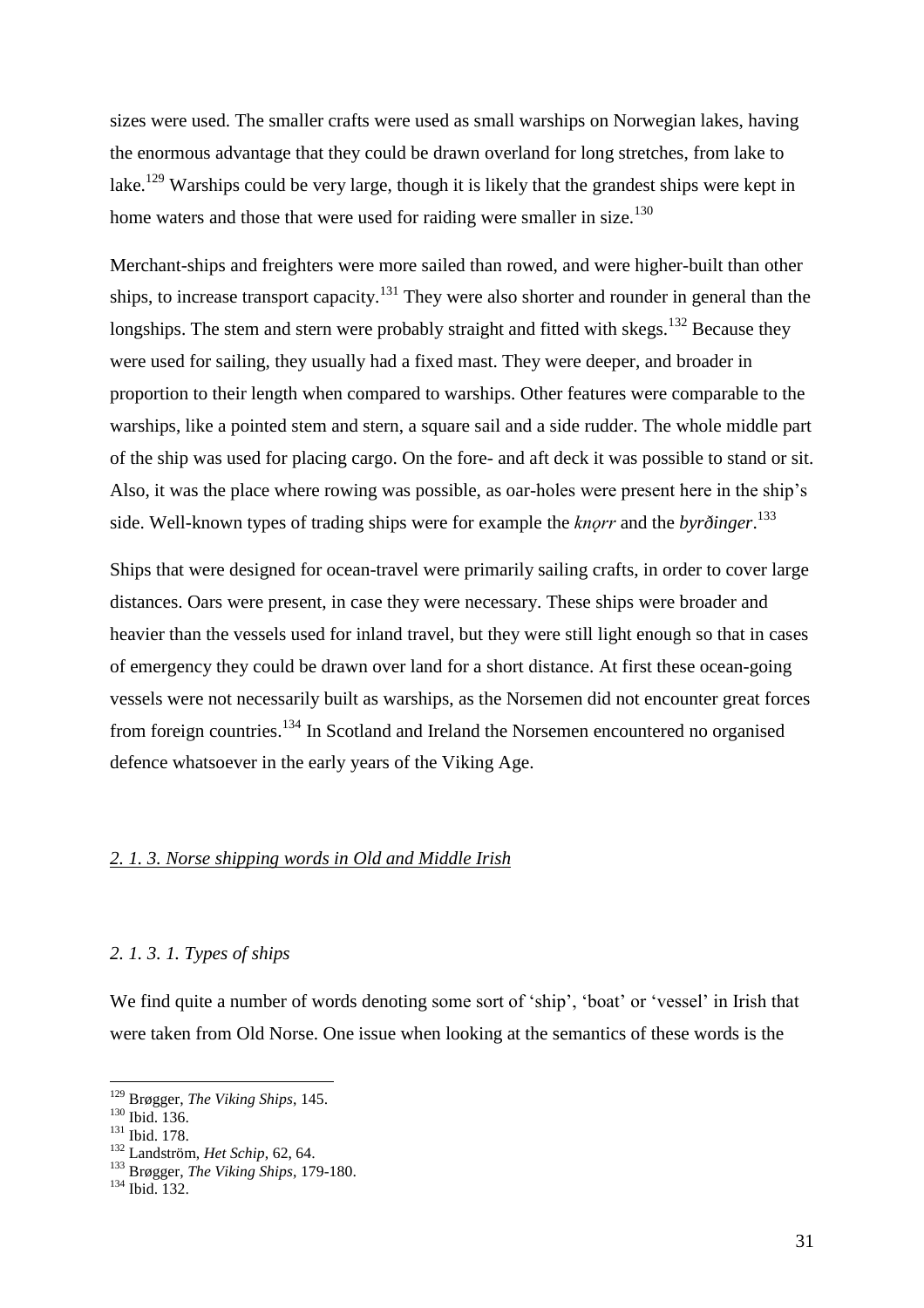general translation or meaning given in Old Irish for terms that are very specific in Old Norse. Almost all the words discussed below are glossed by the *Dictionary of the Irish Language*  (DIL) as having the meaning 'boat' or 'ship'. There are two possible explanations for this. The first is that the Norse words were taken into Irish with a general definition, discarding the specific semantic qualities it had in Old Norse. This would imply that the Irish adopted the ON terminology without gaining specific knowledge about the types of ships that they were dealing with. The second explanation is that the Irish differentiated between types of ships just like the Norse did, but that we are unable to observe these distinctions from the text material. Especially when the word is only attested in a scarce amount of sources, it is very difficult to determine what the precise interpretation of the word should be.

*bát* 'boat' < ON *bátr* 'boat'

The word *bát* is generally thought to be derived from ON. However, it is important to consider the Old English (OE) form as well: *bát* 'small boat', which is either a representative of Proto-Germanic *\*baito-*, or an adoption from another language. The chief point to make is that the OE and ON words are not cognate, as the ON form corresponding to OE *bát* would have been \**beitr*, while the OE form corresponding to ON *bátr* would have been *\*bǽt*, *\*bét*, giving modern English *\*beet*. Therefore, the word must have been adopted from one of these two languages into the other. The evidence seems to point towards an OE origin, as the ON form *beit* is found, but it is a rare form only found in early poetry.<sup>135</sup> The West-Germanic languages on the continent all lack forms that could be derived from *\*baito-*, but are adopted either from OE or ON.<sup>136</sup> In Irish this could have happened along the same lines; either the word *bát* was borrowed directly from OE into Irish, or it came via ON, which seems to have adopted it from OE first.

• *carb* 'ship' < ON *karfi* 'swift-going ship, galley'

The Norse ship type *karfi* was taken over into Irish as *carb*. The Norse *karfi* was a smaller type of vessel that was predominantly a private boat owned by wealthier people, which they used for daytrips along the coast and on lakes. The intention was to be able to reach port each night where a tent would subsequently be raised ashore for the owners. It was not necessarily built for warfare, commerce or voyages on open sea, though it was occasionally used for those purposes. The vessel was designed for a smaller crew ranging from approximately six to

<sup>135</sup> *OED* s.v. *boat*

<sup>136</sup> J. Vendryes, *Lexique Étymologique de l'Irlandais Ancien* (Dublin 1959-1987) s.v. *bát*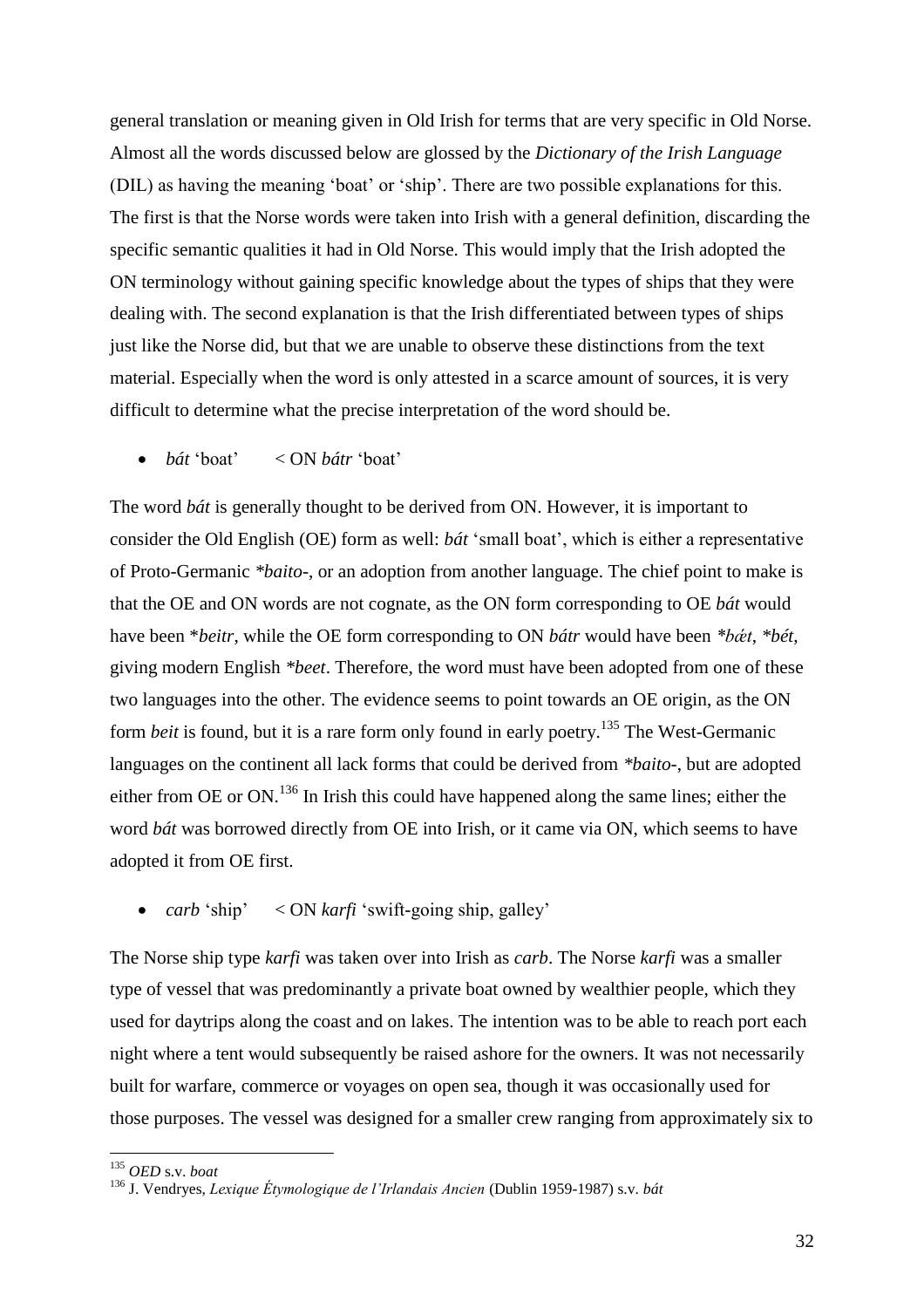twelve rowers.<sup>137</sup> This type of ship was also found in grave mounds; a famous example of a *karfi* is the Osenberg-ship.<sup>138</sup> In Irish, *carb* seems to denote 'ship' in a more general sense. Whether the Irish used the *carb* in the same manner as the Norse *karfi* is unclear, although a closer look at the attestations might yield more insight into the Irish usage. However, within the scope of this thesis, I will not investigate this in closer detail.

*ciúil* 'ship, barque' < ON *kjóll* 'ship' (poetic)

ON *kjóll* is used regularly in Eddic poetry to denote 'ship'.<sup>139</sup> However, further evidence of how a *kjóll* must have looked like or what it was used for is unclear. In Irish the word has the same general definition: 'ship'. The translation 'barque' is based on a gloss in which *ciúil* is said to be a *barc*; see *cnaturbarc* below.

• *cnairr* 'ship' < ON *knorr* 'ship' (esp. 'merchant-ship')

The Norse *knorr* was the largest of the cargo- and merchant-ships. It was mostly used as a sea vessel for trading voyages to all Norse Atlantic islands and settlements, even as far as Greenland. The first Norse settlers of Iceland came there by *knorr*, demonstrating that it was used for exploring as well. Greenland was also discovered using this type of ship. Within the category of the *knorr* subtypes were to be found, built for the different waters in which they sailed. The *knorr* that was used for Baltic trade differed slightly from the type that traded with Iceland. A typical ship that sailed to Iceland had a crew of about fifteen to twenty men, which was comparatively small due to the fact that rowing was inessential. Despite the fact that the *knǫrr* was always distinguished from the longships, it was most likely used as a warship as well during the Viking Age.<sup>140</sup> The fact that it was used by the Norse for several different purposes may explain why the Irish *cnairr* simply indicated a 'ship' in the more general sense. Again, the scarce amount of attestations limits our precise understanding of this type of ship. It is of interest to note that OE *cnear*, also from ON *knǫrr*, does show a specific semantic load, namely 'small trading-ship'.<sup>141</sup>

*cnaplong* 'studded ship' < ON *knappr* 'ball' + OIr. *long* 'ship'

<sup>137</sup> Brøgger, *The Viking Ships*, 129-131.

<sup>138</sup> Landström, *Het Schip*, 59.

<sup>139</sup> Judith Jesch, *Ships and Men in the Late Viking Age : The Vocabulary of Runic Inscriptions and Skaldic Verse*  (Woodbridge 2001) 136.

<sup>140</sup> Brøgger, *The Viking Ships*, 180.

<sup>141</sup> Jan de Vries, *Altnordisches Etymologisches Wörterbuch*, 323.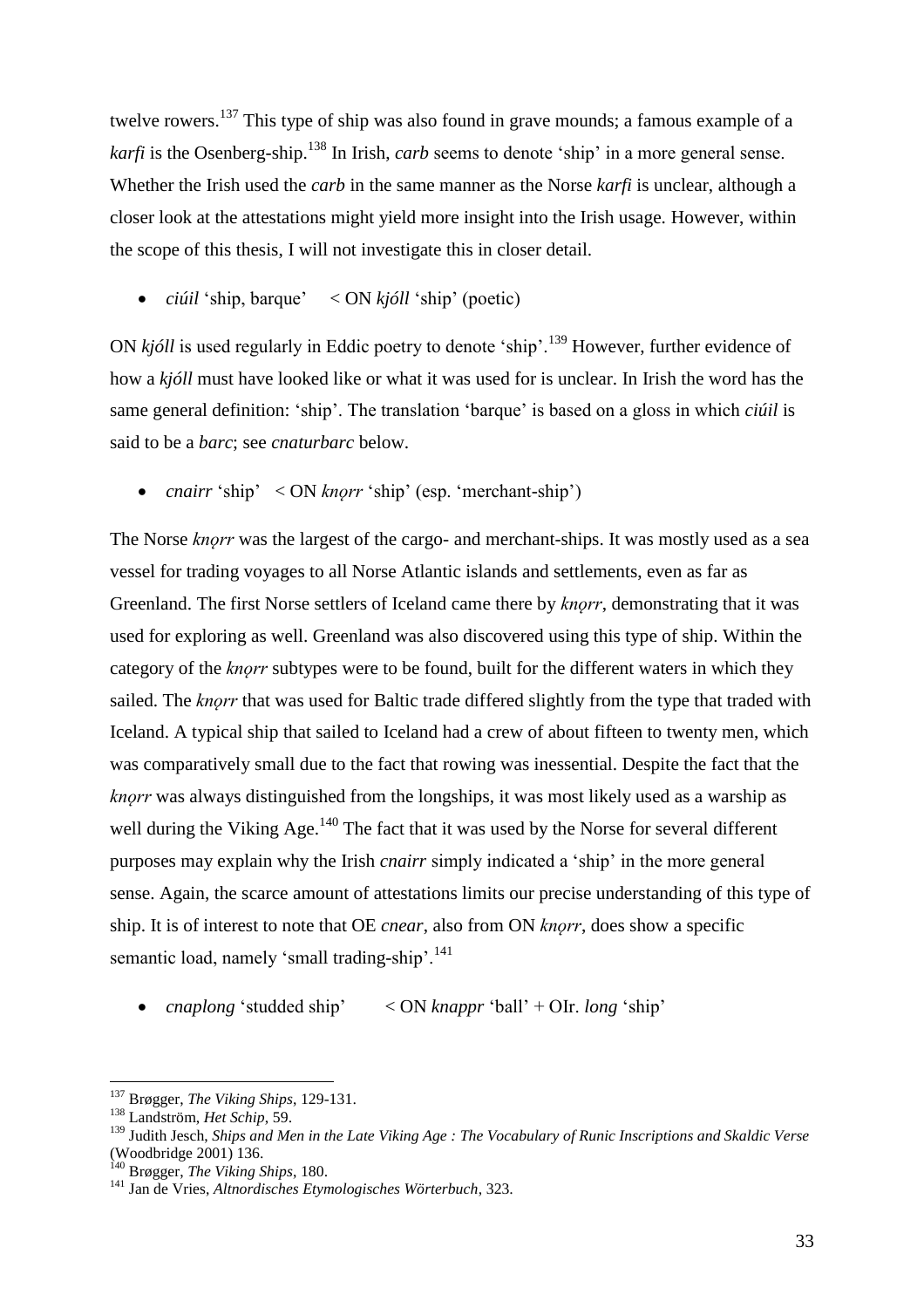According to Marstrander (1915) the designation 'studded ship' refers the stern of the ship, which he assumes was studded.<sup>142</sup> It is not certain whether the Norse themselves had an equivalent term for this type of ship, as the Irish word seems to be a literal representation of what they saw. Still, the first part of the compound is a loan from ON. The second part is Irish, which makes it a bilingual word. This bilingual aspect might connect it to the *Gall-Goídil*, as they probably constituted a bilingual community. Perhaps *cnaplong* is an equivalent of *cnaturbarc*.

• *cnaturbarc* 'name of a kind of ship' < ON \**knattar-barki* 'sort of small, studded boat, launch'

The ON form is unattested. The first element of the compound is ON *knattar,* genitive of *knǫttr* 'ball'. The second element *barki* is found in ON where it denotes a type of small boat. In Irish however, the word is also found as *bárc* 'ship'. This word predates the Viking invasions, as it is either a loanword from Latin  $barca^{143}$ , or a native Celtic word.<sup>144</sup> If the second element in *cnaturbarc* is Irish, then we can connect this word to *cnaplong*, as they are both bilingual and seem to have the same meaning.

*coite* 'boat, vessel' < ON *kati* 'small ship'

Although the possibility has been suggested that *coite* was a Latin loan from *cotta* or Vulgar Latin *cotia*, Vendryes (1959) states that it is more likely derived from ON.<sup>145</sup> The Irish seem to have adopted the word in a more general sense. However, we have too little knowledge of the *kati* to be able to compare it with the definition of a boat or vessel in general, and too little knowledge of the precise meaning of Irish *coite*.

• *laídeng* 'boat, ship, vessel' < ON *leiðangr* 'levy (esp. by sea)', 'war contribution, war tax, naval forces'

The ON word *leiðangr* was used to indicate the manned maritime enforcements that the different provinces had to wage to the king. From this the more general meaning 'naval forces' came to be used as well. This type of *leiðangr*-ship usually consisted of twenty thwarts and was rowed by a crew of forty. The ships could reach a size of twenty-five to thirty

<sup>142</sup> Marstrander, *Bidrag*, 133.

<sup>143</sup> *Altnordisches Etymologisches Wörterbuch* s.v. *barki*

<sup>144</sup> *OED* s.v. *barque*

<sup>145</sup> *Lexique Étymologique* s.v. *coite*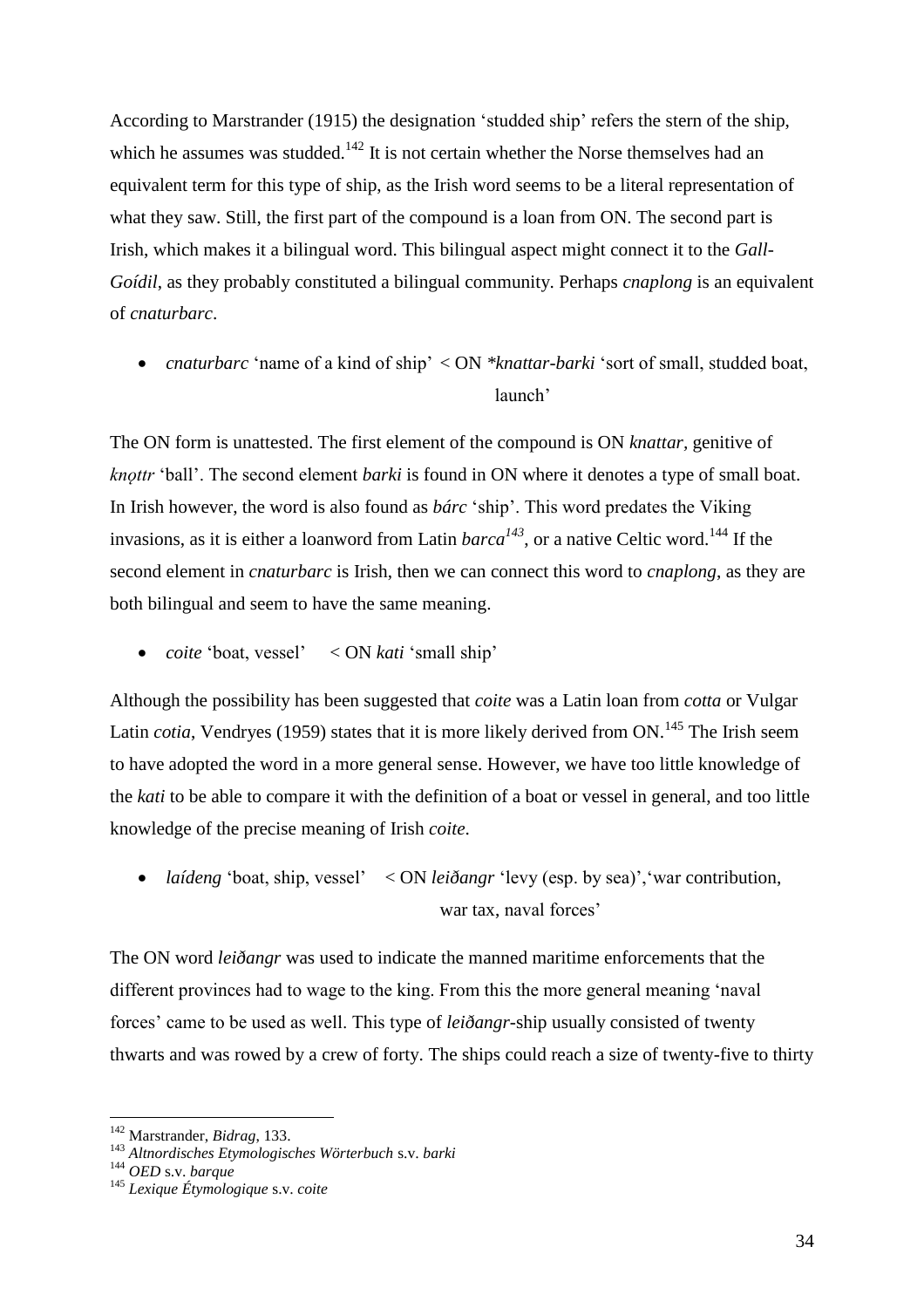thwarts. They were considered longships as they were used for warfare.<sup>146</sup> The Irish word in this case as well seems to be taken in with a more general sense.

 *scaeth* 'ship, fleet' < ON *skeið* 'warship, galley', 'weaver's reed, sley', 'sheath'

The Norse ship that was called a *skeið* was one of the largest warships, consisting of thirty or more thwarts. It was occasionally even mentioned as a *drakar*, the largest type of warship.<sup>147</sup> Because the *skeið* must have been a very long and narrow ship it is easy to imagine it might have gotten the name from the words for a 'weaver's reed, sley' and 'sheath'. These last definitions were not taken over into Irish, implying semantic narrowing. This might give an indication of the depth of knowledge that the Irish gained of the Old Norse language. It would seem that they only learned the words to describe what they encountered without learning other meanings of that particular foreign word. The Irish added the meaning 'fleet' to the word; perhaps these types of ship came to Ireland in fleets.

•  $scib$  'ship'  $\langle ON \, skip \rangle$  'ship (of any kind)'

The word denotes a 'ship' in general in both languages. It is worth noting that other Germanic languages also have cognates for ON *skip*, for instance OE *scip* and Old Frisian (OFris.) *skip*, *schip*. The ultimate etymology is uncertain;<sup>148</sup> it is therefore impossible to determine with certainty from which language Irish adopted the word. However, considering the number of ON loanwords for some type of 'ship', it is very probable that Irish *scib* also came from ON.

*scúta* 'boat, ship' < ON *skúta* 'small craft, skiff'

Although this word is found in both North Germanic and West Germanic languages, de Vries (1977) considers it to be ON in view of its early attestation in that language.<sup>149</sup> Other than that it must have been a lightweight sailing boat, it is difficult to determine any further specifics. The Irish translation seems to be even broader.

At the beginning of this paragraph I presented two possibilities regarding the generalisation of ON words denoting types of ships. The first was that the Norse words were taken into Irish with a general definition, discarding the specific semantic qualities it had in Old Norse. The

<sup>146</sup> Landström, *Het Schip*, 64.

<sup>147</sup> Ibid. 64.

<sup>148</sup> *OED* s.v. *ship*

<sup>149</sup> *Altnordisches Etymologisches Wörterbuch* s.v. *skúta*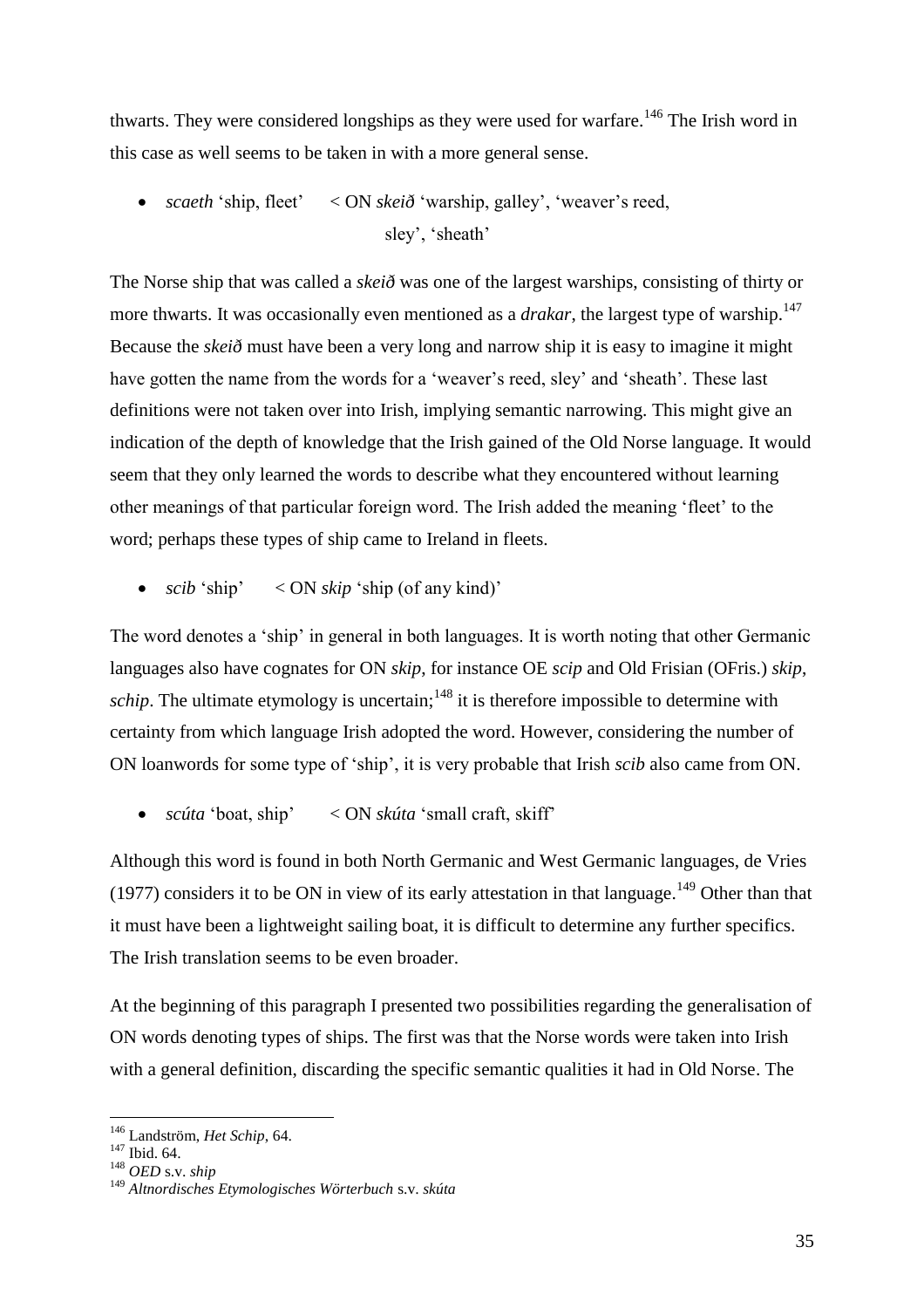second explanation was that the Irish differentiated between types of ships just like the Norse did, but that we are unable to observe these distinctions from the text material. When looking at the two possibilities, we can observe the following. If ON words for types of ships were taken into Irish with a more general meaning, two doubts have to be raised. Firstly, why would the Irish adopt several words from ON if they all meant the same thing to them? Furthermore, we may have evidence of words that are an innovation (*cnaplong* and *cnaturbarc*). It would be improbable to create new terminology if all words in this category had the same general meaning 'ship', 'boat'. Secondly, the Irish language already possessed words denoting 'ship', 'boat' and these words have also been found to describe Viking ships, for instance *long* and *bárc*. The evidence would suggest that the second possibility is more probable, namely that the Irish differentiated between types of ships just like the Norse did, but that we are unable to observe these specific distinctions from the text material. Further research into the different attestations combined with our knowledge of the ON origin might lead to additional evidence for this notion.

# *2. 1. 3. 2. Fixed ship parts*

 $\overline{a}$ 

*ábur* 'oar-hole' < ON *hábora* 'rowlock'

There is no convincing semantic difference between 'rowlock' and 'oar-hole'; therefore I consider these two definitions identical.

• *as* '?' < ON *ass* 'the pole to which the lower end of a sail was fastened during a fair wind'

This word is given as a borrowing from ON by both Marstrander (1915) and Walsh (1922), but neither of them give a translation of the Irish word.<sup>150</sup> I have not been able to find a satisfactory translation; therefore I cannot say for certain whether this is a borrowing into Irish.

• *beirling* 'some part of a boat'  $\langle$  ON *berling* 'type of pole or beam on a ship' (perh. 'pole, board')

<sup>150</sup> Marstrander, *Bidrag*, 61. ; A. Walsh, *Scandinavian Relations with Ireland during the Viking Period* (Dublin 1922) 39.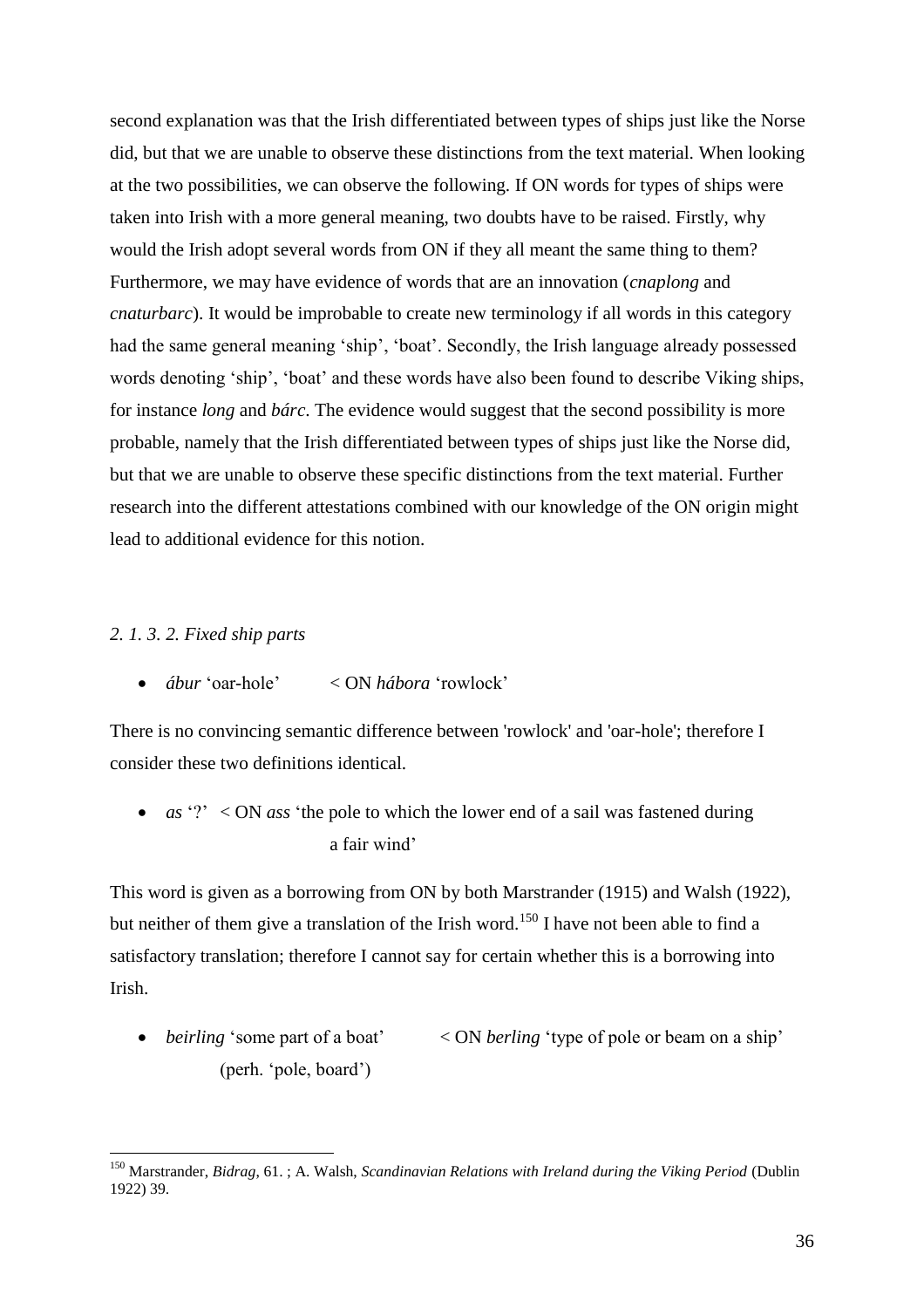The word *beirling* is often connected to ON *byrðingr*, a type of merchant-ship. However, as Marstrander (1915) points out, *beirling* cannot be linguistically derived from *byrðingr*. He connects it to ON *berling*, *<sup>151</sup>* which also ties in with the Irish definition.

 *lipting, lifting* 'taffrail of a ship, < ON *lypting* 'raised deck' higher part of stern of ship'

On a Norse ship this was the part of the deck in the utmost front and back of the boat, which was slightly raised into a small platform.<sup>152</sup> In Irish it seems the definition was altered slightly, referring only to the stern of the boat. This might also be a translation issue, where modern shipping terminology influenced the perception of this term. Furthermore it can denote the taffrail, which is the outermost railing around the stern.

*lunnta* 'oar-handle' < ON *hlummr* 'handle of an oar'

The word *lunnta* is often thought to be derived from ON *hlunnr* 'roller for launching or drawing up ships'. It is more likely however, that the word came from ON *hlummr* 'handle of an oar', which fits semantically. The ON words *hlunnr* and *hlummr* seem to have been confused at some point, causing the Irish form.<sup>153</sup>

• *rúm* 'room, interior space' < ON *rúm* 'room, space', 'place, seat', 'bed', 'room in a ship (one for each pair of rowers)', 'space of time'

The attestations for this word are, according to *DIL*, all associated with the hold or interior of a sailing vessel. We can therefore claim that semantic narrowing has taken place, and that this word was used as a specific nautical term.

 *sess* 'bench of a boat', 'beam', < ON *sess* 'seat, thwart' (fig.) 'key position, battlerank, row, rank'

Marstrander derives this word from ON.<sup>154</sup> However, it could also be a formation of the Irish verb *saidid* 'sits'. The Irish word has a few derivations, all connected to shipping: *sessbéimm* 'oarstroke, distance of an oarstroke', *oenshess* 'boat with one thwart', *treṡess* 'boat with three

 $\overline{a}$ <sup>151</sup> Marstrander, *Bidrag*, 21-22, 132.

<sup>152</sup> Landström, *Het Schip*, 59.

<sup>153</sup> Marstrander, *Bidrag*, 15.

<sup>154</sup> Ibid. 44.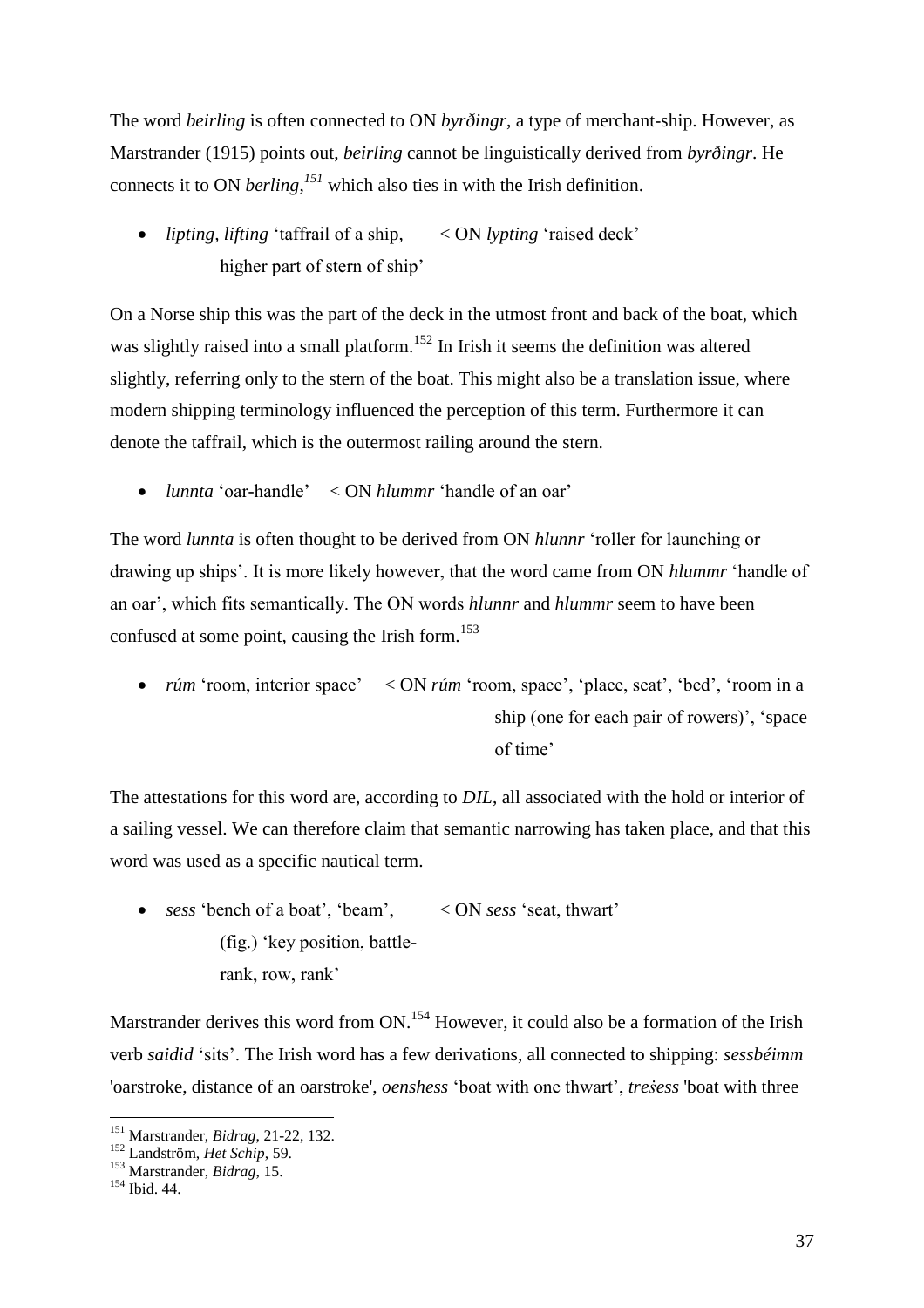thwarts' and *cóicsess* 'boat with five thwarts'. Especially the last three are interesting when we consider the fact that the Norse used the number of thwarts to determine the size of a vessel, which was done with the same word. The other Irish definition 'beam' could be related to the fact that the 'thwart' or 'room' was determined by the space between two crossbeams. The figurative definitions in Irish arose logically from the position that was taken in a boat or ship. It is interesting to note that I have not found a specific Irish word for this figurative denotation other than *sess*. This may point to Norse influence on Irish warfare.

 *stiúir* 'rudder, helm', guidance, < ON *stýri* 'helm, rudder' control', 'guide, controller'

In this case the ON meaning has been expanded by the Irish. Alongside the actual object it can also denote the principle of steering or even the person handling the object.

*tile* 'board, plank', 'stern' < ON *þili* 'wainscot, panel, board-partition'

As with *stiúir*, this word also expands the meaning of the original ON word. The meaning 'board', 'plank' corresponds to the original, but 'stern' is a clear addition.

*tophta, tochta* 'thwart' < ON *þopt(a)* 'rowing bench, thwart'

In this case, the ON and Irish definition is identical.

*ub* 'hull (of a ship)', 'prow' < ON *húfr* 'hulk or hull (of a ship)'

Marstrander (1915) derives *ub* from ON *húfr* on account of its translation as 'hull of a ship'.<sup>155</sup> However, Vendryes (1959) convincingly argues that the meaning 'prow', the point of a ship, is more relevant here, and connects it with another meaning of Irish *ub*, namely 'point of a sword'.<sup>156</sup>

*undás* 'windlass' < ON *vindáss* 'winding-pole, windlass'

This word is unattested in the Old and Middle Irish sources, and found only in later texts. O'Rahilly (1942), however, suggests that this word may nevertheless be an early borrowing from ON alongside other shipping terminology.<sup>157</sup>

<sup>155</sup> Marstrander, *Bidrag*, 13.

<sup>156</sup> *Lexique Étymologique* s.v. *ub*

<sup>157</sup> T.F. O'Rahilly, 'Notes, mainly etymological', *Ériu* 13 (1942) 201.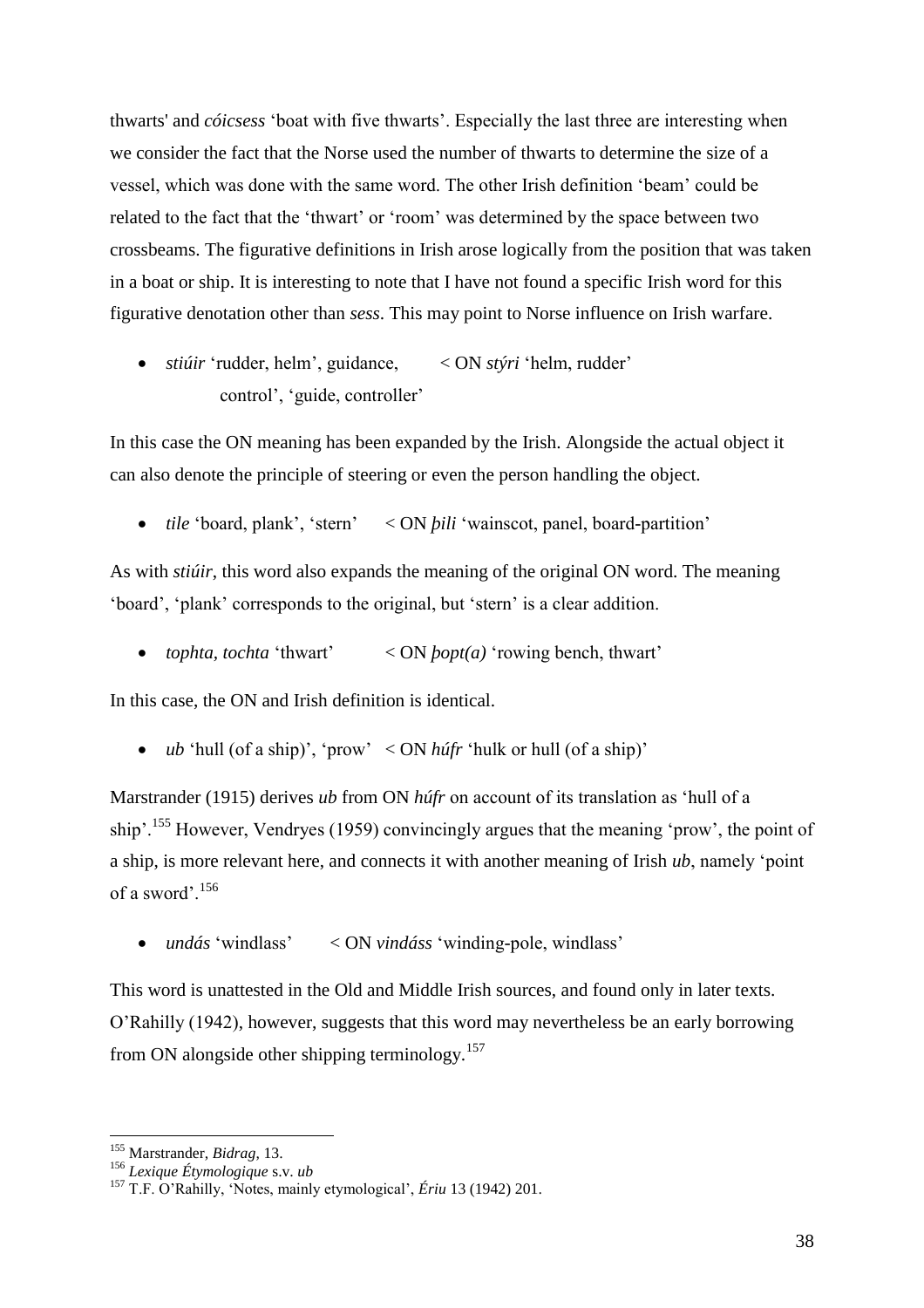When considering the evidence from the above-mentioned forms, it could be suggested that specific terminology was borrowed from ON, and was integrated into the Irish language. In some cases the meaning remained the same, but in other cases the meaning was elaborated upon. This would imply an active usage of these terms.

### *2. 1. 3. 3. Unfixed ship parts*

*accaire* 'anchor' < ON *akkeri* 'anchor'

Although the two forms are semantically identical, there is an interesting observation to be made. Irish already had a word denoting 'anchor', namely *ingor*, which was a loan from Latin *ancora* 'anchor'.<sup>158</sup> This *ancora* was later borrowed into ON where it developed into *akkeri*. With the coming of the Norsemen to Ireland, this *akkeri* was adopted into Irish, creating *accaire* alongside *ingor*, with identical meaning.

*accarsóit* 'anchorage' < ON *akkerissát*, *akkerissœti* 'anchorage'

These two forms are semantically identical.

• *achtam* 'braces (of a sail)' < ON *aktaumr* 'braces (straps) of a sail'

These two forms are semantically identical.

• *eibil* 'rope for hoisting a sail,  $\langle ON \text{ hefill} \rangle$  a noose fastened to the edge of a sail clew-lines' to help in furling it'

These two forms are semantically identical.

 $\overline{a}$ 

• *scót* 'sheet, sail' < ON *skaut* 'corner (of a square cloth)', 'corner of a sail or sheet', 'flap, skirt of a cloak', 'lap', square piece of cloth, kerchief', 'lady's hood'

In this case, only one of the definitions of ON *skaut* was taken over into Irish, namely the 'square piece of cloth'. This was given a clear nautical connotation, indicating that the circumstances in which the word was borrowed were those of a shipping context. The other definitions were not taken over into Irish, implying semantic narrowing. It would seem here,

<sup>158</sup> Damian McManus, 'A Chronology of the Latin Loan-Words in Early Irish', *Ériu* 34 (1983) 60.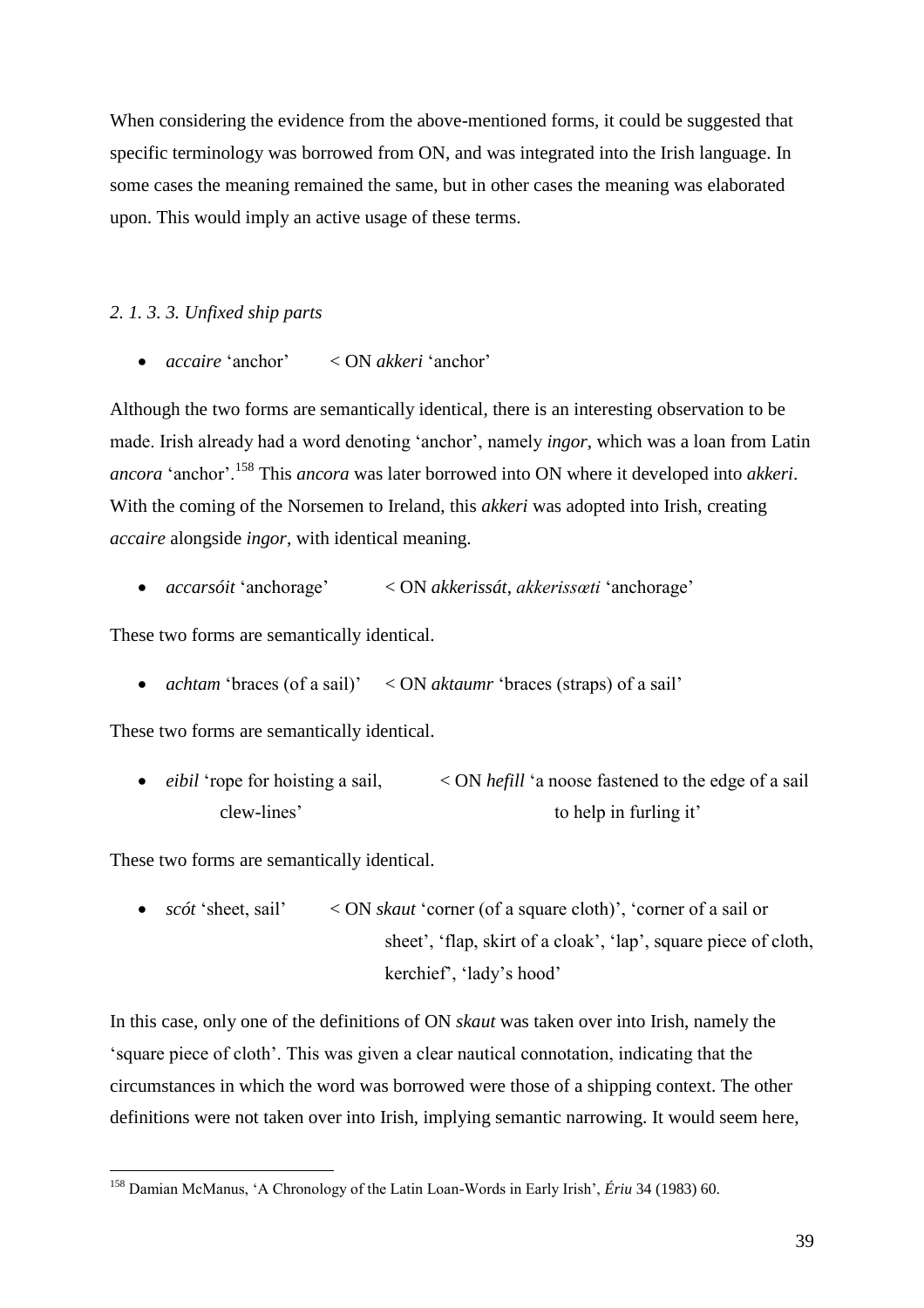just as with *scaeth*, that they only learned these words to describe what they encountered without learning other meanings of that particular foreign word.

• *stag* 'stay (of a ship)' < ON *stag* 'stay' (esp. the rope from the mast to the stem)

These two forms are semantically identical.

# *2. 1. 3. 4. Verbs<sup>159</sup> connected to shipping*

 $\overline{a}$ 

• *allsad* 'clewing up, slackening < ON *hálsa* 'to embrace', 'to clew up (the sail)' a sail'

Here we find another case of semantic narrowing. Only one of the definitions of ON *hálsa* was taken over into Irish, namely the one with the nautical connotation.

*lecaid* 'lays out, sets, places, lowers (sail)' < ON *leggja* 'to lay, to place, to put, etc'

ON leggja is a verb with a large amount of definitions. It seems, however, that the Irish borrowed the verb mainly with its nautical connotation 'to lower sail'.

 *scibaid* 'fits out, equips a ship' < ON *skipa* 'to arrange, place', to take up, occupy', 'to assign a thing to one', 'to man', 'to arrange, make ready for', 'to change', 'to draw up', 'to fit out a ship'

And finally, we find another case of semantic narrowing, where only the definition with a nautical connotation was adopted into Irish.

<sup>&</sup>lt;sup>159</sup> Thomason and Kaufman (1988) note that it is often said that many languages cannot or will not borrow verbs. However, they convincingly argue that verbal borrowing does occur, but on a much smaller scale than the borrowing of nouns. We can observe the same in the case of ON loanwords in Irish. Thomason and Kaufman state that the predominance of nouns over verbs in loanword lists is probably of lexical-semantic, rather than a grammatical and structural nature. Cf. Thomason and Kaufman, *Language Contact, Creolization, and Genetic Linguistics*, 348-349.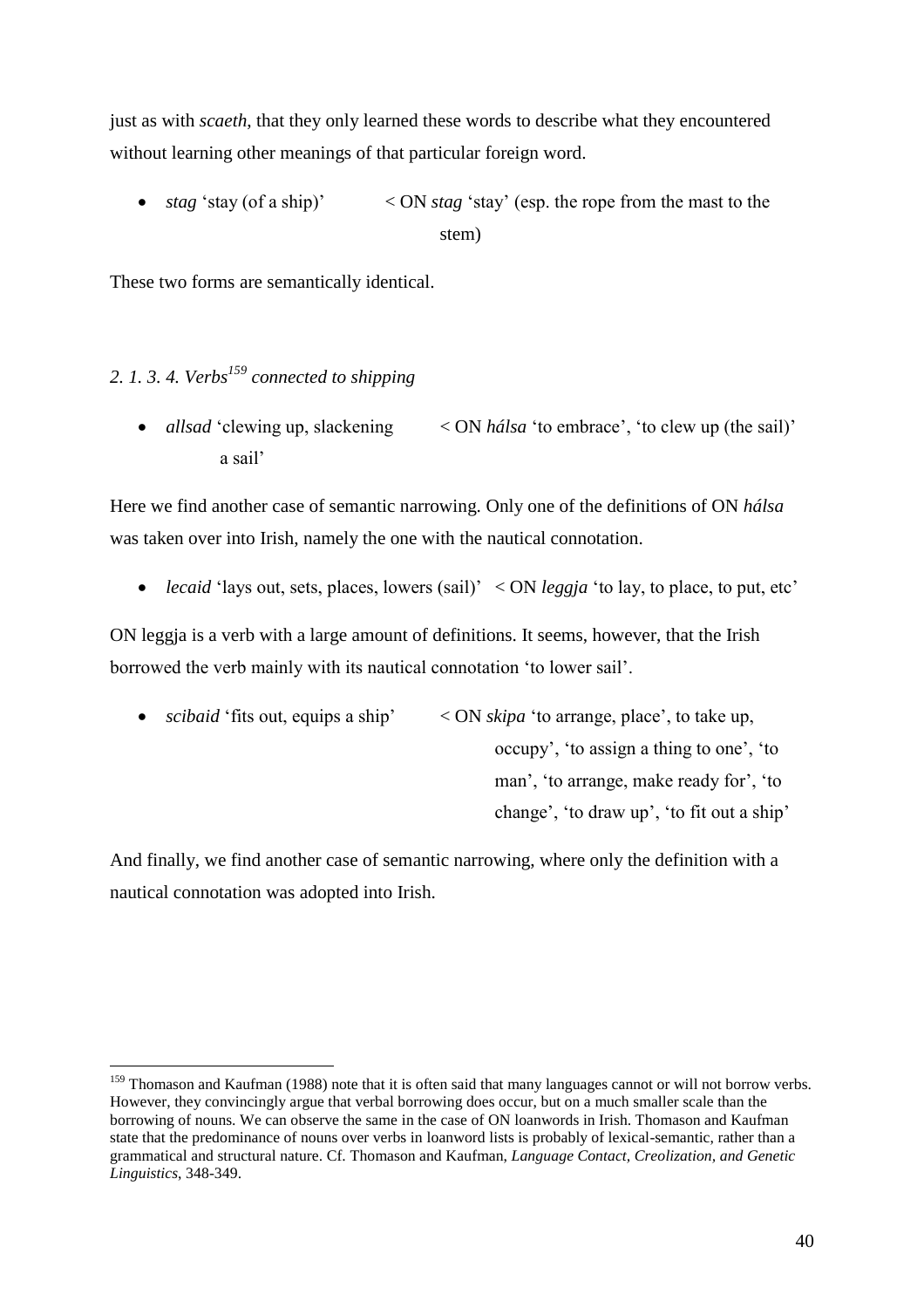### *2. 1. 4. Conclusion*

We have seen that the different Irish words for types of ships borrowed from ON give rise to an ambiguous interpretation regarding their semantic specifics. The translations given in DIL are all very general, but it seems improbable to me that the Irish would borrow numerous different words denoting a 'ship' or 'boat' without connecting a specific type or aspect to it. The evidence suggests that the Irish differentiated between types of ships just like the Norse did, but that we are unable to observe these specific distinctions from the text material. This notion is supported by the other categories of shipping loanwords. Here we can observe that specific ON nautical terminology was adopted into Irish, without causing a generalisation of definition. A possible reason for the specific and extensive borrowing of nautical terminology could be that the Irish tried to assimilate the shipping technology of the Norsemen, as they were much more advanced in this area. This would imply that the words were not solely borrowed for making observations, but with the intention of using the nautical terms on a practical level. Possible evidence for this are the two words *lipting* and *tile*, which seem to show a development from the original ON meaning.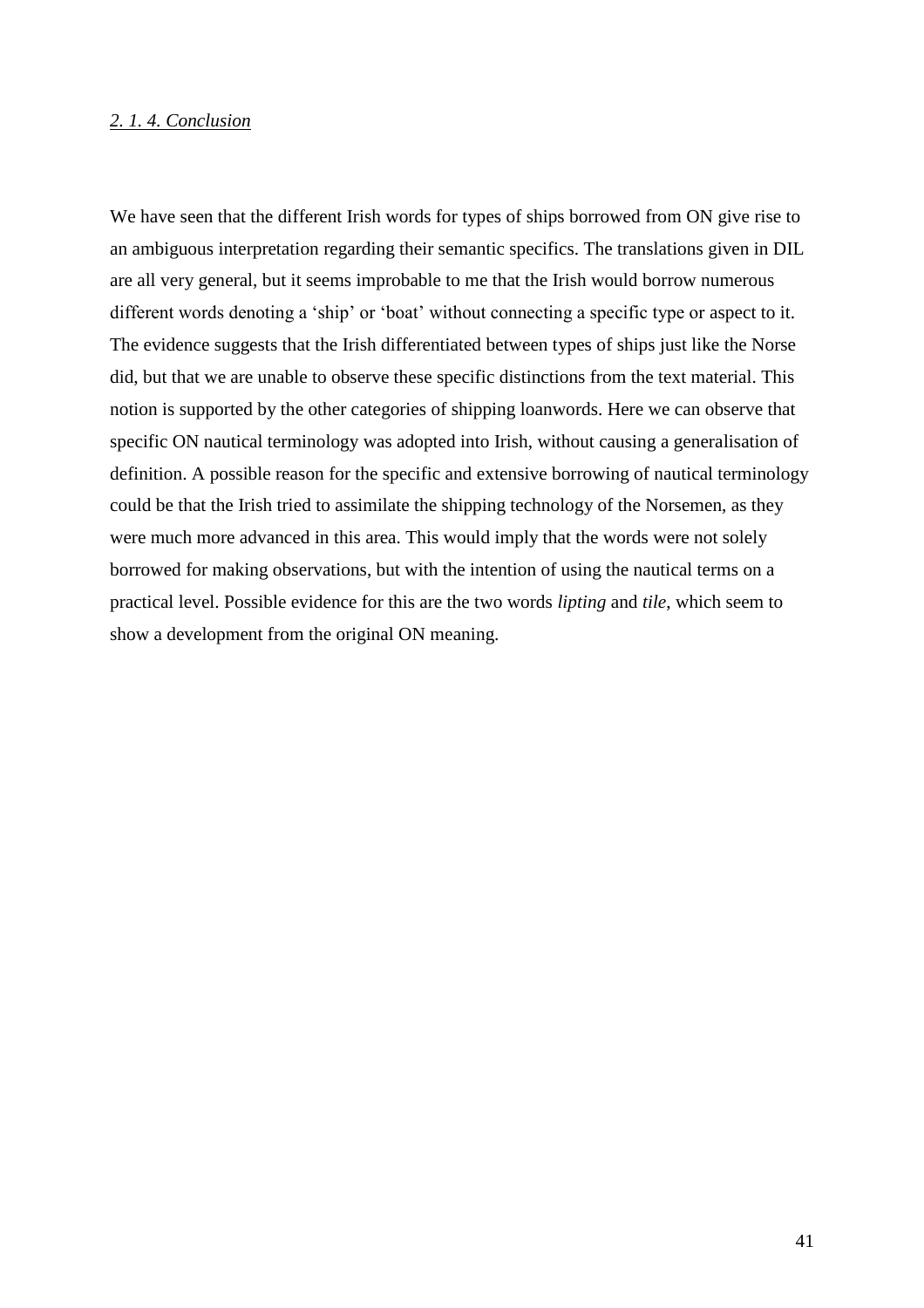#### **2. 2. Semantic category: Animals**

Animals were very important to the Irish, as they provided a means for travel, (farm)work and food. The written sources give us plenty of information about different kinds of animals that were part of the Irish society. Most information concerns domesticated animals, such as livestock, horses and dogs, which were the most important animals in Irish society. Wild animals were obtained through hunting or fishing. They supplied a secondary proportion of the food that was eaten by the Irish, though there must obviously have been some fluctuation in the importance of wild food. For instance, a cattle-plague would have caused an increase in the hunting of wild game.<sup>160</sup> Marine mammals were also hunted; seals for instance were hunted for their meat and, especially the pups, for their hides and oil. Other marine animals that were hunted were the walrus (see below), and the porpoise, called *mucc mara* in Irish, 'pig of the sea', presumably on account of its blubbery but edible flesh. This name, *mucc mara*, was also used to denote the dolphin, though this animal is less likely to travel up the rivers and estuaries than the porpoise, and therefore would have been more difficult to hunt.<sup>161</sup> In the *Annals of Ulster* we find an entry in the year 828 A.D. describing a great slaughter of porpoises by the Norsemen: *Mucar már di muccaibh mora i n-airer nArdde Ciannachta o*  Gallaibh 'A great slaughter of porpoises on the coast of Ard Cianachta by the foreigners<sup>, 162</sup>. As the Norsemen were a sea people themselves and sailed great distances, they must have been very well acquainted with different types of sea animals and how to hunt them. According to Fergus Kelly (2000) there is no evidence that the Irish hunted whales, though stranded whales 'were viewed with enthusiasm by those who lived near the coast'.<sup>163</sup> According to the laws, everybody in the community had a claim on a stranded whale. Also, the stranding of whales or other great marine animals was connected to the justice and virtues of a ruler. Perhaps we can deduct from this that whales were too large to be caught, although they were eaten when they were stranded. Furthermore, whalebone was used for various purposes as well.

Fishing in Ireland was done mostly by using weirs that were placed in rivers or estuaries. These weirs were most useful for catching migratory fish such as salmon and eels, which

<sup>160</sup> Kelly, *Early Irish Farming*, 272.

<sup>161</sup> Ibid. 282-283.

<sup>162</sup> *Annals of Ulster*, 284-285.

<sup>163</sup> Kelly, *Early Irish Farming*, 284.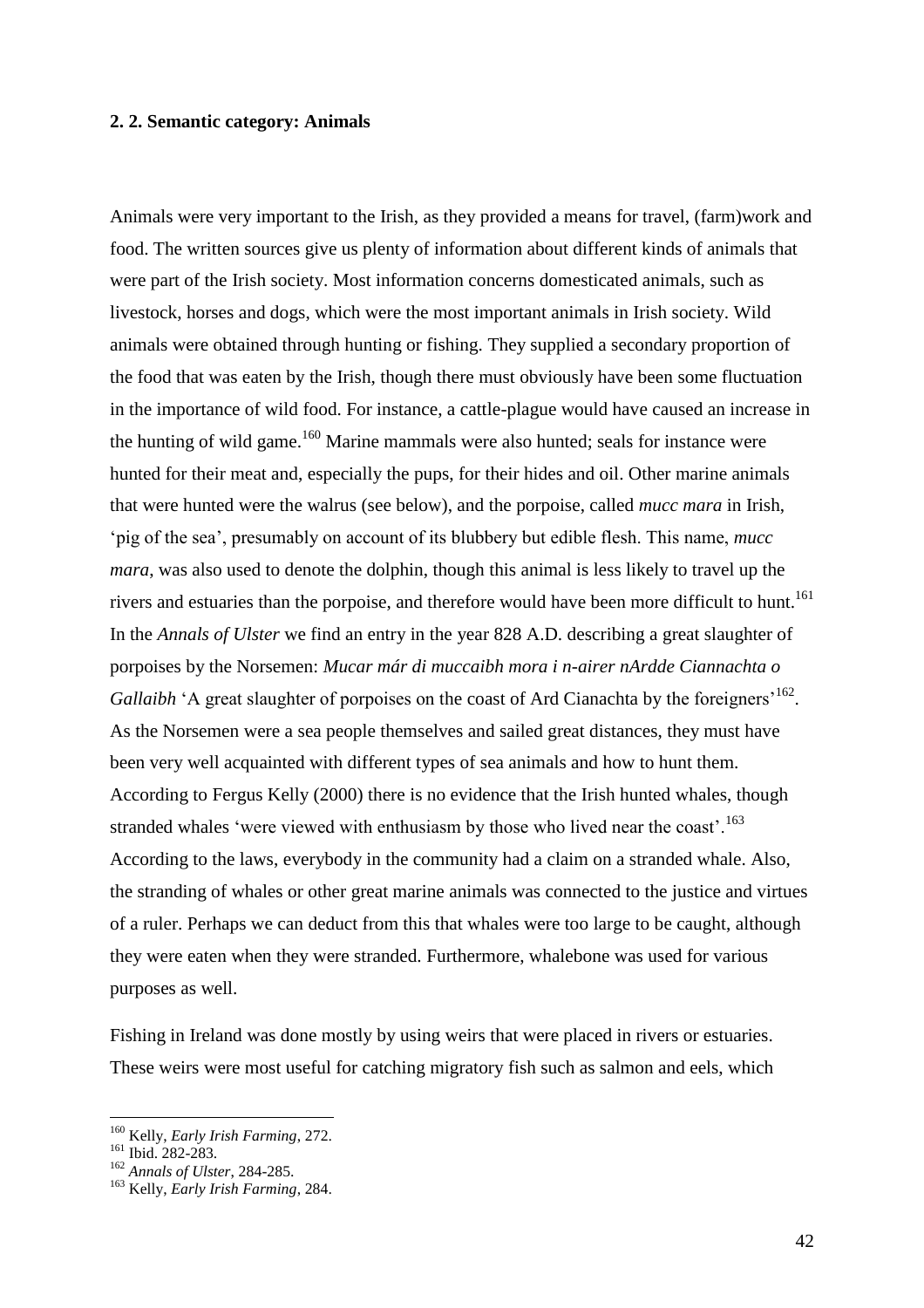were two of the most consumed fish by the Irish. Especially the salmon was of great importance to the Irish society, not only as a part of their diet, but it also carried a great symbolic value in their literature and culture. A weir was made entirely of stones, or entirely of stakes and wattling (a construction of poles intertwined with twigs, reeds or branches), or with a combination of these materials. Fish could also be caught using nets, presumably made of linen threads.<sup>164</sup> Another important fish for the Irish was the trout, which was caught by line and hook, called a *dubán*. <sup>165</sup> It can be stated that fishing was important in Ireland, as there were certain regulations when it came to fishing. Presumably, most fishing was carried out by local farmers who had the right to fish in particular places, though it was also possible for communities to have a shared fishing-spot. Furthermore, high penalties were given for stealing fish from weirs.<sup>166</sup> We find very few references in Irish sources on sea fishing.<sup>167</sup> It seems from written and archaeological evidence that the Irish society was mostly concentrated on agriculture, hunting wild animals and the catching of freshwater fish.

The Norsemen's attitude towards animals seems to have been largely the same as the Irish. They kept domesticated animals for the same purposes. The greatest difference is most likely the consumption of fish, which was a large part of the Norsemen's diet. Herring, in particular, was consumed a lot. They also hunted whales, seals and polar bears, and those that lived further away from the ocean but in areas that were well-forested, hunted animals such as elk, deer, wild boar and bears. $168$ 

### *2. 2. 1 Norse words for animals in Old and Middle Irish*

*eobarr* 'boar' < ON *jǫfurr* 'wild boar', (poet.) 'king, chief, prince'

We can detect from the Irish sources that wild boar were hunted for eating. They were commonly pursued with hunting dogs, but could also be caught in traps or shot with an arrow.<sup>169</sup> In his *Topography of Ireland* Giraldus Cambrensis notes the Irish boar: 'We have

<sup>164</sup> Kelly, *Early Irish Farming,* 287-289.

<sup>165</sup> Ibid. 290.

<sup>&</sup>lt;sup>166</sup> Ibid. 286-287, 289.

<sup>167</sup> Ibid. 296.

<sup>168</sup> Brøndsted, *The Vikings*, 252.

<sup>169</sup> Kelly, *Early Irish Farming*, 281.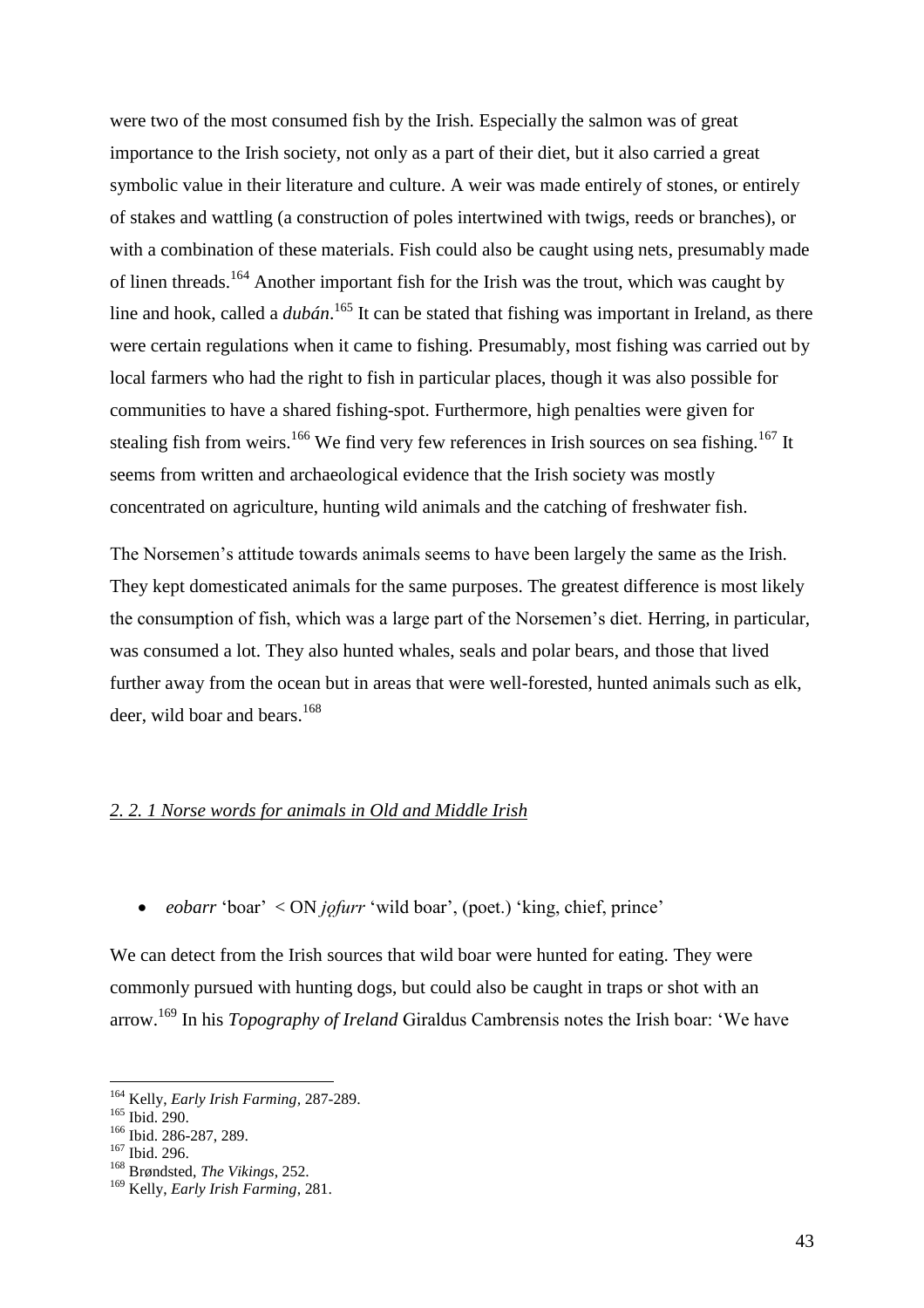never seen anywhere such a supply of boars and wild pigs'.<sup>170</sup> The word *eobarr* 'boar' is uncommon in the Irish sources; the usual name for the wild boar was the native *torc allaid*. Marstrander (1915) believes the word *eobarr* was derived from ON *jofurr* with the same meaning,<sup>171</sup> though it may also have come into Irish via OE *eofer, eofor* 'wild boar'.<sup>172</sup> In ON the word was also used poetically to denote a king, chief or prince. If the word was taken into Irish from ON, this particular definition was not adopted.

*est* 'horse' < ON *hestr* 'stallion, horse'

The horse was an important animal in Irish society, usually associated with men of high rank. Horses were used for riding, farm work and in warfare.<sup>173</sup> This word, *est*, is only found in one attestation, where it is explained that *est* means 'horse'.<sup>174</sup> We can assume that *est* was not a very common word in Old and Middle Irish, and that native words such as *ech* and *capall* were the generic terms for 'horse'.

*gadar* (*<gagar*) 'hunting-dog, beagle' < ON *gagarr* 'dog'

Dogs were used and bred for all kinds of purposes, such as guarding, hunting, herding or purely for keeping as pets. Hunting dogs were used mainly for hunting deer, wild boar and hares.<sup>175</sup> According to Marstrander (1915), the word *gadar*, from *gagar*, was derived from ON *gagarr*. <sup>176</sup> There are however a few difficulties for this derivation. Kelly (2000) finds many attestations of Irish *gadar* 'hunting-dog' in Old Irish law-texts, suggesting the word was in the language before the Viking incursions of the ninth and tenth centuries. No other Norse loan is found in a law-text.<sup>177</sup> Furthermore, the word *gagarr* is rare in Old Norse. Finally, there is literary and historical evidence that dogs were exported from Ireland to the Norse countries. For example, in the *Brennu-Njáls Saga* an Irish dog called Sámr is given to Gunnarr á Hlíðarenda. <sup>178</sup> It seems therefore that *gadar* was not a loan from ON; it may even be the other way around.

 $\overline{a}$ 

<sup>177</sup> Kelly, *Early Irish Farming*, 118.

<sup>178</sup> *Ek vil gefa þér þrjá gripi:* […] *ok hund, er mér var gefinn á Irlandi* 'I want to give you three gifts: […] and a dog, that was given to me in Ireland', cf. Einar Ól. Sveinsson, *Brennu-Njáls Saga* (Reykjavík 1954) 173.

<sup>&</sup>lt;sup>170</sup> Giraldus Cambrensis, *The First Version of the Topograhpy of Ireland*, transl. by John J. O'Meara (Dundalk 1951) 28.

<sup>171</sup> Marstrander, *Bidrag*, 28.

<sup>172</sup> *OED* s.v. *eber*

<sup>173</sup> Kelly, *Early Irish Farming*, 88-89.

<sup>174</sup> *est .i. ech*

<sup>175</sup> Kelly, *Early Irish Farming*, 114, 117.

<sup>176</sup> Marstrander, *Bidrag*, 112.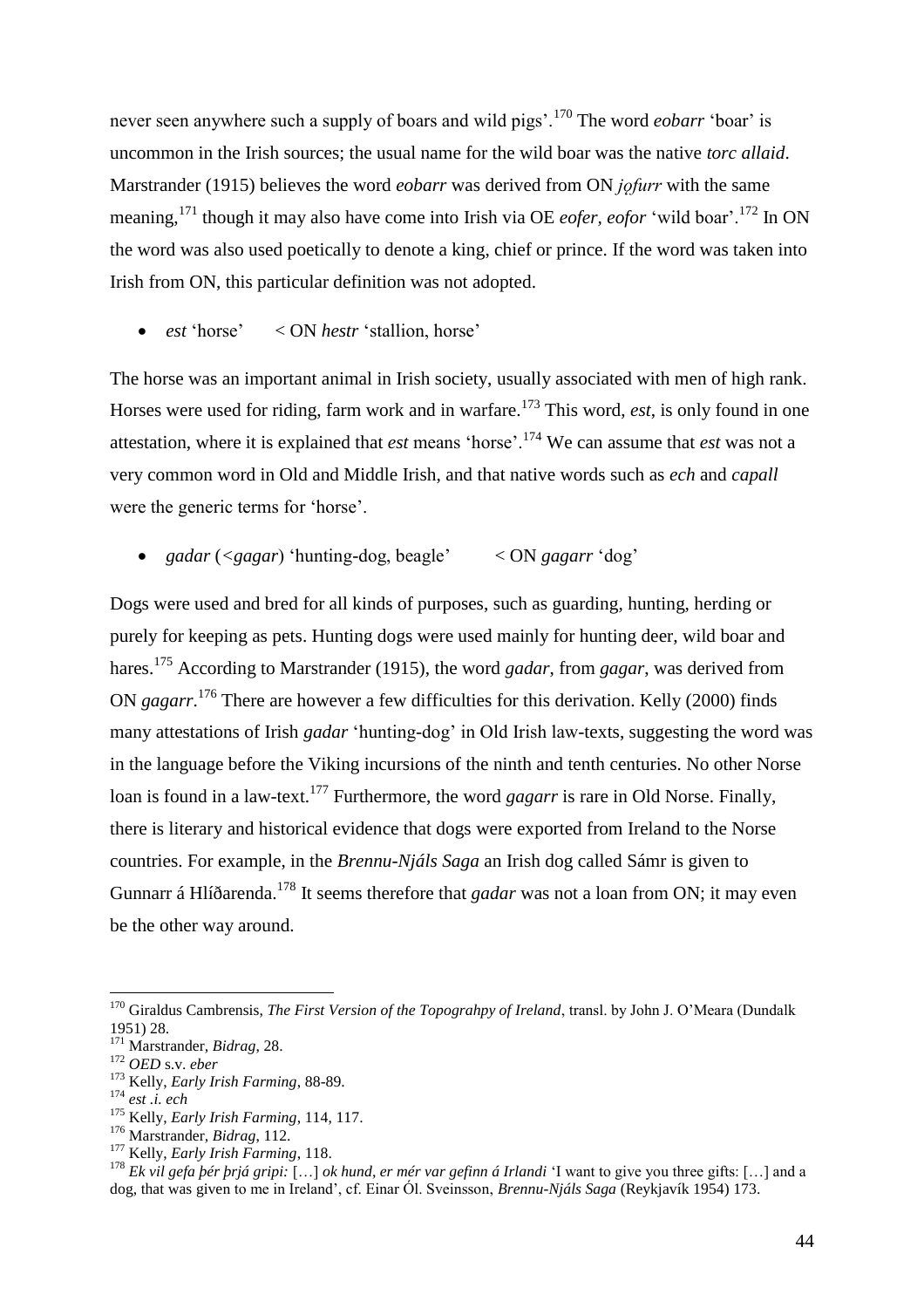### *langa* 'ling' < ON *langa* 'ling'

In this case the two forms are semantically identical. It is interesting to note that this is a saltwater fish, and the Irish mainly caught freshwater fish. The Norse were presumably more accomplished in ocean fishing, and the Irish adopted names for certain saltwater fish, like the ling, as well as adopting their fishing-techniques. This can be derived from another Norse loan into Irish *doruba* 'fishing line' from ON *dorg*, which will be discussed in the semantic category 'utensils'.

*rosualt* 'walrus' < ON *hrosshvalr* 'walrus'

To find this animal attested so early in Irish is interesting, as it is an animal that at present is only found in the northern arctic region, far beyond Irish waters. However, at the time of the Vikings, the walrus also swam in more southern waters, as far south as northern Scotland, and especially around Shetland. In the Yellow Book of Lecan version of Cormac's Glossary the animal is described as a type of seal.<sup>179</sup> Still, the Norse must have been much more familiar with the walrus than the Irish were, thus bringing the name for this animal into the Irish language. For example, the Norse were experienced sailors, also of northern seas. Furthermore, their homeland stretched far more north, all the way into the Arctic.

*scarbh* 'cormorant' < ON *skarfr* 'cormorant'

This word is found in one attestation, and is now the common Modern Irish name for the cormorant. It is also found in Scots Gaelic: *sgarbh* 'cormorant'.

*scatán* 'herring' < ON *skata* 'skate'

The Irish *scatán* is often believed to be derived from ON. However, this is semantically problematic, as the skate and the herring are quite dissimilar types of fish. Kelly (2000) proposes that the Irish word was derived from OE *scead* 'shad', which is a larger relative of the herring.<sup>180</sup> From this OE word the Welsh *ysgadan* 'herring' is probably also derived. Kelly (2000) also states that herring-fishing was practised by the inhabitants of the eastern and northern ports in Ireland in the early thirteenth century, who were mainly *Gall-Goídil* in descent: 'The *Annals of Loch Cé* record that in the year 1217 all the herring-fishermen (*scatánaig*) of Ireland from Waterford to Derry went to the Isle of Man to fish. They

<sup>179</sup> Kelly, *Early Irish Farming*, 283.

<sup>180</sup> Ibid. 297.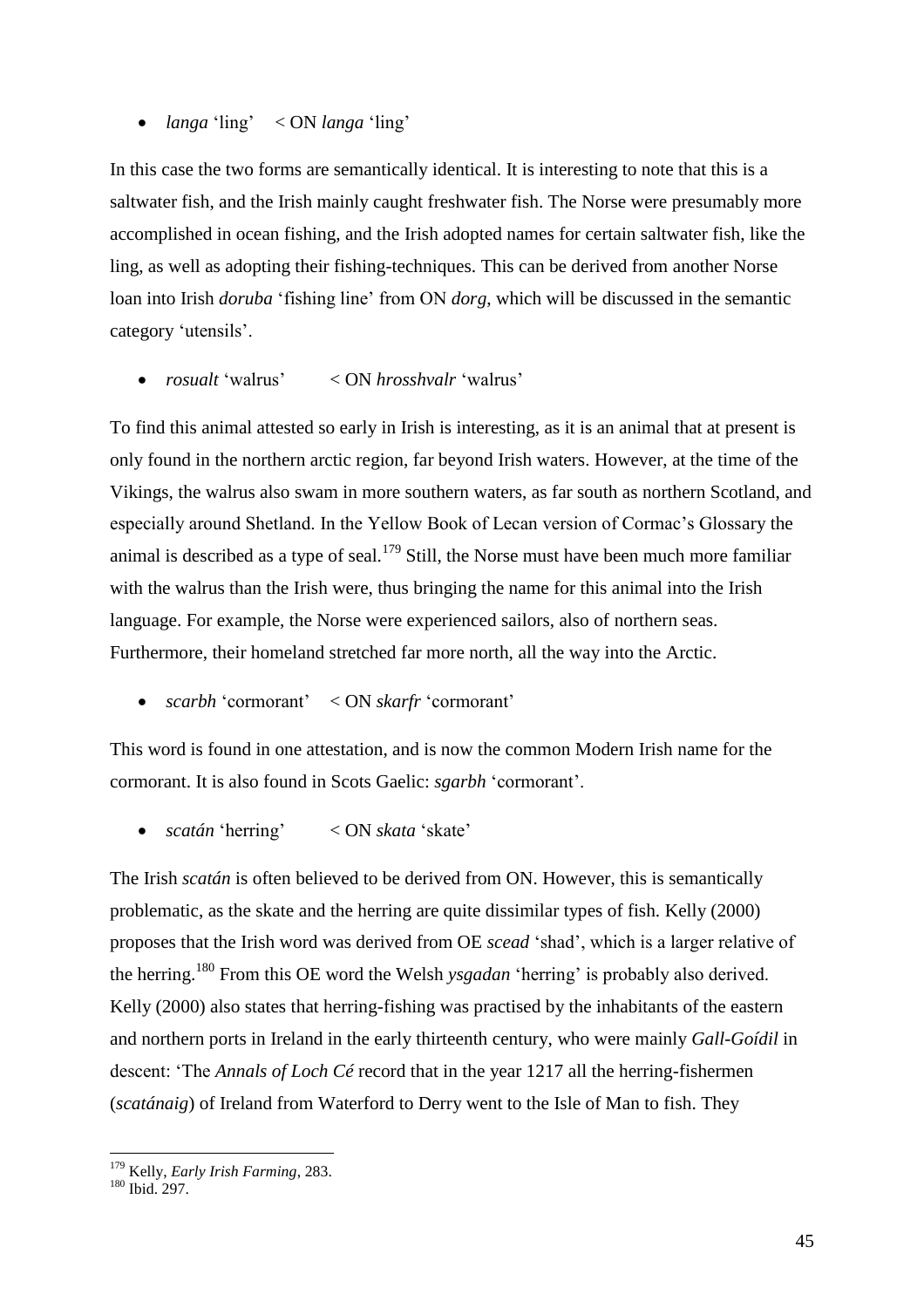committed acts of violence there, and were consequently put to death'.<sup>181</sup> The fact that the *Gall-Goidil* practised extensive herring fishing is most likely the result of the influence of their Norse ancestors, seeing that herring was a prominent part of the Norse diet.<sup>182</sup>

 *sitrech* 'a neighing, act of neighing, braying', 'a sneezing' < ON *þytr* 'noise, whistling sound'

*Lexique Étymologique* says that this word appears to be an onomatopoeia, but mentions nothing about a potential borrowing from ON. If we take it to be a loan from *þytr* it is striking to see that the general semantic load was taken over in a specific animal-related meaning, especially, when considering that the ON had a specific word for the neighing of a horse: *hneggja*. However, if we consider the variant spelling of *sitrech*, namely *sitir*, it does seem to be a convincing loan, despite its more challenging semantic development.

*trosc* 'codfish' <ON *þorskr* 'cod, codfish'

The cod is another saltwater fish that was probably introduced into the Irish diet by the Norsemen.

# *2. 2. 2. Conclusion*

In this semantic category we see that the main influence from ON concerns marine animals. The Irish themselves were well acquainted with sea mammals, such as seals, porpoises, dolphins and whales, most of which were caught at sea. Fishing, however, was most likely solely done inland in fresh water. The Norsemen, being more advanced in sea-fishing techniques, introduced several names of types of saltwater fish and other marine animals into Irish. With these names, the sea-fishing techniques must have been introduced as well. This can be connected to the major influence the Norsemen had on shipping in Ireland.

 $\overline{a}$ <sup>181</sup> Kelly, *Early Irish Farming*, 297.

<sup>182</sup> Brøndsted, *The Vikings*, 252.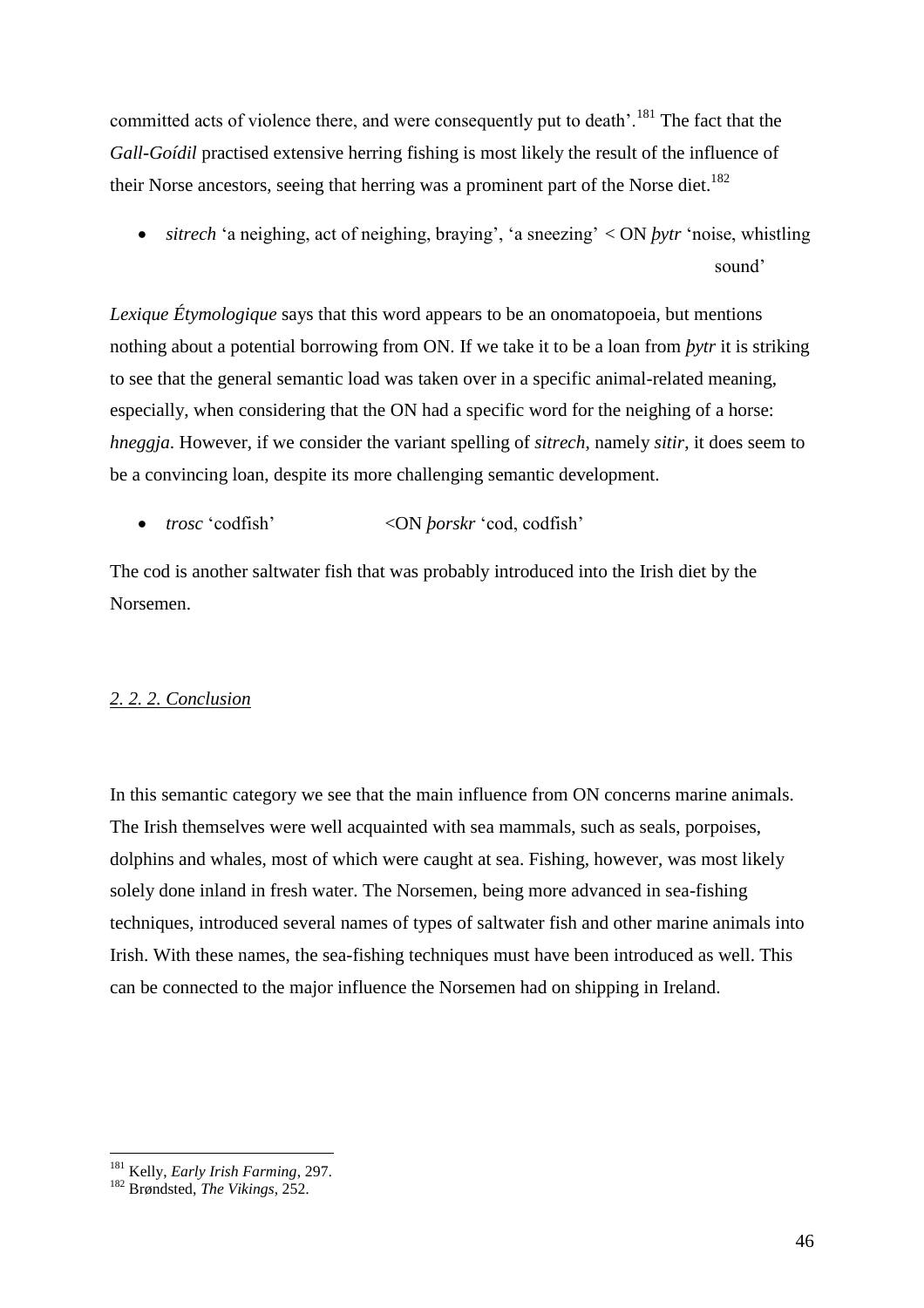### **2. 3. Semantic category: Food production and diet**

### *2. 3. 1. Irish food production and diet*

The typical medieval Irish meal consisted of bread and milk. Other foods that could be included in an Irish meal were vegetables, such as cabbage, root-vegetables, onions and leeks. A more prosperous farm often had an enclosed garden near the farmhouse where these vegetables were cultivated. Herbs were also grown in such gardens. Watercress, sorrel, wild garlic, seaweed and different types of nuts were gathered from the wild. Vegetables were often eaten raw, or cooked in a soup or broth. Fruit was also eaten, such as apples and plums.<sup>183</sup>

Dairy-products such as milk, cheese and butter provided a large part of the medieval Irish diet. Hard cheese could be preserved for a longer time, and was therefore highly valued.<sup>184</sup> Meat was a good supplemental source for proteins next to dairy products. Animals that were eaten included cows, pigs, poultry, and from the wild, deer, wild boar and fish. Sheep and goats were occasionally eaten, though they were more valued for their milk and, in the case of sheep, wool.<sup>185</sup> Salted meat from the pig was most popular, as it could be preserved the longest. Another manner in which meat was prepared was by boiling it. This was often done by filling a hole in the ground with water and boiling the meat by putting hot stones in the water. Meat could also be prepared by simply roasting it on a spit over an open fire. Fish was cooked in this manner as well. Additionally, suet (raw animal fat) was eaten, as well as offal, i.e. intestines, head, heart, liver, kidney and tail. Sausages were for instance made from animals' intestines, though it is unclear what exactly the stuffing was made of.<sup>186</sup> It is assumed that the higher a person's rank, the more meat was present in a person's diet. This also goes for the degree of variety in the diet of a person.<sup>187</sup>

<sup>183</sup> Kelly, *Early Irish Farming*, 250, 316, 339.

 $184$  Ibid. 318.

<sup>185</sup> Ibid. 72-73, 78-79.

<sup>186</sup> Ibid. 336-339.

<sup>187</sup> Ibid. 318-319.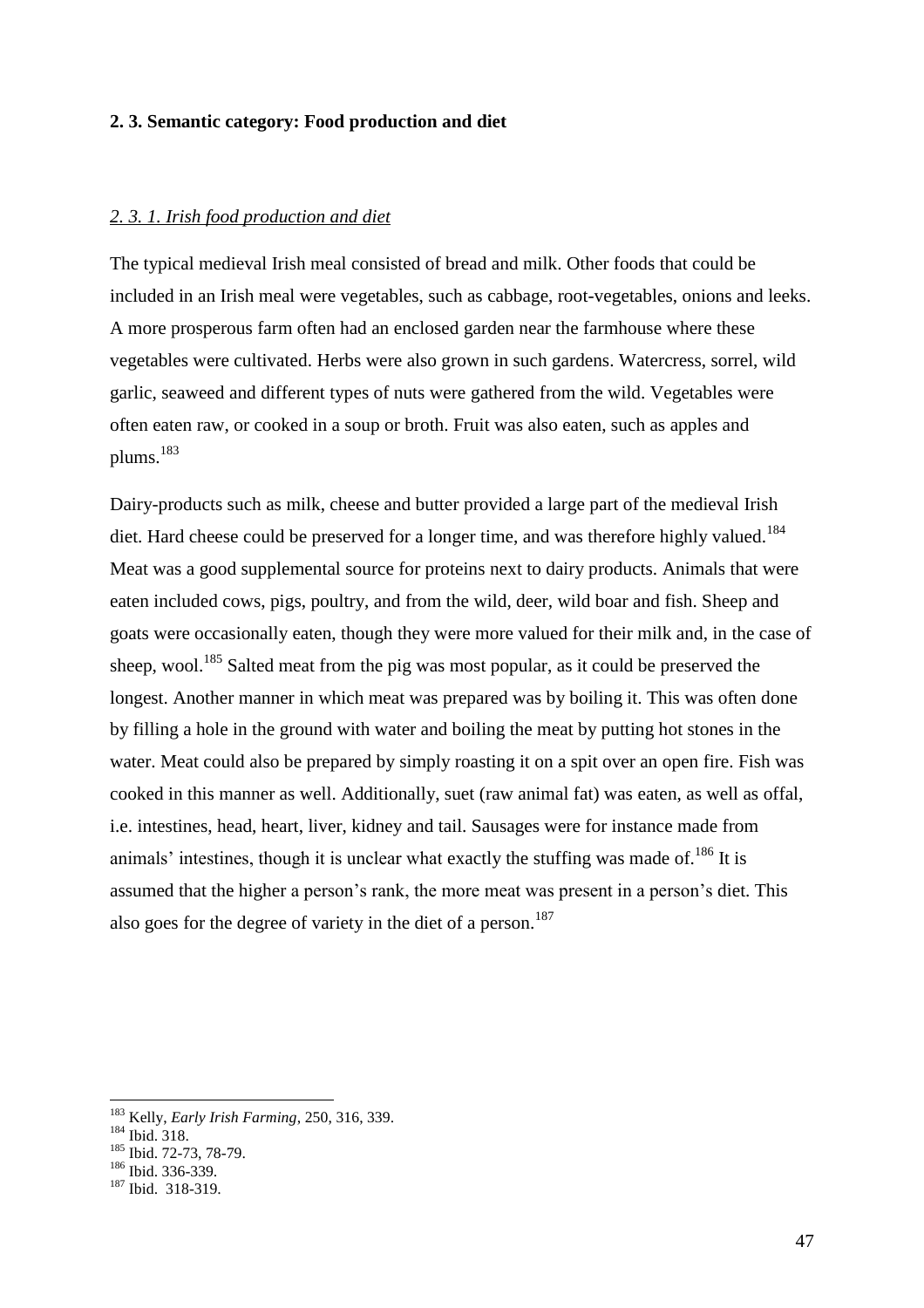Honey was eaten with bread, or provided the key ingredient for making mead, which was a well-drunk beverage next to milk and beer. Wine was a drink for the wealthy, as it had to be imported from abroad.<sup>188</sup>

Cereals formed the largest part of the Irish diet, typically in the form of bread or porridge. Another grain product was made by soaking the husks of bran from oats or barley for a few days so that a slight fermentation took place. This could subsequently be drunk, after it was strained, or be made into a jelly by boiling it.<sup>189</sup> The most favourable, but also the most luxurious of cereals was wheat. Due to the relatively wet climate in Ireland wheat was not a largely grown type of grain, as it was quite sensitive to fungal infections. Other types of cereal that were grown include rye, spelt, barley and oats, most of which were sturdier. However, storms and mildew were not the only potential dangers for grains; they were also occasionally eaten by cattle, wild deer or mice. Humans could form a problem as well, as legal texts reveal that large fines were to be paid by people who cut off an ear of corn from its stem, or gathered a fistful of ears of corn while walking on a path by a cornfield.<sup>190</sup>

Overall the Irish had a healthy and varied diet, though it seems unlikely it was this varied all year round and among all ranks of people. Other matters could influence their diet as well. Severe destruction or failure of harvests could bring about famine, and this could also be the case if cattle were struck by diseases.<sup>191</sup> In these cases more food was hunted and gathered from the wild, though this was not always sufficient to adverse famine.

# *2. 3. 2. Norse food production and diet*

The Norse had roughly the same diet as the Irish. The most important part of it was provided by grains as well, in the shape of bread and porridge. Especially the lower classes ate a lot of porridge, which was made from water and coarse-ground flour. This was also what the food on board Viking ships consisted of, so mainly flour and butter were brought. Rye flour could be sweetened and made into a paste called *varí* that could be mixed with water. Barley and rye were the predominantly cultivated grains, alongside wheat and oats. These grains were

<sup>188</sup> Kelly, *Early Irish Farming*, 319.

<sup>189</sup> Ibid. 330-332.

<sup>190</sup> Ibid. 220, 235-236.

<sup>191</sup> Ibid. 219.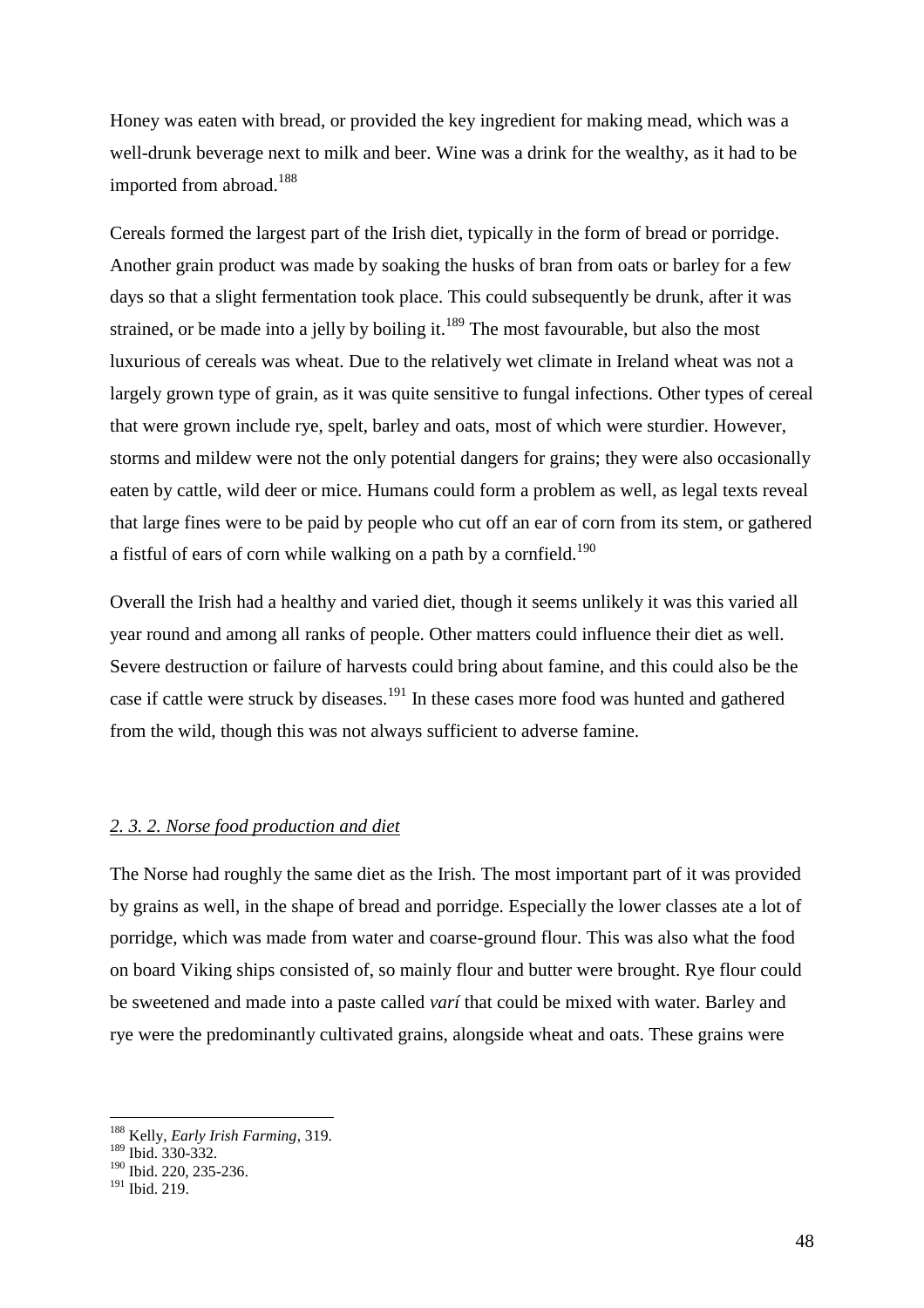often cultivated next to each other in the same field, and were harvested somewhat earlier than nowadays, so that the seeds would not fall to the ground.<sup>192</sup>

Food preservation was key during the Viking Age; the Norse used salt, just like the Irish did, which they obtained either from seawater or from burnt seaweed. They also used ice to preserve food, or dried it, which was done with meat as well as fish. Other foods that could be preserved longer like (whey) cheese were eaten abundantly. Fish was probably eaten much more by the Norse than the Irish, and other marine animals were regularly eaten as well, such as whales and seals. Besides these animals sheep, goats, oxen, pigs and horses were eaten. Wild animals that were hunted for meat include elk, deer, wild boars, bears, and game birds. Meat seems to have been boiled more than roasted, or it was made into a broth. All this was combined with foods like butter, cream, vegetables, apples, berries and nuts. However, in Scandinavia famine could strike as well, and in those times the meals could consist of seaweed, bark and lichen.<sup>193</sup>

#### *2. 3. 3. Norse words for food in Old and Middle Irish*

*beóir* 'beer' < ON *bjórr* 'beer'

Beer was an important drink in Ireland in medieval times. As milk and vegetables were scarcer during the winter, beer could provide additional nutrients to the diet.<sup>194</sup> The most common words for 'beer' were the native *linn* and *cuirm*. The word *beóir* was most probably adopted from ON *bjórr*, which in turn is thought to have come from OE *béor* 'beer'. Marstrander (1915) mentions that in Irish folk tradition beer is often connected with the Norsemen.<sup>195</sup> Perhaps the reason for borrowing this word from ON can be found in a difference in the brewing process or ingredients.

*broth* 'beard or corn, ear of corn, corn, fruit, produce' < ON *brauð* 'bread'

<sup>192</sup> Hannele Klemettilä, *The Medieval Kitchen : A Social History with Recipes* (London 2012) 41-42.

<sup>193</sup> Brøndsted, *The Vikings*, 252.

<sup>194</sup> Kelly, *Early Irish Farming*, 333.

<sup>195</sup> Marstrander, *Bidrag*, 117.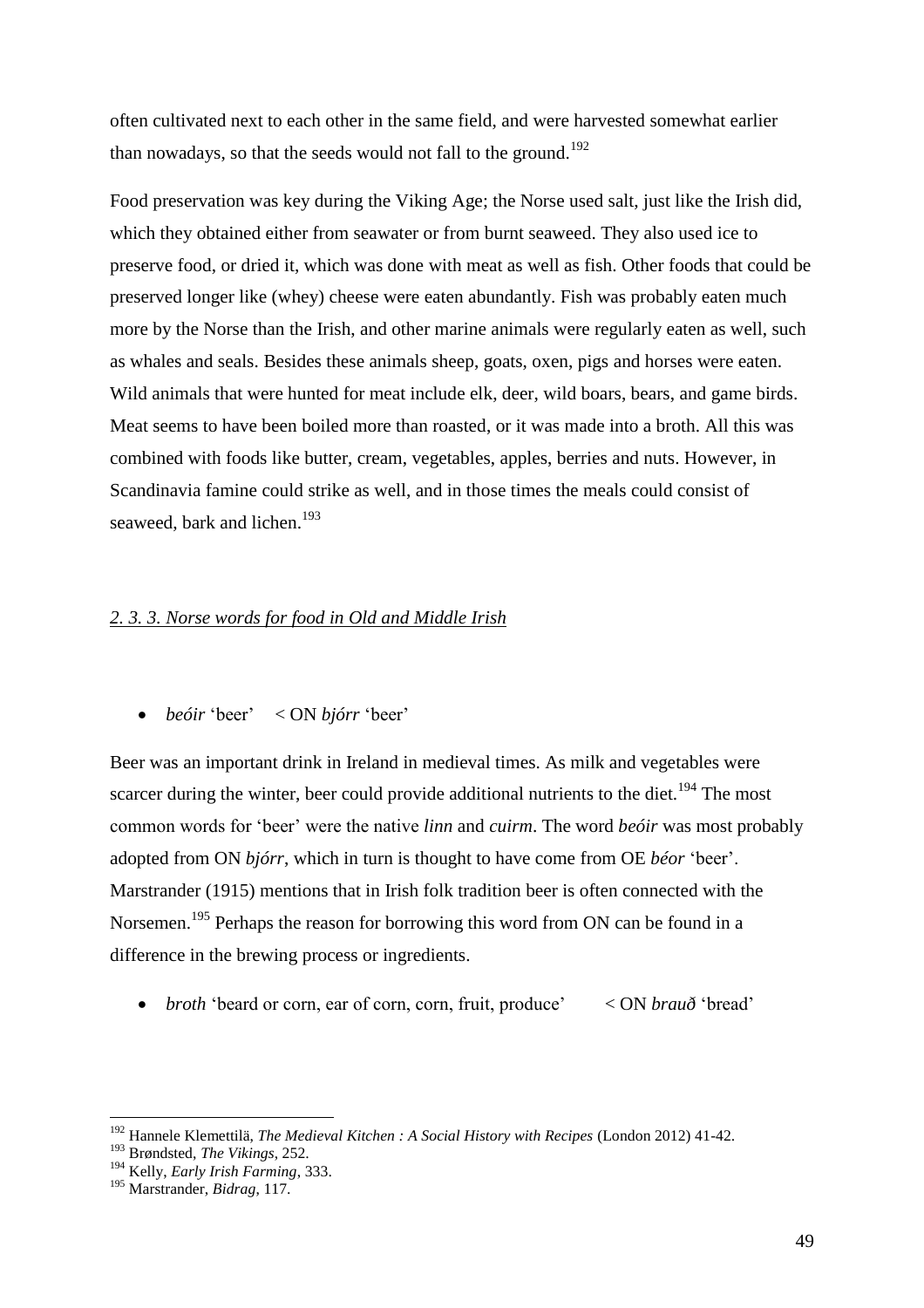The suggestion that this word is a borrowing from ON *brauð* is unlikely. The evidence for this borrowing in the early attestation seems to be a later addition by a glossator.<sup>196</sup> A borrowing from OE *broþ* 'broth' seems more likely. It could be reasoned that the ears of corn were used in something like a broth or porridge.

*bulbing* 'loaf of bread' < ON *bylmingr* 'a sort of bread'

In the Irish sources we find different types of loaves. A standard type of loaf is called a *bairgen inraic*; a loaf for a woman was half the size, a *bairgen banḟuini*. Another type of small loaf was called a *tortíne*, which is a diminutive of *tort* 'loaf' or 'cake', from Latin *torta* 'loaf'. We also find the *srúbán*, which was about one eighth in size of a standard loaf. The name, 'small snout', most likely referred to its shape. <sup>197</sup> In the dictionary we find *bulbing* to simply mean a 'loaf of bread'. However, it is most probable that this was also a specific type of loaf, most likely one that was traditionally Norse. What shape and size this loaf was is unclear.

• *mar* 'sausage' < ON *morr* 'suet'

Marstrander (1915) takes *mar* to be a borrowing from ON.<sup>198</sup> It can be imagined that this was a specific type of sausage introduced by the Norse, which had suet as one of the ingredients.

*póna(i)r* 'bean-plant, beans' < ON *baun* 'bean', *baunir* (pl.) 'beans'

In Irish no native word for 'bean' is attested. However, as stated by Kelly (2000), this does not necessarily prove that beans were unknown in Ireland before Christian times.<sup>199</sup> The word for 'bean' before the coming of the Norsemen was *seib*, from Latin *faba* 'bean'. Around the tenth century this word had been completely replaced by the ON loan *pónair*, and became the common word for 'bean' or 'beans' in the whole Gaelic-speaking area as well, giving Scots Gaelic *pònair* and Manx *poanrey*. Kelly (2000) explains this with the suggestion that the Norse colonists may have introduced an improved type of bean, or that beans were an especially important crop in their economy. If the latter is the case, this would provide new information, as the most common vegetables that were eaten by the Norse are considered to be cabbages and onions.<sup>200</sup> In any case, the Norsemen did control good agricultural land

<sup>196</sup> *Lexique Étymologique* s.v. *broth*

<sup>197</sup> Kelly, *Early Irish Farming*, 330.

<sup>198</sup> Marstrander, *Bidrag*, 74.

<sup>199</sup> Kelly, *Early Irish Farming*, 249.

<sup>200</sup> Brøndsted, *The Vikings*, 252.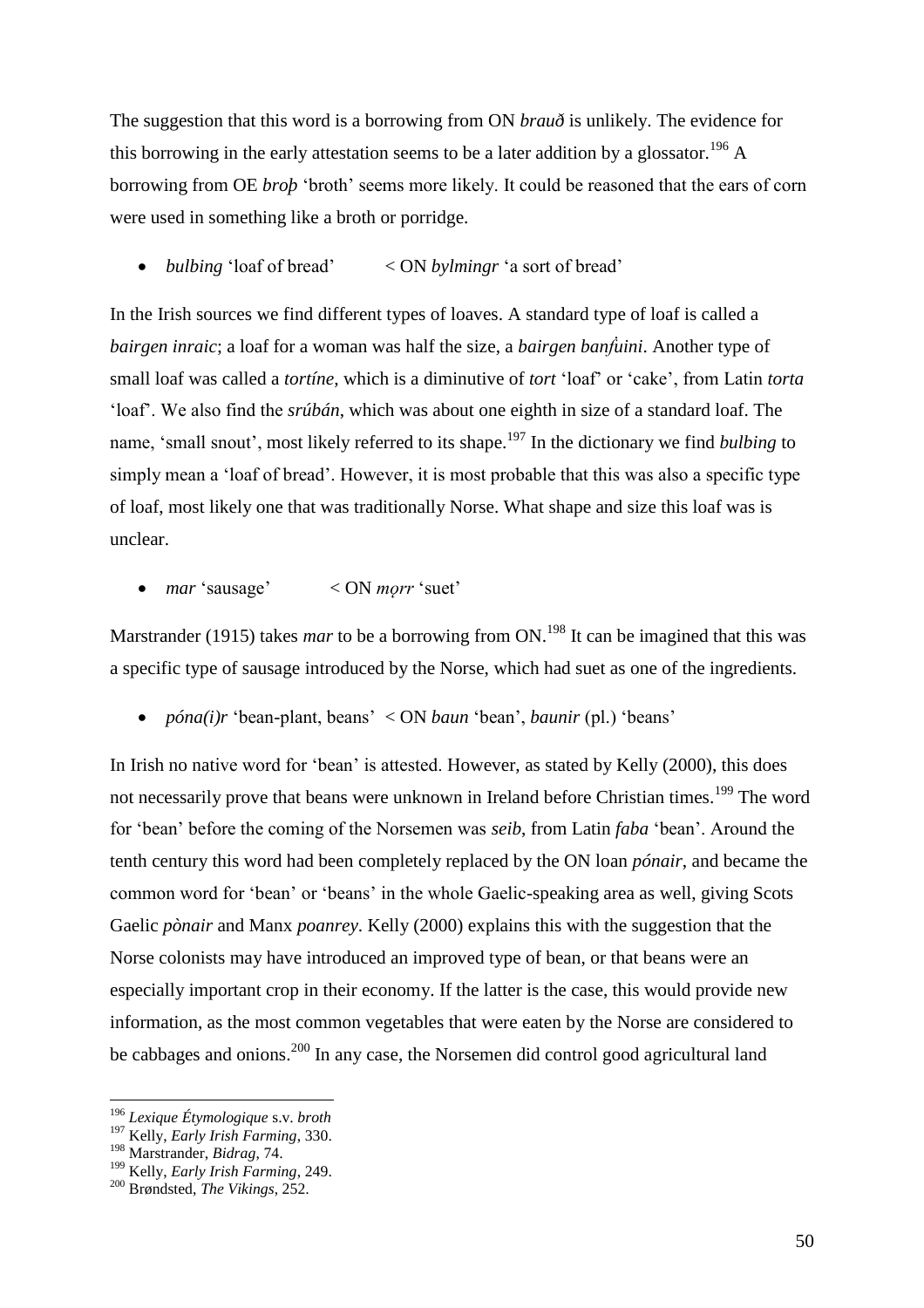around the east coast towns of Ireland for a number of centuries. It makes good sense, therefore, that the Norse had an agricultural influence on the Irish as well.

• *pun(n)ann* 'sheaf' < ON *bundin* 'sheaf (of corn)'

This is another loan from ON that demonstrates the agricultural influence on Irish society. There is evidence to be found that the Irish, due to the size of the reaping sickle, cut the grain very high up, close to the ear. The ears of the corn were then put straight into a reaping basket.<sup>201</sup> The Norse loan *punnann* was perhaps taken into the language because the practise of cutting the stalks near the ground and binding them into sheaves was introduced by the Norse settlers. However, Kelly (2000) found a reference to a corn-rick in an Old Irish law-text from about the eighth century, which is a stack of reaped grains that can only be made from several sheaves.<sup>202</sup>

*staca* 'stack (of corn)' < ON *stakkr* 'cape, short cloak', 'stack of hay'

This word is another example of agricultural terminology taken over from the Norse. The semantic narrowing shows that the word was borrowed solely as an agricultural term. The meaning 'cape' or 'short cloak' was not taken over into Irish.

*staíc* 'steak, piece of meat' < ON *steik* 'steak'

These two forms are semantically identical. Why this word was borrowed from ON is unclear; the Irish language had several words for pieces or cuts of meat. Perhaps the Norse cut the meat differently from the Irish; thus, the *staíc* might have represented a specific kind of (Norse) cut. It can also be imagined that this piece of meat was prepared in a way that was unfamiliar to the Irish.

<sup>201</sup> Kelly, *Early Irish Farming*, 238.

<sup>202</sup> Ibid. 239.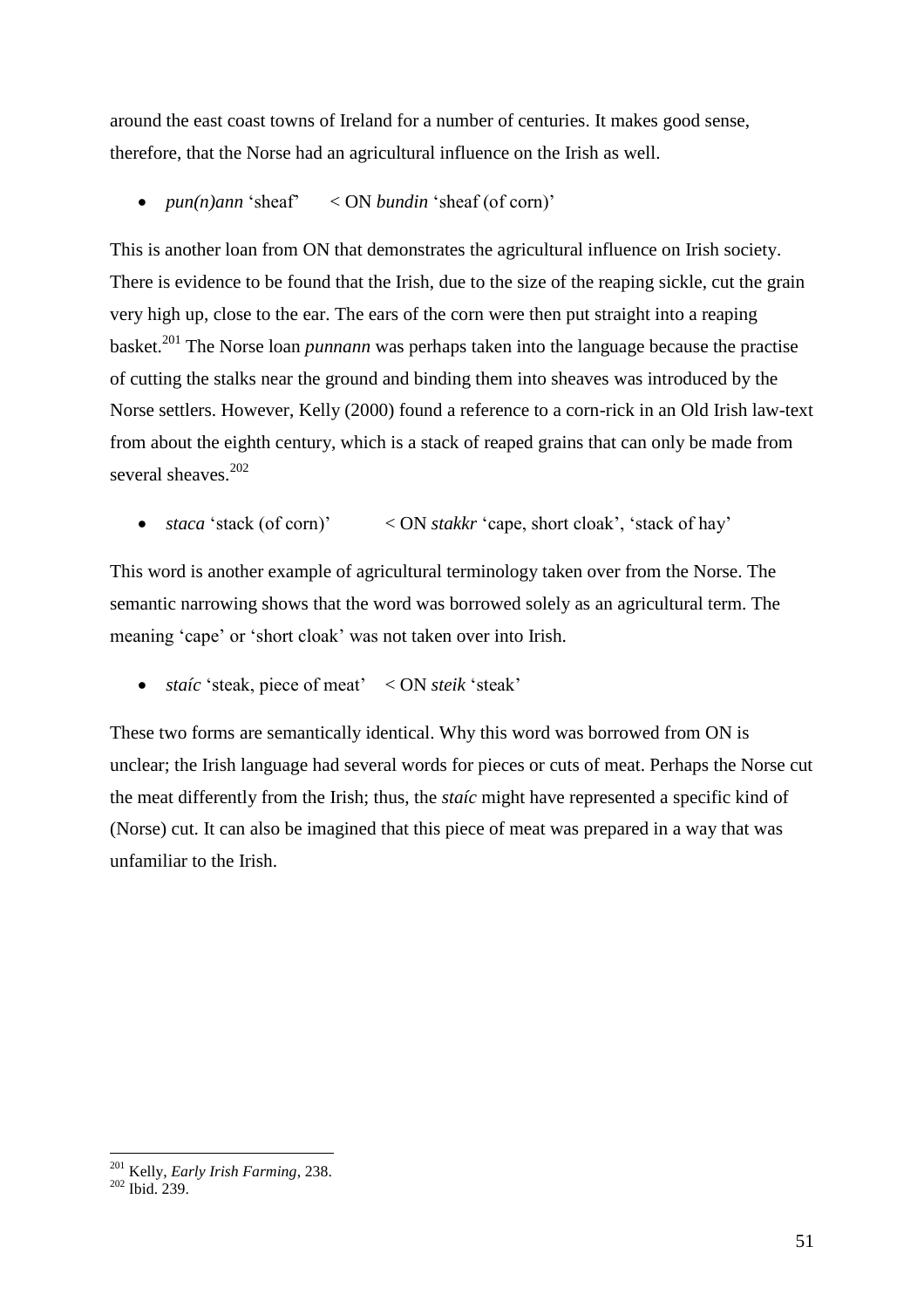# *2. 3. 4. Conclusion*

Many of the borrowings in this category are foods connected to cereals and their production process. The Norsemen controlled good agricultural land around the east coast of Ireland, which could have led to a significant influence on Irish agriculture. The specific nature of *punnann* and *staca* suggest an influence not only on kinds of produce but also an influence on the production process in Irish agriculture. The other loanwords seem to designate specific Norse foods, which could also have come to Ireland through trade.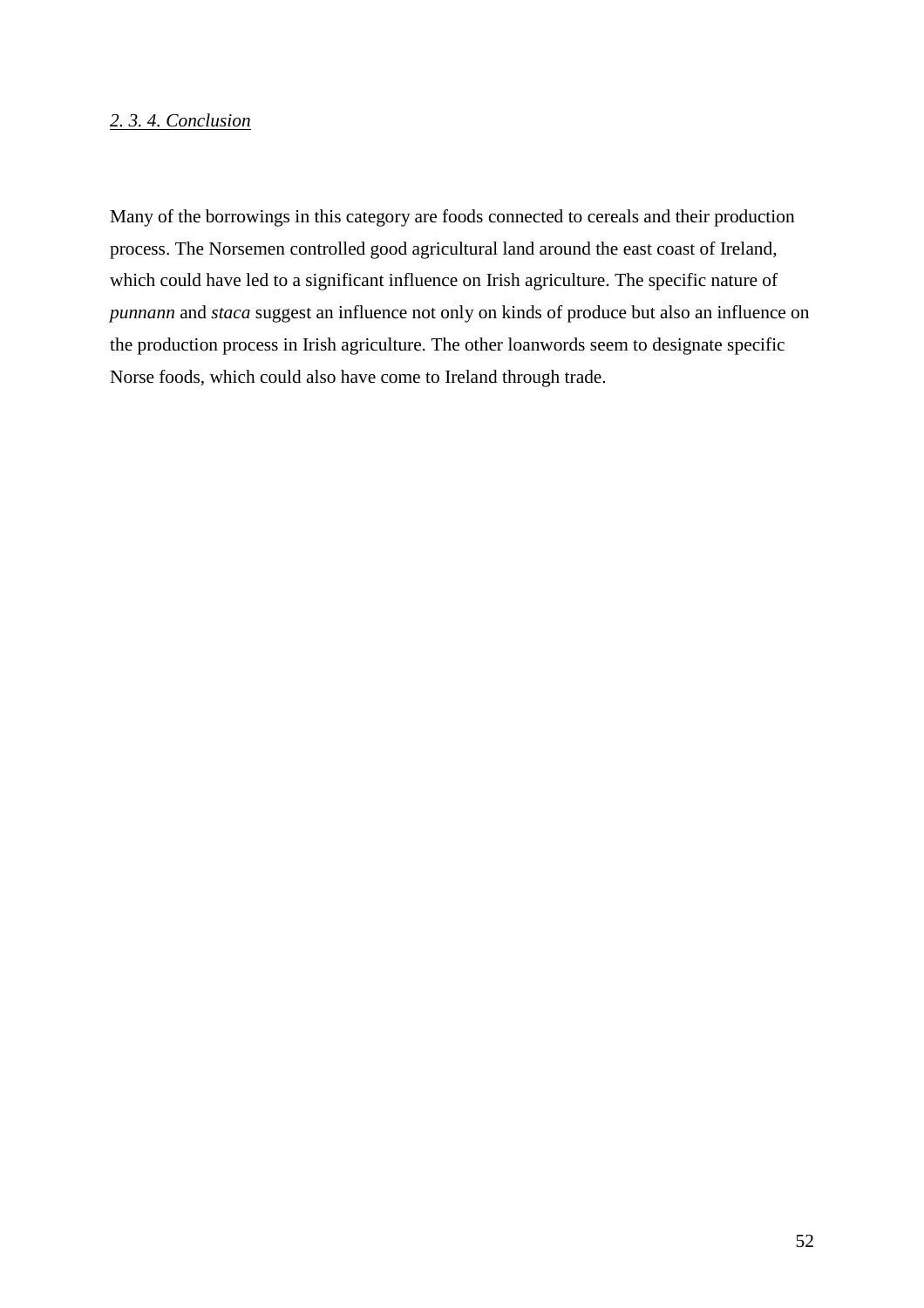# **2. 4. Semantic category: Society**

Irish society was centred on small communities, mainly consisting of kin groups. Within these kin groups social ranks were clear and hierarchically ordered. Social status was dependant either on political power and wealth (for example kings or lords), or on particular knowledge and skill (for example clerics, lawyers or poets). Profession and rank was not a purely social matter, but also determined one's legal standing. It was therefore important to have an unblemished reputation, as social ridicule had a severe impact on legal rights. Most feared in Irish society was a poet's satire, which could damage one's reputation to such an extent that it could even dethrone kings. Every person in the land had a place in this hierarchical system, from slaves to kings, and had legal rights accordingly.<sup>203</sup>

# *2. 4. 1. Norse words connected to society in Old and Middle Irish*

# *2. 4. 1. 1. Professions*

 $\overline{a}$ 

 *ármann* 'officer, official' < ON *ármaðr* 'steward (esp. of a king's or bishop's estates)'

In this case we can detect semantic widening. Irish already had several words denoting a steward, such as *rechtaire* and *maer*. Therefore, it was perhaps not necessary to borrow this word in that specific function. It may also be that the duties of an *ármaðr* were different from those of the *rechtaire*, which could explain why the word was borrowed with a broader semantic load.

 *búanna* 'professional soldier, fighting-man, < ON *búandi*, *bóndi* 'husbandman, farmer, esp. hired, billeted soldier, mercenary, peasant, landowner', permanent soldier' 'master, head of a household', 'husband'

Whether this word was indeed a borrowing from ON is uncertain. *Lexique Étymologique* sees it as a derivative of Irish *buan* 'permanent, lasting', with *dae* 'human being'. The semantic

<sup>203</sup> Fergus Kelly, *A Guide to Early Irish Law* (Dublin 1988)*,* 8.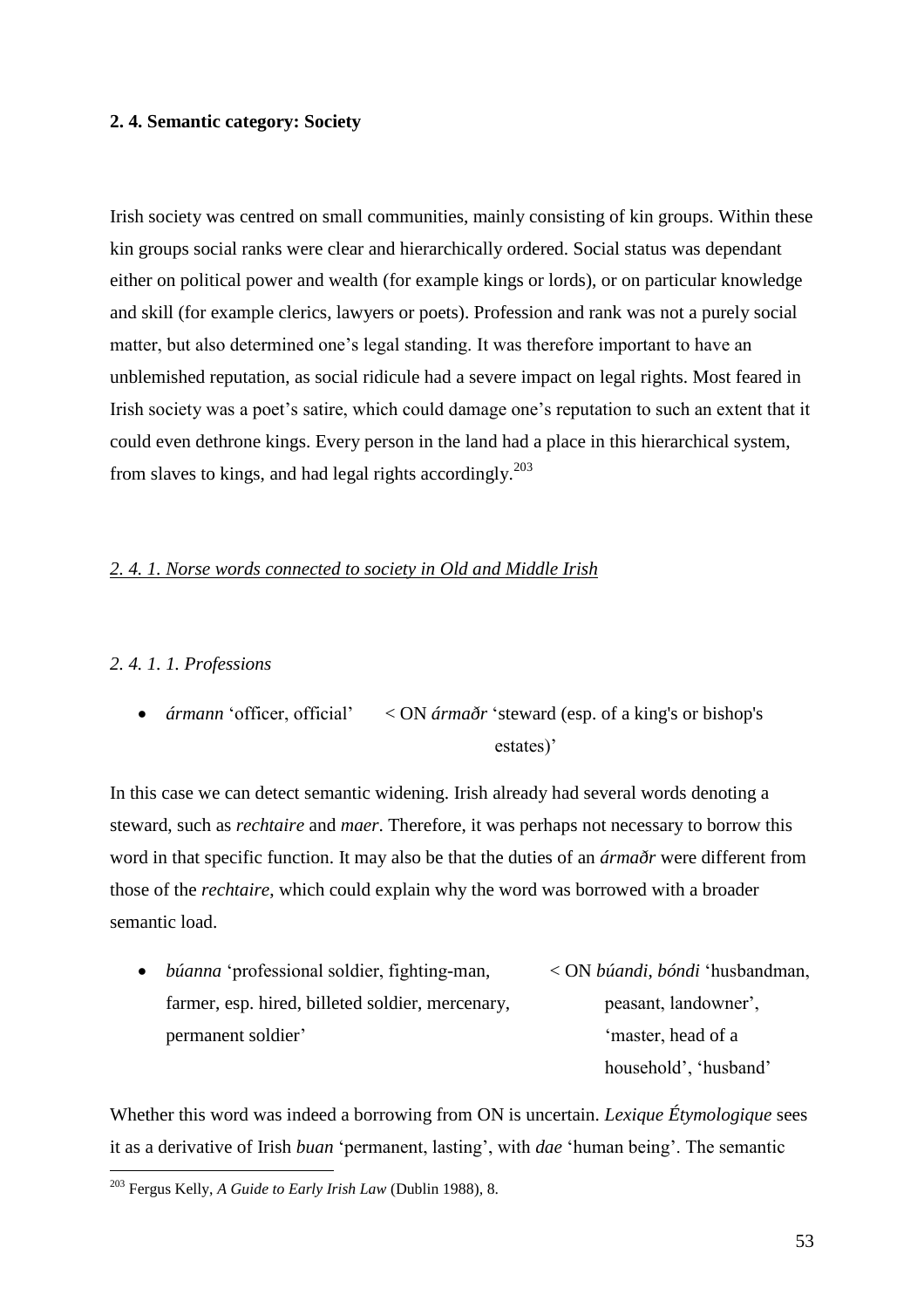difference between *búandi* and *búanna* is significant, but the combination of 'permanent' and 'human being' does not form a clear semantic origin for a 'professional soldier' either. The Norse word was borrowed into OE as *bōnda* or *būnda* in the same sense as ON.

*callaire* 'herald, crier' < ON *kallari* 'herald, crier'

These two forms are semantically identical. It is unclear to me why this would be borrowed into Irish, as it already had words denoting this specific profession, like *airḟócarthid* and *erdonál*. The *callaire* might have been a different profession than the Norse *kallari* where it concerns the connected duties. It may also be evidence for a significant Norse societal and cultural influence in Ireland, where ON words coexisted with or maybe even replaced their Irish synonyms.

*fithir* 'teacher' < ON *vitr* 'wise'

Marstrander (1915) considers *fithir* to be a borrowing from ON *vitr* 'wise' in the sense of 'foster father'.<sup>204</sup> However, Old Irish *ro-fitir* 'knows' also comes to mind, and perhaps it could simply be a derivative from this verb.

• *íarla*, *erell* 'earl', 'ruler, lord (general)' < ON *jarl* 'a highborn, noble man or warrior (poet.)', 'earl (in dignity next to the king)'

The OE word *eorl* is found as a cognate to ON *jarl*, making it difficult to state with certainty if Irish *íarla* came from ON. It is unclear whether the Irish adopted the word for their own hierarchical terminology, or merely used the word to indicate a foreign ruler or lord.

*mangaire* 'hawker, pedlar' < ON *mangari* 'monger, higgler'

There is doubt as to whether this word was borrowed from ON or from OE. Greene (1976) takes it to be a loan from Middle English *monger*. <sup>205</sup> We find only two attestation of this word, which are both late, and therefore Greene's view is plausible. OE *mancgere* or *mangere* is considered to be borrowed into ON as *mangari*, <sup>206</sup> and can subsequently have come into Irish earlier on. However, we find no attestations of this.

*scingetóir* 'worker in skins, furrier' < ON *skinnari* 'skinner, tanner'

<sup>204</sup> Marstrander, *Bidrag*, 123.

 $205$  Greene, 'The Influence of Scandinavian on Irish', 79.

<sup>206</sup> *Altnordisches Etymologisches Wörterbuch* s.v. *mangari*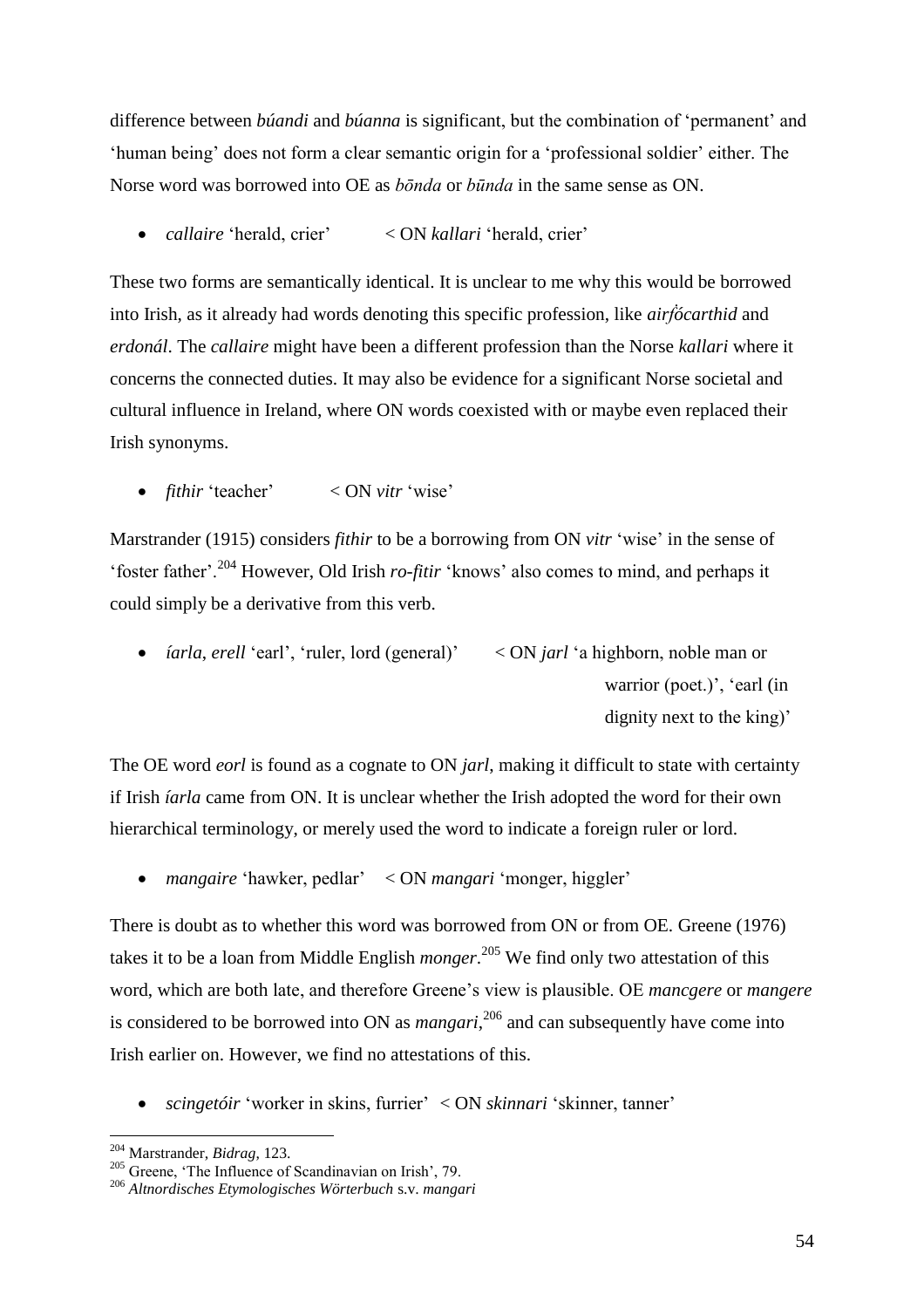These two forms are semantically identical. I have not found a specific Irish word for this, except for the lexical construction *fear leasaighthe leathair*. It seems unlikely that the Irish did not work with skins before the Norsemen, but perhaps it was not seen as a profession as such.

*stiúrusmann* 'steersman, helmsman' < ON *stýrimaðr* 'steersman, skipper, captain'

This is semantically a borrowing from ON, connected to the Norse influence on shipping in Ireland. Regarding the form *stiúrusmann* it is mentioned in *Lexique Étymologique* that we have to assume a form with *-s-*, most likely OE *stéoresmann* to have been the source of the Irish form. The OE word was likewise borrowed from ON, so the Irish word *stiúrusmann* may have come into the language via OE.

• *tráill* 'slave, thrall' < ON *brœll* 'thrall, slave', 'wretch' (fig.), 'scoundrel' (fig.)

This word was most likely borrowed from ON and not from OE *þræl*, as the OE word was also a borrowing from  $ON^{207}$ .

# *2. 4. 1. 2. People*

*cairling* 'hag' < ON *kerling* 'woman, wife', 'old woman'

This word is only found in one attestation, probably poetic.<sup>208</sup> The probability that this word was used on a regular basis is slight.

*cuiniu* 'woman' < *kvinna* 'woman'

This borrowing is found in only a few attestations. It is generally thought to have come from ON, though the OE *cwene*, *cwyne* 'woman' is a cognate to the Norse. The OE word is not to be confused with the early form of Mod. English *queen*. This word was later given a negative connotation; probably due to *portkona* 'harlot', see below.

 *danar* 'Dane, man from Denmark', 'Viking < ON *Danir* 'the Danes' in general', 'stranger within a territory,

 $\overline{a}$ <sup>207</sup> *OED* s.v. *thrall*, n.1 and adj.1

<sup>208</sup> Marstrander, *Bidrag*, 62.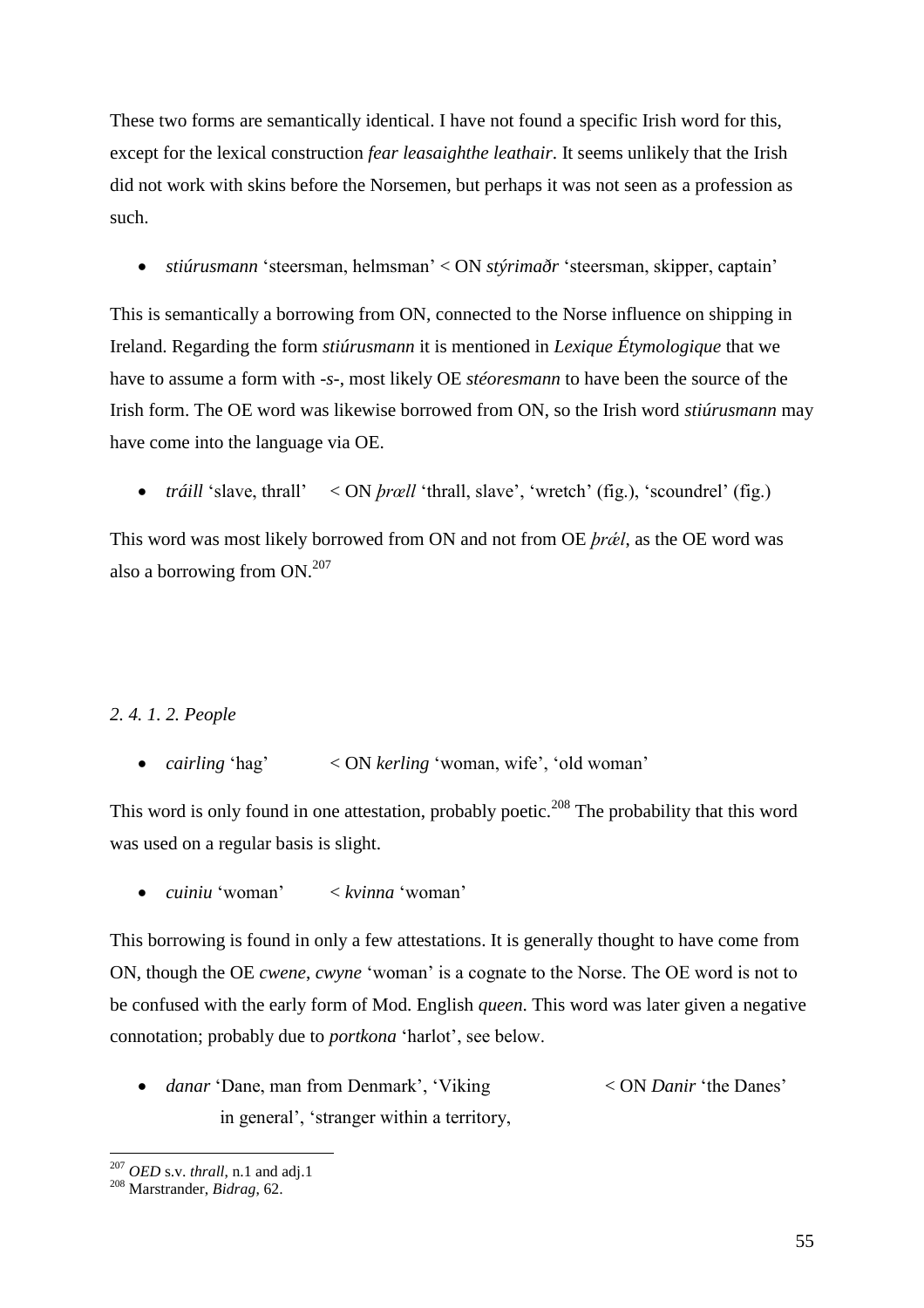foreigner in general', 'Englishmen (often)', 'in depreciatory sense a cruel and ferocious foreigner or barbarian, robber, pirate, bandit'

In the case of this word we see a development where the name of a specific ethnic group is used to indicate a broader category of people. It gives a clear indication of how the Danes were viewed by the Irish, in the sense of cruel strangers.

*portchaine* 'harlot' < ON *portkona* 'harlot'

Just as we have seen with *cuiniu*, there is uncertainty whether *portchaine* is a borrowing from ON or from OE *portcwene*. The word is a compound of *port* 'harbour' and *cuiniu* 'woman'. In the *Altnordisches Etymologisches Wörterbuch* it is stated that ON borrowed the word from OE, but that Irish on its turn adopted it from ON.<sup>209</sup> Bugge (1912) claims that ON *portkona*  was formed in the ports of western Europe, probably in the ninth century.<sup>210</sup>

 *ucing* 'Viking, sea-rover, pirate', 'fleet' < ON *víkingr* 'freebooter, sea-rover, pirate, Viking' , *víking* 'freebooting voyage'

The word *ucing* in the sense 'Viking, sea-rover, pirate' came from ON *víkingr* (masculine), while the denotation 'fleet' must have come from ON *víking* (feminine). In Irish the two borrowings overlapped. Greene (1976) argues that as no certain example of *ucing* in the meaning 'a Viking' is attested before the twelfth century, the feminine *víking* must have been taken into the language earlier. $^{211}$ 

### *2. 4. 1. 3. Satire*

 $\overline{a}$ 

Satire was an important social phenomenon in Irish society. A poet was able to verbally assault a person with this kind of poem. The result of such a satire would be the damaging of the honour value of the victim, which affected his legal standing. A poet was therefore a powerful social factor, as verbal assaults on a person were regarded with the utmost

<sup>209</sup> *Altnordisches Etymologisches Wörterbuch* s.v. *portkona*

<sup>210</sup> Alexander Bugge, 'Norse Loanwords in Irish', *Miscellany presented to Kuno Meyer by some of his Friends and Pupils on the Occasion of his Appointment to the Chair of Celtic Philology in the University of Berlin*, ed. Osborn Bergin and Carl Marstrander (Halle 1912) 303.

<sup>211</sup> Greene, 'The Influence of Scandinavian on Irish', 78.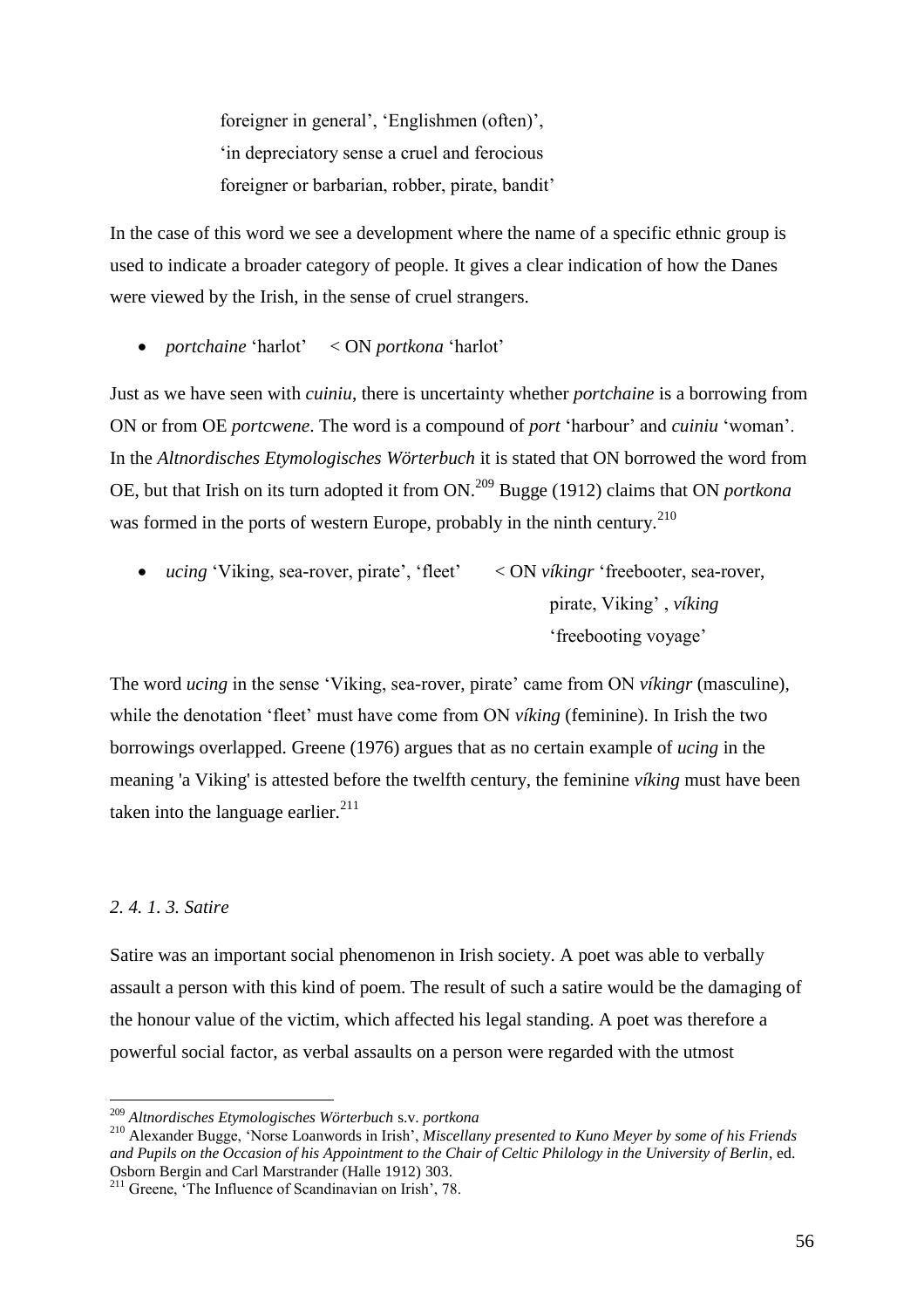seriousness.<sup>212</sup> Clunies Ross (2005) gives satire, or *níðvísur*, as a subgenre of skaldic poetry from the ninth until the thirteenth century. <sup>213</sup> According to her, these satirical poems are mostly found in Iceland. It is unclear whether we are dealing with a possible Irish influence on the Icelandic literary tradition here, as the workings of this specific Icelandic skaldic subgenre closely resembles the Irish social institution of satire. Clunies Ross (2005) does not discuss a possible Irish origin of this subgenre, but she does state that the subgenre was not used very often in the courts of the kings, but more often in a variety of personal and public contexts recorded for Icelandic society.<sup>214</sup> If there was any Irish influence on Icelandic literary traditions, the more personal and public contexts might have been exactly where such an influence would manifest, perhaps brought to Iceland by the *Gall-Goídel*. There is, however, no substantial research into this matter and I am unable, within the scope of this thesis, to delve into the issue further. The Norse loanwords connected to satire are the following:

*clamar* 'satire' < ON *klám* ''obscene, filthy language' + *orð* 'word, repute'

This word was taken to be a compound of ON *klám* + *orð*, i.e. 'satire'. However, *Lexique Étymologique* argues that the word *clám* is perhaps a variant of Irish *glám* 'satire'. The only problem with this hypothesis is that the etymology of *glám* is unclear.

*gróma* 'satire' < ON *grómr* 'blot, dirty spot'

Only one attestation of this word is found. The ON word does not seem to mean 'satire', which raises the question of how a word meaning 'blot, dirty spot' was borrowed into a language as a name for a well-established cultural phenomenon, for which the Irish had native words.

 *lés* 'light, radiance', 'window or opening < ON *ljós* 'a burning light', 'light (of the to admit light', 'flush, blush or sun)' burning spot on a person's face caused by being satirized'

<sup>212</sup> Kelly, *A Guide to Early Irish Law*, 43, 137.

<sup>213</sup> Margaret Clunies Ross, *A History of Old Norse Poetry and Poetics* (Cambridge 2005) 40.

<sup>214</sup> Clunies Ross, *A History of Old Norse Poetry and Poetics*, 40.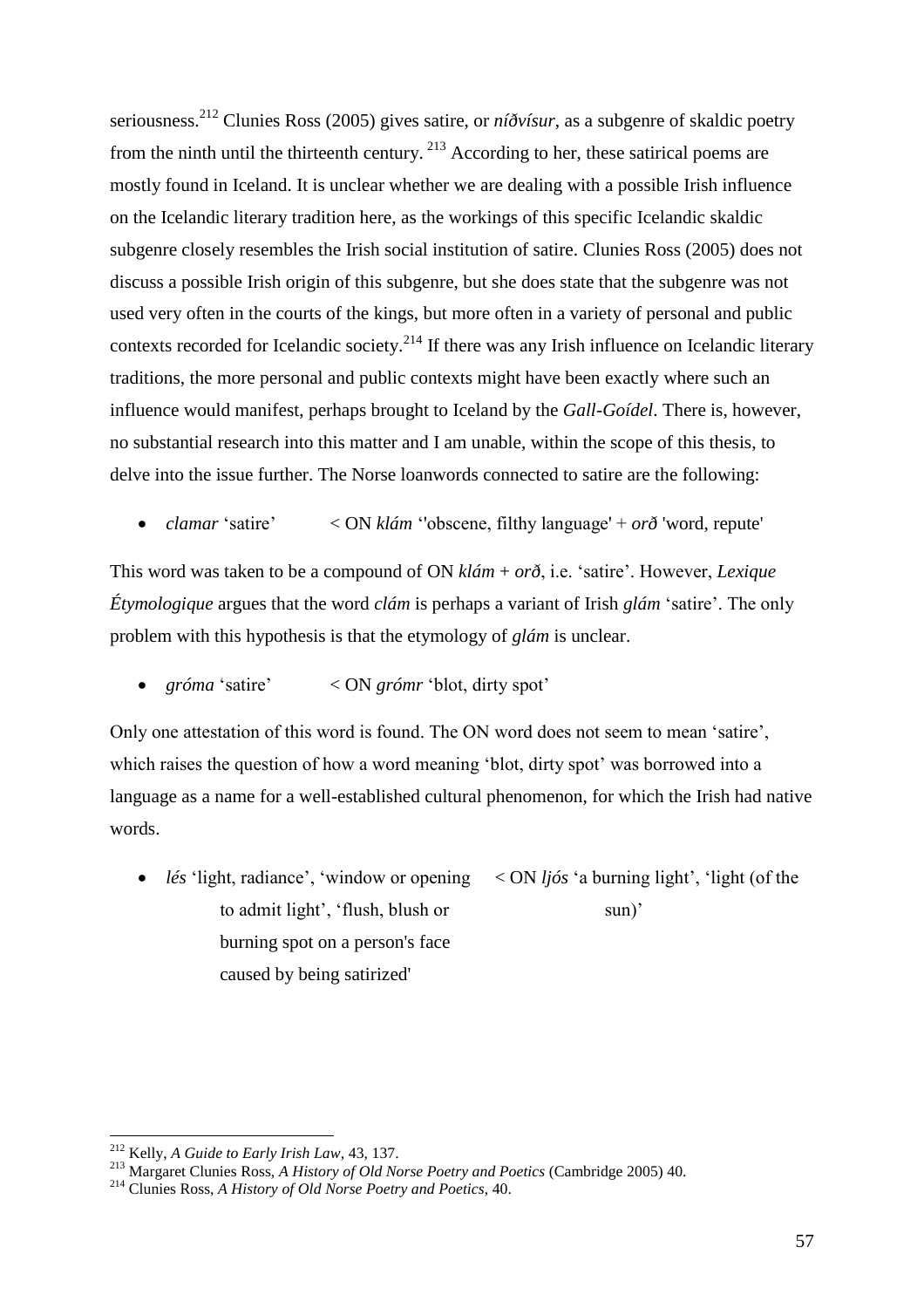This is another example of an ON word that was borrowed into Irish with a meaning connected to satire.<sup>215</sup> In this case the connection with satire was added to the original meaning that was preserved.

 *sniding* 'worthless fellow, wretch' < ON *níðingr* 'villain, scoundrel, vile wretch', 'apostate'

This word is found in one attestation, and therefore unlikely to be a commonly used word in Irish. The Norse word *níð* was the word that was used in ON to denote a satirical poem. The victim of such a poem would be called a *níðingr*. 216

# *2. 4. 1. 4. Other words connected to society*

• *mál* 'tribute' < ON *máli* 'contract, agreement', 'wages, soldier's pay'

In *Lexique Etymologique* this word is not considered to be a loan from ON, but rather a loan from either Welsh *mal* 'currency, money' or Welsh *mael* 'profit'. Bugge (1912) on the other hand, considers it to be from  $ON^{217}$  Both possibilities seem plausible to me.

 *ras* 'racing, running contest' < ON *rás* 'race, running', 'course, channel', 'company, host'

This word could be a borrowing from ON, but could also be from the OE cognate *ræs*. It is poorly attested, and semantic narrowing occurs within this loan.

• *rún* 'something hidden or occult, < ON *rúnar* (pl.) 'secret, hidden lore, wisdom', a mystery', 'secret', 'secret 'written characters, runes', thoughts or wishes, intention, 'magical characters or purpose, design', 'full signs' consciousness, knowledge'

Although *Lexique Étymologique* gives a Celtic origin for this word,<sup>218</sup> the form *rún* is a borrowing from a Germanic language. The ON semantic load has been generally taken over into Irish.

<sup>215</sup> *DIL* s.v. *lés*

<sup>216</sup> Clunies Ross, *A History of Old Norse Poetry and Poetics,* 40

<sup>217</sup> Bugge, 'Norse Loanwords in Irish', 303.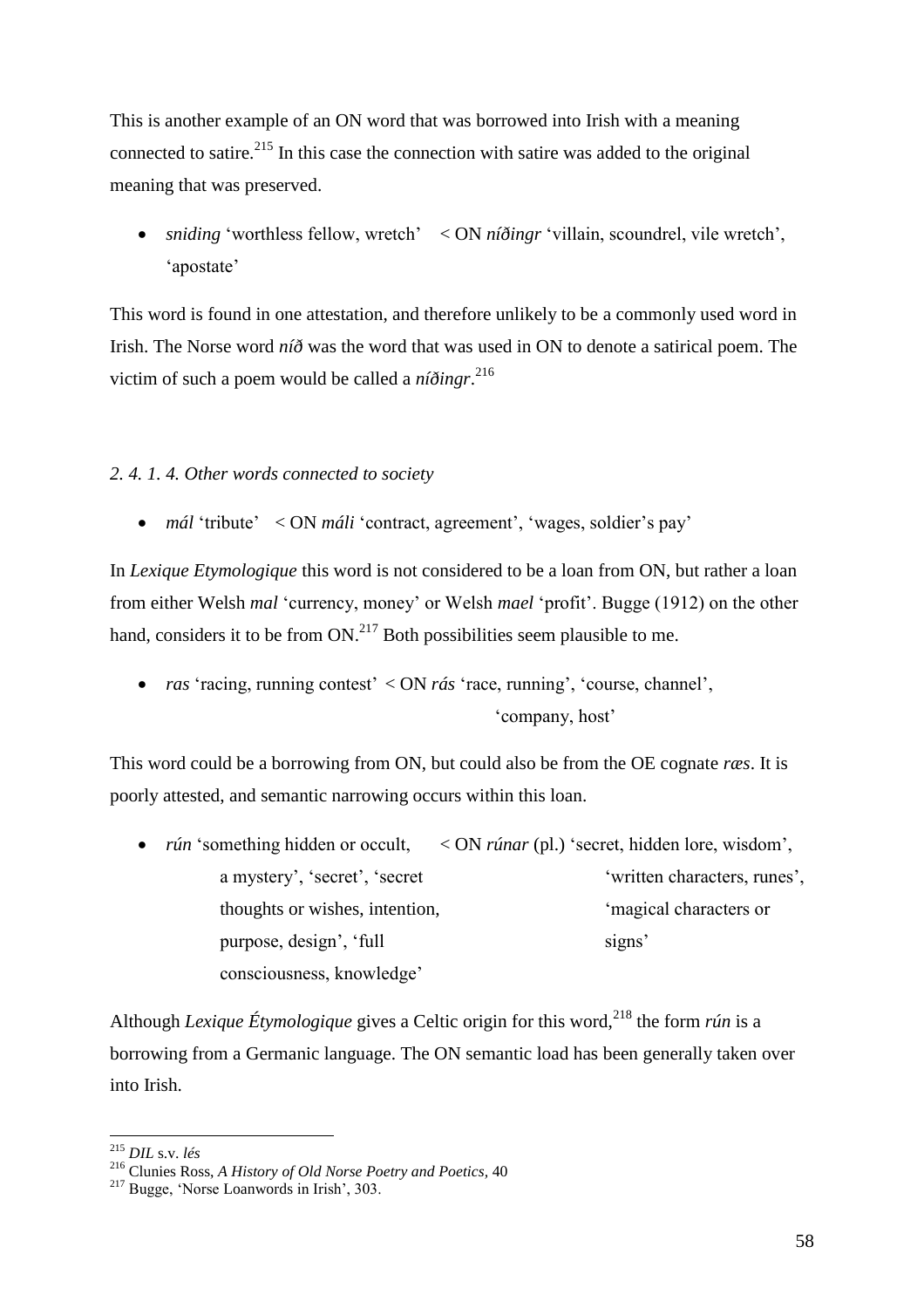• *ustaing* '?' < ON *húsping* 'council, meeting (to which a king or chief summoned his people or guardsmen)'

*Lexique Étymologique* raises doubt as to the veracity of Irish *ustaing*. It is only found in a glossary without its source being mentioned. The glossator claims it is from *tong* 'to swear' and *uas* 'high, noble', but Marstrander (1915) suggests that it is a loan from *húsþing*. <sup>219</sup> The meaning in Irish is unclear.

# *2. 4. 2. Conclusion*

The main issue in this category is that it is often difficult to differentiate between an ON and OE origin of the borrowing in Irish.<sup>220</sup> We know of early OE borrowings into Irish, for instance *sebac* or *seboc* 'hawk' < OE *heafoc* 'hawk', which was found in the St. Gall glosses.<sup>221</sup> Thus, there must have been early contact between the Anglo-Saxons and the Irish, and it is often impossible to state whether a borrowing was derived from ON or OE if these two languages had cognate words.

Furthermore, we see that words relating to skill-based professions are relatively more abundant than power-based professions. We can also observe that non-profession loanwords under the heading 'people' are of a negative and low status connotation. Perhaps this shows how the settling Norsemen were viewed within the Irish society, namely, mainly of low status, except when it came to specific professions. Another possibility is that they could be related to satire. The borrowings connected with satire are an interesting aspect. As satire was a well-established Irish cultural phenomenon, we would not expect to find Norse loanwords in this area. There might, however, be a link between the emergence of satirical poetry in the Icelandic skaldic tradition and Irish literary influence, perhaps by means of the *Gall-Goídel*. If this would be the case, then it might be argued that the tradition of satire was transferred into ON, creating new words or using already existing ones to replace or exist alongside their Irish equivalents. The existence of a possible bilingual word (i.e. if we would accept LE *clamar* from Irish *glám* and ON *orð*) would support this idea. Although this raises interesting

<u>.</u>

<sup>218</sup> Welsh *rhin* 'mystery, secret' and *cyfrin* 'secret, mysterious', Middle Breton *rin* 'secret'.

<sup>219</sup> Marstrander, *Bidrag*, 81.

 $^{220}$  For a list of all the borrowing with a possible OE origin, see appendix 1, column 'possible alternative origin'.

<sup>221</sup> *DIL* s.v. *sebac*, *seboc*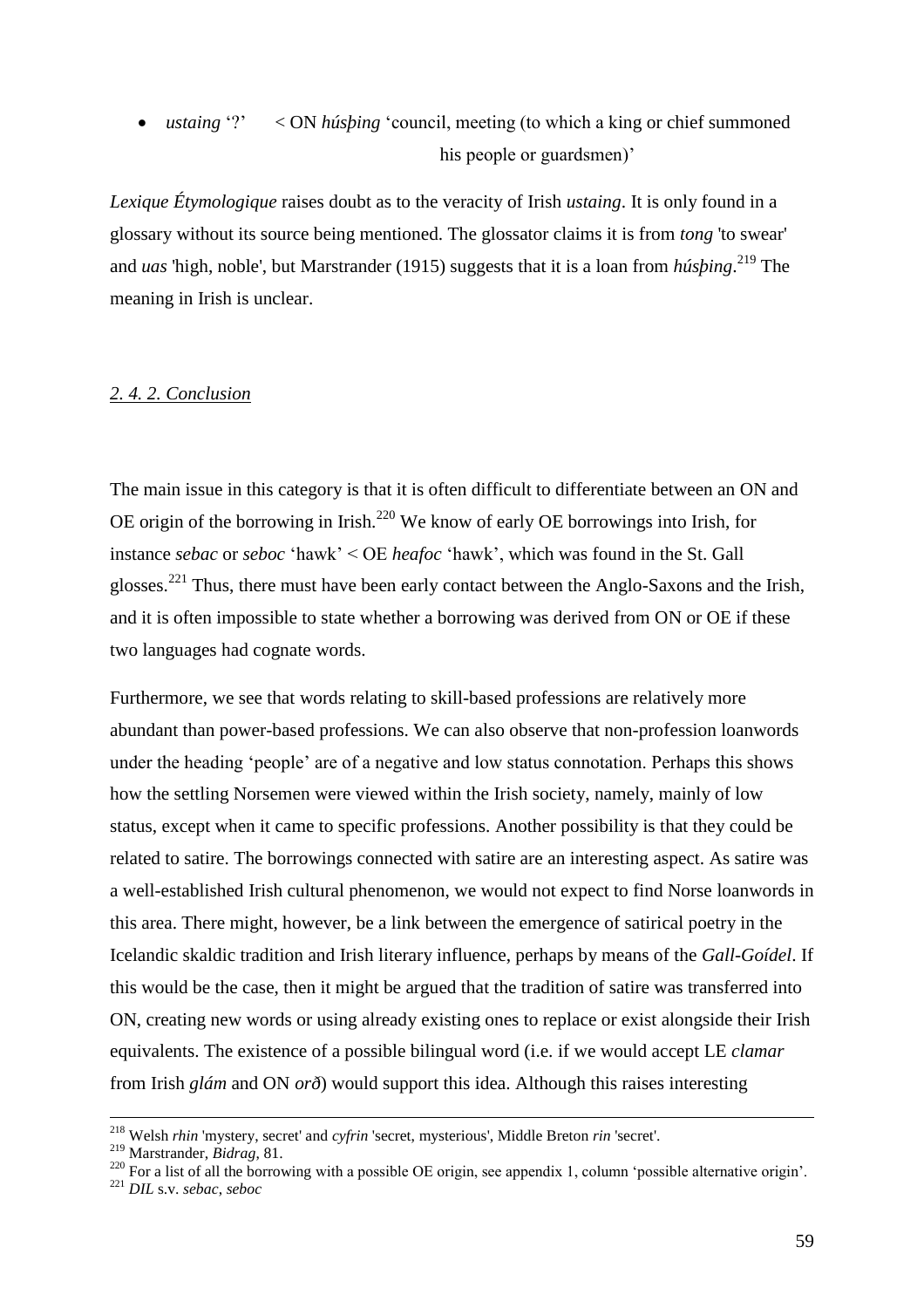questions, the lack of substantial research on this subject limits the possibilities to state anything with certainty on this topic. Within the scope of this thesis I am therefore forced to leave the matter as it is now.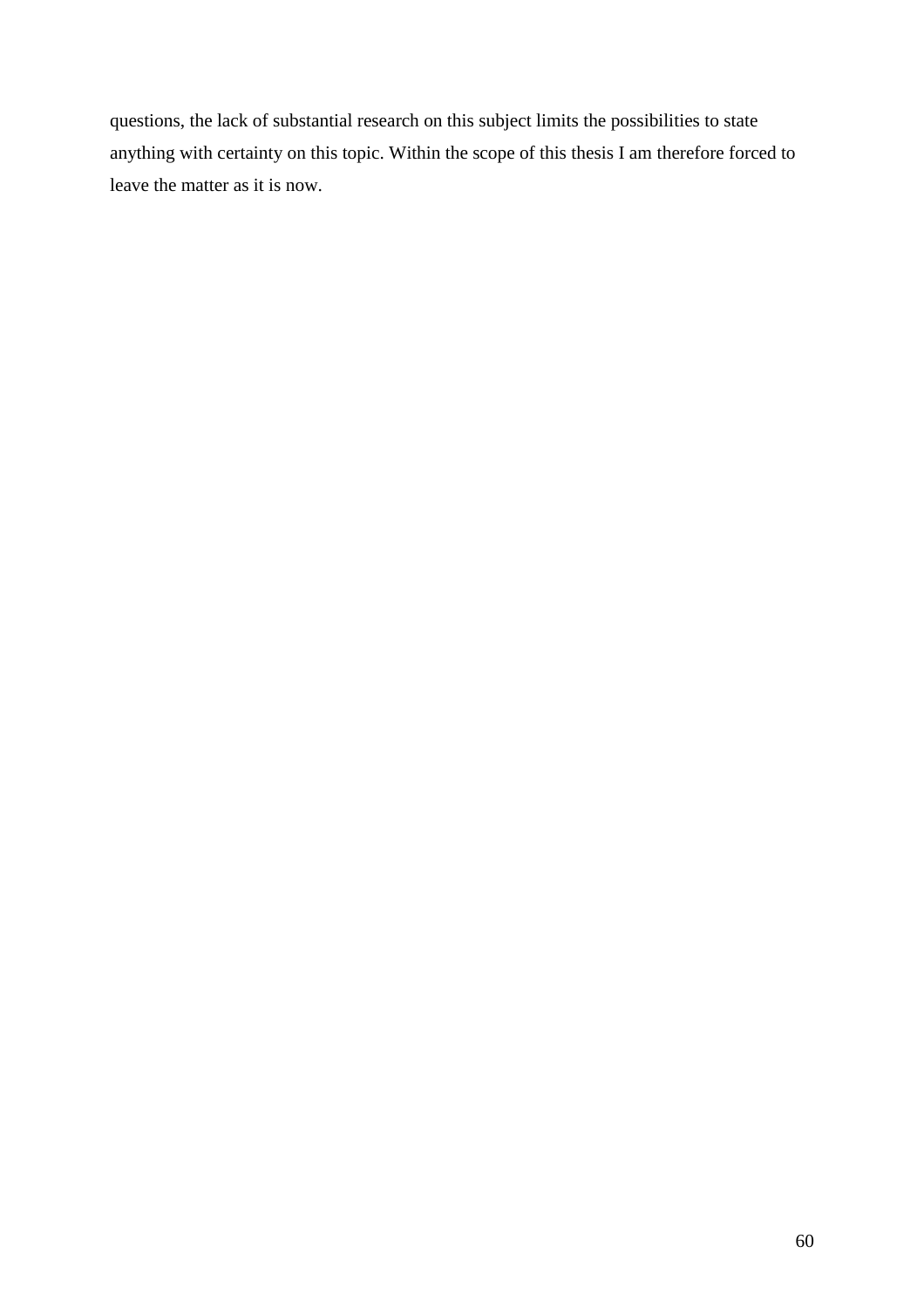### **2. 5. Semantic category: Commerce**

One of the greatest Norse influences in Irish society was the introduction of markets. All kinds of products must have been traded here, as is described in an eleventh-century poem on the *Óenach Carmuin*, the 'fair of Carmun', where three types of market are described: one for food, one for livestock, and one for gold and fine raiment.<sup>222</sup> Therefore, many of the words I describe in the other categories must have come into the Irish language via these markets. Before the establishment of markets, trade in Ireland was very limited and people within a *túath* were self-sufficient.<sup>223</sup> The markets stimulated trade both locally as well as internationally, which must have had an impact on language contact as well.

# *2. 5. 1. Norse words connected to commerce in Old and Middle Irish*

*marg(g)* 'mark' < ON *mǫrk* 'mark'

These two forms are semantically identical. The mark was a measure of weight: eight ounces, in silver or gold. Not only was it borrowed into Irish, but also in other European languages, for instance in OE *mearc* and Latin *marca*.

*marg(g)ad* 'market', 'market-place', 'bargain, contract(?)' < ON *markaðr* 'market'

The ON *markaðr* was most likely a borrowing from Latin *mercatus* '(annual) market, trade'. The Latin word was borrowed by most Germanic languages, but most likely came to Ireland via ON, as we find the word in OE relatively late. The Irish meaning 'bargain, contract' is found in one attestation, and may be erroneous an expansion of *marg*- for *margáil* 'chaffering, trafficking'. Other than that the words are semantically identical.

• *penning*, *pinginn* 'a coin of small value'  $\langle$  ON *penningr* 'a piece of property, 'coin, money', penny'

<sup>222</sup> E. J. Gwynn, *The Metrical Dindsenchas*, part 3 (Dublin1913-1941) 24.

<sup>223</sup> Kelly, *Early Irish Farming*, 319.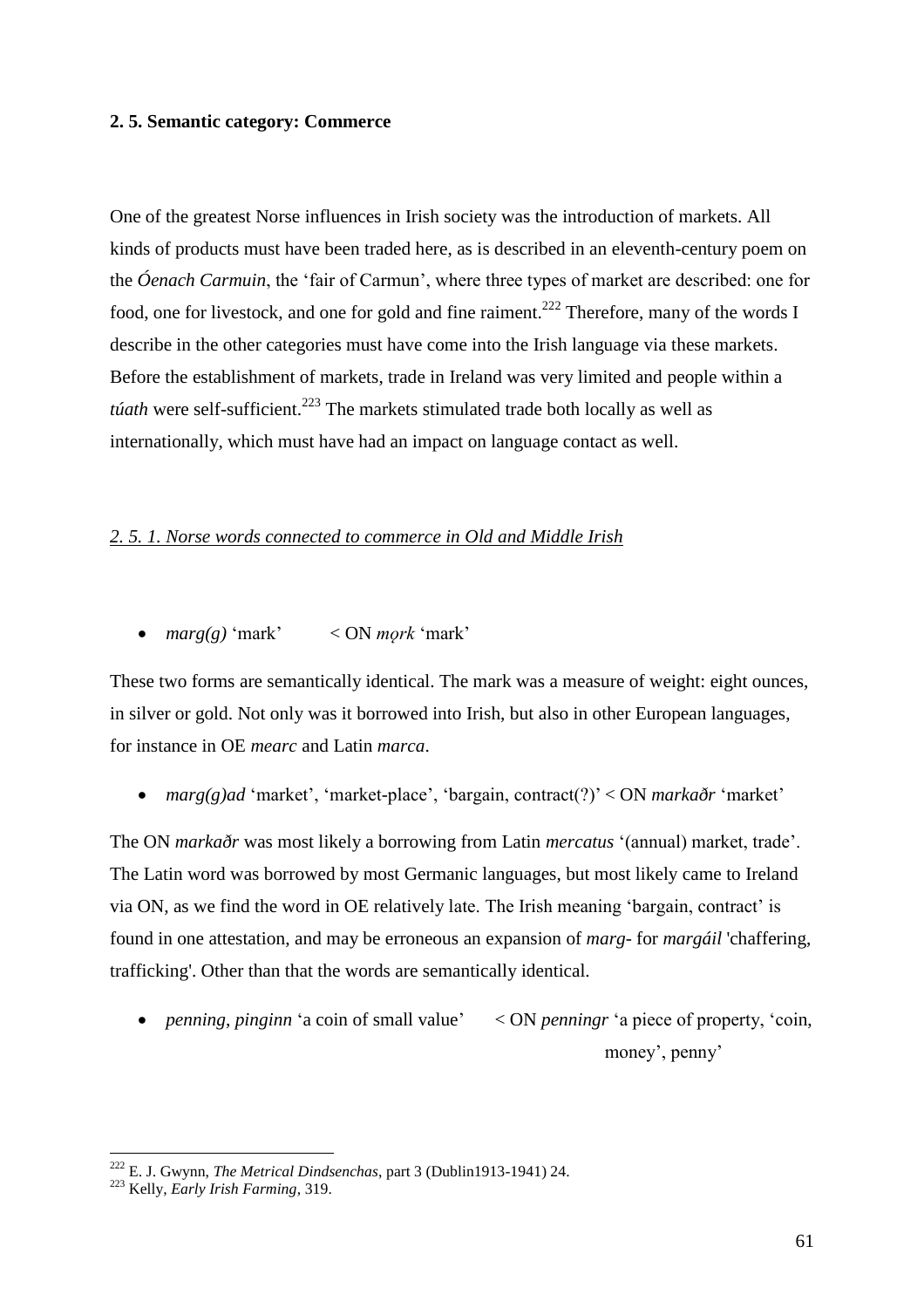The Norse *penningr* was a borrowing from OE *pæning*, which was a coin with the value of one twelfth of a shilling. As the Irish borrowed coinage terms from ON, it is most probable that in this case the word was not derived directly from OE, but came into Irish via ON.<sup>224</sup>

*scilling, scillic* 'shilling' < ON *skillingr* 'money', 'shilling, shekel'

In this case we still find some disagreement as to the source language of Irish *scilling, scillic*. Greene (1976), for instance, takes it to be borrowed from ON,<sup>225</sup> but in *DIL* it is stated to come from OE *scilling*. The ON and OE words are cognates, which makes it very difficult to rule out either of the languages out as a source language for the Irish word.

# *2. 5. 2. Conclusion*

The greatest influence the Norsemen had on the Irish economy, next to founding market places, was the introduction of coins as a fixed trade value. The fact that we do not find many words in this category is mainly due to my own classification of the loanwords. Many of the trade goods that are also specific to this category, like types of food, clothing, jewellery, animals and specific professions, are grouped separately. The fact that we can detect borrowings in most categories that can also be connected to commerce only goes to show that the Norsemen had a large impact on the Irish economy, introducing trade on a national and international scale. Another consequence of this development was perhaps that the necessity of the small communities to be self-sufficient lessened. This possibly resulted in a situation where tasks that were formerly fulfilled within the community could now be professionalised through these markets (e.g. the *scingetóir* 'skinner').

<sup>224</sup> *Altnordisches Etymologisches Wörterbuch* s.v. *pengr, penningr*

<sup>&</sup>lt;sup>225</sup> Greene, 'The Influence of Scandinavian on Irish', 79.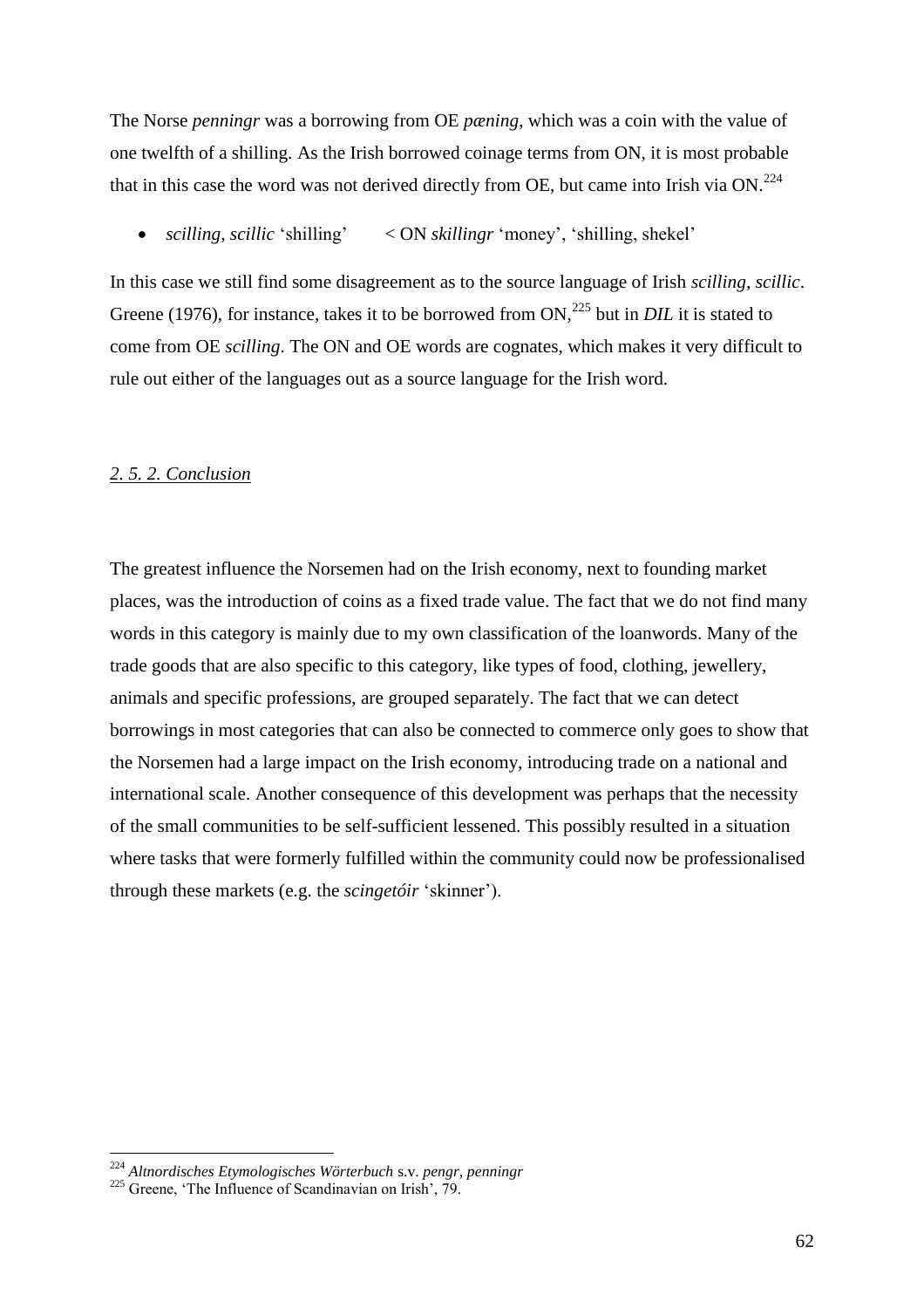#### **2. 6. Semantic category: Clothing and body**

It is difficult to determine the exact difference between the clothing of the Norsemen and the Irish. As Mallory (1992) indicates, given the perishable nature of cloth and clothing, the archaeologist find it nearly impossible to provide accurate dates of changes in clothing styles. We have very little in the way of textile remains.<sup>226</sup> There must have been differences in specific fashions and style, but as we have not found material evidence for this, we are forced to rely on depictions, for instance in manuscripts, and linguistic evidence.

# *2. 6. 1. Norse words for clothing and body ornaments in Old and Middle Irish*

*allsmann* 'necklet' < ON *hálsmen* 'necklace'

The two words are semantically identical. It must be mentioned that the Irish already had several words denoting a necklace, such as *torc*, *basc*, and *muince*. It is likely that all these different words for a necklace denoted different types of necklaces. The *allsmann* must have been a specific style necklace that was introduced by the Norse, and was perhaps a common item in the Norse-speaking areas of Ireland. Marstrander (1915) believes it may have been made of a number of beads of stone or glass, as this type of necklace has been found on archaeological sites connected to the Viking Age. $^{227}$ 

*att* 'head-covering, hat, hood, helmet' < ON *hattr* 'hat'

This word was most likely taken into Irish in the sense of a 'helmet'. Irish did not yet have a word for 'helmet', and the word is often found as a compound connected to warfare, such as *clocat* 'helmet' (literally 'bell-hat'), *maelat* 'hood of a coat of mail worn under a helmet' and *Gall at* 'foreign helmet'. The Norse word is a cognate of OE *hæt*; therefore, we cannot say with certainty that this borrowing came from ON.

<sup>226</sup> J. P. Mallory, 'The World of Cú Chulainn: The Archaeology of *Táin Bó Cúailnge*', *Aspects of the Táin*, ed. J. P. Mallory (Belfast 1992) 141.

<sup>227</sup> Marstrander, *Bidrag*, 28.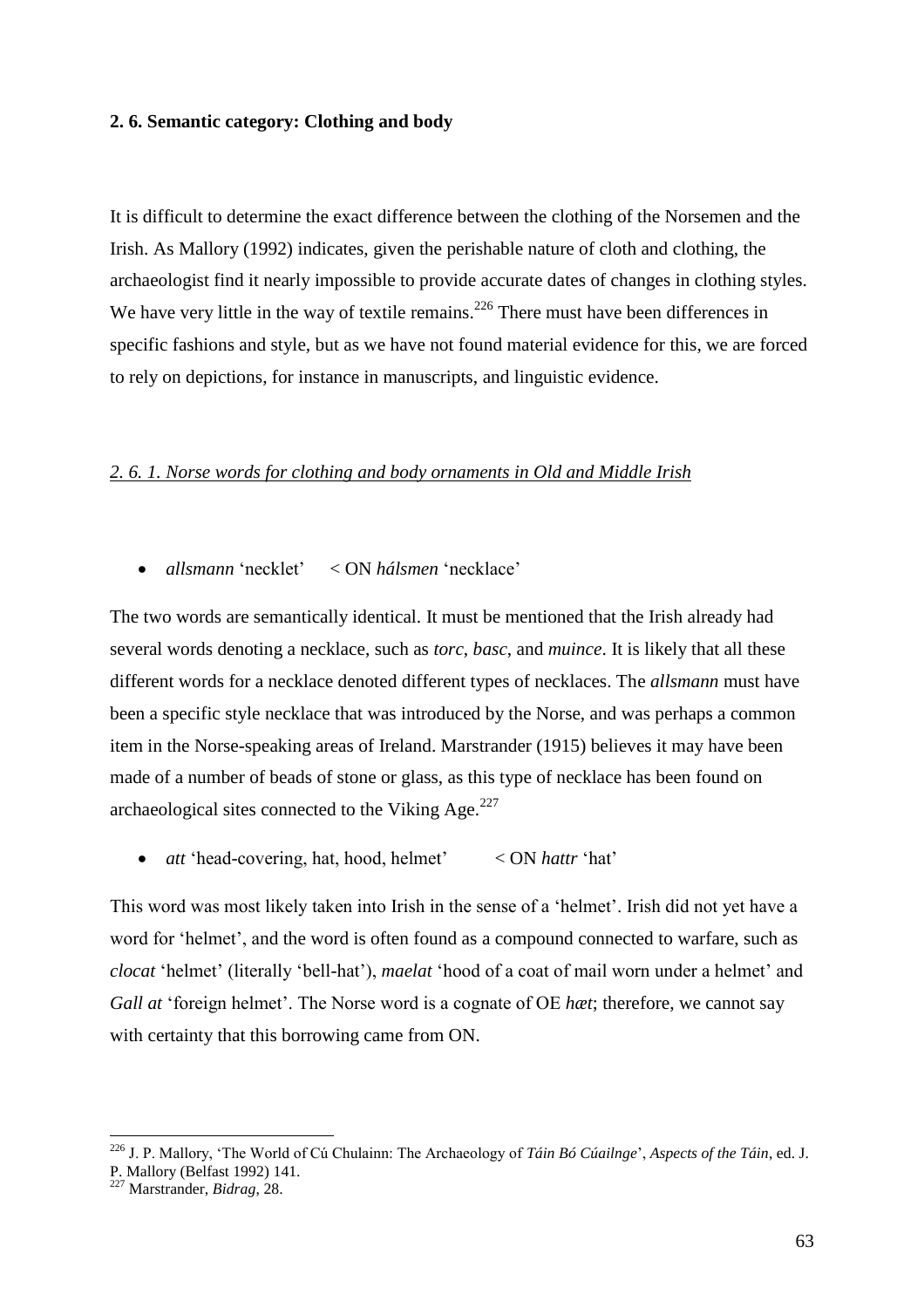• *blaí* 'covering, sheet', 'garment < ON *blæja* 'fine coloured cloth', 'cover of a (one covering the breast)' bed', 'burial sheet', 'cover of an altar table'

Even though limited attestation prevents us from understanding the all the usages of the *blaí*  in Ireland, these two words seem to be semantically identical.

*bossán* 'purse, wallet' < ON *posi* 'bag'

It is uncertain whether this loan was borrowed from ON or from OE *posa(n)* 'bag', as they are cognates. The Norse word denoted a purse as well – probably a small bag that was worn on the belt – but it seems to have had a broader semantic load. The semantic narrowing that occurred in Irish might be due to the connection with the ON introduction of coinage in Ireland (i.e. ON coins carried in a small ON bag).

 *bróc* 'shoe', 'leggings' (pl.), 'breeches'(?) < ON *brók* 'one leg of a pair of breeches', 'breeches' (the pl. *brœkr* is more common)

The Irish word may be borrowed from OE *brōc*, as the OE and ON words were cognates. However, it has been argued that ON is the more probable origin, because of the Irish compound *berrbróc* 'short trousers, (open) shoes' which is also found in ON, *berbrokr* 'short breeches'. The Irish subsequently added the meaning 'shoe' to *bróc*; perhaps they took the meaning 'covering for the legs' in the broadest sense, thus including the feet.

*cába* 'cape, cloak' < ON *kápa* 'cloak made with a cowl or hood'

Whether an Irish cloak or cape had a hood or not is too difficult to determine; therefore I take these two words to be semantically identical.

*cantarchapa* 'choir-cape' < ON *kantarakápa* 'priest's or bishop's gown'

It seems strange that the Irish would adopt a religious word into their language, as one would expect this to happen the other way around. There are very few attestations of this word. Perhaps this word came into Irish together with *cába* from *kápa*.

*cnap* 'knob', 'button' < ON *knappr* 'knob', 'stud, button'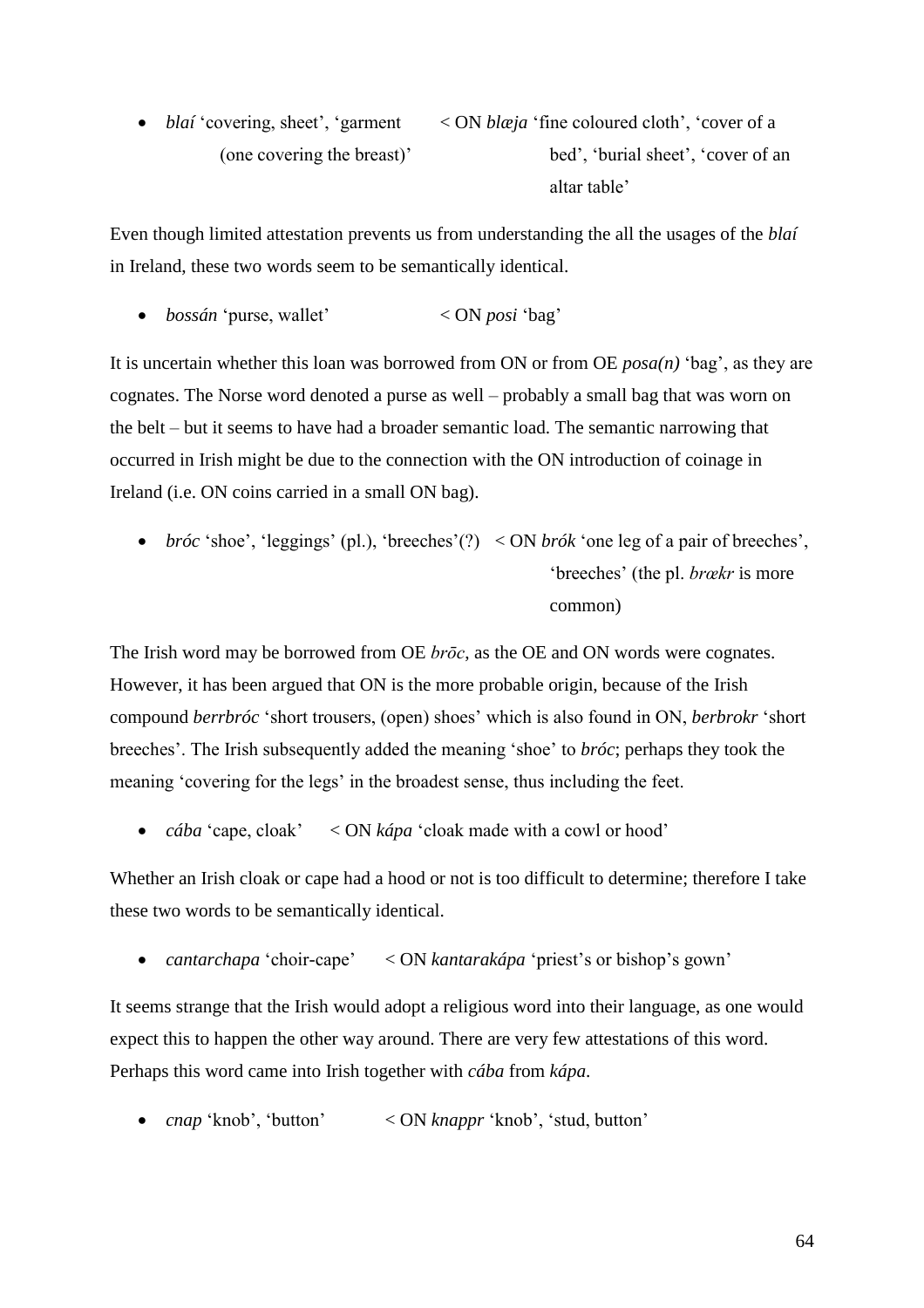It may be a borrowing from OE *cnœpp* 'top, summit of a hill', as this is possibly a cognate of the ON form. However, the meaning 'button' is not attested in OE. See *cnaplong*.

• *eobrat* 'head-dress' < ON *\*j* $\varphi$ *furhattr* 'wild boar-hat'?

It has been suggested that *eobrat* was a borrowing from OE \**eoforhæt*. The word is a compound of *jofurr* 'wild boar' and *hattr* 'hat'. The forms in both ON and OE are unattested.

•  $mat(t)$ al 'cloak'  $\leq$  ON *mottull* 'mantle'

This word goes back to Latin *mantellum*, but probably came to Ireland via Germanic, where the Latin word was borrowed early. The Irish form seems to have been borrowed from ON rather than from OE *mentel*, as this form shows raising of the initial vowel. Bugge (1905) mentions that the prominence of the word in Middle Irish was due to the fact that Irish nobles gave mantles to their king as tribute.<sup>228</sup>

*scing* 'covering, garment, clothes, cloak' < ON *skinn* 'skin'

The word *scing* is clearly connected to the *scingetóir* 'skinner', which was borrowed from ON as well. The product of the skinner (i.e. worked skin) developed semantically into a piece of clothing. According to Marstrander (1915) the development ON *-nn-* to Irish *-ng-* is regular.<sup>229</sup> Therefore it is interesting to note the ON word *skingr* 'kind of cloak'. This might point to a loan from Irish into ON.

*scuird* 'shirt, tunic, cloak' < ON *skyrta* 'shirt, (a kind of) kirtle'

These two forms are semantically identical.

<sup>&</sup>lt;sup>228</sup> Alexander Bugge, 'Vesterlandenes Indflydelse paa Nordboernes og særlig Nordændenes ydre Kultur, Levesæt og Samfundsforhold i Vikingetiden (med 89 Textfigurer)', *Skrifter udgivene af Videnskabs-Selskabet i Christiania 2, Historisk-filosofisk Klasse* (1915) 185.

<sup>229</sup> Marstrander, *Bidrag*, 141.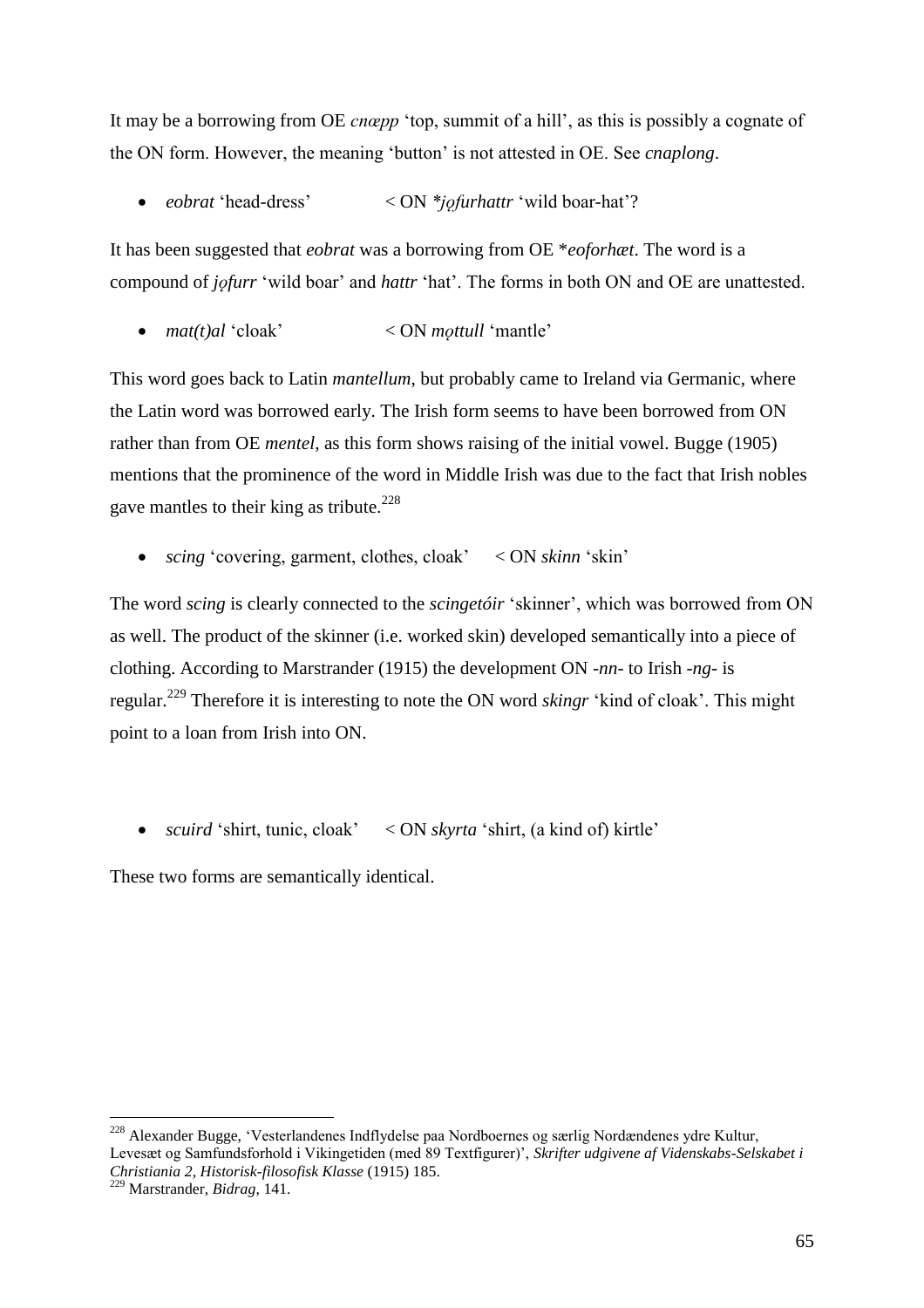*crap* 'cramp', 'act of cramping, contracting' < ON *krappr* 'straight, narrow', tight'

In this case semantic change has occurred; the general adjective was borrowed into Irish as a noun or verbal noun with a specific body connotation. It is often found in compounds, for instance *crap-lám* 'cramped hand' and *crap-gluinighi* 'bent-kneed'.<sup>230</sup>

*ós* 'mouth' (poet.) < ON *óss* 'mouth or outlet of a river or lake'

This word is considered by Bugge (1912) to be borrowed from  $ON^{231}$  However, this view has been criticized on account of Latin *ōs* 'mouth'. Only a few attestations are found in Irish, all of which occur in poetry. It is unclear whether Latin or ON was the donor language, as those words are cognates. However, semantically a loan from Latin would be more probable.

*scallach* 'bald' < ON *skalli* 'a bald head'

This word is only mentioned in the Scandinavian loanwords dictionary by Ó Muirithe  $(2010).$ <sup>232</sup> However, I have found no attestations in Old and Middle Irish supporting this borrowing.

*scréch* 'cry, shout, scream' < ON *skrækr* 'shriek, scream'

The two words are semantically identical.

# *2. 6. 3. Conclusion*

We can see clear influence by the Norse on Irish clothing. It would appear that many specific Norse types of clothing were introduced in Ireland. The major platform for this development must have been the markets where these items were imported and traded. One of the three

<sup>230</sup> Marstrander, *Bidrag*, 138.

<sup>231</sup> Bugge, 'Norse Loanwords in Irish', 305.

<sup>232</sup> Diarmaid Ó Muirithe, *From the Viking Word-Hoard : A Dictionary of Scandinavian Words in the Languages of Britain and Ireland* (Dublin 2010) 156.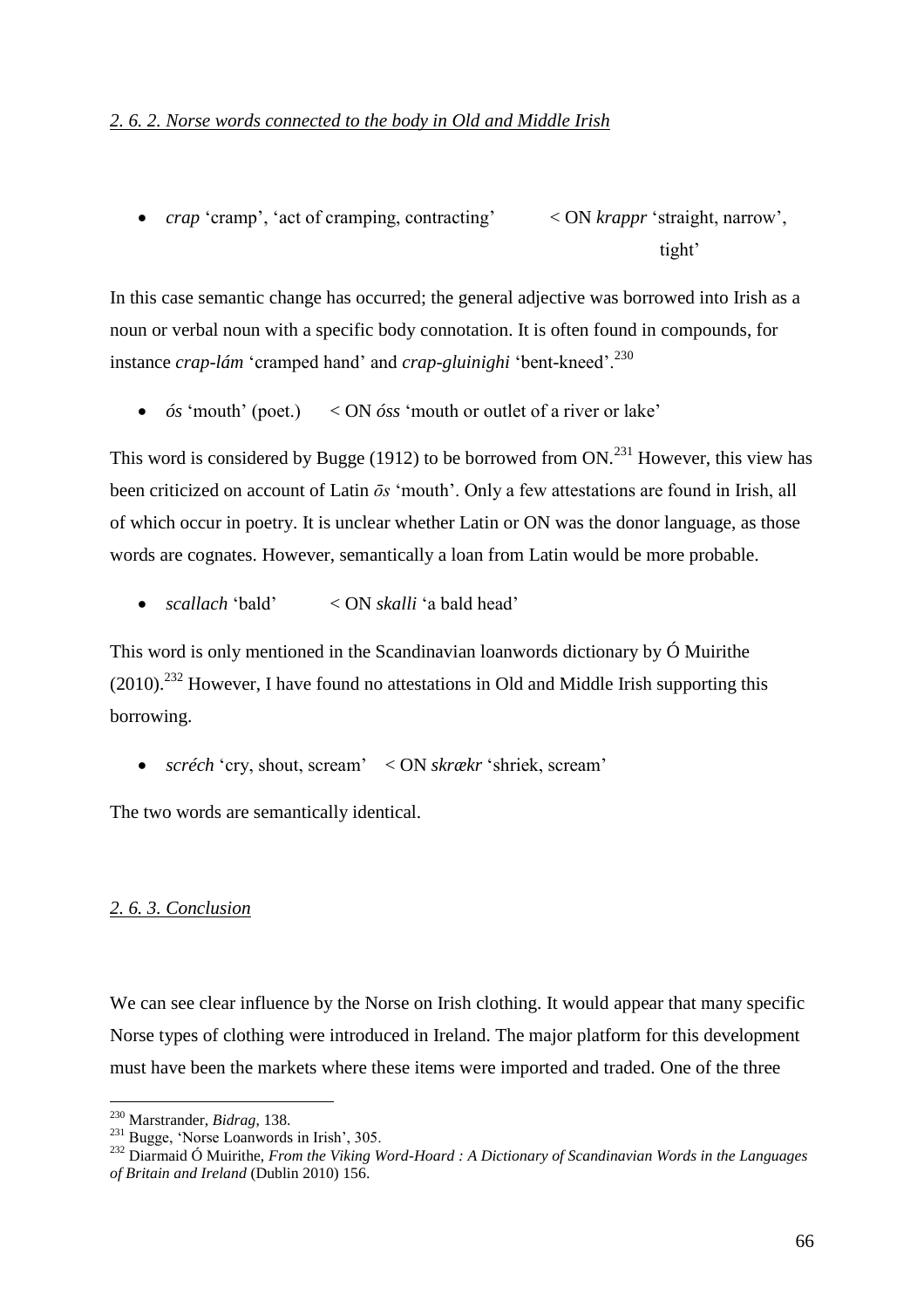types of market described in the poem on the *Óenach Carmuin* was indeed one of fine raiment. Two-way traffic of the market is perhaps visible through the Irish word *scing* that was possibly borrowed into ON as *skingr*, even though Irish *scing* was itself a borrowing from ON *skinnr*.

Norse words connected to the body are very random and few in numbers; therefore, they seem to be haphazard borrowings, unconnected with a specific area of Norse influence.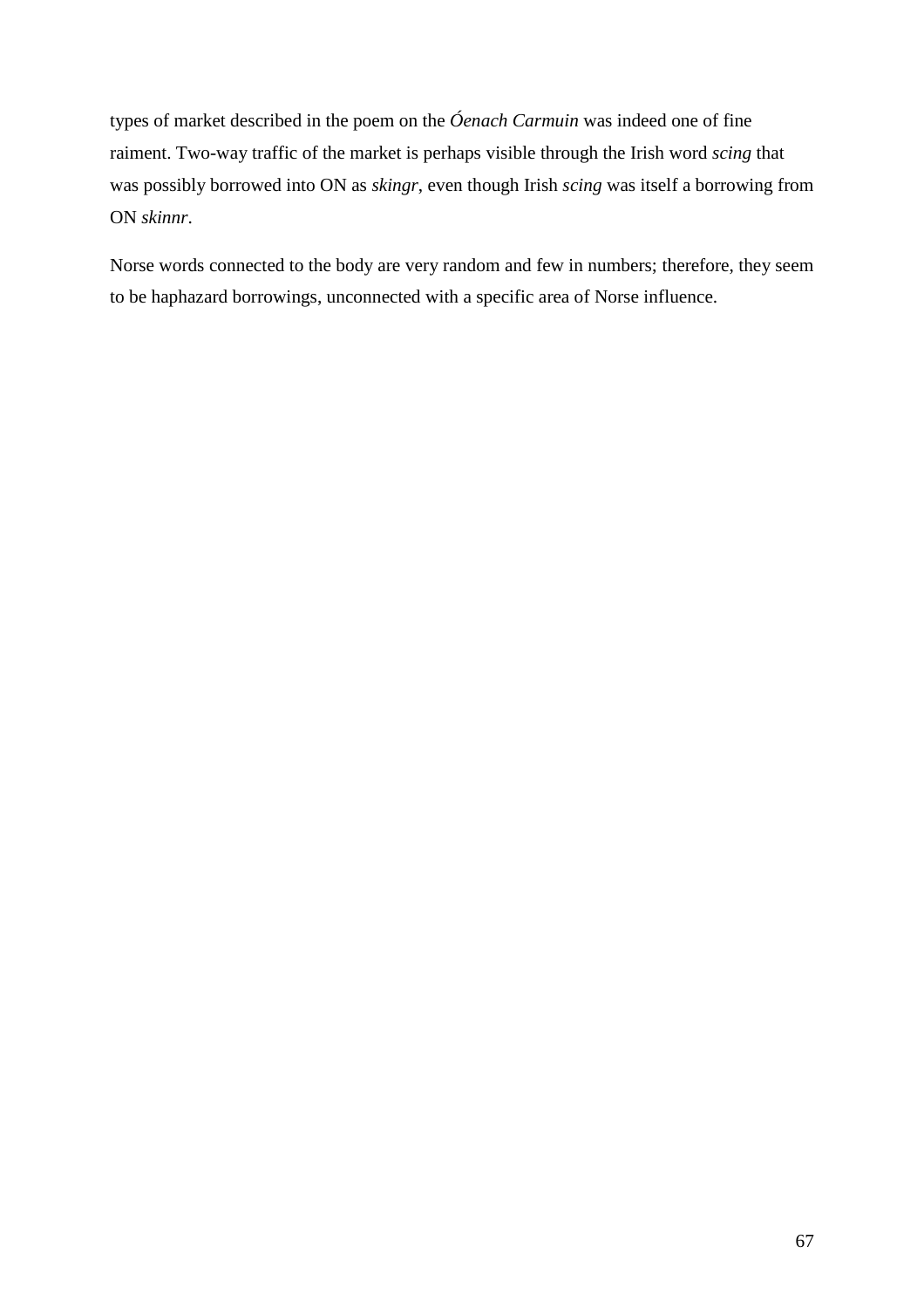# **2. 7. Semantic category: Housing**

# *2. 7. 1. Irish houses*

Before the Norsemen started to settle, there seem to have been few concentrations of population. It is characteristic that the *óenach*, the largest assembly for political matters, trading, entertainment such as music and horseracing, and social contact, was often situated on a low hill, and not in a town. The largest concentrations of population in pre-Viking Ireland were found in and around the major monasteries. However, most people lived in farmsteads scattered across the fertile parts of the country, surrounded by large uncultivated areas of mountain, woodland and marsh.<sup>233</sup>

The archaeological evidence indicates that the houses of the early Christian period were generally circular.<sup>234</sup> The size of an Irish house was dependant on the rank of a person. A considerably prosperous person would be expected to live in a house with a diameter of twenty-seven feet (about eight meters). The house of a lower class person had a diameter of nineteen feet (close to six meters), where half of the inside of the house was taken up by the bed-cubicle. It seems that the style of houses was generally the same for all classes of people. The most significant difference between the house of a lord and that of a commoner was the presence of defensive earthworks. The house of a king was considerably larger, with a diameter of thirty-seven feet (over eleven meters), in which twelve bed-cubicles could fit. A double system of earthworks protected it on all sides. The houses were constructed of wattling, often with insulating material in between two rows of wattling. They seem to have had thatched roofs, probably made of reeds. The floor was strewn with rushes.<sup>235</sup>

### *2. 7. 2. Norse houses*

In Scandinavia several types of houses were constructed, depending on location and the availability of building materials. In areas with large forests houses were made of wood. They were built either in a stave-construction (with walls formed of vertically-set staves or planks)

<sup>233</sup> Kelly, *Early Irish Farming*, 360.

<sup>234</sup> Nancy Edwards, *The archaeology of early medieval Ireland* (Hoboken 2013) 22-27.

<sup>235</sup> Kelly, *Early Irish Farming*, 360-363.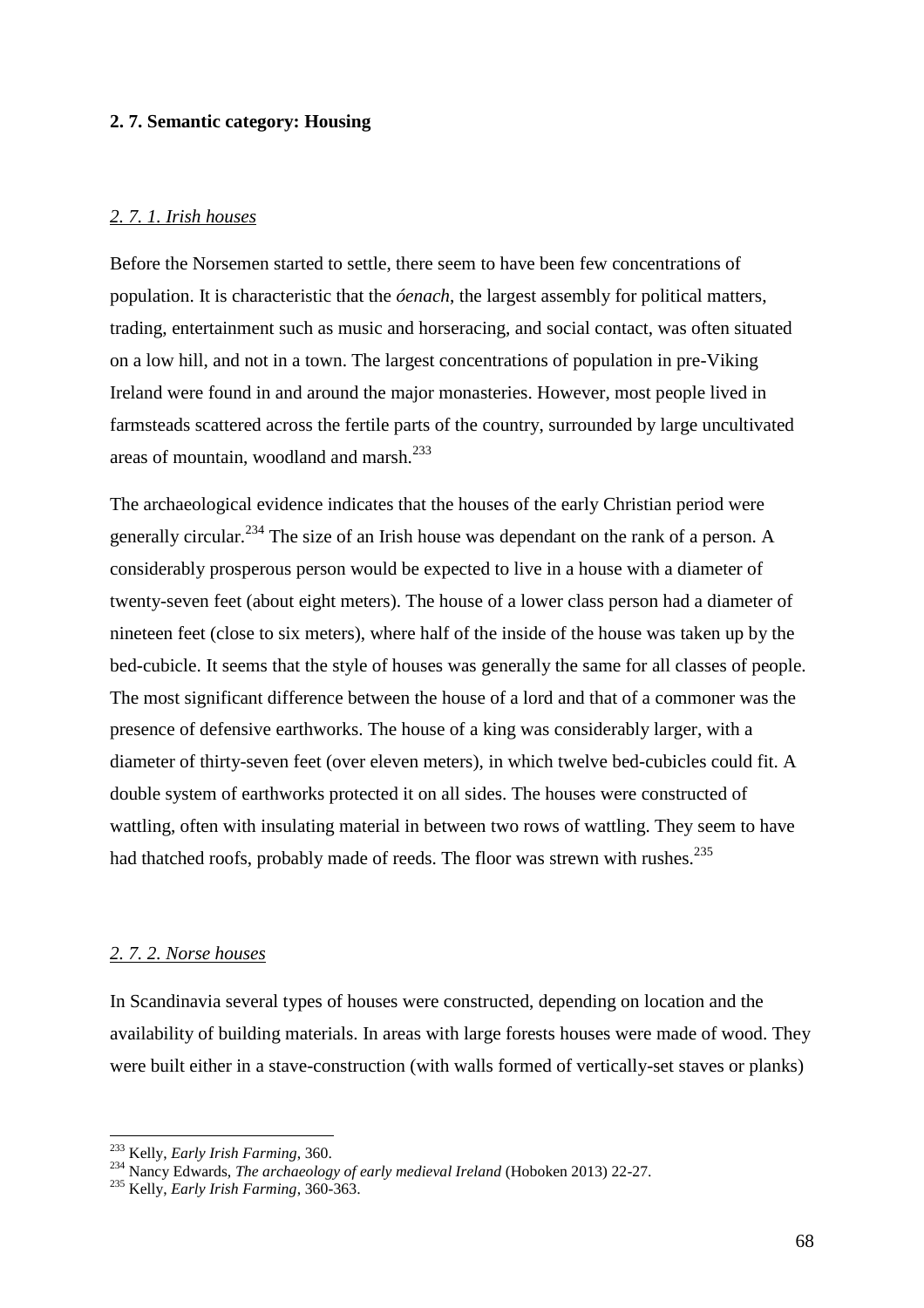or of horizontal logs that jointed and overlapped in the corners.<sup>236</sup> In regions with less trees stone, clay and turf were used, sometimes in combination with timber. The houses were rectangular. Houses for chieftains could be as large as fifty-five by twenty-three feet (seventeen by seven meters) or even up to eighty by fifty-five feet (twenty-four by seventeen meters). It is generally thought that the Norsemen brought their house-building styles with them to the west, though wood was probably not used as much anymore, and materials such as stone and turf were often relied on instead.<sup>237</sup>

In Ireland, from about A.D. 800, there is also evidence of rectangular houses.<sup>238</sup> It can be imagined that this was a result of Norse influence, perhaps from the Scottish isles, seeing that the date is quite early. The Norsemen had already settled the Scottish isles around this time. Bugge (1912) claims that before the Norsemen arrived, the Irish houses were inferior to those on the continent, as they were made of clay or framework. Due to the Scandinavians, actual towns were founded and houses were built with other materials such as stone or wood.<sup>239</sup>

# *2. 7. 3. Norse words connected to housing in Old and Middle Irish*

*ba(i)lc* 'stop, balk' < ON *bjálki* 'balk, beam'

This word is mentioned as a borrowing from ON by Walsh (1922) and  $\acute{O}$  Muirithe (2010).<sup>240</sup> However, *DIL* gives no attestations of this form, and thus it is uncertain if we can consider this word a loan into Middle Irish. On the other hand, the word *balc* 'balk, beam' is found in Modern Irish.

• *bord* 'edge, side, border brink (of vessel, < ON *bord* 'board, plank', 'side of a ship', land)', 'board, table' the innermargin of a vessel

between the rim and the liquid', 'board, table',

<sup>236</sup> Brøndsted, *The Vikings*, 231, 235.

<sup>&</sup>lt;sup>237</sup> Ibid. 231, 234-235.

<sup>238</sup> Edwards, *The archaeology of early medieval Ireland*, 22-27.

<sup>239</sup> Bugge, Norse Loanwords in Irish', 295.

<sup>240</sup> Ó Muirithe, *From the Viking Word-Hoard* s.v. *balc* ; Walsh, *Scandinavian Relations with Ireland during the Viking Period*, 41.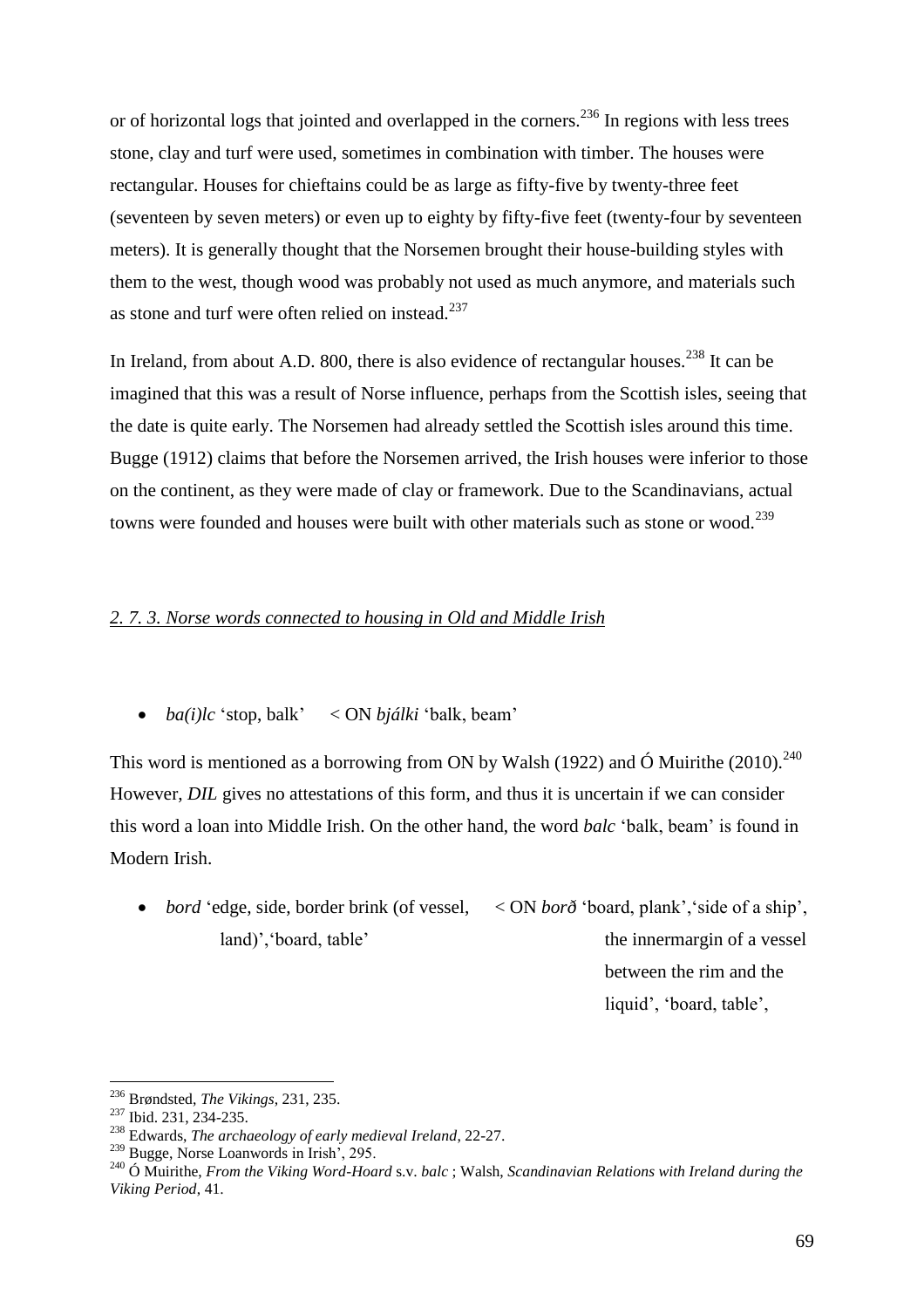'board, food, maintenance at table', 'chess-board'

The Norse word is cognate to OE *bord*. This makes it hard to determine whether ON or OE was the source language for this loan. However, there seems to be a general consensus that the word was borrowed into Irish from OE. Marstrander (1915) suggests that the frequent use of the word during the Viking Age was due to Norse influence, even though he argues for an OE origin as well.<sup>241</sup> Perhaps the denotation 'side of a vessel' strengthened the use of the word.

 *borg* 'fort, (fortified) town, city, castle' < ON *borg* 'small dome shaped hill', 'stronghold, fortification, castle', 'fortified town, city'

It has been suggested that the Irish word is more likely a borrowing from Latin *burga* 'castle, fort'. However, the Latin word was a borrowing from Germanic. Therefore, the Irish borrowing could have come via ON as well.

*fuindeóc* 'window' < ON *vindauga* 'window'

These two forms are semantically identical. It seems that the window must have been an invention from Scandinavia. Norse houses made of stone, earth or turf most likely did not have any windows, and it has been suggested therefore that the first windows were made in wooden houses and were only small holes protected by inside shutters.<sup>242</sup>

 *garrda* 'plot, yard, enclosure, court, garden' < ON *garðr* 'fence, wall', 'enclosed space, yard', 'court-yard, court', 'house, dwelling', 'stronghold, castle'

This word was perhaps borrowed as a part of the agricultural influence of the Norsemen. The semantic narrowing that occurs here validates this idea.

• *(h)alla* 'hall' < ON *holl* (gen. *hallar*) 'large house, hall (esp. of a king or earl)'

 $\overline{a}$ <sup>241</sup> Marstrander, *Bidrag*, 43.

<sup>242</sup> Brøndsted, *The Vikings*, 237-238.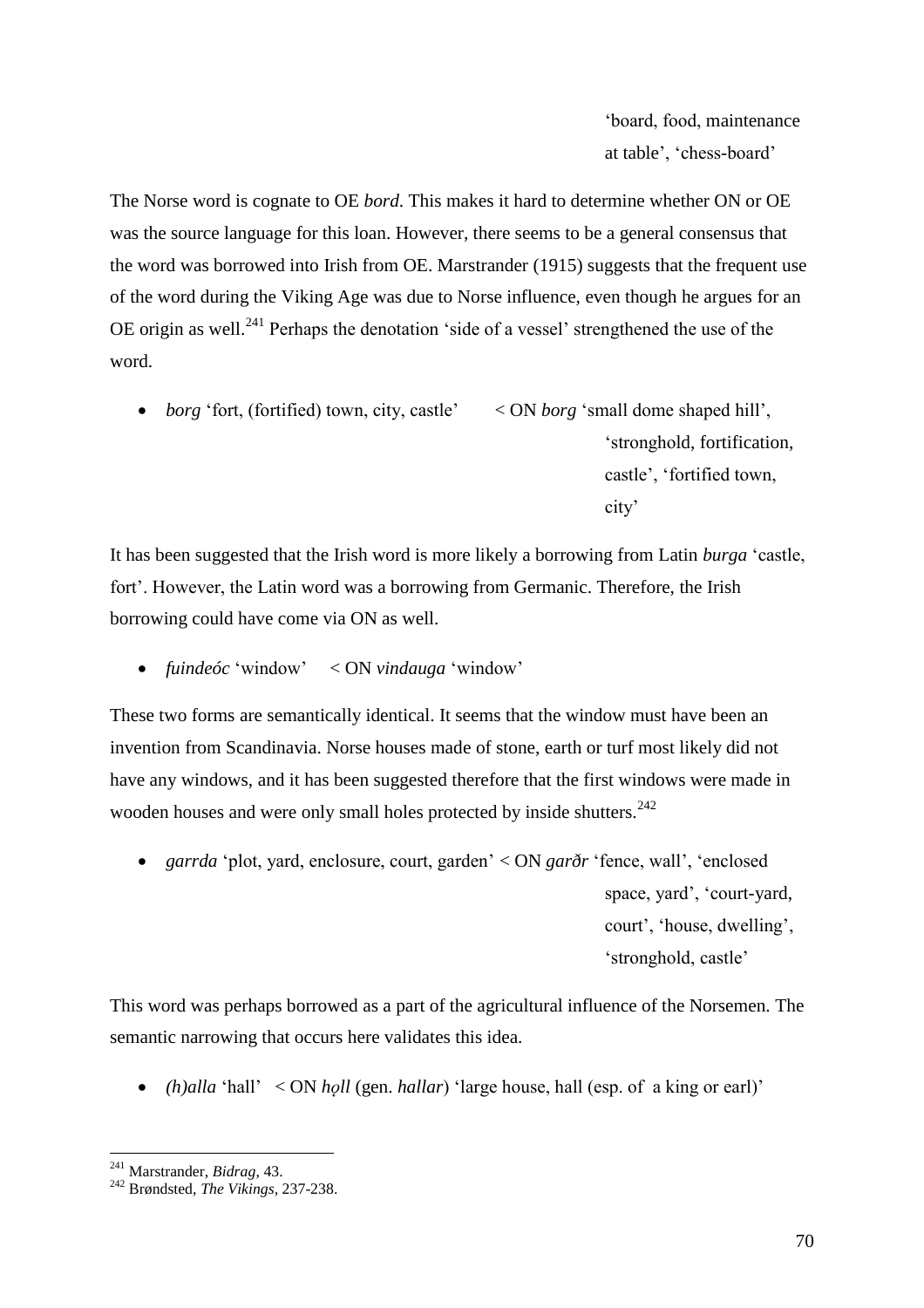In this case we find some hesitation for claiming that ON was the source language. For the earliest attested form *alla* the meaning is unclear, though an early borrowing from ON is not excluded. According to *DIL* the later attestations of the word are a borrowing from English or Romance. The words in ON and OE are cognates.

 *lota* 'loft, upper storey, platform' < ON *lopt* 'air, atmosphere, sky', 'loft, upper room', balcony'

In this case we see semantic narrowing taking place, as only the denotation connected with building was taken over into Irish. This word seems to be have been used specifically as an architectonic term.

 *púr* 'store-house(?), privy(?)' < ON *búr* 'women's apartment', 'pantry', 'storehouse'

This word is found in only one attestation, which makes it difficult to determine the precise meaning. However, the word shows close resemblance to ON *búr*.

• *scál(án)* 'hut, bothy, tent' < ON *skali* 'hut, shed (put up for temporary use)', 'hall, room, esp. sleeping-hall'

In a Norse long-house, the central long room was called the *skáli* 'hall', which served as living-, dining-, bedroom and kitchen all at once. This house could accommodate a large number of people for feasts. Later the plan of the long-house was extended by adding rooms to the *skáli* for different purposes such as a kitchen or scullery.<sup>243</sup> We find very few attestations of *scál*, which makes it difficult to determine the exact meaning. Its diminutive, *scálán*, is used more frequently, with the translation 'hut, bothy, tent', clearly denoting a smaller version of a house or hall.

 *sparr, sparra, spairre* 'spar, beam, rafter', < ON *sparri* 'rafter, spar, beam' 'stake, spike, nail', 'gate of a town or city, fortification'

In this case we see semantic widening. We can assume that the word was taken into Irish as 'spar', 'beam' or 'rafter', as these denotations are identical to ON. The other denotations were added in a later stage.

<sup>243</sup> Brøndsted, *The Vikings*, 236.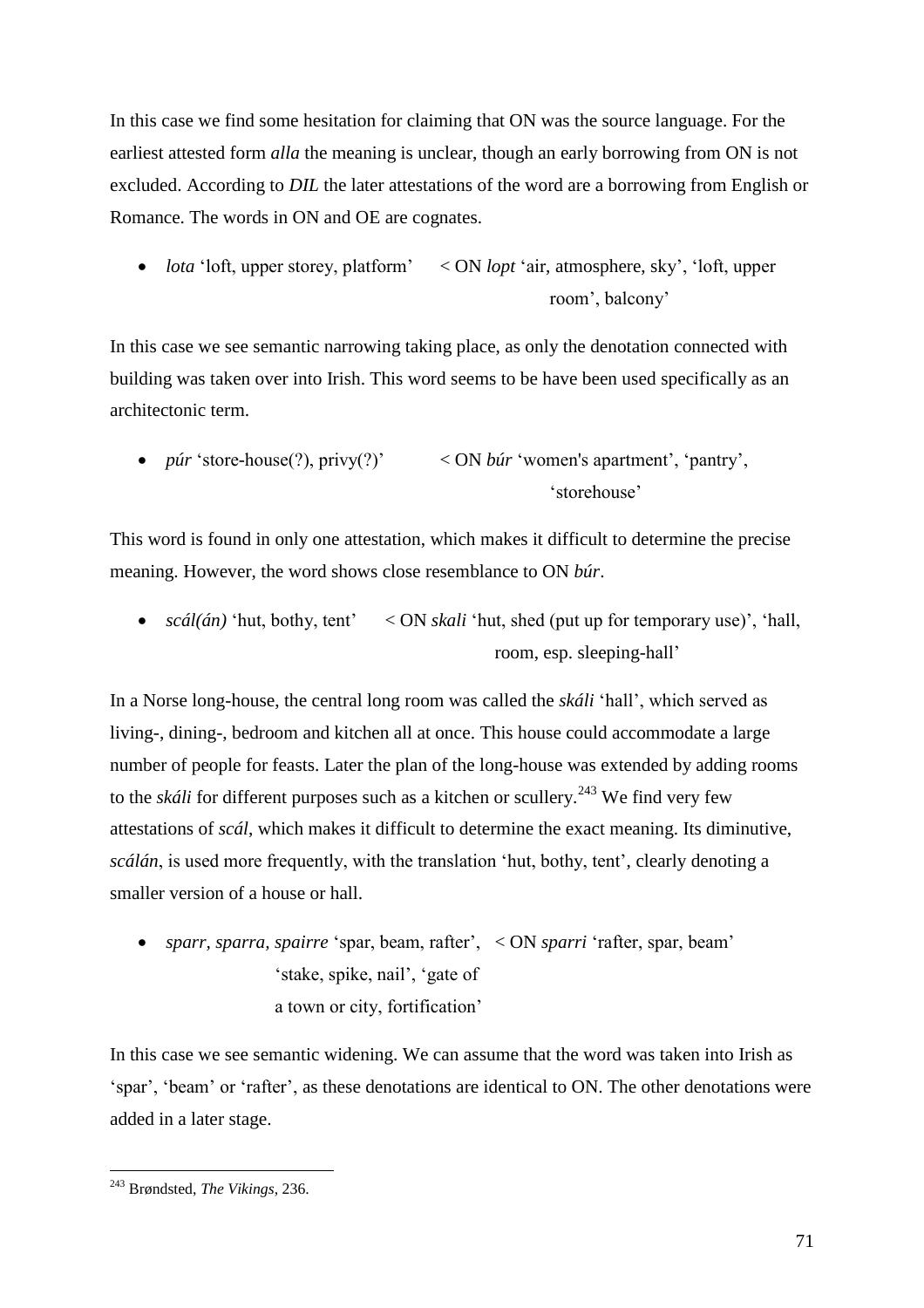*sráit* '(stone-paved) street' < ON *strœti* 'street'

This word originally came from Latin *strāta* 'road, street'. The Irish word could perhaps have been adopted straight from Latin, but an origin via ON is not unfeasible. In case of the latter, we also have to consider OE *stræte* as a possible source. It seems to be an urban innovation.

## *2. 7. 4. Conclusion*

On the basis of the loanwords connected to housing we can observe a clear Norse influence on Irish architecture. Specific terminology was borrowed with the introduction of new building concepts. This may be connected to a possible switch from circular to rectangular shaped houses. Signs of urbanisation under Norse influence can possibly be seen in borrowings like *sráit* and *borg*.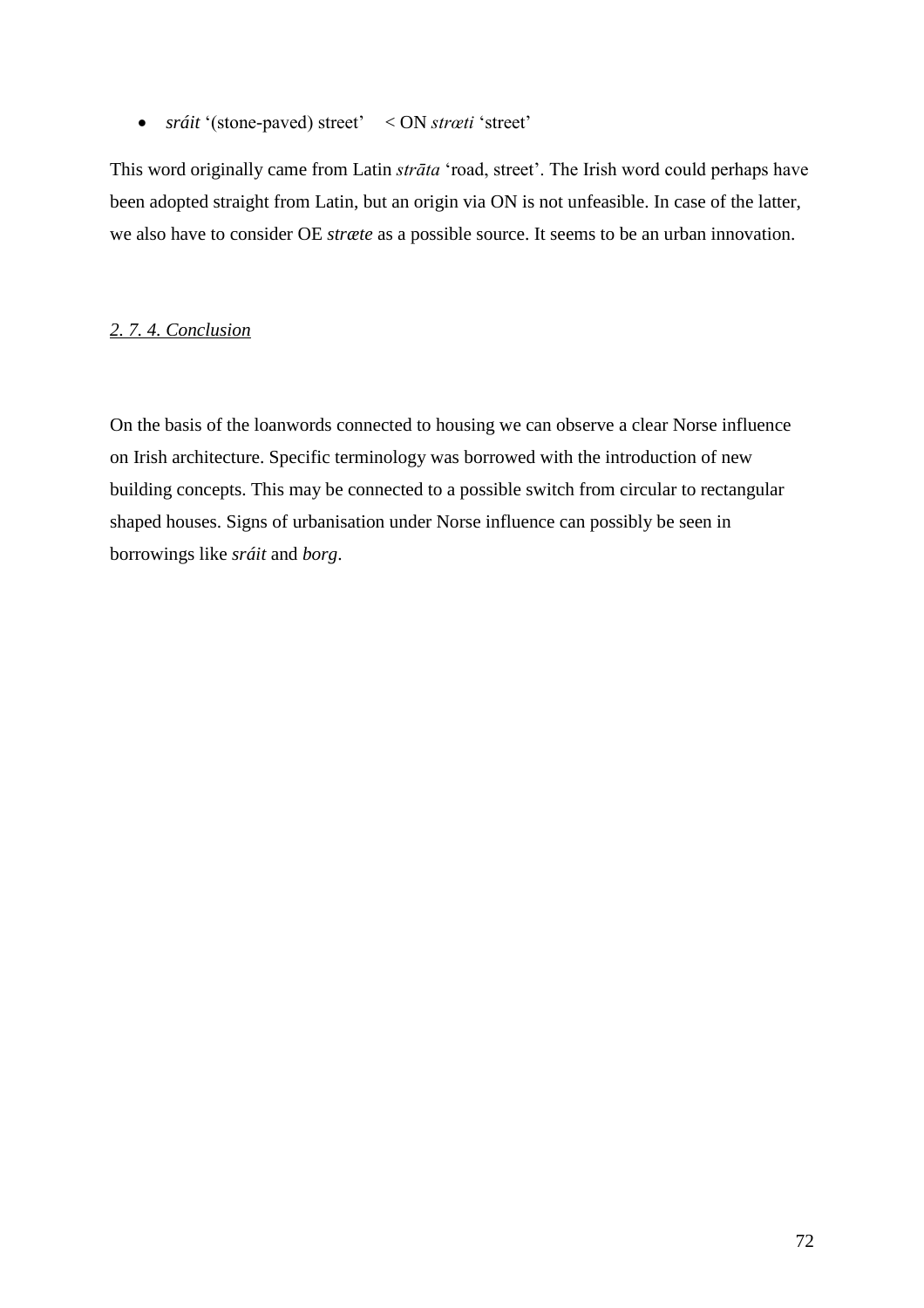## **2. 8. Semantic category: Geography**

## *2. 8. 1. The Irish landscape*

The land in Ireland is mainly flat in the middle, with mountains forming much of the perimeter. In the middle part of the country drainage is problematic, which caused the forming of lakes, marshes and bogs in this area. The most habitable land was in the east, where it is relatively drier. This is also the area where the Vikings eventually settled, providing them with fertile and good, arable land. In spite of its relatively small size Ireland is geologically quite varied, with a diversity of land-types.<sup>244</sup>

In medieval times the Irish divided the land into three categories. The first was arable, fenced infield for growing crops; the second was fenced outfield grassland for animal grazing; and the third was commonage, i.e. woodland, mountain upland, bog and wasteland.<sup>245</sup>

### *2. 8. 2. Norse geographical words in Old and Middle Irish*

• *ab*, *ob* 'creek, river' < ON *hóp* 'a small land-locked bay or inlet (connected with the sea)'

In this case we can detect semantic shift, as the semantic load changes from 'bay' to 'river'.

• *grunda* 'ground, basis' < ON *grunnr* 'bottom (of sea or water)'

This word is found in only one attestation. It is difficult to determine the source language, as OE *grund* is a cognate of ON.

*í* 'island' < ON *ey* 'island'

The two forms are semantically identical. It should be mentioned that this word is found in few attestations, mainly as a part of certain place-names. The widespread word for 'island' in Irish was *inis*. Perhaps *í* had the connotation of an island related to the Norsemen.

<sup>244</sup> Kelly, *Early Irish Farming*, 1.

<sup>245</sup> Ó Crónín, *Early Medieval Ireland*, 86.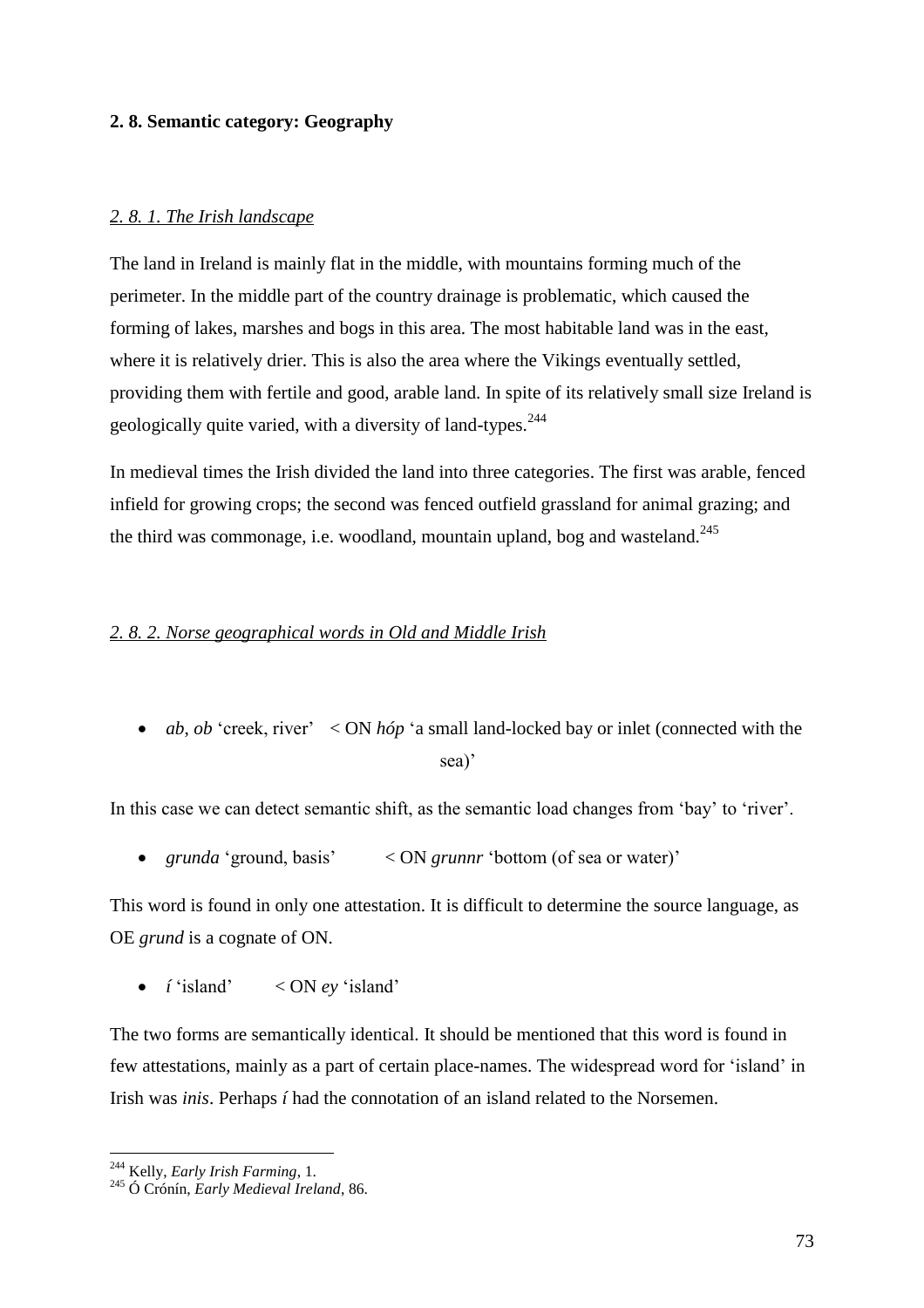*marg(g)* 'march, boundary' < ON *mǫrk* 'forest', 'march-land, border-land'

We know from the sources that boundaries could either be natural, like forests or rivers, or manmade, like ditches or fences.<sup>246</sup> In this case, both languages seem to have used the word to denote only the natural boundaries.

*nes(s)* 'island' < ON *nes* 'ness, headland'

This word is only found in a few attestations, where it seems to denote both an island as well as a headland. The Irish borrowing may have come from OE *næs*, as it is a cognate of ON.

 *sceillec* 'small piece of rock', 'steep rock, < ON *sker* 'rock in the sea, skerry' crag', 'precious stone'

This word was probably taken over into Irish firstly as 'rock (in the sea)', e.g. *Scellic Mhíchil*. The broader semantic load most likely developed later on.

*ú(i)r* 'mould, earth, clay, soil, ground' < ON *aurr* 'moist earth, clay, mud'

This word has no convincing phonetic etymology, though semantically it is closest to ON *aurr* or OE *éar*.

## *2. 8. 3. Conclusion*

The main problem with this category is that we find very few attestations, which makes it difficult to be certain about the exact semantic load. Geographical borrowing from ON certainly existed, but the influence of ON in this area seems to have been relatively scarce.

 $\overline{a}$ <sup>246</sup> Kelly, *Early Irish Farming*, 409.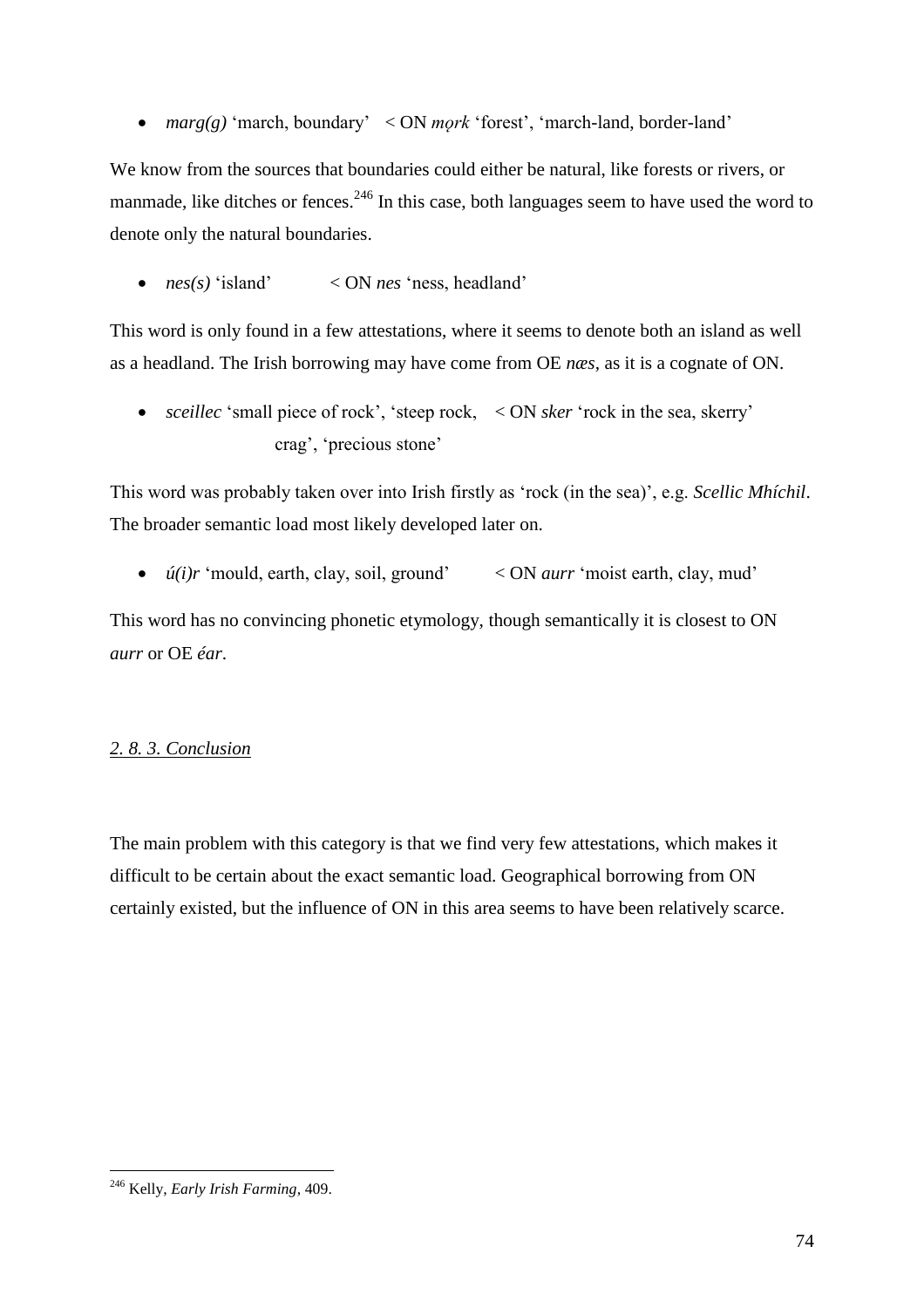### **2. 9. Semantic category: Warfare**

#### *2. 9. 1. Irish weapons*

Archaeological findings have shown that Irish weapons in pre-Viking times were inferior when compared with the weapons of any other European country. They were smaller, lighter and based on very early types of weapons. This is most likely the result of the fact that Ireland was a remote island in the Atlantic, and it remained aloof from the troubles of the continent for a long time.<sup>247</sup> Major wars were almost unknown in Ireland, and the only battles they fought were between themselves; often in the nature of duels between opposing rulers, and therefore immediately ended once the leader on either side was slain.<sup>248</sup> It would seem, therefore, as the Irish never faced superior weapons, that their weapons never developed along the same lines of the weapons on the continent.<sup>249</sup>

The early Irish swords were short (averaged thirty-eight cm.) and were primarily thrusting weapons. Prior to the coming of the Vikings, these swords developed into slightly larger weapons, often with wider blades suggestive of slashing rather than thrusting. The hilts were made of either bone or wood.<sup>250</sup> Spears were used as well. Other military weapons such as the axe or bow and arrow were not used in pre-Viking times. The only defensive armour the Irish seem to have used was a shield.

#### *2. 9. 2. Norse weapons*

 $\overline{a}$ 

At the time of the Viking Age, the Norsemen were fairly advanced in weaponry. The weapons they used were sword, axe, spear, bow and arrow, and they often carried a small dagger.<sup>251</sup> The principle weapon was the sword: a long, usually broad, two-edged iron sword. The hilt consisted of a guard nearest to the blade (commonly straight, but curved also occurred), a flat grip that narrowed away from the blade, another crosspiece, and a triangular or semi-circular pommel. Archaeologists have been able to identify over twenty different categories of swords.

<sup>247</sup> Etienne Rynne, 'The Impact of the Vikings on Irish Weapons', *Atti Del VI Congresso Internazionale delle Scienze Preistoriche e Protostoriche*, part 3 (Roma 1966) 181-182.

<sup>248</sup> J. Ryan, *Ireland from the Earliest Times to A.D. 800* (Dublin 1927) 85.

<sup>&</sup>lt;sup>249</sup> Rynne, 'The Impact of the Vikings on Irish Weapons', 182.

<sup>250</sup> J. P. Mallory, 'The World of Cú Chulainn, 131-132.

<sup>251</sup> Brøndsted, *The Vikings*, 119, 123.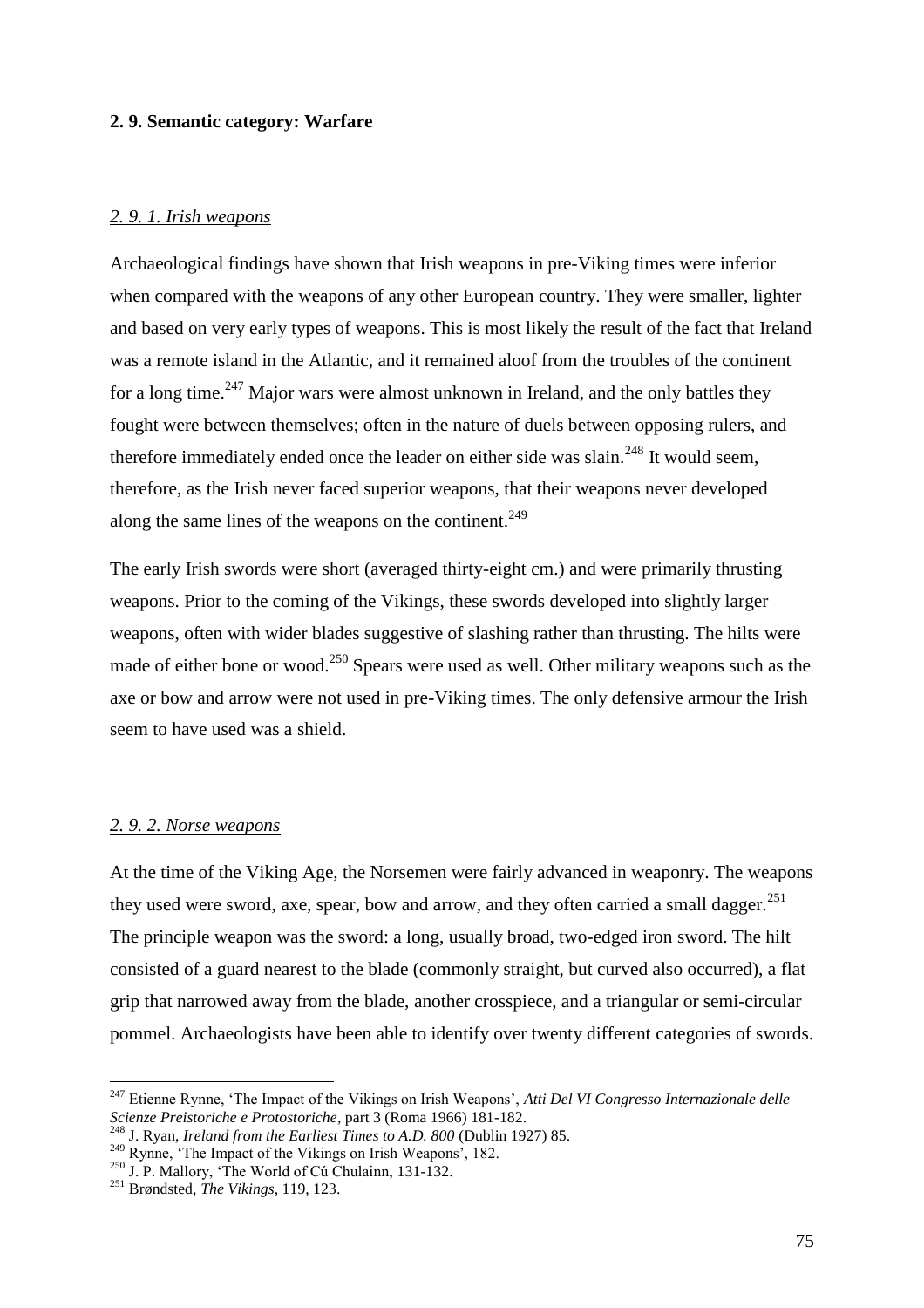The earlier ones were constructed in a simpler fashion; later swords often had longer guards and were more richly decorated. Different types of Scandinavian swords have been found in Ireland as well. It seems that swords were both home-produced and imported. As it was a complicated product, the various parts may well have been made by different specialists.<sup>252</sup> The axe was also a very important weapon, and was characteristically Scandinavian. In other parts of Europe the usage of an axe as a weapon had died out by the time the Viking Age began, but at this point its usage was revived in Scandinavia. We find two types of axes: the *skeggøx* 'beard-axe', which was an inheritance from the eighth century, and the *breiðøx*  'broad-axe', which had a symmetrically curved, wide blade. The latter type achieved popularity around 1000 A.D. The spear was most commonly used by the lower class. In combat they were often used for throwing. The Norsemen defended themselves in battle using a round, flat shield, which was reinforced by a round iron boss at the centre, and was often painted. An iron mail coat, and leather or iron helmet were only worn by higher-class warriors and nobles.<sup>253</sup>

#### *2. 9. 3. Viking Influence of Irish weaponry*

In the second half of the ninth century we can detect a change in Irish weaponry that is visible in archaeological findings. The Irish seem to have started forging types of weapons similar to those of the Vikings.<sup>254</sup> At this time the Norsemen started to settle in Ireland, so this influence is most likely contact-induced. As a result, there are no longer many distinctive Irish types of swords that can be identified, and there are few spearheads that do not show Viking features. The axe seems to have been adopted by the Irish as a weapon, though, as far as we know from archaeological evidence, the bow and arrow and types of armour were probably not borrowed. That the Irish copied the weaponry of the Norsemen is supported by the fact that these types of swords were discovered on non-Viking, Irish sites. We do detect differences between the copies made by the Irish and their Norse originals. Spears were far less decorated and fastened to the shaft in a simpler manner, axe heads lacked characteristic feature such as the typical Viking thickness and cutting-edge of the blade, and swords were often slightly smaller or with the hilt made of a different material.<sup>255</sup>

<sup>&</sup>lt;sup>252</sup> Ibid. 119-120.

<sup>253</sup> Brøndsted, *The Vikings*, 122-123.

 $^{254}$  Rynne, 'The Impact of the Vikings on Irish Weapons', 182.

 $255$  Ibid. 183-184.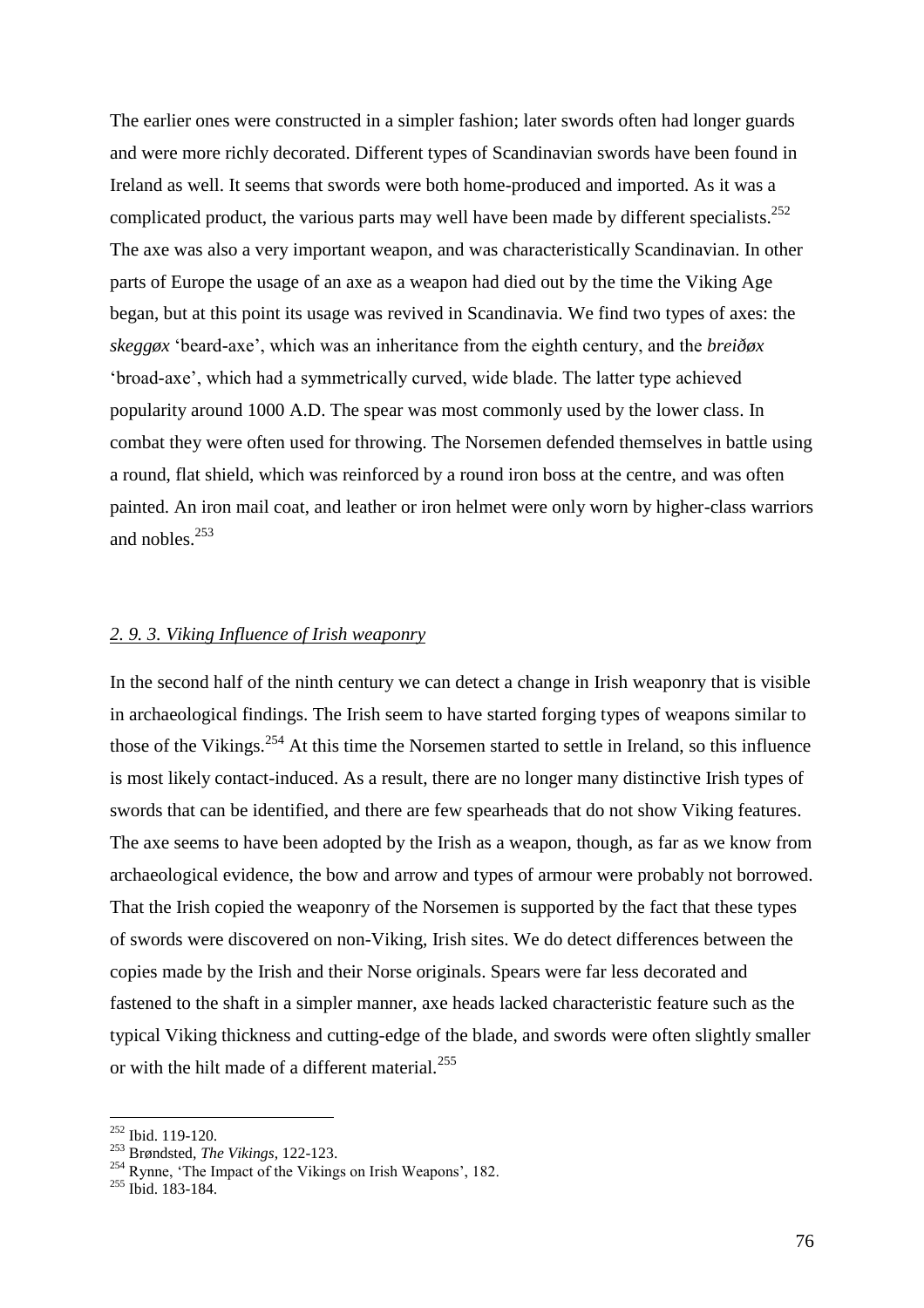### *2. 9. 4. Norse word connected to warfare in Old and Middle Irish*

 *boga* 'bow' (weapon), 'bow, curve' < ON *bogi* 'bow', 'arch (of a bridge), vault', 'gush, jet'

According to *Lexique Étymologique* this word was a borrowing from ON rather than from OE *boga*. <sup>256</sup> However, as these words are cognates, we cannot rule out either possibility. The semantic narrowing that occurred does imply that this word was borrowed in a specific context, namely as a weapon.

 *brostaid*, *brostaigid* 'urges, incites, stirs up' < ON \**brost*, related to ON *broddr* 'spike, goad'

O'Rahilly (1942) connects \**brost*, of which we do not find attestations, with *brot* 'spike, goad' which he derives from ON *broddr* (see *brot*).<sup>257</sup>

*brot* 'spike, goad' < ON *broddr* 'spike, goad'

These two words are semantically identical.

 *búaile* 'some part (gen. of metal) on a shield' < ON *bóla* 'boss of a shield', botch'

In Irish it is uncertain whether the metal part that is referred to is the boss or the rim of the shield; for the (few) attestations, both translations are found. As the Irish probably adopted a specific type of Norse shield, it is most likely that the meaning 'boss of a shield' was transferred to Irish as well. If the word denoted the rim of a shield, it would be a case of semantic shift. Perhaps one can consider that both the boss as well as the rim could be made of metal, and thus shift occurred. Furthermore, pre-Viking shields have been found to include iron bosses,<sup>258</sup> and as the Irish language already had words denoting a 'shield-boss', it may be that *búaile* was used to denote another iron part of the shield.

*ces* 'spear' < ON *kesja* '(a kind of) halberd'

<sup>256</sup> *LÉ* s.v. boga

 $257$  O'Rahilly, 'Notes, mainly etymological', 169.

<sup>&</sup>lt;sup>258</sup> Rynne, 'The Impact of the Vikings on Irish Weapons', 184.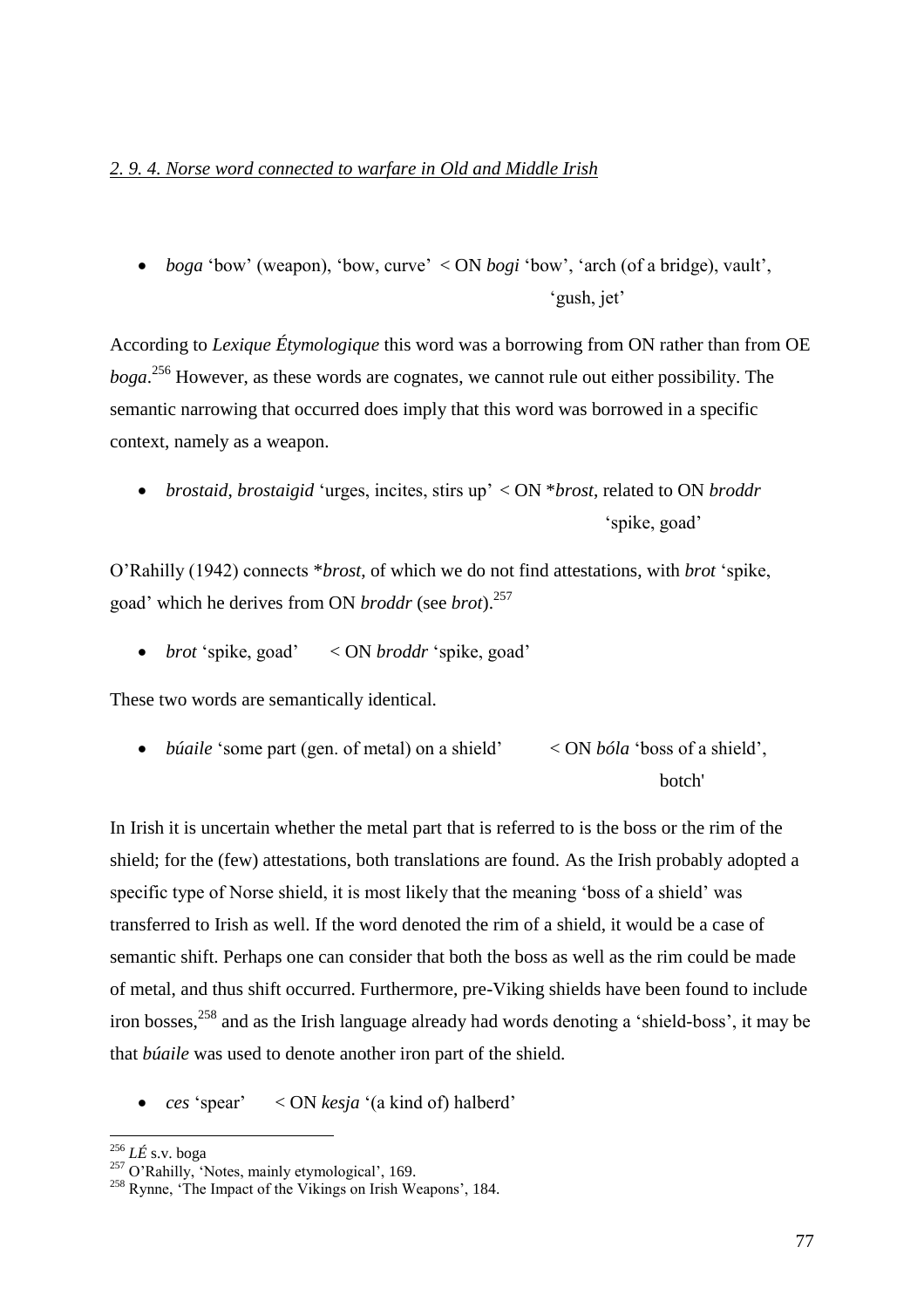In this case we are probably dealing with another specific weapon that was introduced by the Norsemen. As a halberd is a cross between a spear and an axe, a semantic shift to 'spear' is feasible. Perhaps the fact that the Irish did not employ axes in battle contributed to this shift.

*ecg* 'edge' < ON *egg* 'edge'

We find only one attestation of this word in Irish, and one possible attestation of the word *ecgach*, with supposedly has the same meaning. Marstrander (1915) connects this to  $ON^{259}$ . but an OE borrowing is also possible through *ecg* 'a cutting edge'.

 *elta* 'the guard between the hilt and the blade', < ON *hjalt* 'the boss or knob (at the end of a sword hilt)', 'the guard (between the hilt and blade)'

In ON, the plural *hjolt* is used in reference to the two 'guards'; below (i.e. the pommel) and above (i.e. the guard) the hand. The pommel was an innovation in Ireland introduced by the Norse.<sup>260</sup> The Irish word is only found in the plural, where it is used to denote the guard in at least one attestation; other attestations give no clew regarding the location of the *elta*; according to *DIL* the pommel may be distinguished by the word *mul*  $\lceil \text{lump} \rceil$ .<sup>261</sup>

*fraig* 'shield (poetic), dagger(?)' < ON *frakka* 'spear, lance'

Most of the attestations point towards a meaning 'shield'; or, according to Marstrander (1915), the word in Irish denotes a part of the shield.<sup>262</sup> However, the word has been translated with many different designations by different scholars, ranging from 'some part of a heroes armour' to 'iron spear'.

*gunnfund* 'banner' < ON *gunnfáni* 'war banner, processional banner'

The Norse form developed from Germanic and is a cognate of OE *gúðfana*, making it difficult to identify the source language. The ON word is a compound of *gunnr* 'war, battle' and *fani*  'banner, flag'.

<sup>259</sup> Marstrander, *Bidrag*, 123.

<sup>260</sup> Mallory, 'The World of Cú Chulainn', 132.

<sup>261</sup> *DIL* s.v. 2 *elta*

<sup>262</sup> Marstrander, *Bidrag*, 123.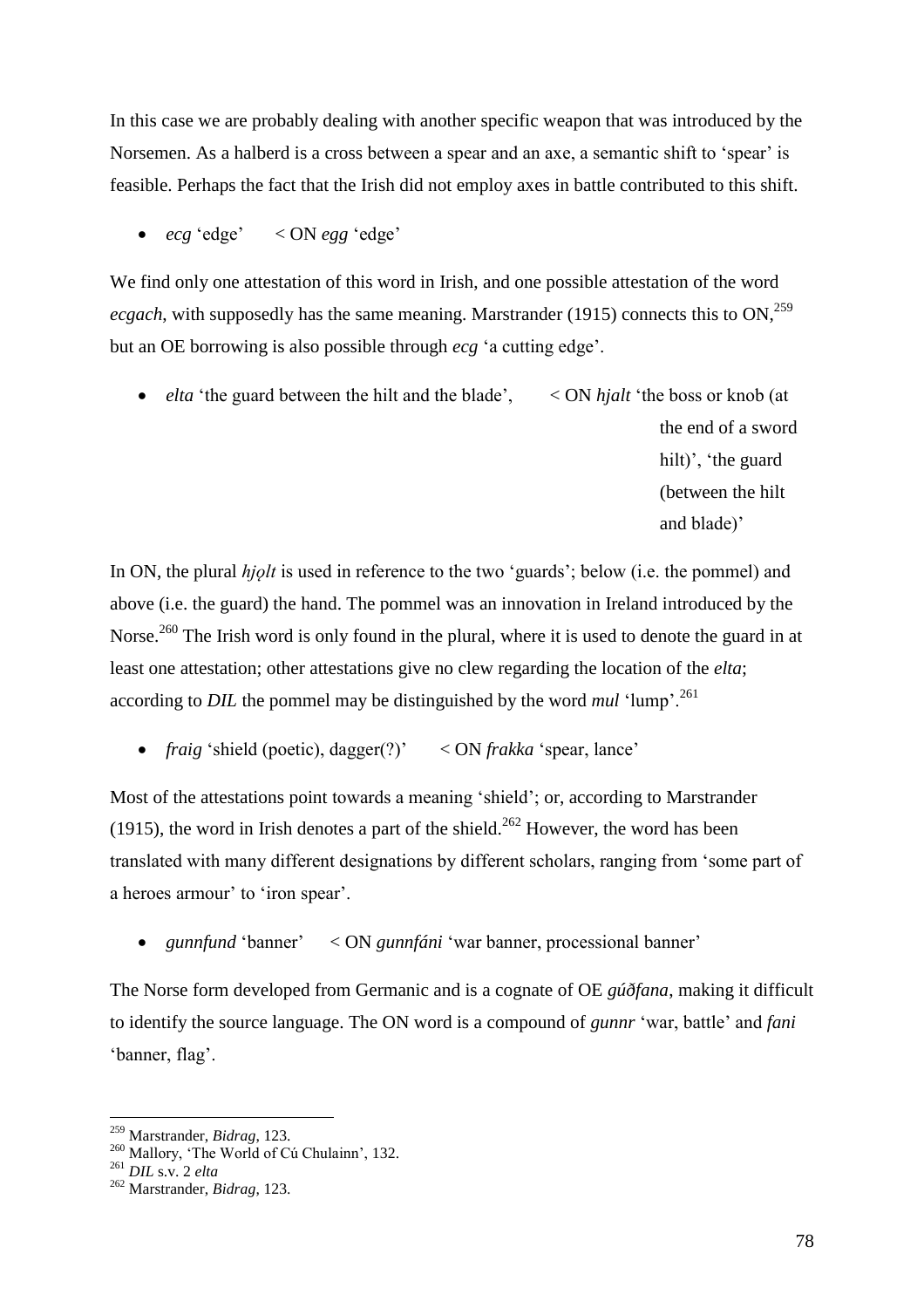*idús* 'turret built for military operations' < ON \**viðahús* 'deck-house(?)' (above a ship, raft or defending wall)

The etymology of this word is very unclear. Marstrander (1915) connects *id-ús* to an ON compound *viða* 'mast, high deck, bridge' and *hús* 'house'. He considers the Irish word to denote a wooden scaffolding, which was built either on a defending wall or on the high part of a ship. From this scaffolding a person was able to shoot arrows or throw stones during combat. The Norse word denotes a wooden scaffolding placed middeck behind the mast.<sup>263</sup> If this were the case, the Irish would have most likely borrowed it in a shipping context, and subsequently extended the usage by building it on defending walls as well. The only problem with this idea is that the word is unattested in ON.

 *meirge* 'battle-standard', especially 'banner, < ON *merki* 'boundary', 'banner, flag' standard', 'mark, token, sign', 'remains, traces'

In this case we see semantic narrowing, where the word was borrowed strictly in a 'war' context. Other Norse designations for the word were not taken over. This is another example of the significant influence the Norse must have had on Irish warfare.

*rannsaigid* 'searches, investigates' < ON *rannsaka* 'to ransack, to search'

Following the attestations, these two words are semantically identical.

*scell* 'shield' < ON *skjǫldr* 'shield'

These two forms are semantically identical. Even though OE *scild*, *sceld* is a cognate of ON, it may be more probable that Irish *scell* was a borrowing from ON, considering the many specifically war-related borrowings we find from ON.

• *scellbolg* 'a wall or roof of shields', 'testudo' < ON *skjaldborg* 'wall of shields'

Here we find another specifically war-related borrowing. Again, it may be a borrowing from OE *scieldburg*, cognate to ON. The words are semantically identical.

 $\overline{a}$ <sup>263</sup> Mastrander, *Bidrag*, 16.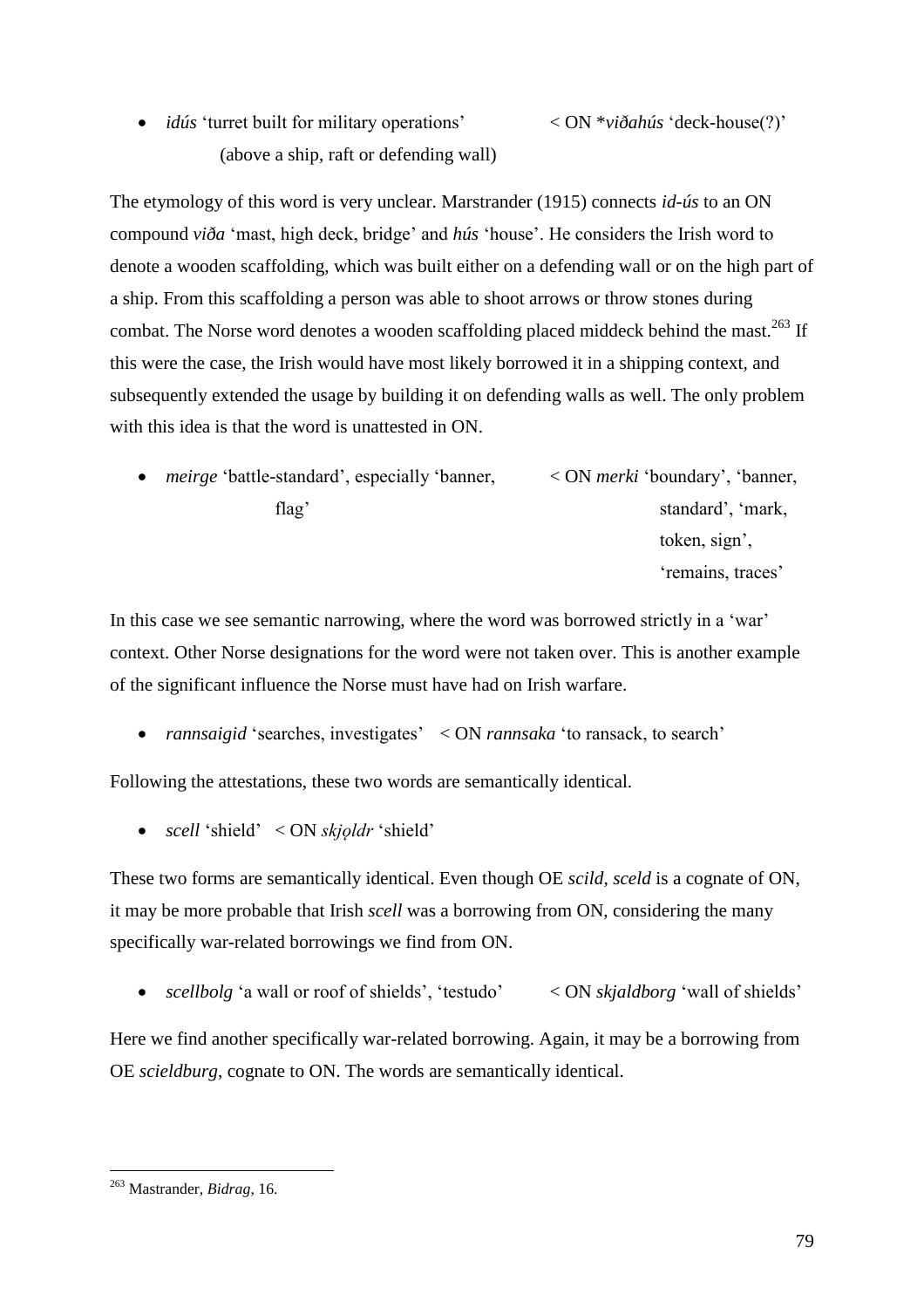*slagbrann* 'name of a heavy bar or post used < ON *slagbrandr* 'bolt, bar', 'war to propel missiles' engine'

This word seems to denote a very specific part of a shooting device. The words seem to be semantically identical. It is most likely an innovation from the Norsemen.

*(s)targa* 'targe, shield' < ON *targa* 'target, small round shield'

These words are semantically identical.

## *2. 9. 5. Conclusion*

Almost all words from this category seem to be innovations in Irish weaponry. These words are very specific items and remain semantically identical once borrowed into Irish. It is clear that the Norsemen had a large material influence on Irish warfare. In this category it is often difficult to determine whether the Irish word was borrowed from ON or OE, as cognate forms occur frequently.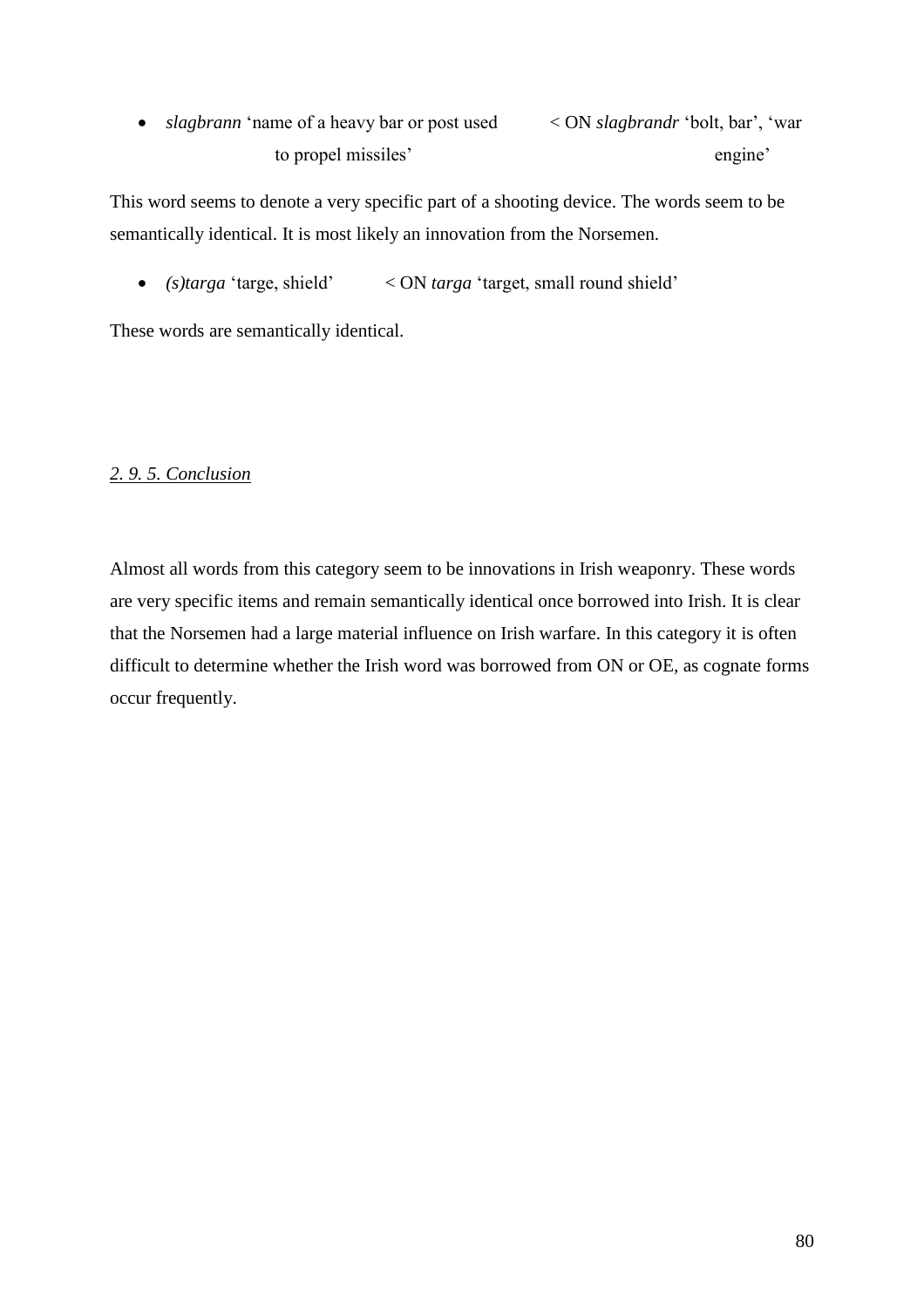### **2. 10. Semantic category: Utensils**

### *2. 10. 1. Craftsmanship*

Wood seems to have been the chief material for the building and crafting of most utensils and tools in Ireland. The *sáer* 'wright, builder, carpenter, etc.', a craftsman who worked mainly with wood, was seen as one of the most prominent and high-ranking craftsmen, as he had many skills. Another important craftsman was the blacksmith. He was slightly lower-ranked than the wright, but was responsible for forging many important items, such as plough-irons, spades and weapons. Other lower-ranked craftsmen were the silversmith, coppersmith, chariot-builder, leather-worker and comb-maker.<sup>264</sup>

The Norsemen were skilled craftsmen as well. This is, of course, visible in their shipbuilding, but it can also be seen when looking at the items that were used in other fields, such as agriculture and house building, as well as when viewing the kitchen tools and weapons that they manufactured themselves. The blacksmith was considered the most important craftsman. At least one of the crafts of the Norsemen was an innovation in Ireland, namely the minting of coins. It has been established that the Scandinavian countries were minting coins as far back as the ninth century.<sup>265</sup>

#### *2. 10. 2. Norse words for utensils in Old and Middle Irish*

*adastar* 'halter' < ON *hestr* 'stallion', 'horse'

The connection made between *adastar* and *hestr* is unfounded. *Lexique Étymologique* states it has been wrongly attributed to *hestr*, and argues for a native origin.<sup>266</sup>

*bara* 'barrow' < ON *barar* 'hand-barrow, stretcher', 'funeral bier'

We find only few attestation of this word, making it very difficult to say something about the precise shape, size or usage of the Irish *bara*. The Norse *barar* was apparently used for

<sup>264</sup> Kelly, *A Guide to Early Irish Law*, 61-63.

<sup>265</sup> Brøndsted, *The Vikings*, 125-127.

<sup>266</sup> *LÉ* s.v. *adastar*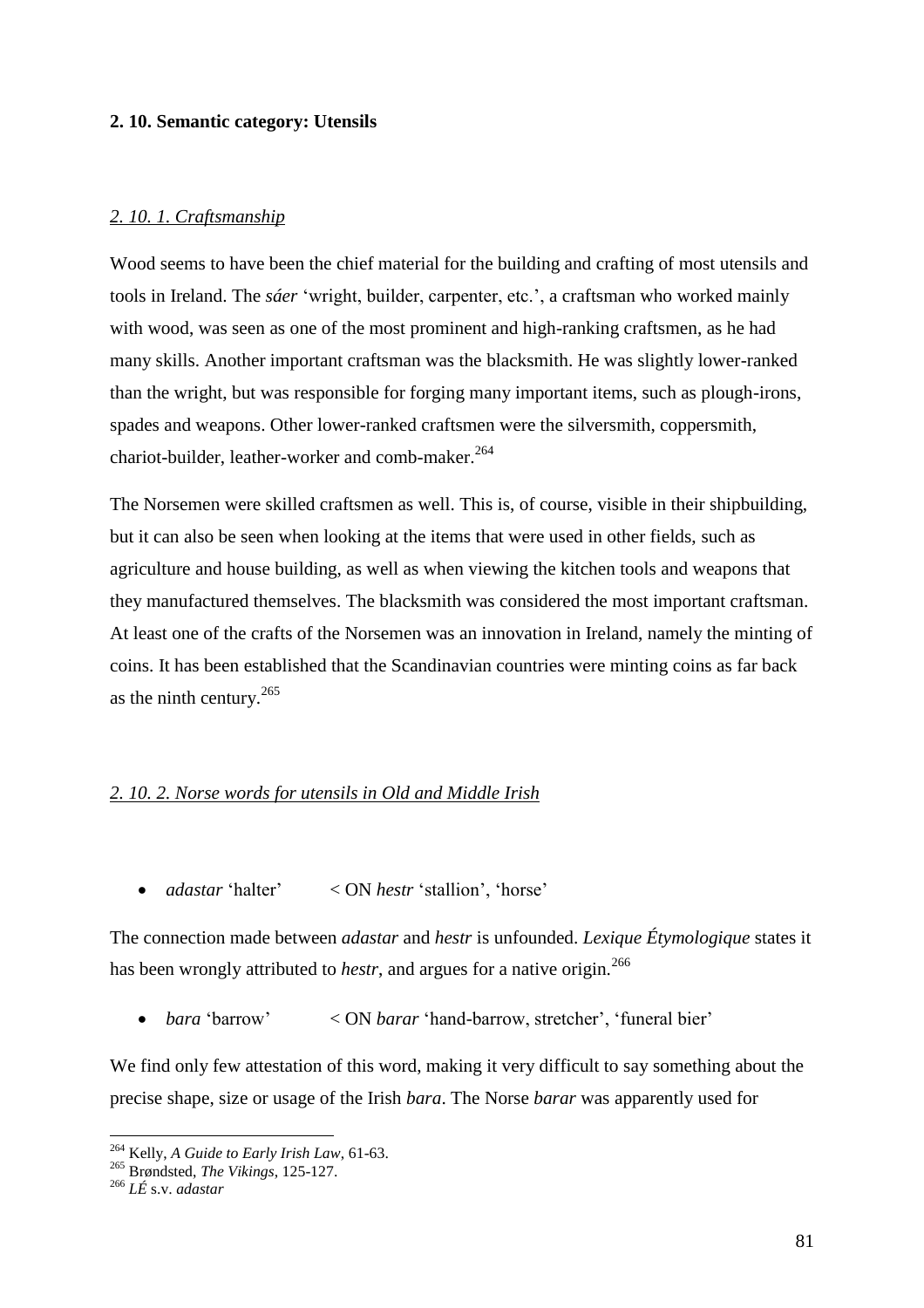several purposes. We do find words in Irish for a 'stretcher' or 'bier', for instance *árach*, *eiletrum* and *fúat*. Perhaps something connected with the design of a wheelbarrow was introduced by the Norse.

*cadla* 'rope, cord', 'the small guts' < ON *kaðall* 'cable, rope'

This word was most likely borrowed in a maritime context, i.e. a rope on board a ship or boat. The meaning 'the small guts' must have been added at a later stage.

• *dorú* (< *dorgha*)<sup>267</sup> 'measuring-line', 'fishing-line' < ON *dorg* 'trailing-line'

This word was borrowed at least as fishing equipment, and must have been an innovation for the Irish. Perhaps a connection can be made with the notion that the Irish most likely used to fish solely on freshwater fish, catching them with nets or weirs. The Norse were more experienced sea-fishers, and the *dorú* may well be specific fishing equipment for catching saltwater fish. Another Norse function of the *dorg* was as some sort of securing line, having one end fastened to a rowlock on a boat, and the other to an oar to prevent loss of the oar. This usage may very well be adopted by the Irish as well. The precise usage of the 'measuring line' is uncertain to me; it seems to be a later function of the *dorú*.

*fál* 'spade' < ON *páll* 'a kind of hoe or spade'

The Norse word has a cognate in OE, namely *pal* 'stave, stick'. However, the semantic load of *fál* would suggest that is was a borrowing from ON *pall*.

*locar* '(carpenter's) plane' < ON *lokarr* 'plane'

These two words are semantically identical. The *locar* is the only word we find in Old Irish with a clear meaning 'plane'. It may therefore very well be that the carpenter's plane was an innovation brought to Ireland by the Norse.

*pétar* 'pewter' < ON *piátr* 'pewter'

Meyer (1891) claims that this was a borrowing from ON.<sup>268</sup> Marstrander (1915)<sup>269</sup> states that the Norse word was derived from Middle English. The Middle English form, in turn, came

<sup>&</sup>lt;sup>267</sup> Greene, 'The Influence of Scandinavian on Irish', 79.

<sup>268</sup> Kuno Meyer, 'Loanwords in Early Irish', *Revue Celtique* 12 (1891) 461.

<sup>269</sup> Marstrander, *Bidrag*, 125.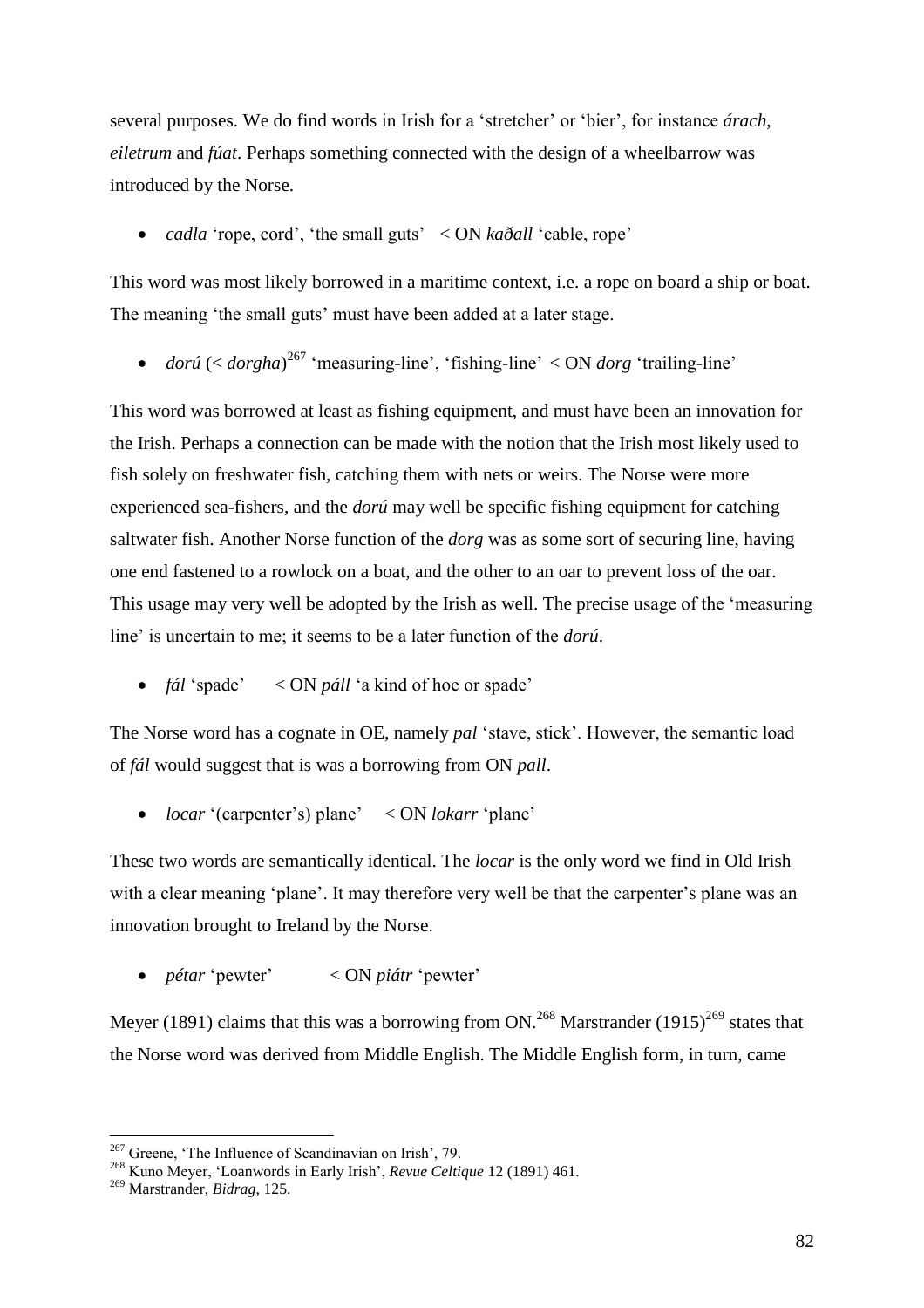into the language via the Anglo-Normans. This would indicate that this loan could not have come into Irish during the Viking Age.

 *sab* 'shaft, pole, stake', 'support, upholder, < ON *stafr* 'staff, post', 'stave', 'staff, champion, leader' (fig.) stick', 'written letter, stave', (pl.) 'lore, wisdom'

This word is considered an ON loan by  $\acute{O}$  Muirithe (2010).<sup>270</sup> However, Irish *sab* goes back to IE  $*stabo$  'shaft, pole',<sup>271</sup> and can consequently be compared to Germanic words, like ON *stafr*. The Irish word is not a borrowing, but a cognate of the ON word.

• *sadall* 'horse-saddle', 'caparison' < ON *soðull* 'saddle'

*Lexique Étymologique* considers Irish *sadall* to be a borrowing from ON.<sup>272</sup> However, we have to consider that ON *soðull* was cognate to OE *sadol*, *sadal*; therefore, we cannot state with certainty that the Irish word is a borrowing from ON.

*scacaid* 'strains, filters, sifts, purifies' < ON *skaka* 'to shake'

In this verb we see a specialisation in the semantic load from a general 'to shake' to sifting or purifying by shaking. Greene (1976) suggests that the semantic link is the act of shaking the container to speed up the separation process.<sup>273</sup> The Irish borrowing could also be derived from OE *scacan* as this form is a cognate of ON *skaka*.

*slípaid* 'smoothes, polishes, whets' < ON *slípa* 'to whet, to sharpen'

These two form are semantically identical. This verb was probably connected to the Norse influence on weaponry in Ireland, such as the introduction of the Scandinavian battle axe and the Scandinavian sword.

 *sreng* 'string, cord', 'bowstring', < ON *strengr* 'string, cord, rope', 'anchor-cable', 'act of pulling, dragging' 'bowstring', 'string of an (as verb. noun of *srengaid*) instrument', 'narrow

<sup>270</sup> Ó Muirithe, *Dictionary of Scandinavian Words* s.v. *sab*

<sup>271</sup> Matasović, *Etymological Dictionary of Proto-Celtic*, 353.

<sup>272</sup> *LÉ* s.v. *sadall*

<sup>273</sup> Greene, 'The Influence of Scandinavian on Irish', 80.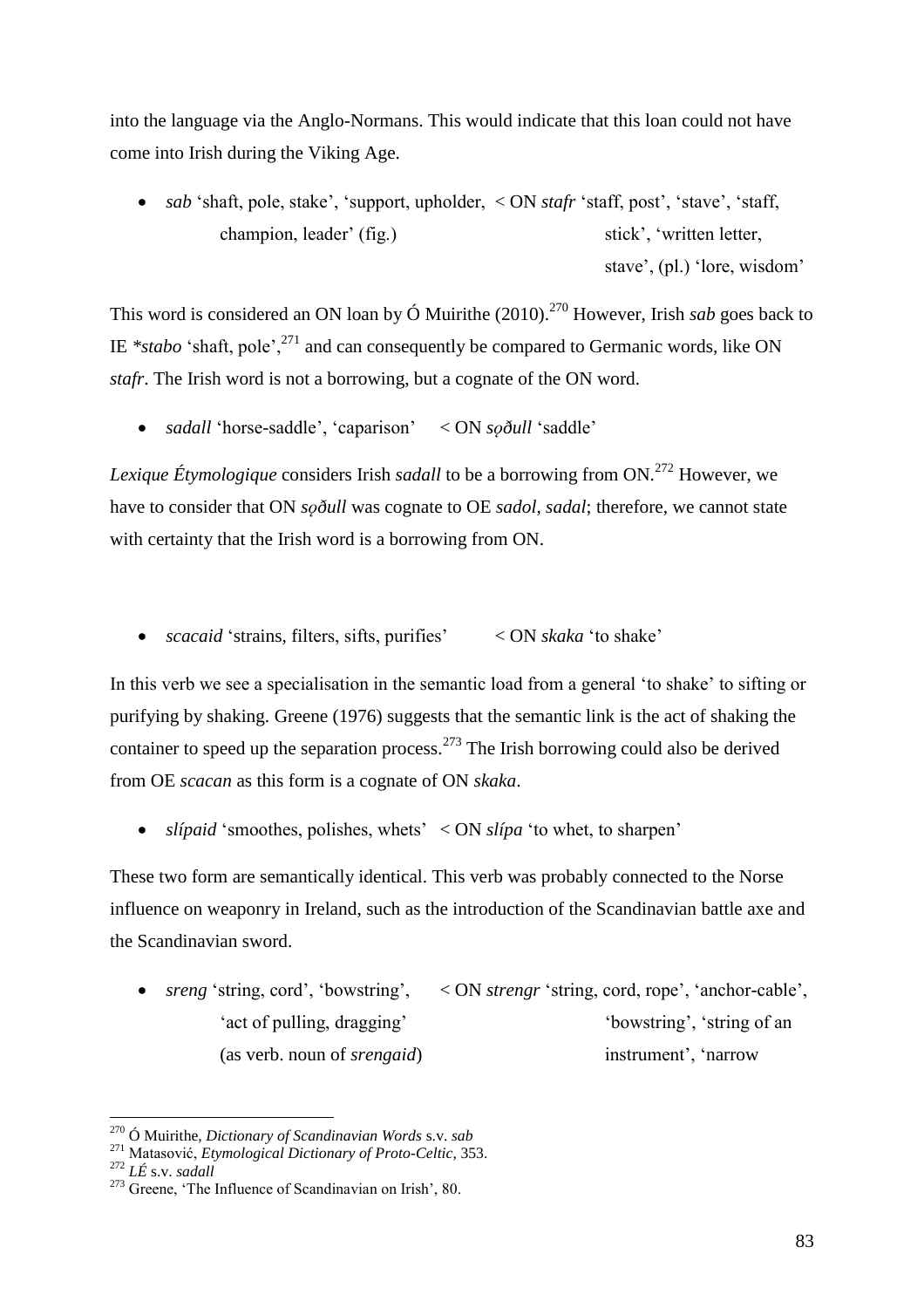Marstrander (1915) considers *sreng* to be a borrowing from ON. <sup>274</sup> This idea could be supported by the fact that this word is also found in Manx *streng* 'rope'. It may indeed have been borrowed as part of Norse weaponry, along with Irish *boga* < ON *bogi*. *Lexique Étymologique*, on the other hand, suggests that it is simply a derivation of the Irish verbal root *sreng-* 'drag, draw'.<sup>275</sup>

*stáb* 'cup, drinking vessel, stoup' < ON *staup* 'knobby lump', 'beaker, stoup'

Irish already possessed several words for denoting some sort of cup or drinking vessel. The borrowing from ON must therefore have been taken over to mean a specific type of cup. Whether it was used for different purposes than other stoups is uncertain; perhaps the Irish differentiated on the basis of its design. The Norse meaning 'knobby lump' was not taken over into Irish.

• *stól* 'stool' < ON *stóll* stool, chair', 'bishop's see or residence', 'a king's throne or residence', (pl.) 'a class of angels'

In *Lexique Étymologique* this word is considered to be a borrowing from Middle English *stol*, like Welsh *ystol* 'stool'.<sup>276</sup> However, ON *stóll* and OE *stól* are cognates; the Irish word could have been borrowed from ON as well as from OE.

### *2. 10. 3. Conclusion*

Again, we find a number of words of which it is difficult to say whether they were borrowed from ON or OE. The borrowings reflect a transferral of specific tools and terminology that were introduced by the Norse in Ireland. We can observe three major areas of influence in the borrowings in this category, namely shipping, agriculture and warfare. If a word belongs to one of these three areas, the ON origin of the word becomes more probable. This could help in determining whether the word was borrowed from ON or OE.

<sup>274</sup> Marstrander, *Bidrag*, 22.

<sup>275</sup> *LÉ* s.v. *sreng*

<sup>276</sup> *LÉ* s.v. *stól*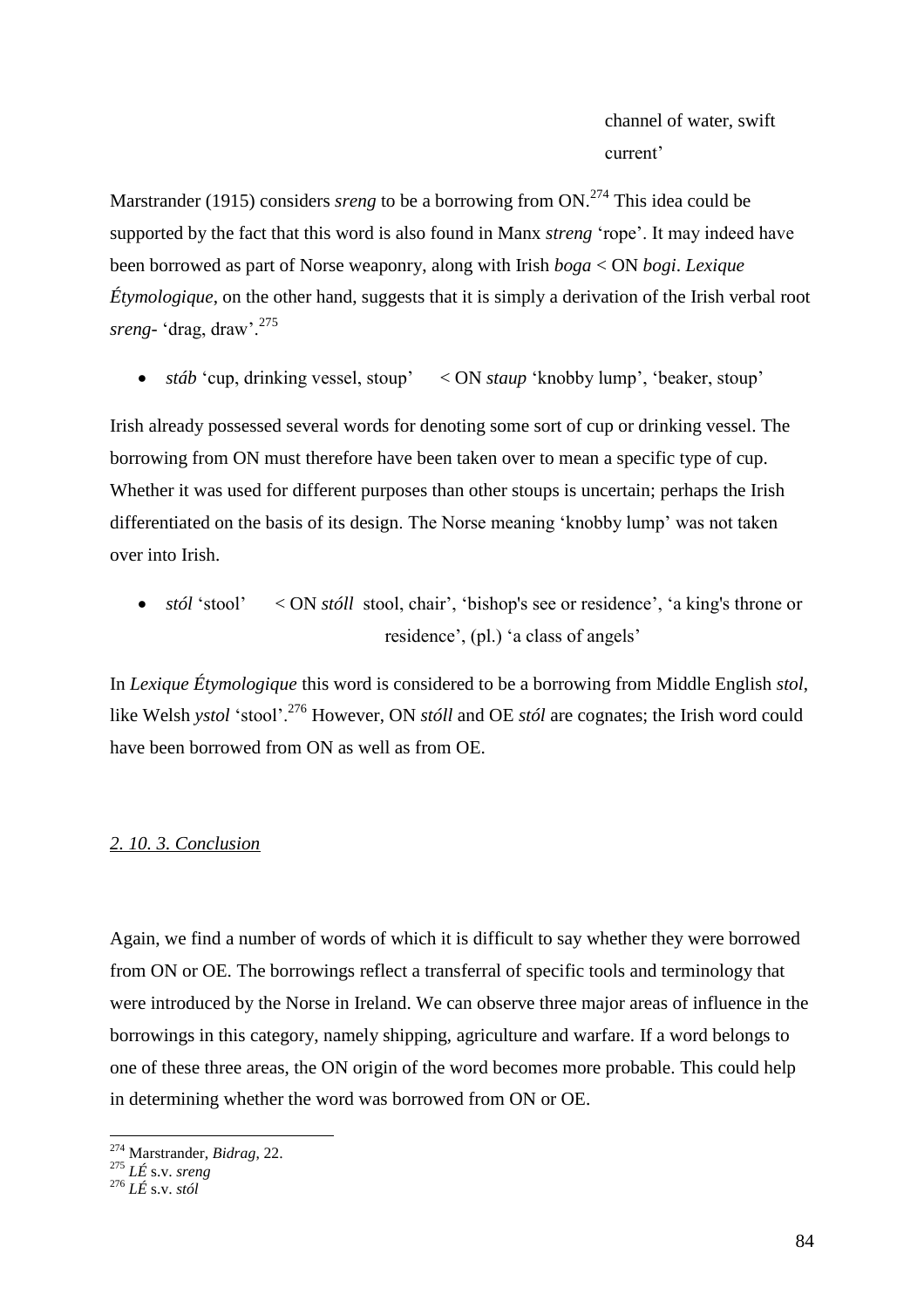# **Conclusion**

The Norse loanwords in Old and Middle Irish are a valuable source for studying both the language contact situation as well as the social contact situation of the Norse invaders and settlers in Ireland and the Irish in the period from approximately the eighth to the beginning of the twelfth century.

When we consider the Norse loanwords in Old and Middle Irish it becomes clear that we can distinguish three types of words that were borrowed:

- (1) Innovations
- (2) Specific Norse variants
- (3) Random, non-specific words

## (1) Innovations

Words of this type denote items or phenomena that were previously unknown in Ireland and in Irish. They describe innovations brought to Ireland by the Norse, and show that the Norse were more advanced in certain areas compared to the Irish.

These innovation-words are found most extensively in the loanword material that we have. Certain semantic categories are comprised almost solely of this type of words. The largest semantic category with the most innovation-words is shipping. Here we find several words denoting different types of ships (e.g. *carb*, *cnairr*, *laídeng*), parts of a ship (e.g. *ábur* 'oarhole', *accaire* 'anchor'), and verbs connected to shipping (e.g. *scibaid* 'equips a ship'). The notion that the Norse must have had a major influence on shipping and sea-related issues is also detectable from other maritime-related words such as maritime animals (e.g. *rosualt* 'walrus', *trosc* 'codfish') and utensils (e.g. *cadla* 'rope', *doruba* 'fishing-line').

The words of this category are not solely found in a nautical context. It becomes clear that the Norse were also profoundly innovative in the areas of housing (e.g. *fuindeóc* 'window', *lota*  'loft'), agriculture (e.g. *punnann* 'sheaf', *staca* 'stack (of corn)') and commerce (e.g. *marggad*  'market', *marg* 'mark'). The new form of trade that was introduced by the Norsemen changed the Irish economy. Instead of the Irish periodically organised *óenach* the Norsemen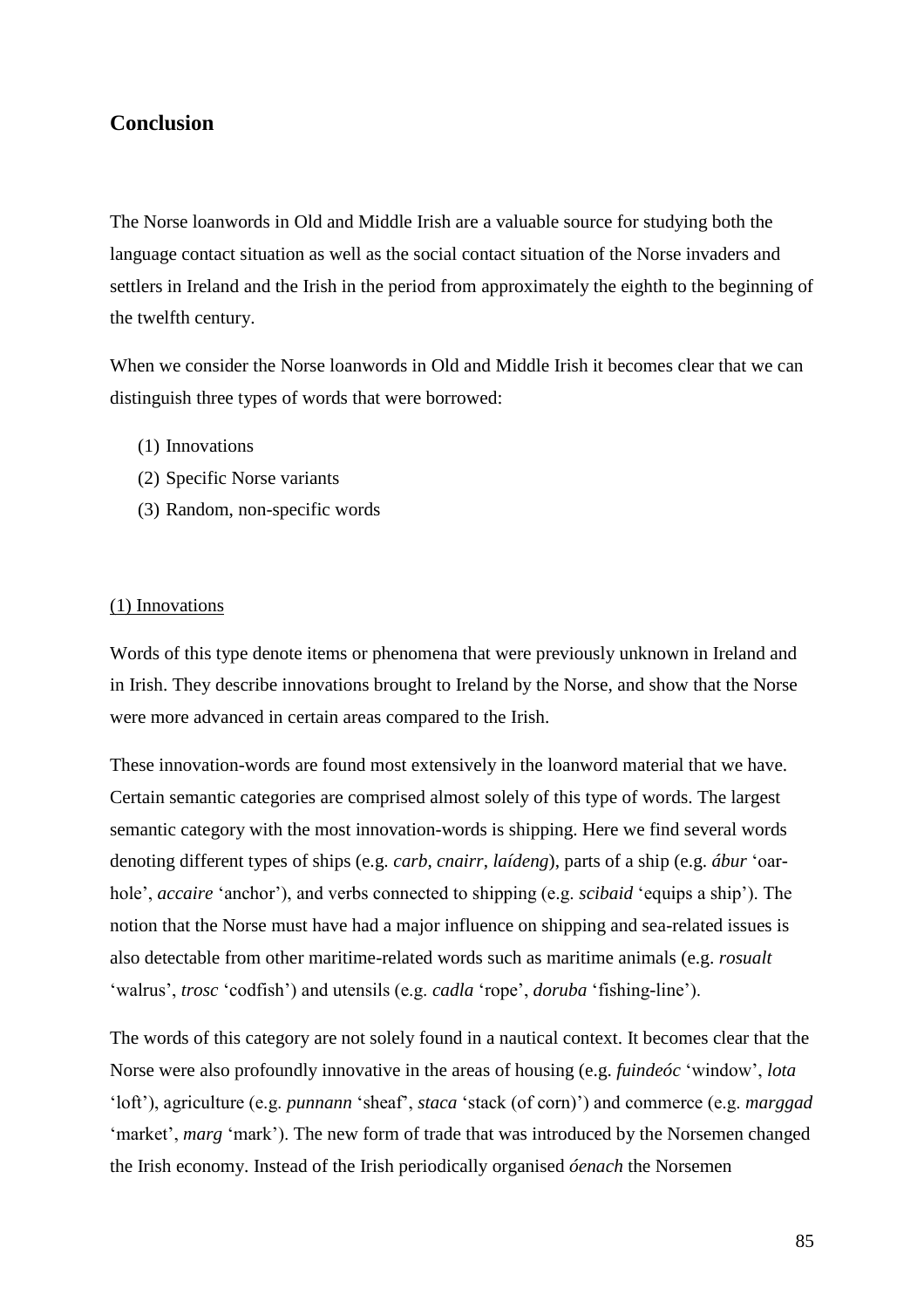introduced trade on a national and international scale, through the *margad*. This must have caused the small Irish communities to be less self-sufficient, and perhaps more focused on how trade could provide the necessary income. This gave rise to new professions, like the *mangaire* 'hawker, pedlar' and *scingetóir* 'skinner, furrier'. Finally we see a significant Norse influence in Irish warfare, especially on a material level (e.g. *ces* 'spear', *elta* 'guard between the hilt and the blade').

The loanwords in this category imply a target-oriented contact between the Norse and the Irish. The Irish wanted to attain the same level of innovation as the Norse, so they borrowed only the specific words needed for this innovation. The words denote specific innovations and many underwent semantic narrowing when they were taken over into Irish. An example of this is the Irish *rúm*, which denotes a room or interior space of a sailing vessel, where the Norse word has a much broader semantic load, and was used to denote a room or interior in general.

This specific borrowing also implies that the Irish were not bilingual, as they learned words in their specific contexts, rather than learning the entire width of the Norse meaning. This points to social contact between two separate language entities.

#### (2) Specific Norse variants

Words of this type denote items or phenomena that already existed in Irish, but constituted a specific Norse variant. We find them in categories like food and diet (e.g. *beóir* 'beer', *bulbing* 'loaf of bread'), clothing (e.g. *cába* 'cape, cloak', *scuird* 'tunic, shirt') and utensils (e.g. *stáb* 'cup, drinking vessel', *sadall* 'saddle'). A significant factor in the borrowing of this type of words must have been the Norse introduction of the market. We find many Norse loanwords for specific trade goods in Old and Middle Irish, like types of food, clothing, jewellery and coins. The introduction of coins as a value in Ireland was definitely an innovation, as the Norse were the first to produce coins on Irish ground.

These words clearly imply social contact through trade. Instead of the one-sided contact we see in category (1), this must have been a two-sided contact situation. The Norse were the founders of the trading settlements and these settlements were the place where the Irish could buy foreign, imported goods. Norse words were borrowed alongside the foreign trade goods.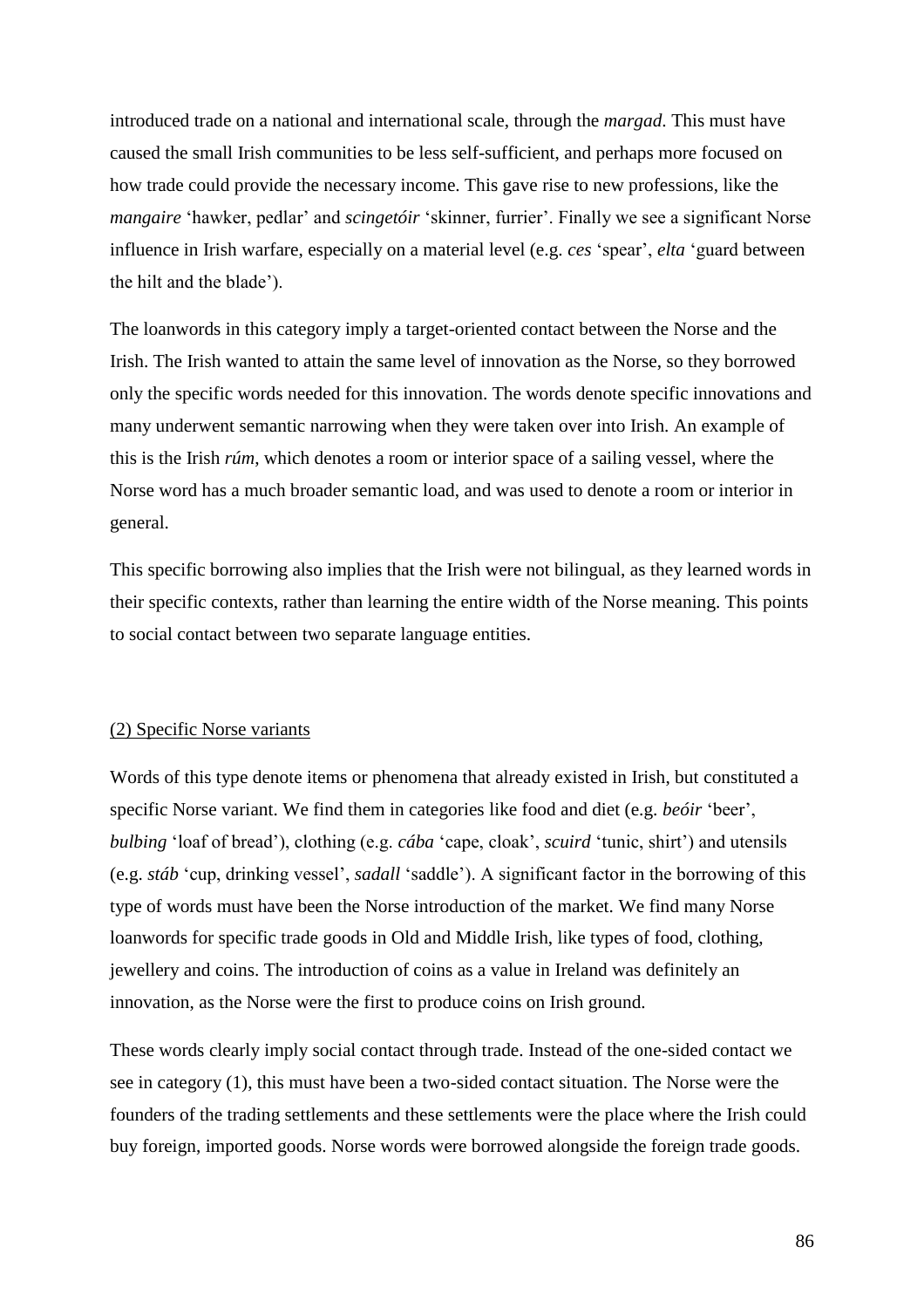Similar to category (1) this contact situation implies separate linguistic entities with specific contact, as the market place seems to have been the primary area of language contact.

### (3) Random, non-specific words

Words of this type denote items or phenomena that already existed in Irish. The words of this category are different from categories (1) and (2) in the sense that these words portray no sign of innovation or specific Norse variants. The reason for borrowing is often unclear for words of this category. We can for instance consider words like *crap* 'cramp' and *scréch* 'scream, cry', or geographical terms like *í* 'island' and *ab* 'creek, river'. We also find society-related words in this category (e.g. *cuiniu* 'woman', *ras* 'racing, running contest'). Words of this category can even be found in connection to the well-known Irish institution of satire (e.g. *clamar*, *gróma*).

This category may indicate a certain degree of integration, as no specific reason for borrowing can be determined. This borrowing could have occurred when a number of Norsemen settled into Irish society and thus learned Irish. A small number of their native words might have been preserved by them and later spread throughout Irish. The communities where the Norse and Irish mixed may well have been those of the *Gall-Goídil*. These people may be the key to the borrowing of many Norse words into Irish, as they were most probably bilingual.

When we combine the results of these three loanword categories, the following can be concluded. The largest number of Norse loanwords in Irish can be placed in category (1), as we find mostly innovation-words. The second category also comprises a relatively high number of borrowings. Together they show that the main language contact was of a specific nature centred on innovation and trade. This implies that the Norse and the Irish lived side by side as socially separate communities, with contact only in specific circumstances. However, the small amount of words in category (3) indicates that some social integration must have taken place, albeit on a relatively small scale. It is important to note that the absence of substantial evidence for thorough integration does not necessarily imply that the two societies were socially completely separate. The absence of loanwords that would serve as evidence might be explained by later developments in Ireland (e.g. the beginning of Anglo-Norman invasions).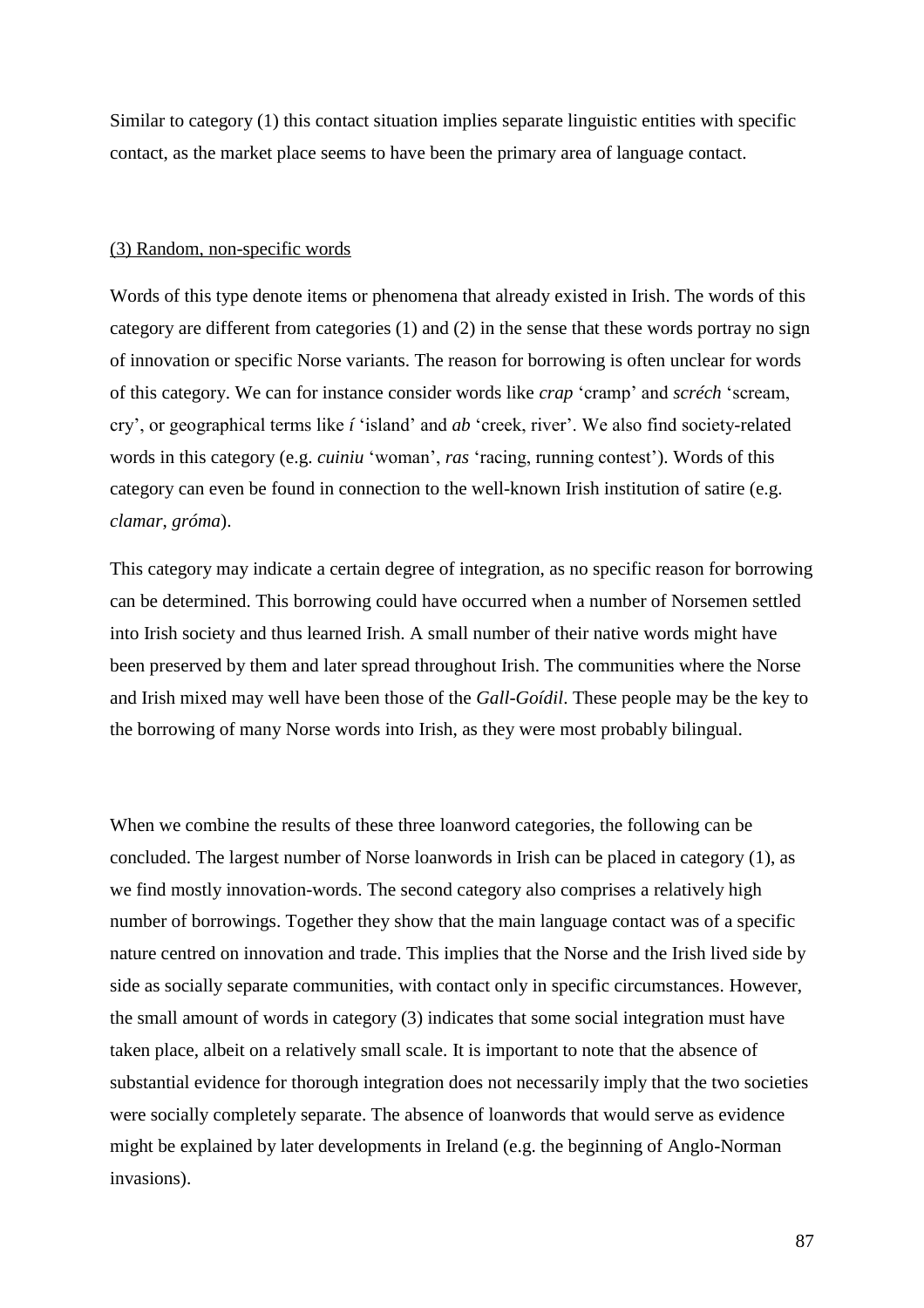By looking at loanwords in the context of their semantic change, we can find evidence of the types of social contact between the Irish and the Norse invaders and settlers. It has become clear that despite the social boundaries between the two peoples, the innovative influence of the Norse left a profound mark on Irish and Irish society.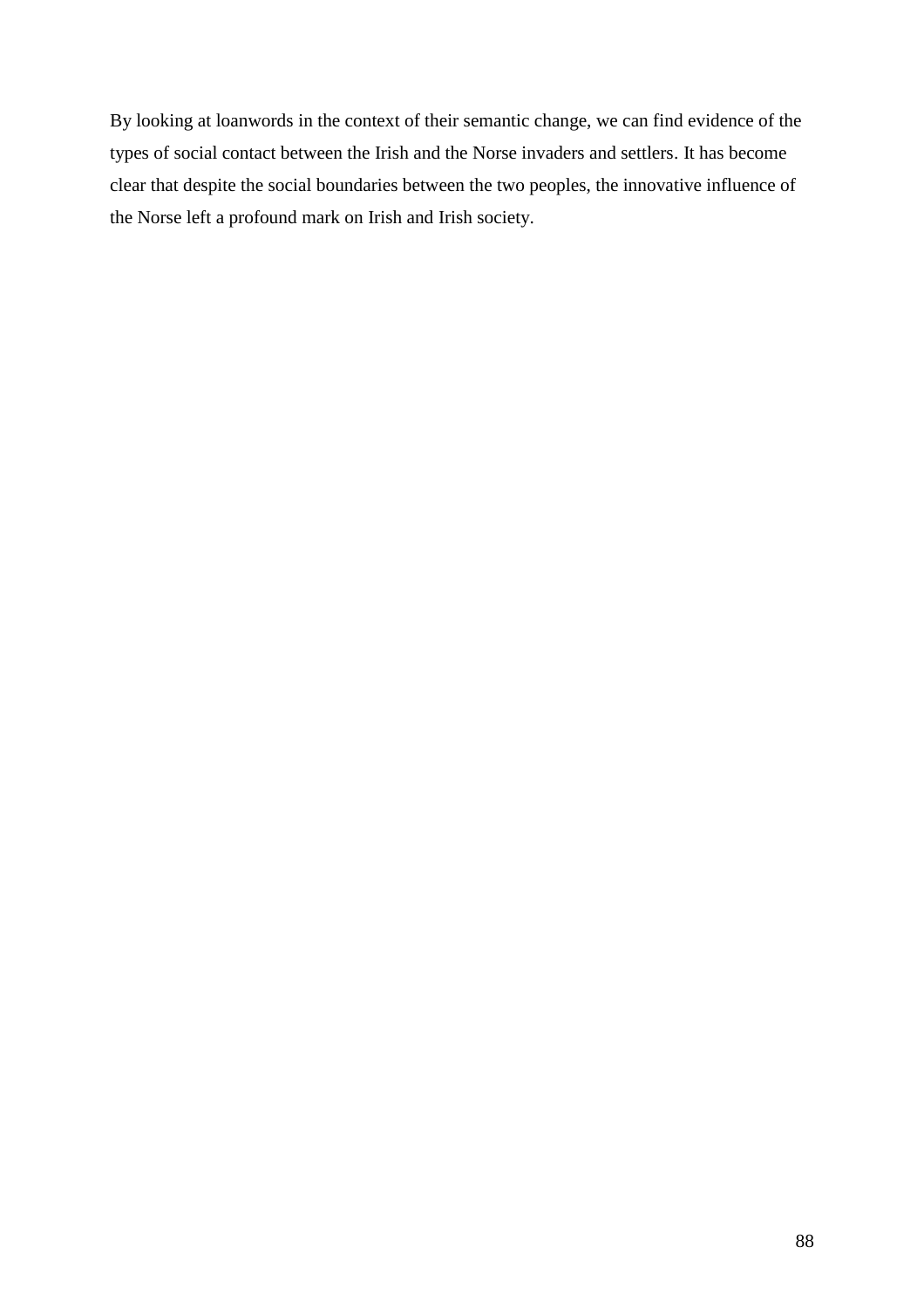# **Bibliography**

- Barnes, Michael P., *The Norn Language of Orkney and Shetland* (Lerwick 1998).
- Binchy, D. A., *Celtic and Anglo-Saxon Kingship* (Oxford 1970).
- Binchy, Daniel A., 'The Passing of the Old Order', *The Impact of the Scandinavian Invasions on the Celtic-speaking Peoples c. 800-1100 A.D.*, ed. Brian Ó Cuív (Baile Átha Cliath 1975) 119-132.
- Brøgger, A. W., *Ancient Emigants : A History of the Norse Settlements of Scotland*  (Oxford 1929).
- Brøgger, A. W., Haakon Shetelig, *The Viking Ships: Their Ancestry and Evolution* (London 1971).
- Brøndsted, Johannes, *The Vikings* (Harmondsworth 1960).
- Bugge, Alexander, 'Norse loanwords in Irish', *Miscellany presented to Kuno Meyer by some of his Friends and Pupils on the Occasion of his Appointment to the Chair of Celtic Philology in the University of Berlin*, ed. Osborn Bergin and Carl Marstrander (Halle 1912) 291-306.
- Bugge, Alexander, 'Vesterlandenes Indflydelse paa Nordboernes og særlig Nordændenes ydre Kultur, Levesæt og Samfundsforhold i Vikingetiden (med 89 Textfigurer)', *Skrifter udgivene af Videnskabs-Selskabet i Christiania 2, Historiskfilosofisk Klasse* (1915) 1-426.
- Byrne, Mary E. (ed.), 'Airec Menman Uraird mac Coisse', *Anecdota from Irish Manuscripts ii*, ed. O.J. Bergin, et al. (Halle 1908) 42-76.
- Cambrensis, Giraldus, *The First Version of the Topograhpy of Ireland*, transl. by John J. O'Meara (Dundalk 1951).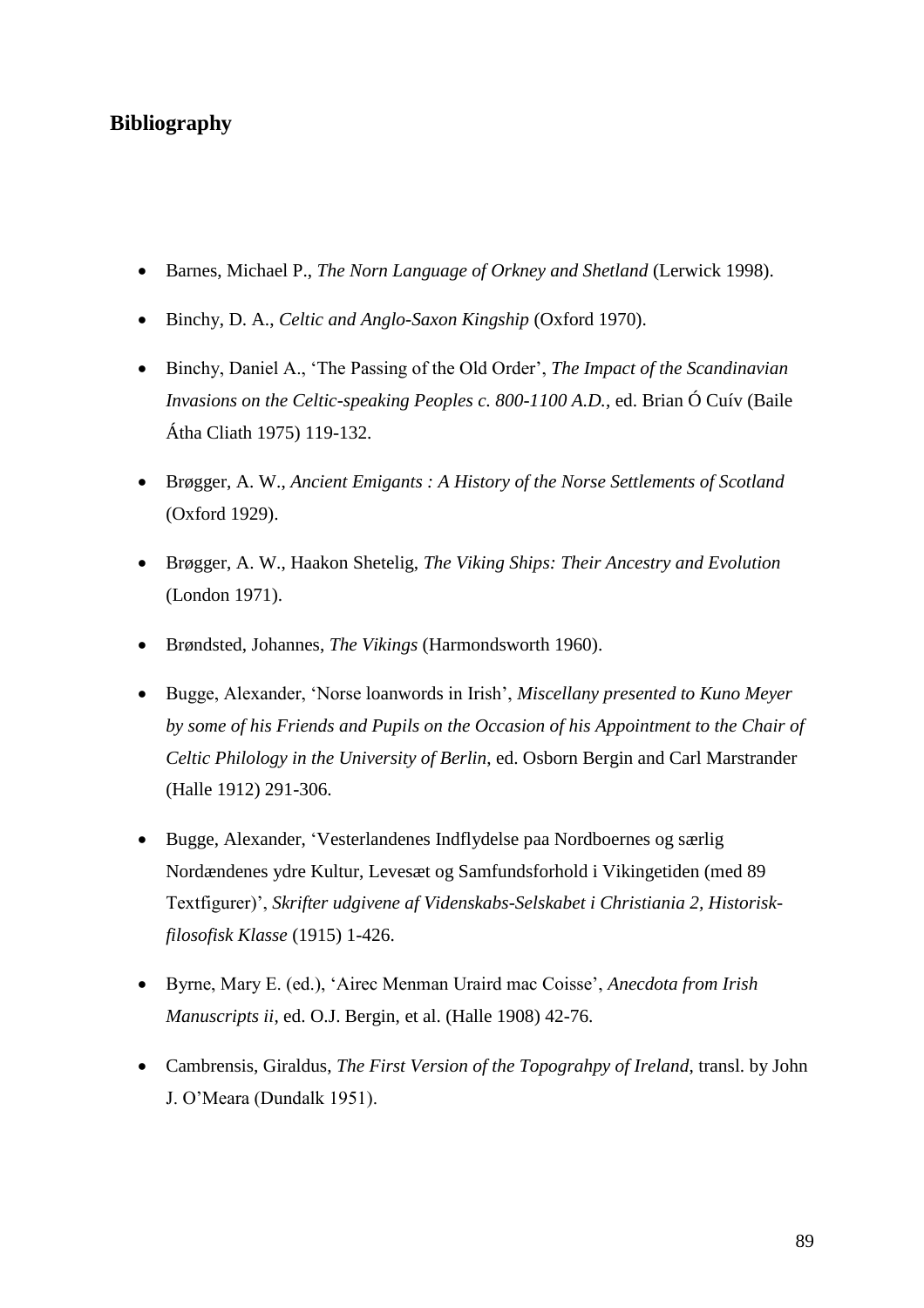- Chadwick, Nora K., 'The Vikings and the Western World', *The Impact of the Scandinavian Invasions on the Celtic-speaking Peoples c. 800-1100 A.D.*, ed. Brian Ó Cuív (Baile Átha Cliath 1975) 13-42.
- Clarke, Howard B., 'Proto-Towns and Towns in Ireland and Britain in the Ninth and Tenth Centuries', *Ireland and Scandinavia in the Early Viking Age*, ed. Howard B. Clarke, Máire Ní Mhaonaigh and Raghnall Ó Floinn (Dublin 1998) 331-380.
- Clunies Ross, Margaret, *A History Old Norse Poetry and Poetics* (Cambridge 2005).
- De Courcy Ireland, John, *Ireland and the Irish in Maritime History* (Dublin 1986).
- De Paor, Liam, 'The Viking Towns of Ireland', *Proceedings of the Seventh Viking Congress : Dublin 15-21 August 1973*, ed. Bo Almqvist and David Greene (Dublin 1976) 29-37.
- Dillon, Myles, *Early Irish Society* (Cork 1954).
- Downham, Clare, 'Vikings' Settlement in Ireland before 1014', *Celtic-Norse Relationships in the Irish Sea in the Middle Ages 800-1200*, ed. Jón Viðar Sigurðsson and Timothy Bolton (Leiden, Boston 2014) 1-21.
- Edwards, Nancy, *The archaeology of early medieval Ireland* (Hoboken 2013).
- Etchingham, Colmán, 'Names for the Vikings in the Irish Annals', *Celtic-Norse Relationships in the Irish Sea in the Middle Ages 800-1100*, ed. Jón Viðar Sigurðsson and Timothy Bolton (Leiden, Boston 2014) 23-38.
- Faulkes, Anthony and Michael Barnes, *A New Introduction to Old Norse : Part III: Glossary and Index of Names* (London 2001).
- Gordon, E. V., *An Introduction to Old Norse*, second edition revised by A. R. Taylor (Oxford 1956).
- Greene, David, 'The influence of Scandinavian on Irish', *Proceedings of the Seventh Viking Congress : Dublin 15-21 August 1973*, ed. Bo Almqvist and David Greene (Dublin 1976) 75-82.
- Gwynn, E. J., *The Metrical Dindsenchas*, part 3 (Dublin1913-1941).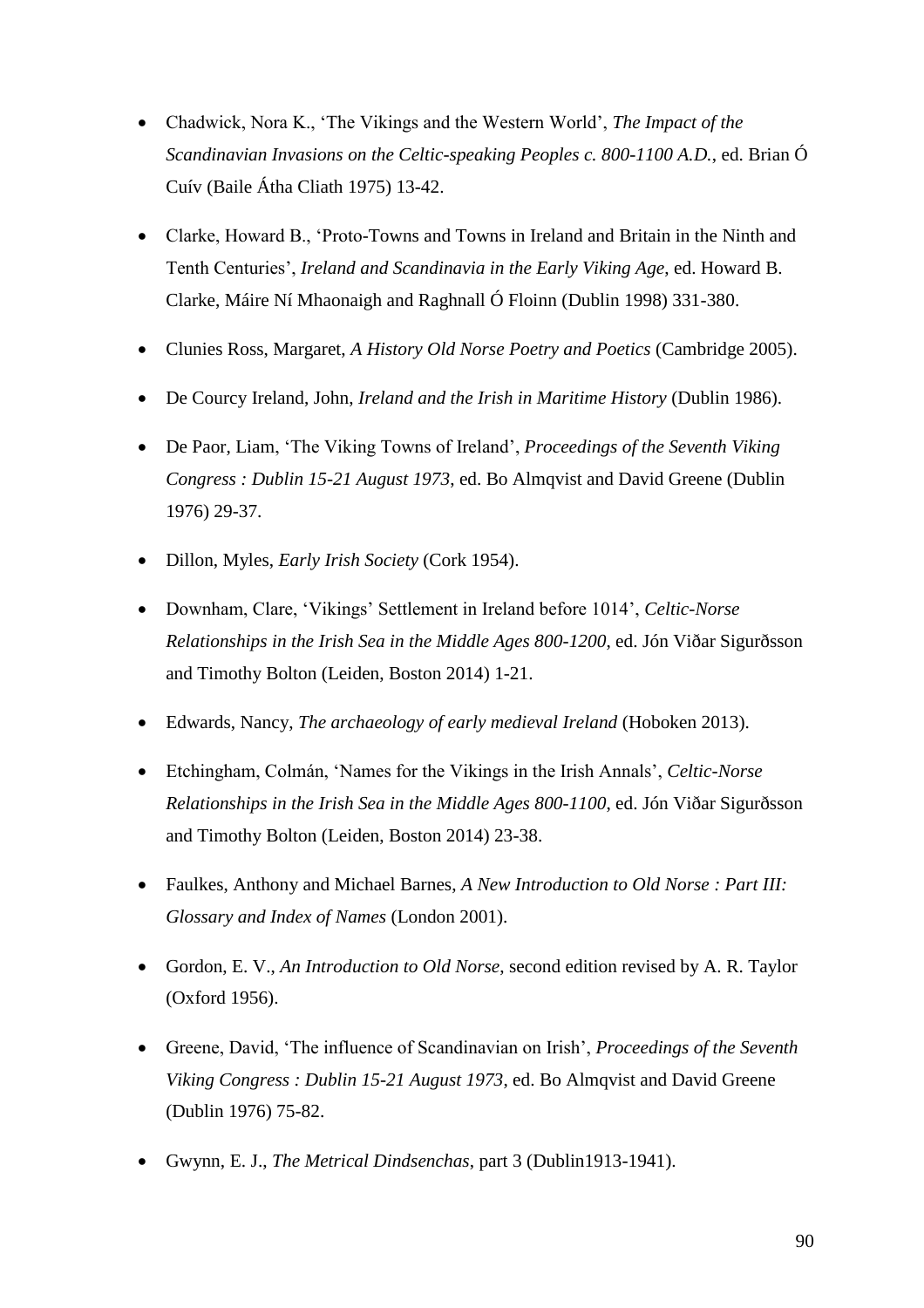- Haugen, Einar, *Scandinavian Language Structures : A Comparative Historical Survey*  (Tübingen 1982).
- Helgason, Agnar, et al., 'mtDNA and the Islands of the North Atlantic: Estimating the Proportions of Norse and Gaelic Ancestry', *The American Journal of Human Genetics* 68 (2001) 723-737.
- Helle, Knut, 'The History of the Early Viking Age in Norway', *Ireland and Scandinavia in the Early Viking Age*, ed. Howard B. Clarke, Máire Ní Mhaonaigh and Raghnall Ó Floinn (Dublin 1998) 239-258.
- Jackson, Kenneth H., 'The Celtic Languages during the Viking Period', *The Impact of the Scandinavian Invasions on the Celtic-speaking Peoples c. 800-1100 A.D.*, ed. Brian Ó Cuív (Baile Átha Cliath 1975) 3-11.
- Jesch, Judith, *Ships and Men in the Late Viking Age : The Vocabulary of Runic Inscriptions and Skaldic Verse* (Woodbridge 2001).
- Kelly, Fergus, *A Guide to Early Irish Law* (Dublin 1988).
- Kelly, Fergus, *Early Irish Farming : A Study based mainly on the Law-Texts of the 7th and 8th Centuries AD* (Dublin 2000).
- Kelly, Fergus, 'Onomatopeic Interjections in Early Irish', *Celtica* XXV (2007) 88- 107.
- Klemettilä, Hannele, *The Medieval Kitchen : A Social History with Recipes* (London 2012).
- Landström, Björn, *Het Schip : De Geschiedenis van het Schip van Primitief Vlot tot Atoom-onderzeeboot met Reconstructies in Woord en Beeld*, transl. and rev. by W. van den Donker (Den Haag 1961).
- Logan, F. Donald, *The Vikings in History*, 3rd ed. (New York, London 2013).
- Mac Airt, Seán, and Gearóid Mac Niocaill (ed.), *The Annals of Ulster (to A.D. 1131)*, part 1 (Dublin 1983).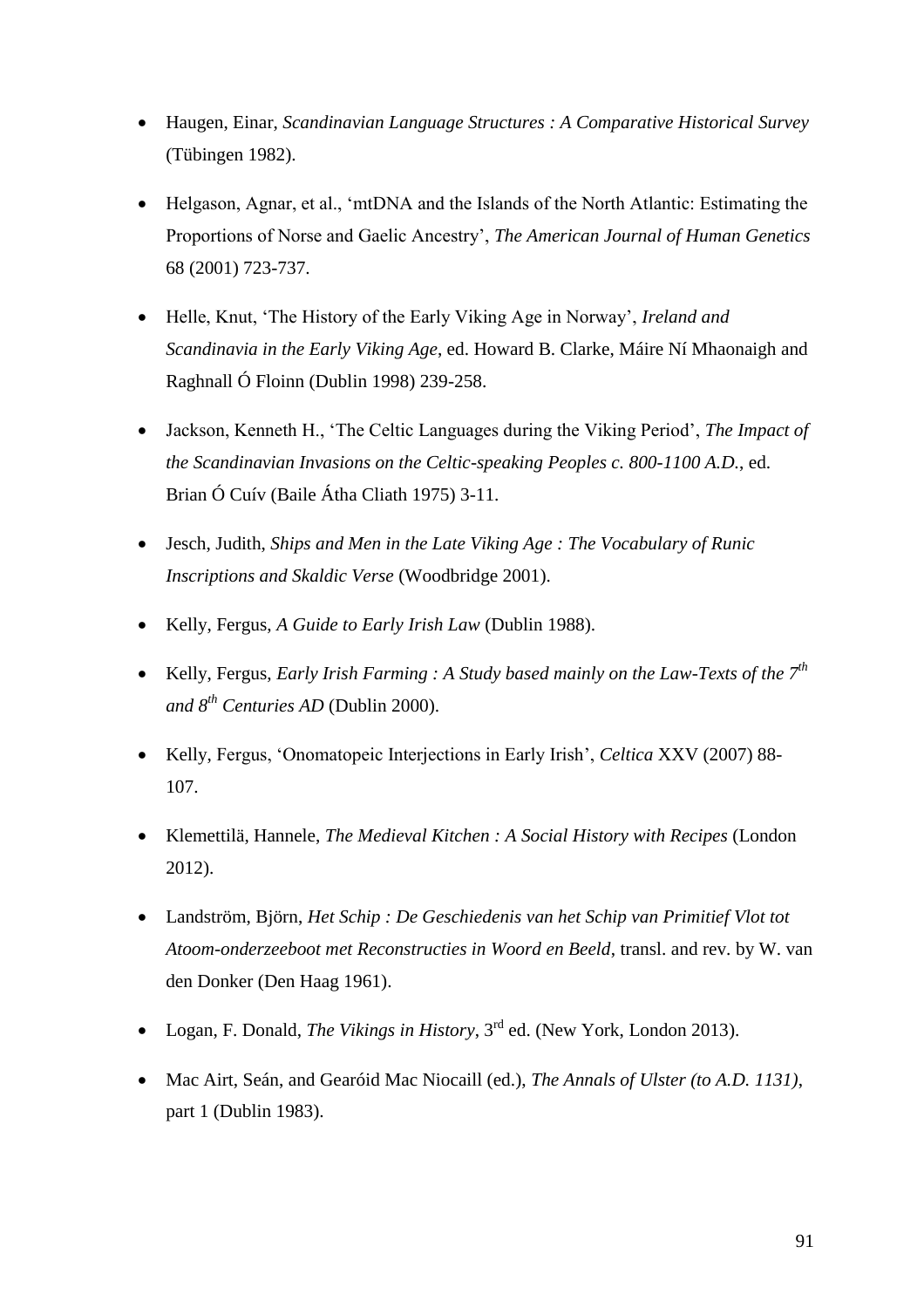- Mac Cana, Proinsias, 'The Influence of the Vikings on Celtic Literature', *The Impact of the Scandinavian Invasions on the Celtic-speaking Peoples c. 800-1100 A.D.*, ed. Brian Ó Cuív (Baile Átha Cliath 1975) 78-118.
- Mac Neill, Eoin, *Celtic Ireland* (Dublin, London 1921).
- Mallory, J. P., 'The World of Cú Chulainn: The Archaeology of *Táin Bó Cúailnge*', *Aspects of the Táin*, ed. J. P. Mallory (Belfast 1992) 103-151.
- Marstrander, Carl, *Bidrag til det Norske Sprogs Historie i Irland* (Kristiania 1915).
- Matasović, Ranko, *Etymological Dictionary of Proto-Celtic* (Leiden 2009).
- McManus, Damian, 'A Chronology of the Latin Loan-Words in Early Irish', *Ériu* 34 (1983) 21-71.
- Meyer, Kuno, 'Loanwords in Early Irish', *Revue Celtique* 12 (1891) 460-469.
- Myhre, Bjørn, 'The Iron Age', *The Cambridge History of Scandinavia*, ed. Knut Helle (Cambridge 1998) 60-93.
- Nelson, R. B., *Warfleets of Antiquity* (Goring by Sea 1973).
- Ó Corráin, Donncha, *Ireland before the Normans* (Dublin 1972).
- Ó Cróinín, Dáibhí, *Early Medieval Ireland 400 – 1200* (London 1995).
- Ó Cuív, Brian, (ed.), *The Impact of the Scandinavian Invasions on the Celtic-speaking Peoples c. 800-1100 A.D.* (Baile Átha Cliath 1975).
- Ó Cuív, Brian, 'Personal Names as an Indicator of Relations between Native Irish and Settlers in the Viking Period', *Settlement and Society in Medieval Ireland : Studies Presented to F. X. Martin, o.s.a.*, ed. John Bradley (Kilkenny 1988) 79-88.
- Oftedal, Magne, 'Scandinavian Place-names in Ireland', *Proceedings of the Seventh Viking Congress : Dublin 15-21 August 1973*, ed. Bo Almqvist and David Greene (Dublin 1976) 125-133.
- Ó Muirithe, Diarmaid, *From the Viking Word-Hoard : A Dictionary of Scandinavian Words in the Languages of Britain and Ireland* (Dublin 2010).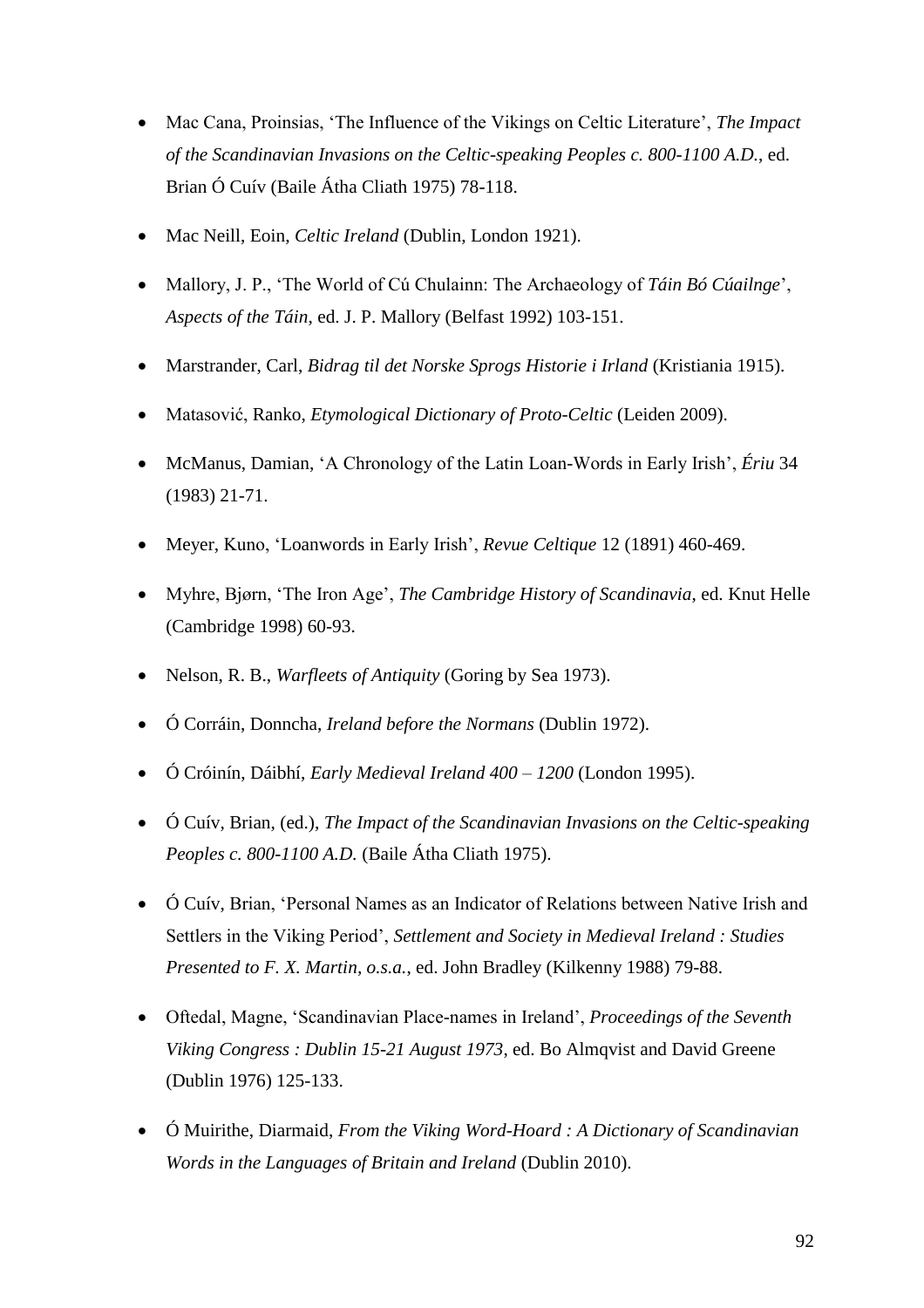- O'Rahilly, T. F., 'Notes, mainly etymological', *Ériu* 13 (1942) 144-219.
- *The Oxford English Dictionary* ( $2<sup>nd</sup>$  ed.), prepared by J. A. Simpson and E. S. C. Weiner (Oxford 1989).
- Quin, E. G. (ed.), *Dictionary of the Irish Language : Based Mainly on Old and Middle Irish Materials*, compact edition (Dublin 1990).
- Roesdahl, Else, and Preben Meulengracht Sørensen, 'Viking Culture', *The Cambridge History of Scandinavia*, ed. Knut Helle (Cambridge 1998) 121-146.
- Ryan, J., *Ireland from the Earliest Times to A.D. 800* (Dublin 1927).
- Rynne, Etienne, 'The Impact of the Vikings on Irish Weapons', *Atti Del VI Congresso Internazionale delle Scienze Preistoriche e Protostoriche*, part 3 (Roma 1966) 181- 184.
- Schulze-Thulin, Britta, 'Old Norse in Ireland', *Language Contact across the North Atlantic*, ed. P. Sture Ureland (Tübingen 1996) 83-113.
- Shetelig, Haakon (ed.), *Viking Antiquities in Great Britain and Ireland*, part 1 by Haakon Shetelig 'An Introduction to the Viking History of Western Europe' (Oslo 1940).
- Sommerfelt, Alf, 'Norse-Gaelic Contacts', *Norsk Tidsskrift for Sprogvidenskap* XVI (1952) 226-236.
- Sommerfelt, Alf, 'The Norse influence on Irish and Scottish Gaelic', *The Impact of the Scandinavian Invasions on the Celtic-speaking Peoples c. 800-1100 A.D.*, ed. Brian Ó Cuív (Baile Átha Cliath 1975) 73-77.
- Stokes, Whitley, and John Strachan (ed.), *Thesaurus Palaeohibernicus: A Collection of Old Irish Glosses, Scholia, Prose and Verse*, part 2 (Cambridge 1903).
- Sturluson, Snorri, *Heimskringla : History of the Kings of Norway*, translated with introduction and notes by Lee M. Hollander (Austin 1964).
- Sveinsson, Einar Ól., *Brennu-Njáls Saga* (Reykjavík 1954).
- Thierney, J. J. (ed.), *Dicuili : Liber De Mensura Orbis Terrae* (Dublin 1967).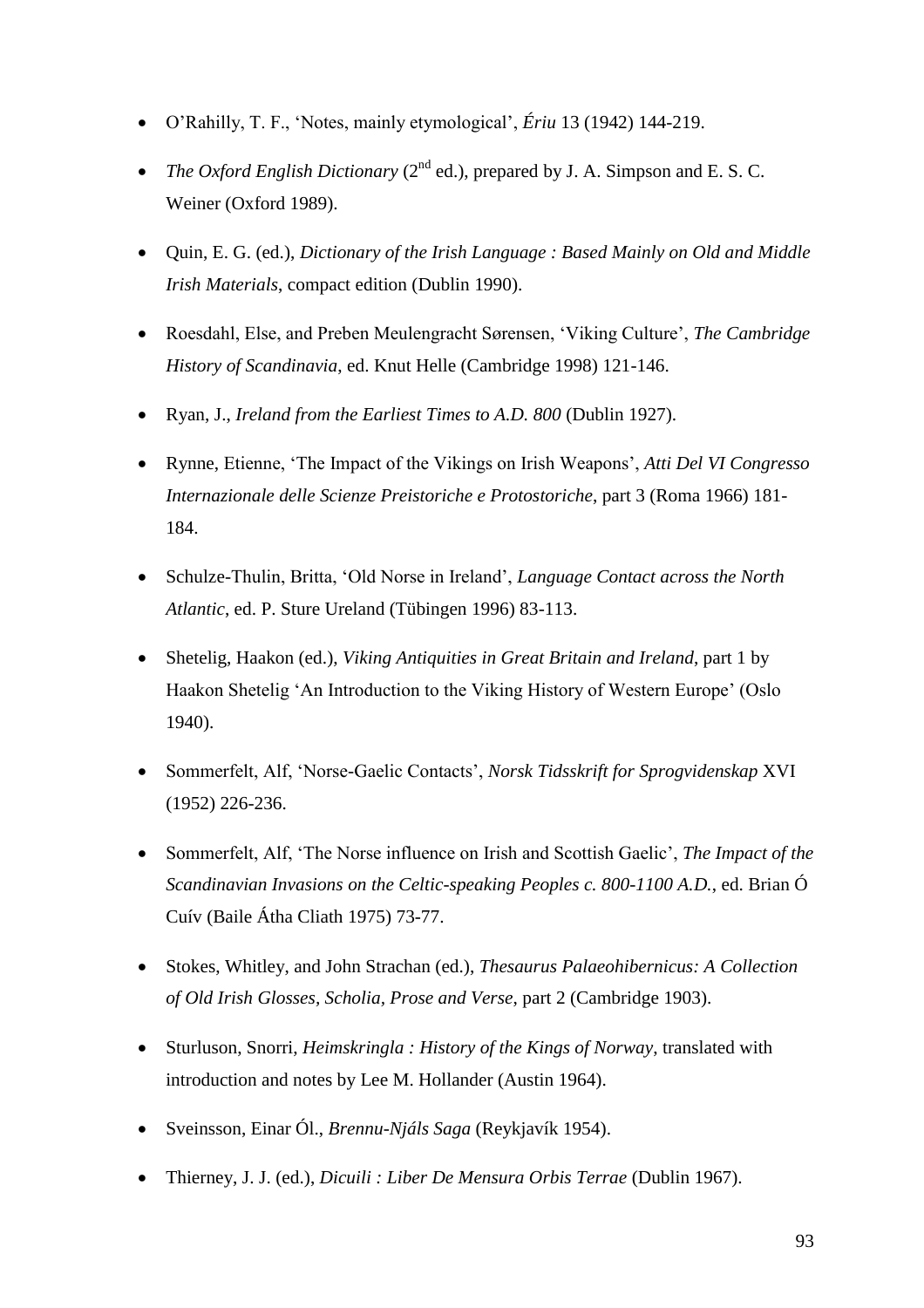- Thomason, Sarah Grey, Terrence Kaufman, *Language Contact, Creolization, and Genetic Linguistics* (Berkeley, etc. 1988).
- Thomason, Sarah G., *Language Contact : An Introduction* (Edinburgh 2001).
- Thorgilsson, Ari, *The Book of the Icelanders (Íslendingabók)*, ed. and transl. with and introductory essay and notes by Halldór Hermannsson, Islandica 20 (Ithaca (NY), London, Oxford 1930).
- Thurneysen, R., 'Tuirill Bricrenn und seine Kinder', *Zeitschrift für Celtisches Philologie* XII (1918) 239-250.
- Thurneysen, Rudolf, *A grammar of Old Irish*, revised and enlarged ed., transl. D.A. Binchy and Osborn Bergin (Dublin 1946).
- Ureland, P. Sture (ed.), *Language Contact across the North Atlantic* (Tübingen 1996).
- Vendryes, J., *Lexique Étymologique de l'Irlandais Ancien* (Dublin 1959-1987).
- Vries, Jan de, *Altnordisches Etymologisches Wörterbuch* (Leiden 1977).
- Walsh, A., *Scandinavian Relations with Ireland during the Viking Period* (London 1922).